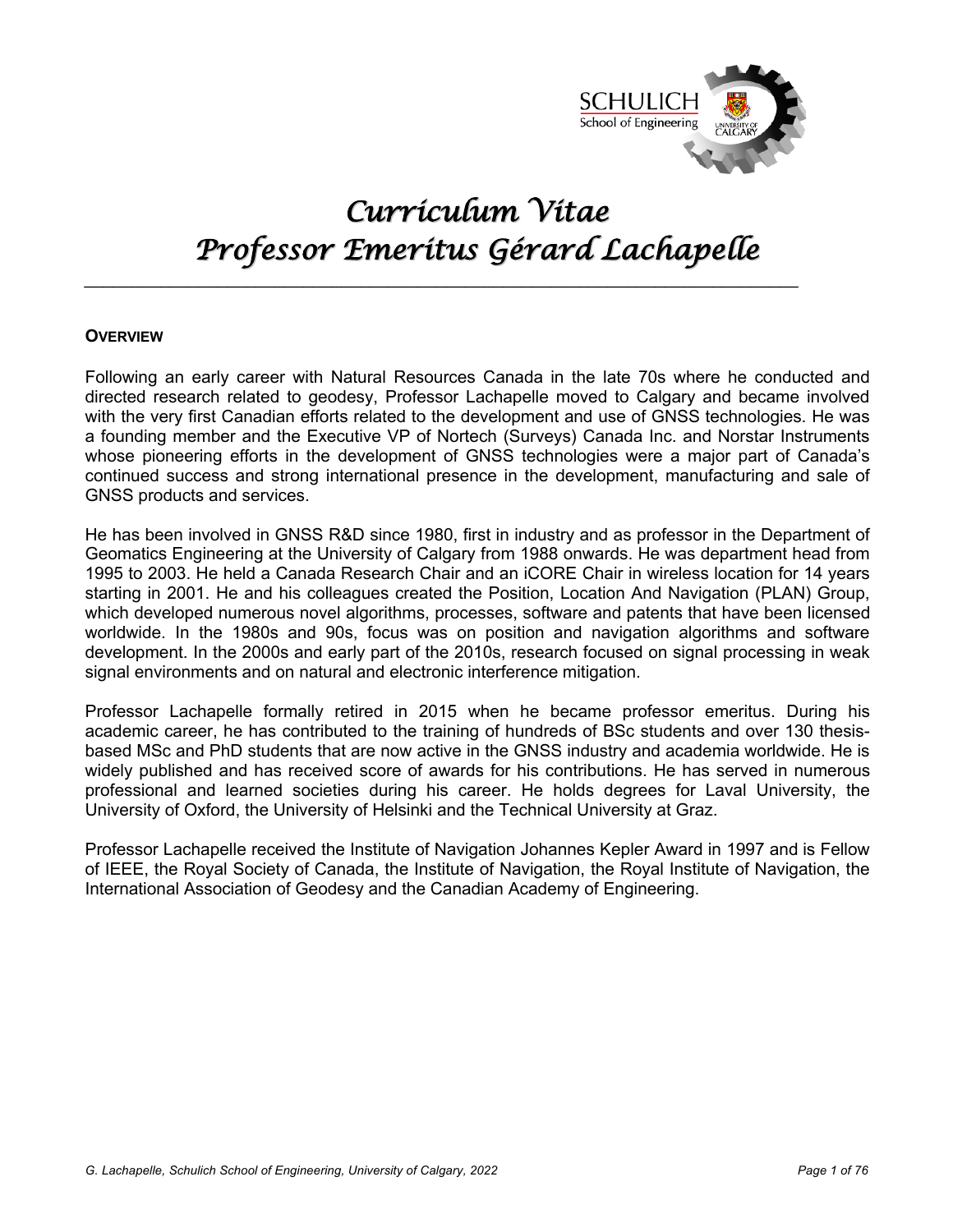# **ACADEMIC AND PROFESSIONAL QUALIFICATIONS**

- **Dr.techn**. (Science), Technical University at Graz, Austria, 1975
- **LPh**, University of Helsinki, Finland, 1973
- **MSc**, University of Oxford, United Kingdom, 1972
- **BSc**, Université Laval, Québec, Canada, 1971
- **PEng** (Professional Engineer) Alberta, since 1983

# **AREAS OF SPECIALIZATION**

• Global Navigation Satellite Systems (GNSS) and integrated navigation systems, geodesy, geomatics engineering

# **WORK EXPERIENCE**

- Professor Emeritus and Faculty Professor, University of Calgary, since 2015.
- Professor, Department of Geomatics Engineering, University of Calgary, 1988 2015.
- Canada Research Chair/Informatics Centre of Research Excellence Chair (iCORE) in Wireless Location, 2001- 2015.
- Head, Department of Geomatics Engineering, University of Calgary, 1995-2003.
- Executive Vice President, Norstar Instruments Ltd, 1985-1988.
- Executive Vice President, Advanced Technologies, Nortech Surveys (Inc.) Canada, 1983 1988.
- Head, Geodetic Research and Development, Sheltech Canada, a Division of Shell Canada Resources Ltd, 1980 – 1982.
- Researcher and Head, Research and Development Section, Geodetic Survey of Canada, Department of Energy, Mines, and Resources (Now Natural Resources Canada), Ottawa, 1975-80.

#### **MEMBERSHIP IN PROFESSIONAL ASSOCIATIONS AND LEARNED SOCIETIES**

- Institute of Navigation (U.S.) [Fellow] (Western Vice-President, 2002-03, Alberta Section Chair 1999-2009)
- Royal Institute of Navigation (U.K.) [Fellow]
- Royal Society of Canada [Fellow]
- Canadian Academy of Engineering [Fellow]
- Association of Professional Engineers, Geologists, and Geophysics of Alberta (APEGA)
- Canadian Institute of Geomatics [Life Member] (President, 1983-84)
- Institute of Electrical & Electronics Engineers, Inc (IEEE) [Fellow and Life Member] (TAES Associate Editor in Chief, 2000s)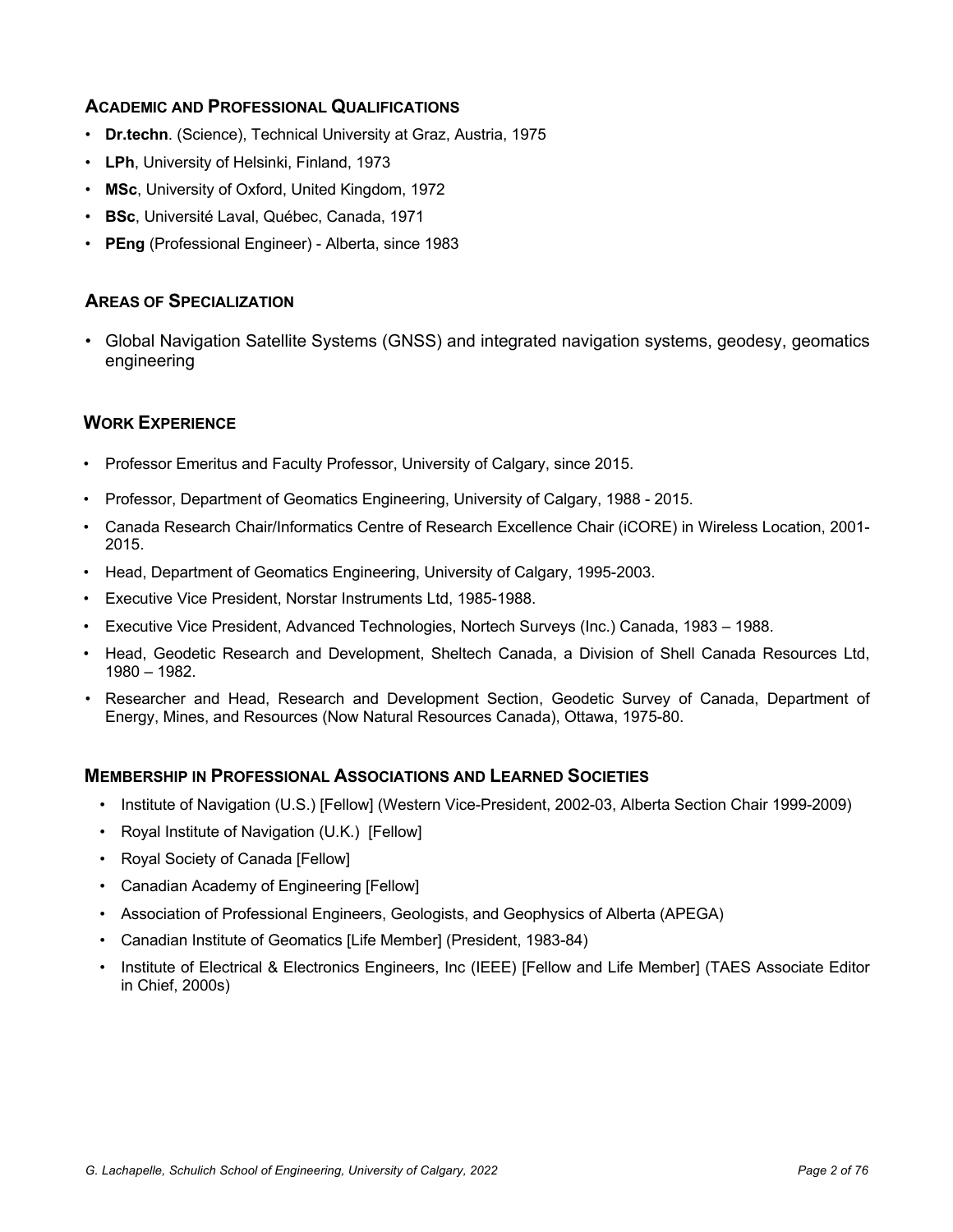# **DISTINCTIONS AND AWARDS (SINCE 1980)**

- Schulich School of Engineering Distinguished Lifetime Leadership Award, 2017
- Yrjö Väisäsä Medal, Finnish Geospatial Institute, 2016
- Fellow, IEEE, 2015
- University of Calgary Killam Graduate Supervision and Mentoring Award, 2014
- Over 50 best paper awards and major awards received by graduate students at international conferences related to navigation during the last 25 years, including two Brad Parkinson awards (2006, 2010) for Best Doctoral Thesis in worldwide competitions organized by U.S. Institute of **Navigation**
- Burka Award, U.S. Institute of Navigation, 2012 [with past student & post-doctoral fellows]
- Schulich School of Engineering Mentorship Excellence Award, 2011
- 2010 Casey Baldwin Award, Canadian Aeronautics and Space Institute, together with colleagues and students from the University of Calgary and U.S. Navy
- Calgary Herald Compelling Citizen of the Year, 2009
- Schulich School of Engineering departmental graduate education award, 2009
- Weems Award, U.S. Institute of Navigation, 2009, for pioneering efforts related to Canada's successful GPS research and commercial involvement during the past 30 years and exceptional work in the area of education and R&D training of post-graduate students who are now playing important roles in the GPS industry and academia in Canada and the United States
- The Alberta Ingenuity Fund Research Excellence Award, APEGGA, 2007
- Fellow, Royal Institute of Navigation, U.K., 2006
- Michael Richey Medal (with past student and colleague), Royal Institute of Navigation, 2006
- Alberta Centennial Medal, 2005
- 2005 Schulich School of Engineering Graduate Education Award, University of Calgary
- 2005 Casey Baldwin Award, Canadian Aeronautics and Space Institute, together with colleagues from the University of Calgary and Spirent Communications (SW) Limited, U.K.
- 2004 Outstanding Leadership in Alberta Technology, Alberta Science and Technology (ASTech) Leadership Foundation
- 2004 Research Excellence Award, Faculty of Engineering, University of Calgary
- 2004 Research Excellence Award in Geomatics Engineering, Faculty of Engineering, University of **Calgary**
- Honorary Professor, Universita' Degli Studi Di Napoli Parthenope, Italy, 2003
- Fellow, The Institute of Navigation, U.S.A., 2003
- Fellow, Canadian Academy of Engineering, 2003
- Honorary Professor, University of Wuhan, China, 2002
- Fellow, Royal Society of Canada, 2002
- Canada Research Chair (2001-present) and iCORE Chair (2001-present) in Wireless Location
- Kuznetsov Medal, Kuznetsov Applied Mechanics Research Institute, Russia, for outstanding contribution to navigation, 2000
- APEGGA Frank Spragins Summit Award, for integrity, expertise and outstanding accomplishments in engineering, 2000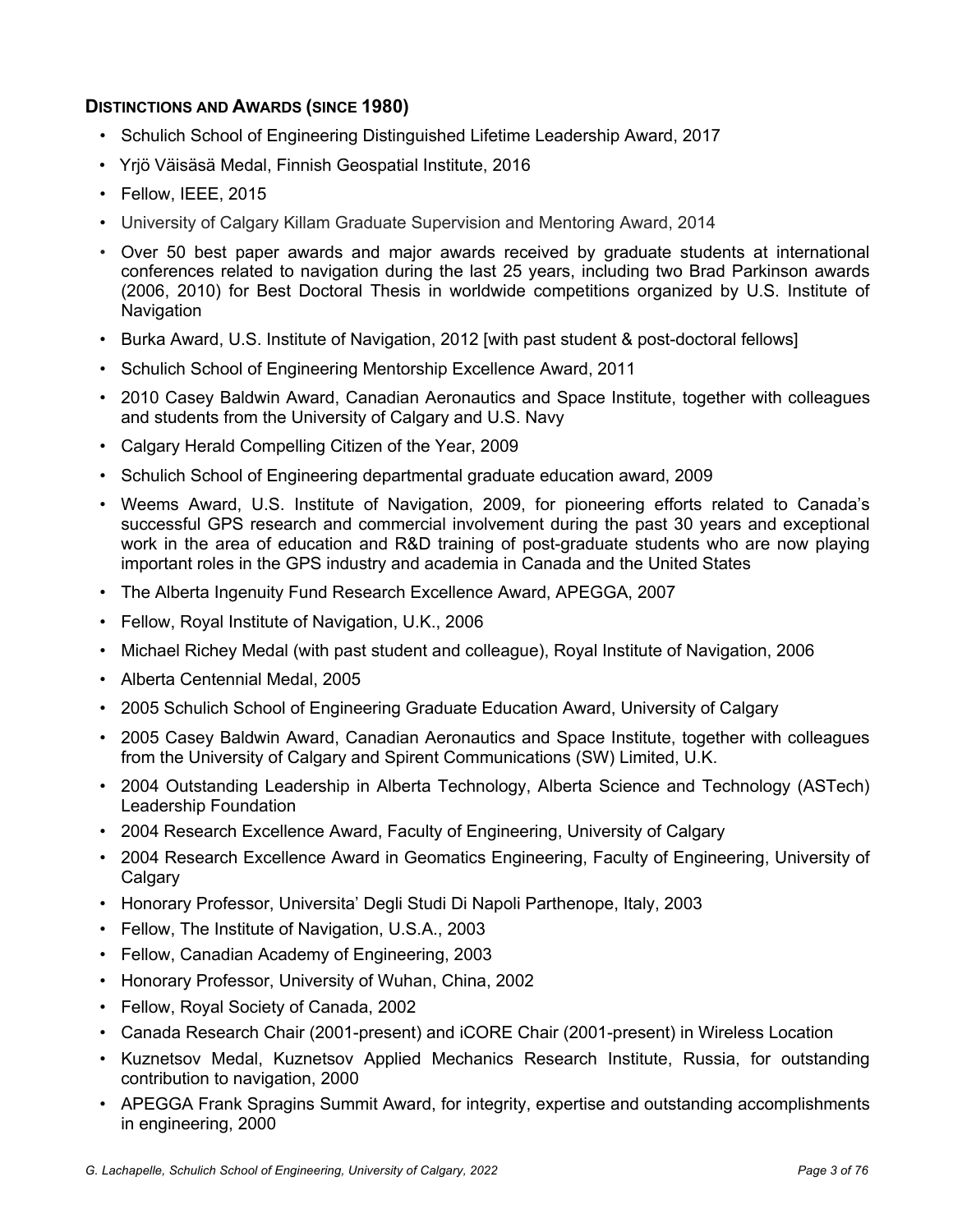- Elected Full Member, Russian Academy of Navigation and Motion Control, 1999
- Honorary Professor, University of Electronic Science and Technology of China, 1999
- 1998 Research Excellence Award, Faculty of Engineering, University of Calgary
- 1998 Research Excellence Award in Geomatics Engineering, Faculty of Engineering, University of **Calgary**
- Alouette Award, Canadian Aeronautics and Space Institute, 1998, for outstanding achievement in space science and engineering
- Intermap Award, Canadian Institute of Geomatics, 1998, for best technical paper published in Geomatica in 1997
- Johannes Kepler Award, U.S. Institute of Navigation, 1997, for sustained and significant achievements to the field of satellite-based navigation (First non-U.S. resident to receive this coveted award)
- 1995 Research Excellence Award in Geomatics Engineering, Faculty of Engineering, University of **Calgary**
- Terra Award, Canadian Institute of Geomatics, 1994
- Fellow, International Association of Geodesy, 1991
- Best Lighthouse Technical Article Award, Canadian Hydrographic Association, 1991
- Best Lighthouse Technical Article Award, Canadian Hydrographic Association, 1990
- Prix Fonds Joncas, Ordre des Arpenteurs-Géomètres du Québec, 1989, for outstanding contribution to surveying engineering (Paper on Survey of CPR's Mount MacDonald Tunnel)
- Kenting Award, Canadian Institute of Surveying and Mapping, 1989
- Telefix Award, Canadian Institute of Surveying and Mapping, 1988
- Kenting Award, Canadian Institute of Surveying, 1985, for best technical paper published in The Canadian Surveyor
- Kenting Award, Canadian Institute of Surveying, 1980, for best technical paper published in The Canadian Surveyor

# **MAJOR SCIENTIFIC AND PROFESSIONAL SERVICE**

- Member, Galileo Scientific Advisory Committee, European Space Agency, 2013-2020.
- Editorial Board, International Journal of Navigation and Observation, 2007-11.
- Editor (Navigation), *IEEE Transactions on Aerospace and Electronic Systems*, 2003-2009, and Associate Editor-in-Chief, 2006-2009
- Guest Editor, Special Issue on Annals of Telecommunications Special Issue on Positioning and Telecommunication systems Complementary aspects and benefits of merging the two, 2008-09
- Guest Editor, IEEE Journal of Selected Topics in Signal Processing (J-STSP) Special Issue on Advanced Signal Processing for GNSS and Robust Navigation, 2008-09
- Chair, Alberta Chapter, Institute of Navigation, 1999 2009
- Editorial Board, *GPS Solutions*, 1999-2009
- Editorial Board, GPS World, 1989-2010
- Western Vice-President, U.S. Institute of Navigation, 2002-03
- General Chair, GPS 2002, The Institute of Navigation, Portland, OR, 2002
- Convenor (with M.E. Cannon), KIS 2001 Conference, Banff, 2001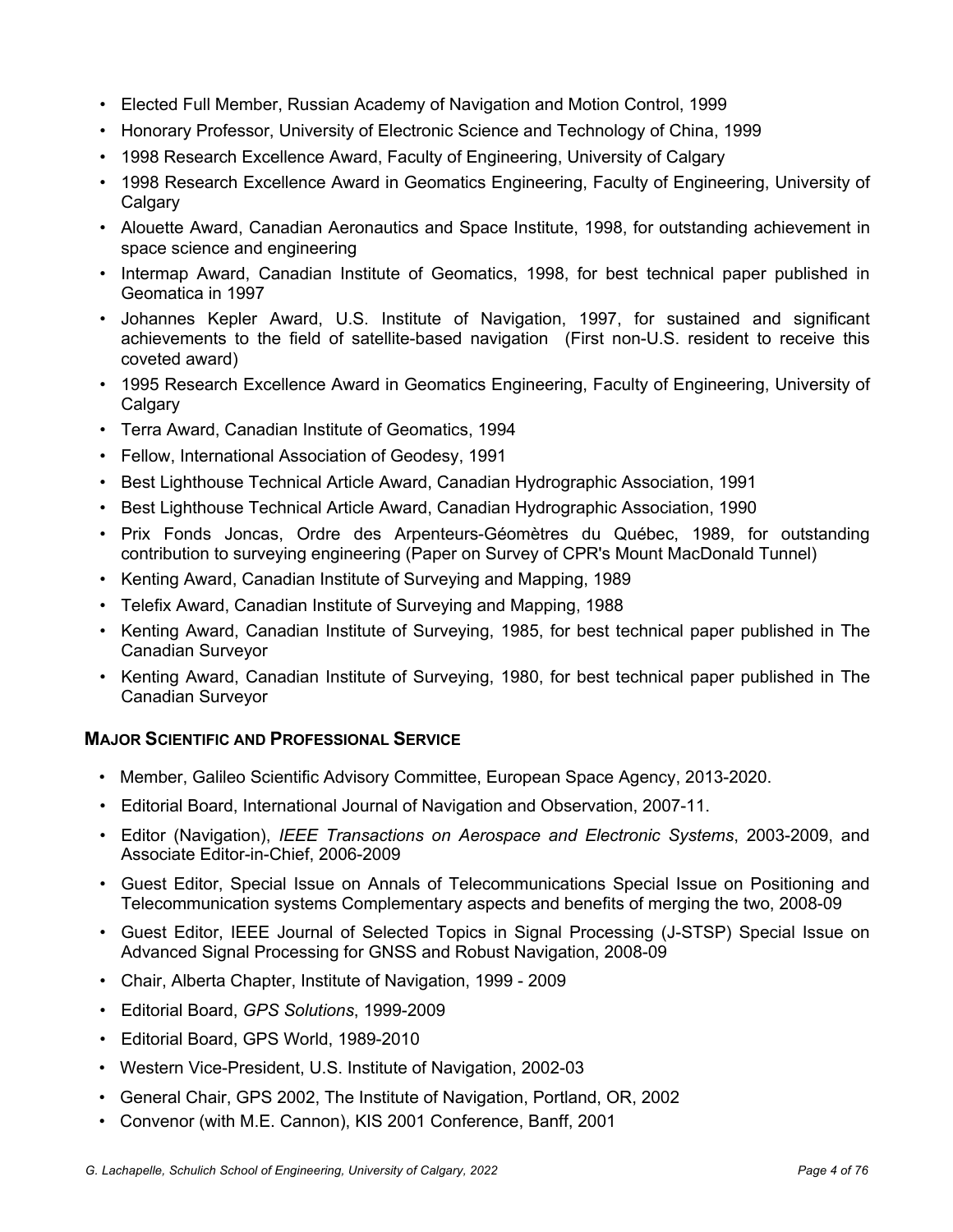- Program Chair, GPS 2001, The Institute of Navigation, Salt Lake City, 2001
- Program Chair, World Congress, International Association of Institutes of Navigation, San Diego, 2000
- Technology Advisory Board, one Federal Government Agency (till 2006) and one major U.S. based GPS equipment manufacturer, 2005-08
- Advisor, NRCan Stakeholder Geodetic Workshop on the Future, 1998
- Convenor (with M.E. Cannon), Third International Symposium on Kinematic Systems in Geodesy, Surveying and Remote Sensing, Banff, 1997
- Editorial Board, The Netherlands-based Geomatic Info Magazine (1995-96)
- Chair, ACLS Board of Examiners Committee, 1994-95
- Board of Directors, Association of Canada Lands Surveyors (ACLS), 1990-94
- Convenor (with M.E. Cannon), Second International Symposium on Kinematic Systems in Geodesy, Surveying and Remote Sensing, Banff, 1994
- President (1992-93), Past President (1993-94), Association of Canada Lands Surveyors
- Chair, International Union of Surveying and Mapping Workshop on GPS, FIG90 Congress, Helsinki, 1990
- Deputy Program Chair, IEEE PLANS'94, Las Vegas, April 1994
- Editorial Board, Canadian Aeronautics and Space Journal, 1989-94
- Editorial Advisory Board, SPN Navigation, Germany, 1992-95
- Technical Chair, 1991 Annual Joint Meeting of Canadian Institute of Surveying and Mapping/Canadian Remote Sensing Society
- Co-chair, International Symposium on Kinematic Systems in Geodesy, Surveying and Remote Sensing, Banff, September 1990
- Chair, Workshop on Emerging Technologies in Future Navigation Systems in the Transportation Sector, CASI, Toronto, May 15, 1990
- Chair, 8th Canadian Navigation Symposium, CASI, Toronto, 1990
- Chair, Colloquium V on Petroleum Surveying in the 90s, Canadian Petroleum Association, Calgary, 1989
- Chair, Canadian Navigation Society, CASI, 1989-92
- Chair, Calgary Branch, Canadian Aeronautics and Space Institute, 1989
- Member of Advisory Committee on Cost/Benefit Analysis of Loran-C in Canada, Transport Canada, 1990
- Member of Advisory Committee on Canadian Radionavigation Plan Land Part, Transport Canada, 1988
- Member of Board of Examiners for Canada Lands Surveyor, Department of Energy, Mines and Resources, Ottawa, 1982-2000
- Conference Chair, Colloquium IV of Canadian Petroleum Association/ Canadian Hydrographic Association, Lake Louise, 1986
- Member of NSERC Selection Grant Committee (Civil Engineering), 1987-90
- President, Special Study Group 1.105 on GPS Kinematic Methods and Applications, International Association of Geodesy, 1987-91
- President, Canadian Institute of Surveying, 1983-84
- Third Vice President, International Association of Geodesy, 1983-87
- Member of Canadian Institute of Surveying Task Force on the Surveying and Mapping Industry in Canada, 1983-84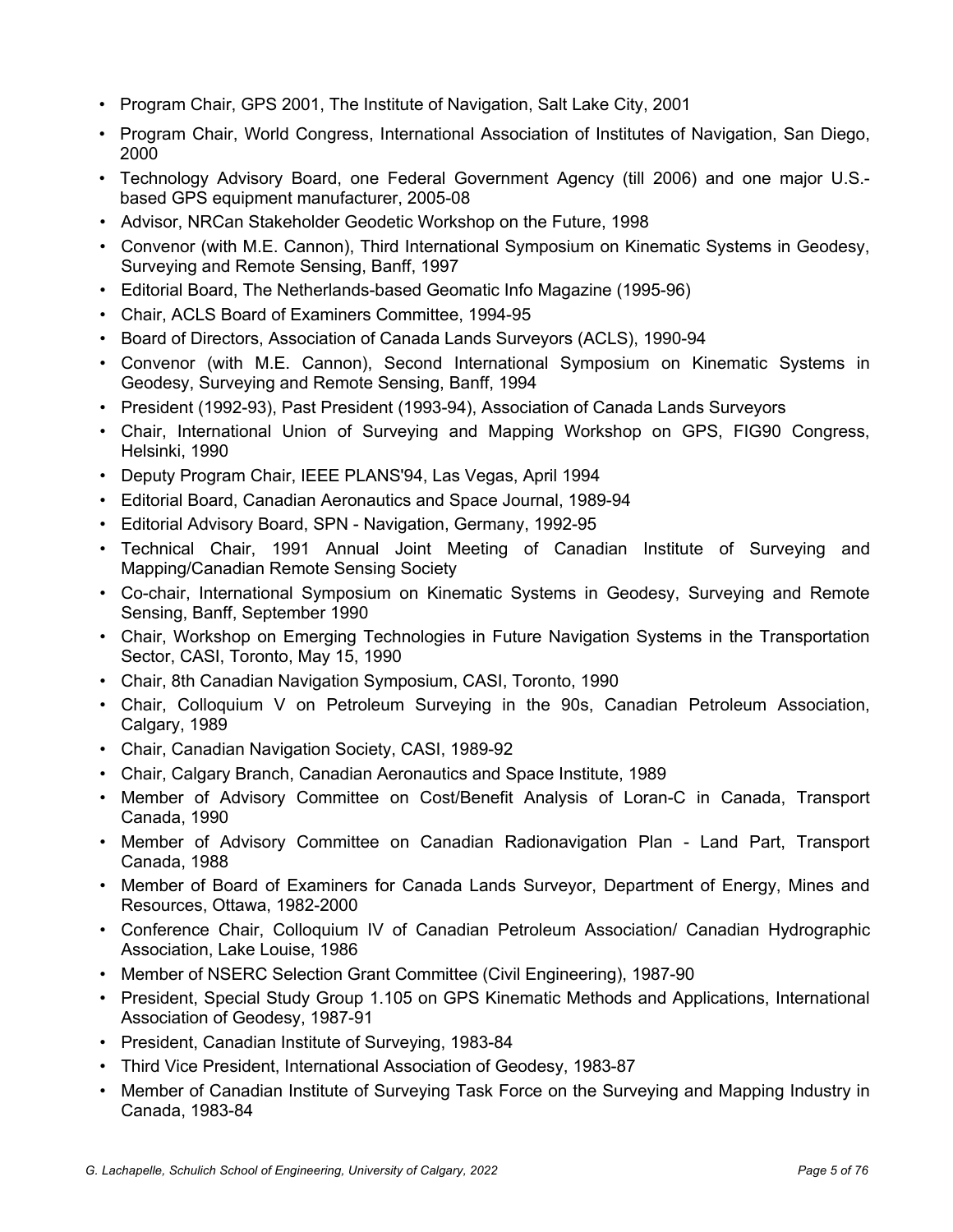- Member of Canadian Geoscience Council Review Committee of the Earth Physics Branch, Department of Energy, Mines and Resources, 1983-85
- Associate Editor, Journal of Geophysical Research, American Geophysical Union, 1984-85
- Associate Editor, EOS Transactions, American Geophysical Union, 1979-82
- Technical Chair, Surveying and Mapping Colloquium III, Canadian Petroleum Association, Banff, 1981
- Secretary, Section V, International Association of Geodesy, 1979-83
- Member of NRC Canadian National Committee for the International Union of Geodesy and Geophysics, 1979-83
- Conference Chair, Second International Symposium on Problems Related to the Redefinition of North American Vertical Geodetic Networks, Ottawa, 1980
- Chair of numerous CIS Technical and Professional Committees, 1975 1983
- Member of various scientific Special Study Groups of the International Association of Geodesy, 1973-1987

# **PATENTS AND LICENSES**

*(Underlined names are past or present graduate students/post-doctoral fellows)*

- Vyasaraj Guru Rao, Sashidharan Manikham and Gerard Lachapelle (2016) Navigation data structure generation and data transmission for optimal time to first fix, US Patent 9,405,009
- Jafarnia-Jahromi, A., S. Daneshmand, A. Broumandan, J. Nielsen and G. Lachapelle (2012) GNSS Anti-Interference Using Array Processing. Submitted to U.S. Bureau of Patents, November 2012. Publication No. US20140247186 (Sep 2014)
- Afzal, H., V. Renaudin, and G. Lachapelle (2012) System and Method for Gyroscope Error Estimation. U.S. Bureau of Patents, Publ No. US20120259572, October 2012.
- Nielsen, J., A. Broumandan and G. Lachapelle (2010) Method and System for Detecting GNSS Spoofing Signals. Patent No 7,952,519, U.S. Bureau of Patents.
- Nielsen, J., A. Broumandan and G. Lachapelle (2013) Signal Detection in Fading Environments. Patent No. 8,494,569, U.S. Bureau of Patents.
- Nielsen, J., A. Broumandan and G. Lachapelle (2012) Handheld Synthetic Antenna Array. Patent No 8,340,588, U.S. Bureau of Patents.
- Lachapelle, G., M. Petovello, C. O'Driscoll and D. Borio (2007) GSNRx™ (GNSS Software Navigation Receiver), licensed to industrial, academic and government organizations, 2008-13.
- Petovello, M, and G. Lachapelle (2010) Methods and Systems for Doppler Frequency Shift Removal and Correlation for Software-Based Receivers. Patent #7,679,551, U.S. Bureau of Patents.
- Julien, O., C. Macabiau, M. E.Cannon and G. Lachapelle (2011) BOC Signal Acquisition and Tracking Method and Apparatus. Patent No 7,916,771, U.S. Bureau of Patents.
- G. Lachapelle & students (2003) NDL (Navigation Development Library). Licensed by University Technologies International.
- M. Petovello, M.E. Cannon, and G. Lachapelle (2003-08) SAINT (Satellite and Inertial Technology), software for the integration of GPS and IMU data. Licensed by University Technologies International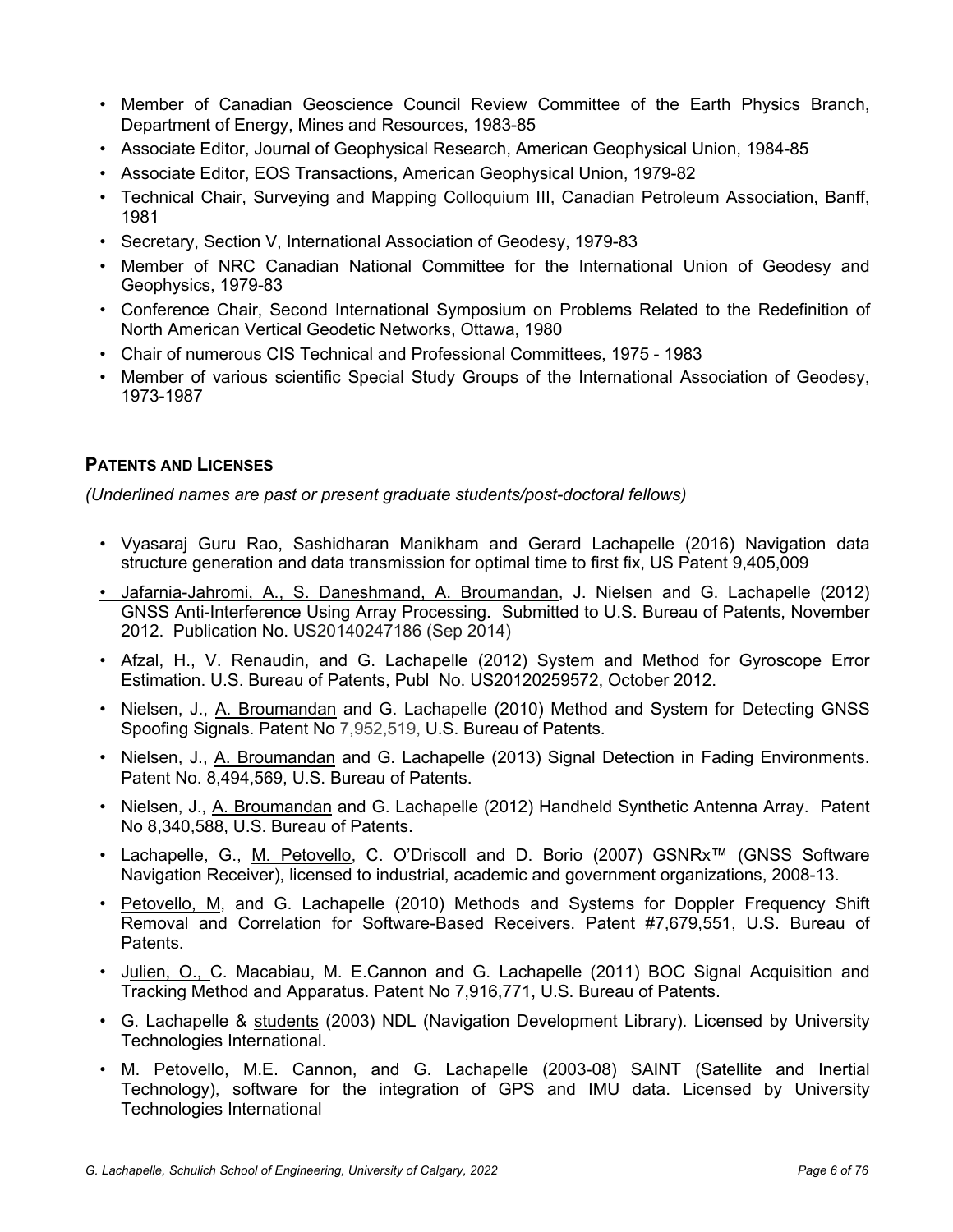- G. Lachapelle, M.E. Cannon (2000-04) MultiRef, software for multiple reference stations Real-Time Kinematic GPS application. Licensed by University Technologies International
- M. Fattouche, R. Klukas, A. Borsodi, M. Astridge, G. Lachapelle, and H. Zaghloul (1999). Super-Resolution Wireless Location System to Position Wireless Telephones and Radio Tags. U.S. Patent No. 5,890,068
- Cannon, M.E., G. Lachapelle and  $\underline{\mathsf{M}}$ . Petovello (1997)  $C^3$ NAVG $^2$  software for Precise Differential GPS/GLONASS Navigation. Licensed by University Technologies International
- M.E. Cannon, G. Lachapelle & students (1993-05) FLYKIN™ and FLYKIN+ software for cm level accuracy DGPS positioning. Licensed by University Technologies International
- G. Lachapelle & students (1993-07) HEAD™, HEADRT™ and HEADRT+ software for GPS-based attitude determination. Licensed by University Technologies International
- Cannon, M.E., and G. Lachapelle (1991-97)  $C^3$ NAV software for Precise Differential GPS Navigation. Licensed by University Technologies International.

# **MASTER AND PHD STUDENTS SUPERVISED AND CO-SUPERVISED TO COMPLETION**

- P. Gratton, MSc, 2021 (co-supervision)
- S. Tantry, Meng, 2019
- 1A. Pirsiavash, PhD, 2018 (with co-supervision)
- S. Tantry, Meng, 2019
- A. Shafaati, PhD, 2017 (with co-supervision)
- Y. Li, PhD, 2017 (co-supervisor in ENEL)
- N. Vagle, PhD, 2016
- Lingran Li, MSc, 2016 (with co-supervision)
- N. Norman, MSc, 2016
- A. Clare, MSc, 2016 (with co-supervision)
- R. Siddakatte, PhD, 2016
- T. Marathe, PhD, 2016
- N. Fadaei, MSc, 2016 (with co-supervision)
- B. Aumayer, PhD, 2016 (co-supervision)
- A . Shettigar, MSc, 2015 (with co-supervision)
- V. Bellad, PhD, 2015 (co-supervision)
- G.S. Naveen, PhD, 2015 (co- supervision)
- S. Bhaskar, PhD, 2014 (co-supervision)
- T. Melgard, PhD, 2015 (with co-supervision)
- 2Negin Sokhandan, PhD, 2014
- Anup Dhital, PhD, 2014
- Y Li, MSc, 2014 (co-supervision in ENEL)
- N. Dewar, 2015, MSc (co-supervision in ENEL)
- S. Krasouski, MSc (co- supervision), 2015
- M. Mozaffari, MSc (co- supervision), 2014

<sup>1</sup> *Best Student Paper Award, European Navigation Conference 2018, Gothenburg, Sweden, May 14-17*

<sup>2</sup> *Institute of Navigation Best Student Paper Sponsorship Award, 2013*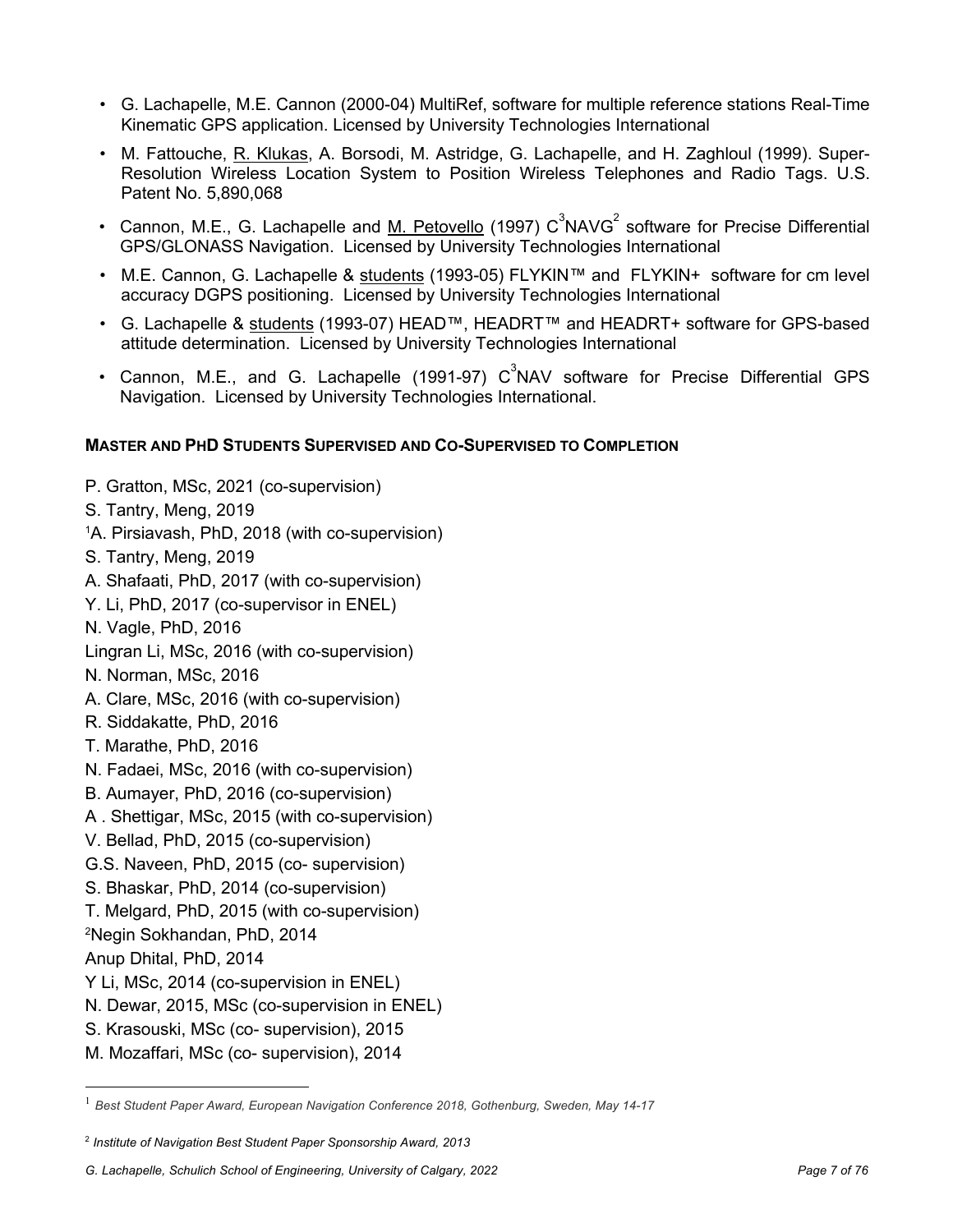Mazhar Lakhani, MSc, 2013 (co-supervision in ENEL) Laura Ruotsalainen, PhD, 2013 (co-supervision at Tampere University of Technology) Mohammad Abdizadeh, PhD, 2013 Mahsa Shafiee, PhD, 2013 3A. Jafarnia, PhD, 2013 Tao Lin, PhD, 2013 4Saeed Daneshmand, PhD, 2013 5 Vyas Rao, PhD, 2013 Zhe He, PhD, 2012 Melania Susi, MSc, 2012 6 Nima Sadrieh, PhD, 2012 Tao Li, PhD, 2012 Hatef Keshvadi, MSc, 2011 Behnam Aminian, MSc, 2011 Pratibha Anantharamu, PhD, 2011 7 , 8 Shashank Satyanarayana, PhD, 2011 Mohamed Tamazin, MSc, 2011 9 Ahmed Kamel, PhD, 2011 Stephen Ching, MEng, 2011 10Haris Afzal, PhD, 2011 Vahid Dehghanian, PhD, 2011 (co-supervision in ENEL) 11Mohammadreza Zaheri, MSc, 2011 12, 13Jared Bancroft, PhD, 2010 Anshu Pahadia, MSc, 2010 Niamh O'Mahony, PhD, 2010 (co-supervision at National University Cork, Ireland) James Curran, PhD, 2010 (co-supervision at National University Cork, Ireland) Jakob Jakobsen, PhD, 2010 (co-supervision at University of Copenhagen, Denmark) Leslie Montloin, Master, 2010 (co-supervision at ENAC, Toulouse, France) Nicola Linty, Master, 2010 (co-supervision at Politecnico di Torino, Italy) 14Aiden Morrison, PhD, 2010 15Richard Ong, MSc, 2010 Leïla Kleiner, Master, 2010 (co-supervision at EPFL, Lausanne, Switzerland) 16Pejman Kazemi, PhD, 2010 Dina Salem, PhD, 2010 Aleks Knezevic, MSc, 2010 17Kannan Muthuraman, PhD, 2010

*<sup>3</sup> Third Prize, National Security Innovation Competition, (U.S.) National Homeland Defense Foundation, Colorado Spring, April 2012 [with PhD candidate Ali Jafarnia]*

*<sup>4</sup> Third Prize, National Security Innovation Competition, (U.S.) National Homeland Defense Foundation, Colorado Spring, April 2012 [with PhD candidate Ali Jafarnia]*

*<sup>5</sup> Several patents applied for in early 2013 based on his PhD thesis*

<sup>6</sup> *Institute of Navigation Best Student Paper Sponsorship Award, 2011*

<sup>7</sup> *Institute of Navigation Best Student Paper Sponsorship Award, 2010*

*<sup>8</sup> Institute of Navigation Burka Award (with tow others), for Best Paper published in J. of Navigation in 2011*

<sup>9</sup> *Institute of Navigation Best Student Paper Sponsorship Award, 2010*

*<sup>10</sup> Patent based on PhD thesis pending*

*<sup>11</sup> IEEE/ION PLANS 2010 Track C Best Paper Award, 2010*

<sup>12</sup> *Institute of Navigation Best Student Paper Sponsorship Award*

*<sup>13</sup> Casey Baldwin Award, Canadian Aeronautics and Space Journal*

<sup>14</sup> *Institute of Navigation Best Student Paper Sponsorship Award*

<sup>15</sup> *Chancellor David B. Smith Gold Medal in Engineering and the APEGGA Education Foundation Gold Medal in Engineering*

<sup>16</sup> *Institute of Navigation Best Student Paper Sponsorship Award*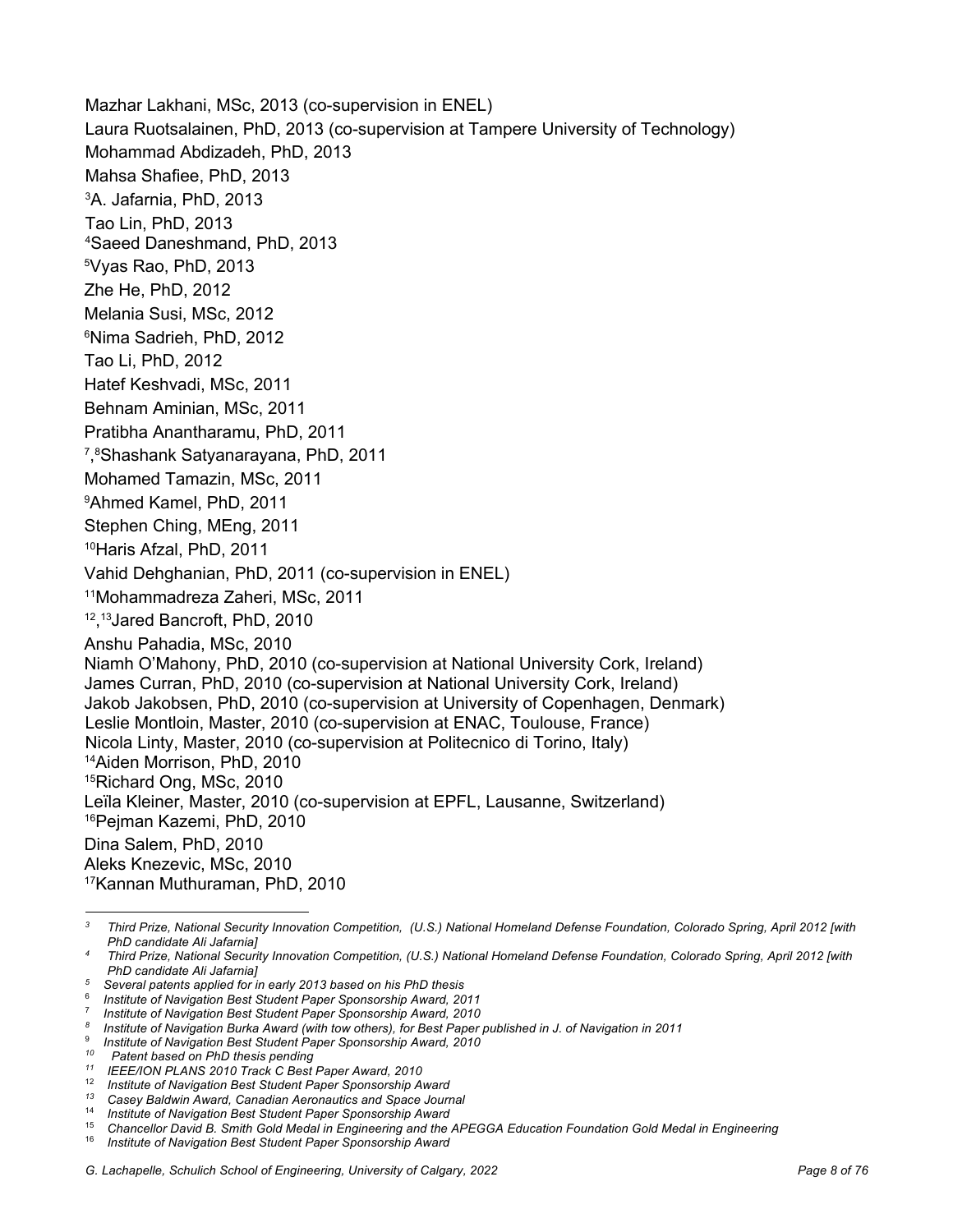Lionel Garin, PhD, 2010 Li Tao, MSc, 2009 Nadia Sokolova, MSc, 2009 Florence Macchi, PhD, 2009 18,19Cyrille Gernot, PhD, 2009 20, 21,22,23Ali Broumandan, PhD, 2009 Salvatore Fazio, Master (co-supervision at Politecnico di Torino) Ashkan Izadpanah, MSc, 2009 Anna Martinetti, Master, 2009 (co-supervision at Politecnino di Torino, Italy) Sid Kwakkel, MSc, 2008 Nazila Salimi, MSc, 2008 Cécile Mongrédien, PhD, 2008 Alexander Ebner, Master (co-supervision at Technical University at Graz), 2008 Upal Mahfuz, MSc, 2008 24, 25Pascal Gaggero, Master (co-supervision at the University of Neuchâtel), 2008 Daniele Borio, PhD (co-supervision at Politecnino di Torino), 2008  $26,27$ Surendran K Shanmugam, PhD, 2008 Ahmad Reza Moghaddam, MSc, 2007 Donghua Yao, MSc, 2007 Shahin Charkhandeh, MSc, 2007 28Yu Wei, MSc, 2007 Dingchen Lu, PhD (co-supervision in Dept of Electrical & Computer Eng, Univ. of Calgary), 2007 Jianning Qiu, MSc, 2007 29Guojiang Gao, PhD, 2007 Jalal, Al-Azizi, MEng, 2006 J. Collin, PhD (co-supervision at Tampere University of Technology), 2006 30Minmin Lin, MSc, 2006 Tao Hu, MSc, 2006 N. Kim, MSc, 2006 Min Wang, MEng, 2005 Dhar Karunanayake, MSc, 2005 <sup>31</sup>Heidi Kuusniemi (co-supervision at Tampere University of Technology), 2005 32,33 Olivier Julien, PhD, 2005 Robert Watson, MSc, 2005 Diep Dao, MSc, 2005 Yong Ahn, MSc, 2005 34Oleg Mezentsev, PhD, 2005 Ping Lian, MSc, 2004

*<sup>17</sup> GEOIDE Communicator of Excellence Award*

<sup>18</sup> *Institute of Navigation Best Student Paper Sponsorship Award*

<sup>19</sup> *European Navigation Conference Student Paper Competition Award, Toulouse, 2008*

<sup>20</sup> *Patents based on PhD thesis and PDF research issued and pending*

<sup>21</sup> *Institute of Navigation Best Student Paper Sponsorship Award*

<sup>22</sup> *Institute of Navigation Brad Parkinson Award for Best Thesis (Worldwide Competition) in the area of satellite-based navigation, 2010*

*<sup>23</sup> IEEE Southern Alberta Section Best Student Paper Award*

<sup>24</sup> *Institute of Navigation Best Student Paper Sponsorship Award*

*<sup>25</sup> Prix Omega and Prix Electrosuisse*

<sup>26</sup> *Institute of Navigation Best Student Paper Sponsorship Award*

<sup>27</sup> *European Navigation Conference Student Paper Competition Award, Geneva, 2007*

<sup>28</sup> *Institute of Navigation Best Student Paper Sponsorship Award*

<sup>29</sup> *Institute of Navigation Best Student Paper Sponsorship Award* <sup>30</sup> *Institute of Navigation Best Student Paper Sponsorship Award*

<sup>31</sup> *Institute of Navigation Best Student Paper Sponsorship Award*

<sup>32</sup> *Institute of Navigation Best Student Paper Sponsorship Award*

<sup>33</sup> *Institute of Navigation Brad Parkinson Award for Best Thesis (Worldwide Competition) in the area of satellite-based navigation, 2006*

<sup>34</sup> *Institute of Navigation Best Student Paper Sponsorship Award*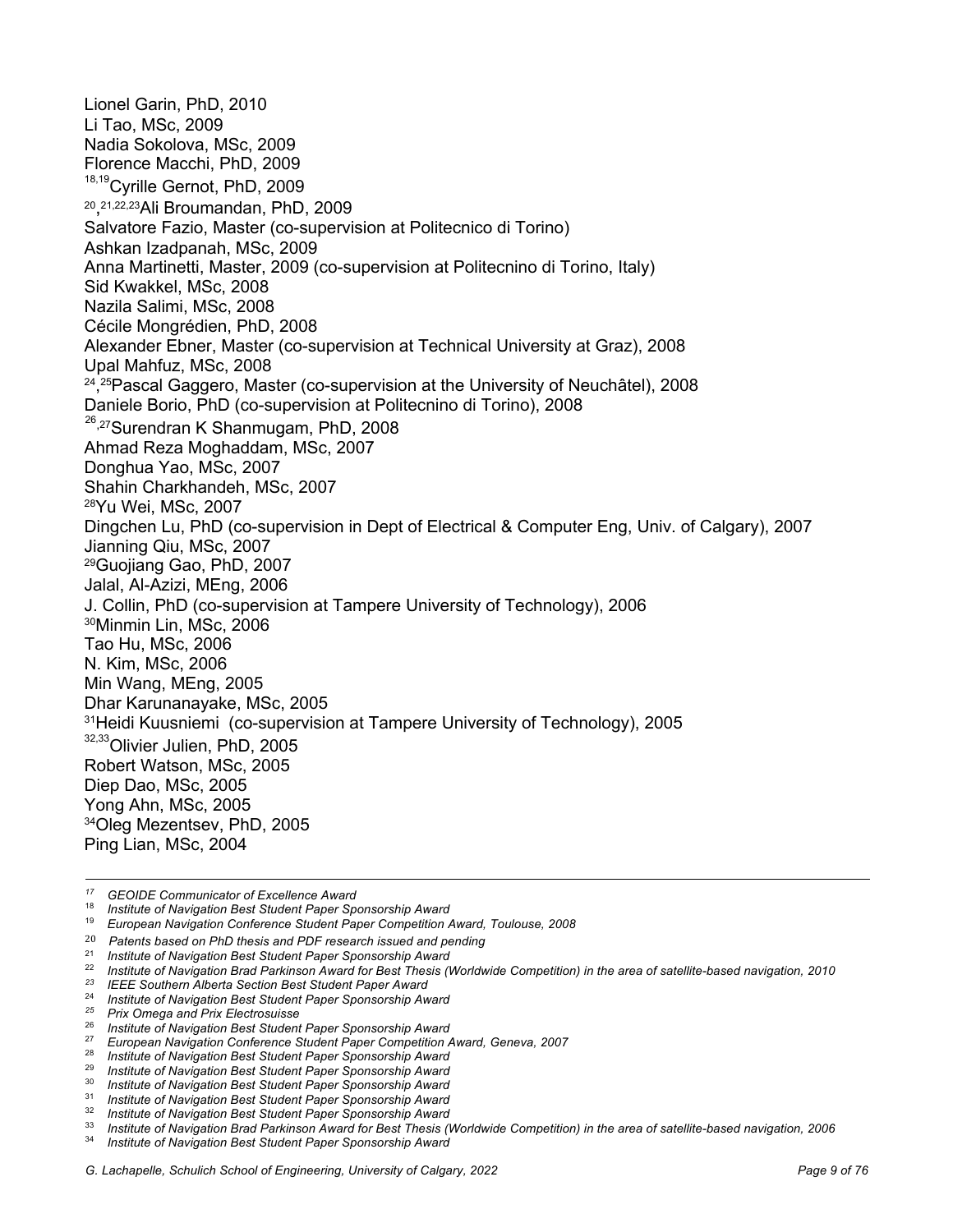<sup>35</sup>Paul Alves, PhD, 2004 36W. Adbel-Hamid, PhD, 2004 Z. Jiang, MSc, 2004 37J. Angelo, MEng, 2004 38,39C. Basnayake, PhD, 2004 40K. O'Keefe, PhD, 2004 L. Dong, MSc., 2003 41R. Stirling, MSc, 2003 (co-supervision at University of Alberta) M. Rajabi, PhD, 2003 C. Wang, MSc, 2003 42C. Ma, PhD, 2003 43G. MacGougan, MSc, 2003 44M. Petovello, PhD, 2003 45G. Pugliano, PhD (co-supervision at Università Degli Studi Di Napoli "Parthenope), 2002 Y. Lu, MEng, 2002 46S. Ryan, PhD, 2002 E. Fonseca, PhD (co-supervision at University of Sao Paulo), 2002 G. Liu, MSc, 2001 A. Jakab, MSc, 2001 A. Wang, Master (co-supervision at Technical University of Norway), 2001 47N. Luo, PhD, 2000 48J. Stephen, MSc, 2000 49J.H. Keong, MSc, 1999 50J. Zhang, MSc, 1999 J. Raquet, PhD, 1998 51Z. Zhang, MSc, 1997 52, 53R. Klukas, PhD, 1997 T. Morley, MSc, 1997 54N. Hayashi, MSc, 1996 J. Schleppe, MEng, 1996 C. Tang, MSc, 1996 55D. Chen, PhD, 1994 W .Qiu, MSc, 1993 56B. Townsend, MSc, 1993 C. Liu, MSc, 1993 57C. Erickson, MSc, 1992

<sup>35</sup> *Institute of Navigation Best Student Paper Sponsorship Award*

<sup>36</sup> *Institute of Navigation Best Student Paper Sponsorship Award*

<sup>37</sup> Corporate Winner Finalist in Commercial Systems, Rockwell Collins, 2011

<sup>38</sup> *Institute of Navigation Best Student Paper Sponsorship Award*

*<sup>39</sup> General Motors Charles L. McCuen Award, 2006, 2008, and 2007 OnStar President's Award, GM's Boss Kettering Award 2010*

<sup>40</sup> *Institute of Navigation Best Student Paper Sponsorship Award*

*<sup>41</sup> Royal Institute of Navigation (RIN) Michael Richey Medal*

<sup>42</sup> *Institute of Navigation Best Student Paper Sponsorship Award*

<sup>43</sup> *Institute of Navigation Best Student Paper Sponsorship Award*

<sup>44</sup> *Institute of Navigation Early Achievement Award, 2007, and APEGGA Early Achievement Award*

<sup>45</sup> *Institute of Navigation Best Student Paper Sponsorship Award*

<sup>46</sup> *Institute of Navigation Best Student Paper Sponsorship Award*

<sup>47</sup> *Institute of Navigation Best Student Paper Sponsorship Award* <sup>48</sup> *Institute of Navigation Best Student Paper Sponsorship Award*

<sup>49</sup> *Institute of Navigation Best Student Paper Sponsorship Award* <sup>50</sup> *Institute of Navigation Best Student Paper Sponsorship Award*

<sup>51</sup> *Institute of Navigation Best Student Paper Sponsorship Award*

*<sup>52</sup> Patent partly based on PhD thesis issued*

<sup>53</sup> *Institute of Navigation Best Student Paper Sponsorship Award*

**Institute of Navigation Best Student Paper Sponsorship Award** 

<sup>55</sup> *Institute of Navigation Best Student Paper Sponsorship Award*

<sup>56</sup> *Institute of Navigation Best Student Paper Sponsorship Award, 1992*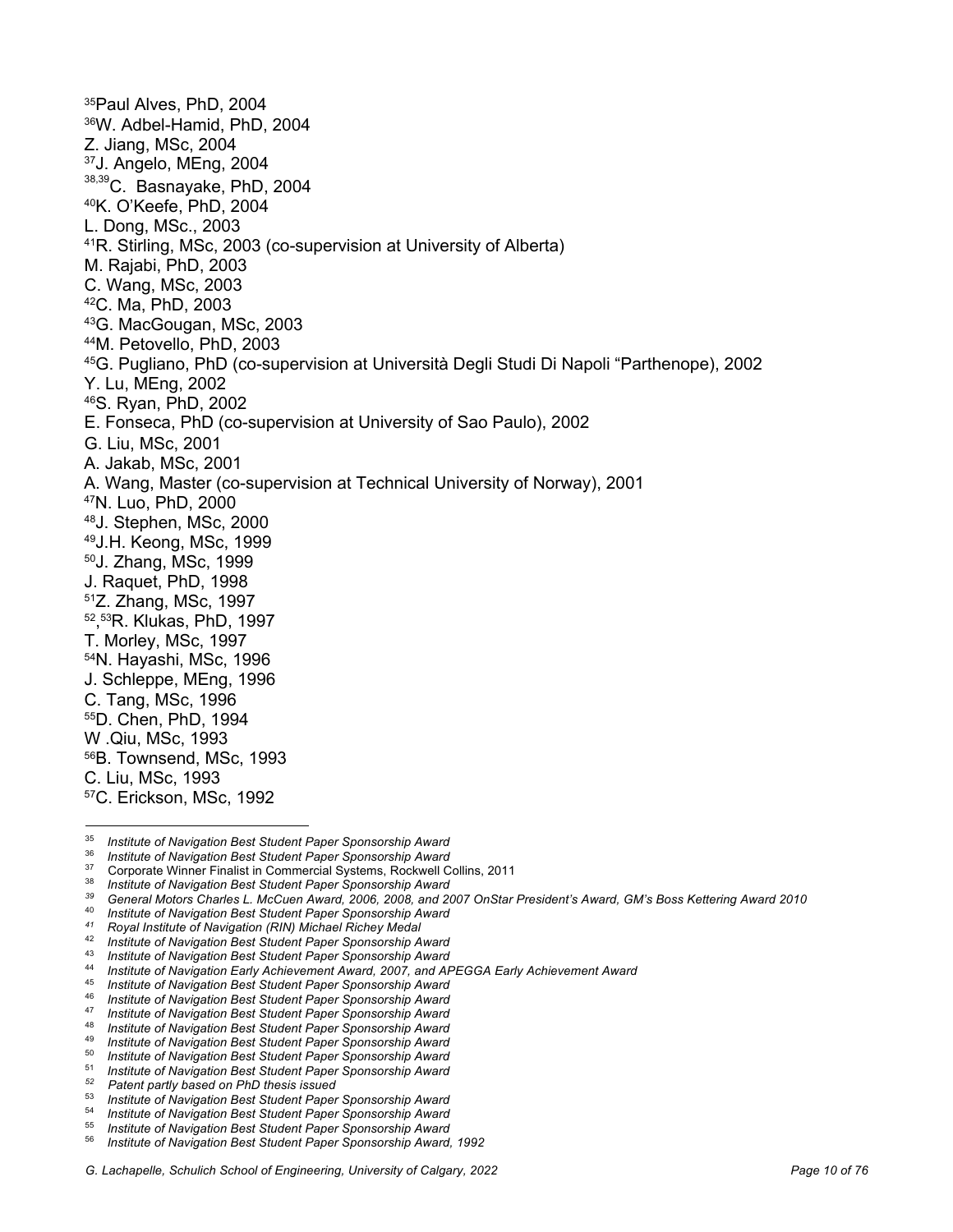J. McLellan, MEng, 1992 58G. Lu, MSc, 1991 K. Wong, MEng, 1991 J. Johnson, MEng, 1991 T. Speakman, MEng, 1990

## **POST-DOCTORAL FELLOWS (PDF) AND RESEARCH ENGINEERS SUPERVISED (SINCE 2000)**

Dr. Ranjeeth Kumar, 2016-2017 59Dr. Ali Broumandan, 2009-12, Oct 20132018 Dr. Thyagaraja Marathe, 2016-2017 Dr. Niranjana Vagle, 2017-2017 Dr. Saeed Daneshmand, 2013-2017 Dr. Tao Lin, 2013-15 60, 61Dr. Ali Jafarnia, Sep 2013-2016 Dr. Negin Sokhandan, 2014-2015 Dr. Fatemeh Ghafoori, 2012-13 <sup>62</sup>Dr. James Curran, 2011-2013 d Dr. Vahid Deghanian, 2011-12 63Dr. Jared Bancroft, 2011-12 Dr. Aiden Morrison, 2010-11 Dr. Valérie Renaudin, 2009-12 64Dr. D. Borio, PDF, 2008-2010 Dr. T. Williams, PDF, 2008-2010 Dr. C. O'Driscoll, PDF, 2007-2010 Dr. M. Petovello, PDF, 2003-2007 R. Watson, MSc, research engineer, 2005-07 S. Godha, MSc, research engineer, 2005-07 1 Dr. W. Adbel-Hamid, PDF, 2005-08 J. Schleppe, MSc, senior research engineer, 2004-06 1 Dr. N. Luo, PDF, 2004-05 1 Dr. C. Ma, PDF, 2003-05 Dr. A. Wieser, PDF, 2003-04 L. Dong, MSc, research associate, 2003-04  ${}^{1}$ G. MacGougan, MSc, research associate, 2003 A. Morton, senior research associate, 2002-03

*60 Best Paper Award, 4th International Colloquium Scientific and Fundamental Aspects of the Galileo Programme, Prague, December 2013*

*61 Best Paper Award, ESA 5th International Colloquium on Scientific and Fundamental Aspects of the Galileo Programme held in Braunschweig, October 2016*

<sup>57</sup> *Institute of Navigation Best Student Paper Sponsorship Award, 1991*

<sup>58</sup> *Institute of Navigation Best Student Paper Sponsorship Award, 1990*

<sup>59</sup> *Best Presentation Award, ESA 6th International Colloquium on Scientific and Fundamental Aspects of the Galileo Programme, Valencia, Spain, October 2018*

*<sup>62</sup> China Satellite Navigation Conference 2013 Paper Excellence Award*

<sup>63</sup> *Best Conference Paper Award, IEEE- UPINLBS12 Conference, Helsinki, October 2012*

<sup>64</sup> *Institute of Navigation Burka Award (with two others), for Best Paper published in J. of Navigation in 2011*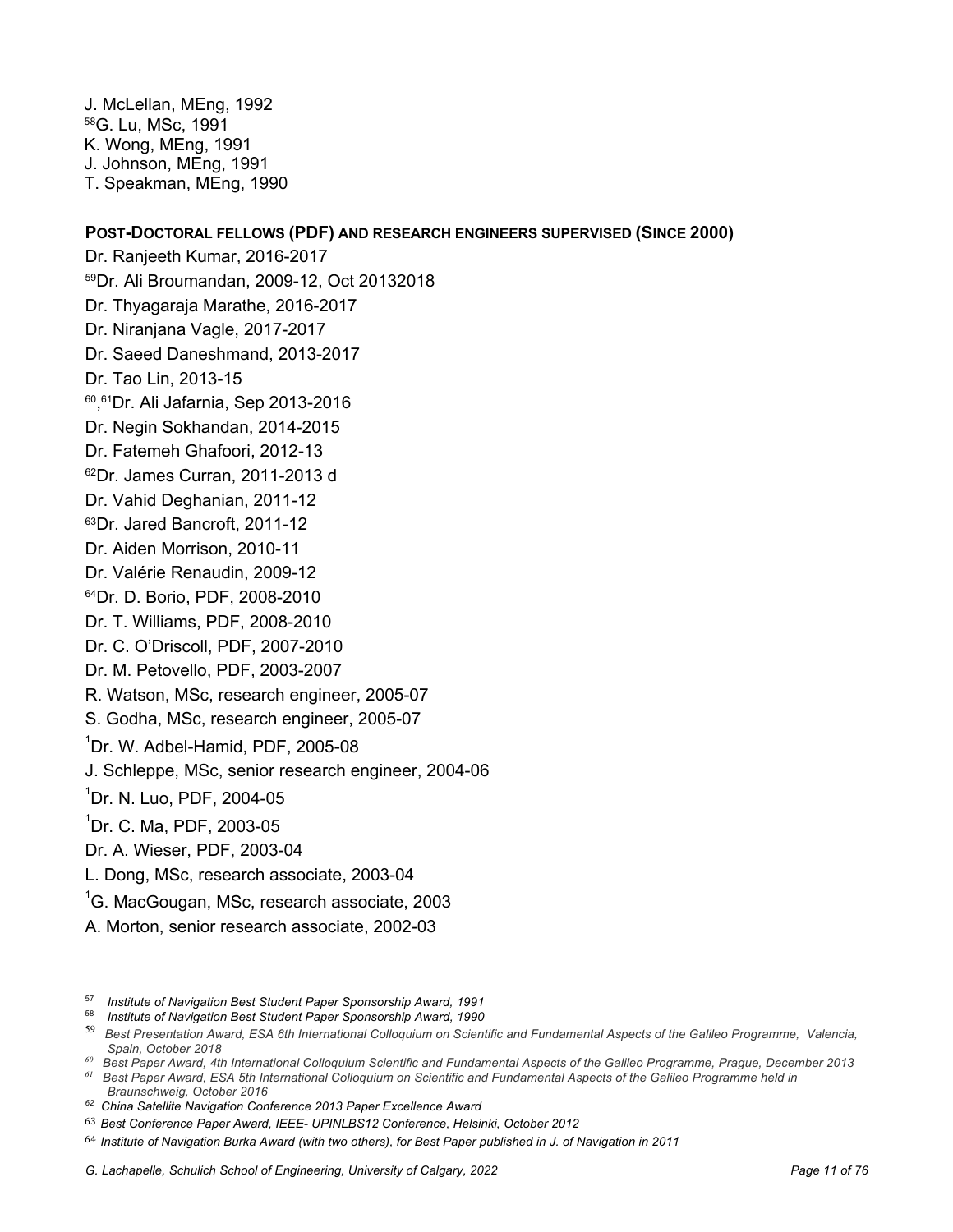# **PUBLICATIONS – G. LACHAPELLE 1974 - 2021**

#### **REFEREED JOURNALS**

- Gratton, P., S. Banville, G. Lachapelle and K. O'Keefe (2021) Kinematic Zenith Tropospheric Delay Estimation with GNSS PPP in Mountainous Areas. **Sensors**, MDPI, 21(17), 2018.
- Lachapelle, G., P. Gratton, J. Horrelt, E. Lemieux and A. Broumandan (2018) Evaluation of a Low Cost Handheld Unit with GNSS Raw Data Capability and Comparison with an Android Smartphone. **Sensors**, MDPI, 18, 4185; doi:10.3390/s18124185, 22 pages.
- Pirsiavash, A., A. Broumandan, G. Lachapelle and K. O'Keefe (2018) GNSS Code Multipath Mitigation by Cascading Measurement Monitoring Techniques. **Sensors**, MDPI, 18(6), 2018.
- Broumandan, A. and G. Lachapelle (2018) Spoofing Detection Using GNSS/INS/Odometer Coupling for Vehicular Navigation. **Sensors**, MDPI, 18(5), 1305, 18 pages.
- Vagle, N., A. Broumandan and G. Lachapelle (2018) Multi-Antenna GNSS and Inertial Sensors/Odometer Coupling for Robust Vehicular Navigation, *IEEE Internet of Things Journal*, Volume: 5, Issue: 6, 4816-4828, Dec. 2018.
- Shafaati, A., T. Lin, A. Broumandan and G. Lachapelle (2018) Design and Implementation of an RTK-Based Vector Phase Locked Loop. **Sensors**, MDPI, 18, 845, doi:10.3390/s18030845.
- Pirsiavash, A., A. Broumandan and G. Lachapelle (2017) Characterization of signal quality monitoring techniques for multipath detection in GNSS applications. *Sensors*, *17*(7), 1579; doi:10.3390/s17071579.
- Daneshmand, S., and G. Lachapelle (2018) Integration of GNSS and INS with a Phased Array Antenna. **GPS Solutions**, 22:3, https://doi.org/10.1007/s10291-017-0672-z.
- Broumandan, A., R. Siddakatte and G. Lachapelle (2017) An Approach to Detect GNSS Spoofing. **IEEE A&E Systems Magazine**, 32, 8, 64-75.
- Siddakatte, R. Kumar, A. Broumandan and G. Lachapelle (2017). Enhanced GNSS Signal Tracking in Fading Environments using Frequency Diversity". **Navigation**, Journal of The Institute of Navigation, The Institute of Navigation, 64(2), 213 - 229.
- Sokhandan, N., N. Ziedan, A. Broumandan and G. Lachapelle (2017) Context-Aware Adaptive Multipath Compensation Based on Channel Pattern Recognition for GNSS Receivers". **Journal of Navigation**, Cambridge University Press, 70(5), 944-962.
- Clare, A., Tao Lin and G. Lachapelle (2017) Effect of GNSS receiver carrier phase tracking loops on earthquake monitoring performance. **Advances in Space Research**, Elsevier, 59, 11, 2740-2749.
- Vagle, N., A. Broumandan, A. Jafarnia-Jahromi and G. Lachapelle (2016) Performance Analysis of GNSS Multipath Mitigation using Antenna Arrays. **The Journal of Global Positioning Systems**, Springer, 14:4, DOI 10.1186/s41445-016-0004-6, 15 pages
- Vagle, N., A. Broumandan and G. Lachapelle (2016) Analysis of Multi-antenna GNSS Receiver Performance under Jamming Attacks. *Sensors*, *16*(11), 1937; doi:10.3390/s16111937.
- Daneshmand, S., T. Marathe and G. Lachapelle (2016) Millimetre Level Accuracy GNSS Positioning with the Blind Adaptive Beamforming Method in Interference Environments. **Sensors**, MDPI, 16(11), 18 pages; doi:10.3390/s16111824
- Sokhandan, N., A. Broumandan, J.T. Curran and G. Lachapelle (2016) Accurate GNSS Range Estimation in Multipath Environments using Stochastic-Gradient-Based Adaptive filtering. **Navigation**, Journal of The Institute of Navigation, 63, 1, 39-52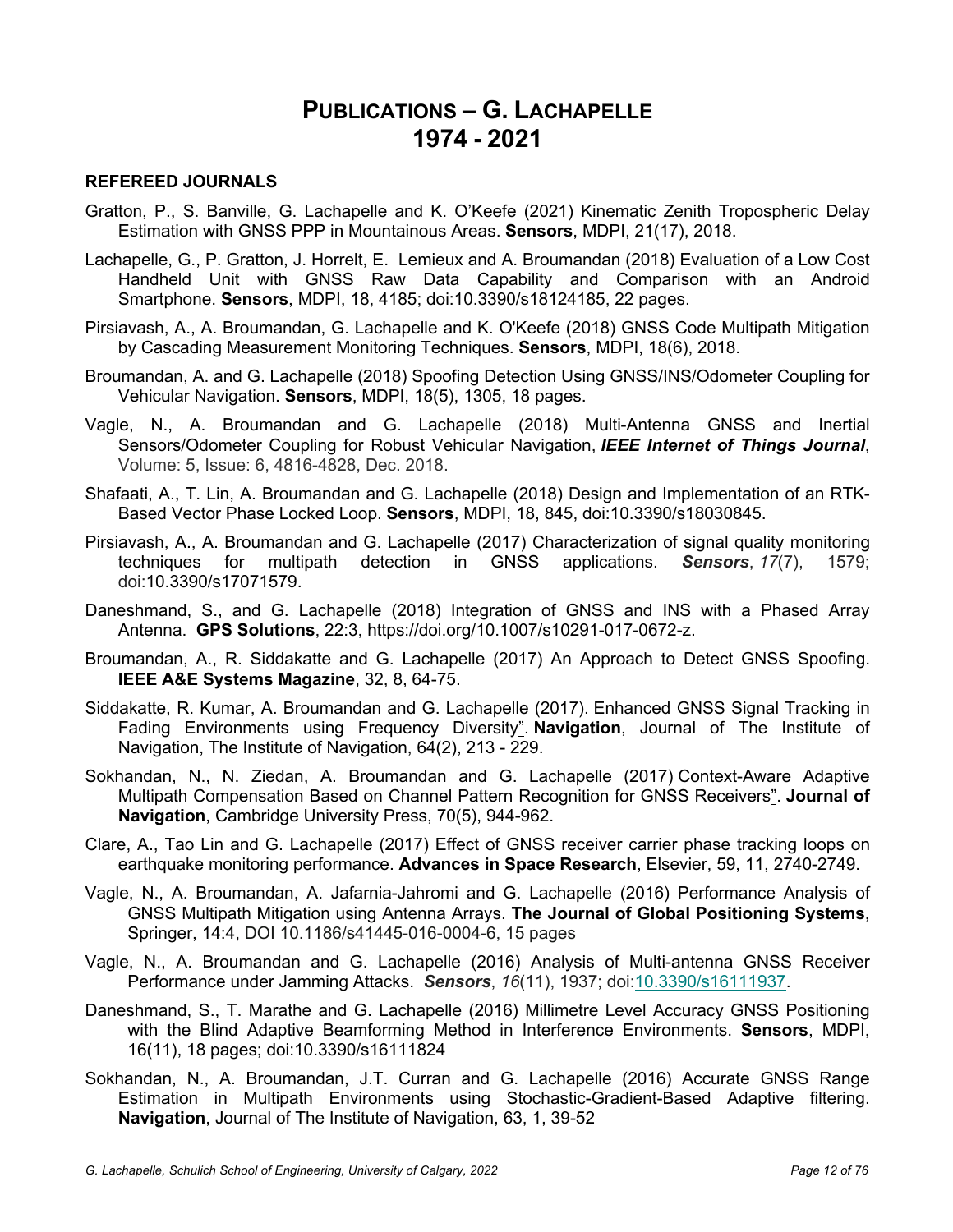- Bellad, V., M. Petovello and G. Lachapelle (2016) Tracking and Position Errors in GNSS Receivers with Intermittent Signal Tracking. **Navigation**, Journal of The Institute of Navigation, 63, 2, 193-204
- Naveen S Gowdayyanadoddi, J. Curran, A. Broumandan, and G. Lachapelle (2015) A Ray Tracing Technique to Characterize GPS Multipath in the Frequency Domain. **International Journal of Navigation and Observation**, Vol 2015, Article IS983124, 16 pages (http://dx.doi.org/10.1155/2015/983124)
- Sokhandan, N., J. Curran, A. Broumandan and G. Lachapelle (2015) An Advanced GNSS Code Multipath Detection and Estimation Algorithm. **GPS Solutions**, DOI 10.1007/s10291-015-0475-z.
- Marathe, T., S. Daneshmand and G. Lachapelle (2016) Assessment of Measurement Distortions in GNSS Antenna Array Space-Time Processing. **International Journal of Antennas and Propagation**, Hindawi, Article ID 2154763, http://dx.doi.org/10.1155/2016/2154763, 17 pages.
- Mozaffari, M., A. Broumandan, K. O'Keefe and G. Lachapelle (2015) Weak GNSS Signal Acquisition Using Antenna Diversity. **Navigation**, Journal of The Institute of Navigation, 62, 3, 205-218.
- S. Bhaskar, J. T. Curran and G. Lachapelle (2015), Improving GNSS carrier-phase tracking via oscillator g-sensitivity compensation, *IEEE Transactions on Aerospace and Electronic Systems*, 51, 4, 2641-2654. DOI: 10.1109/TAES.2015.130197.
- Daneshmand, S., A. Jafarnia-Jahromi, A. Broumandan and G. Lachapelle (2015) GNSS Space-Time Interference Mitigation and Attitude Determination in the Presence of Interference Signals. **Sensors**, 15, 12180-12204; doi:10.3390/s150612180.
- Fortes, L., T. Lin and G. Lachapelle (2015) Effects of the 2012-2013 Solar Maximum on GNSS Signals in Brazil. **GPS Solutions**, 19, 2, 309-319.
- Broumandan, A., A. Jafarnia and G. Lachapelle (2015) Spoofing Detection, Classification and Cancellation (SDCC) Receiver Architecture for a Moving GNSS Receiver. **GPS Solutions**, 19, 475-487.
- Sokhandan, N., A. Broumandan, J. Curran and G. Lachapelle (2014) High Resolution GNSS Delay Estimation for Vehicular Navigation Utilizing a Doppler Combining Technique. **Journal of Navigation**, Cambridge University Press, 67, 4, 579-602.
- Daneshmand, S., N. Sokhandan, M. Zaeri-Amirani and G. Lachapelle (2014) Precise Calibration of a GNSS Antenna Array for Adaptive Beamforming Applications. **Sensors** 2013, 9669-9691, MDPI, doi:10.3390/s140609669.
- Jafarnia-Jahromi, A., A. Broumandan, J. Nielsen and G. Lachapelle (2014) Pre-Despreading Authenticity Verification for GPS L1 C/A Signals. **Navigation,** Journal of the Institute of Navigation, Vol. 61, Issue 1, 11 pages.
- M. Abdizadeh, J. T. Curran and G. Lachapelle (2014) New decision variables for GNSS acquisition in the presence of CW interference, *IEEE Transactions on Aerospace and Electronic Systems*, vol. 50, no. 4, pp. 2794-2806, doi: 10.1109/TAES.2014.130077.
- Zhe H., M. Petovello and G. Lachapelle (2014) Indoor doppler error characterization for high sensitivity GNSS receivers, *IEEE Transactions on Aerospace and Electronic Systems*, vol. 50, no. 3, doi: 10.1109/TAES.2014.130111.
- Dhital, A., J. Bancroft and G. Lachapelle (2013) A New Approach for Improving Reliability of Personal Navigation Devices under Harsh GNSS Signal Conditions. **Sensors**, MDPI, 13, 15221-15241; doi:10.3390/s131115221.
- Susi, M., V. Renaudin and G. Lachapelle (2013) Motion Mode Recognition and Step Detection Algorithms for Mobile Phone Users. **Sensors**, 13, 1539-1562, MDPI, doi:10.3390/s130201539.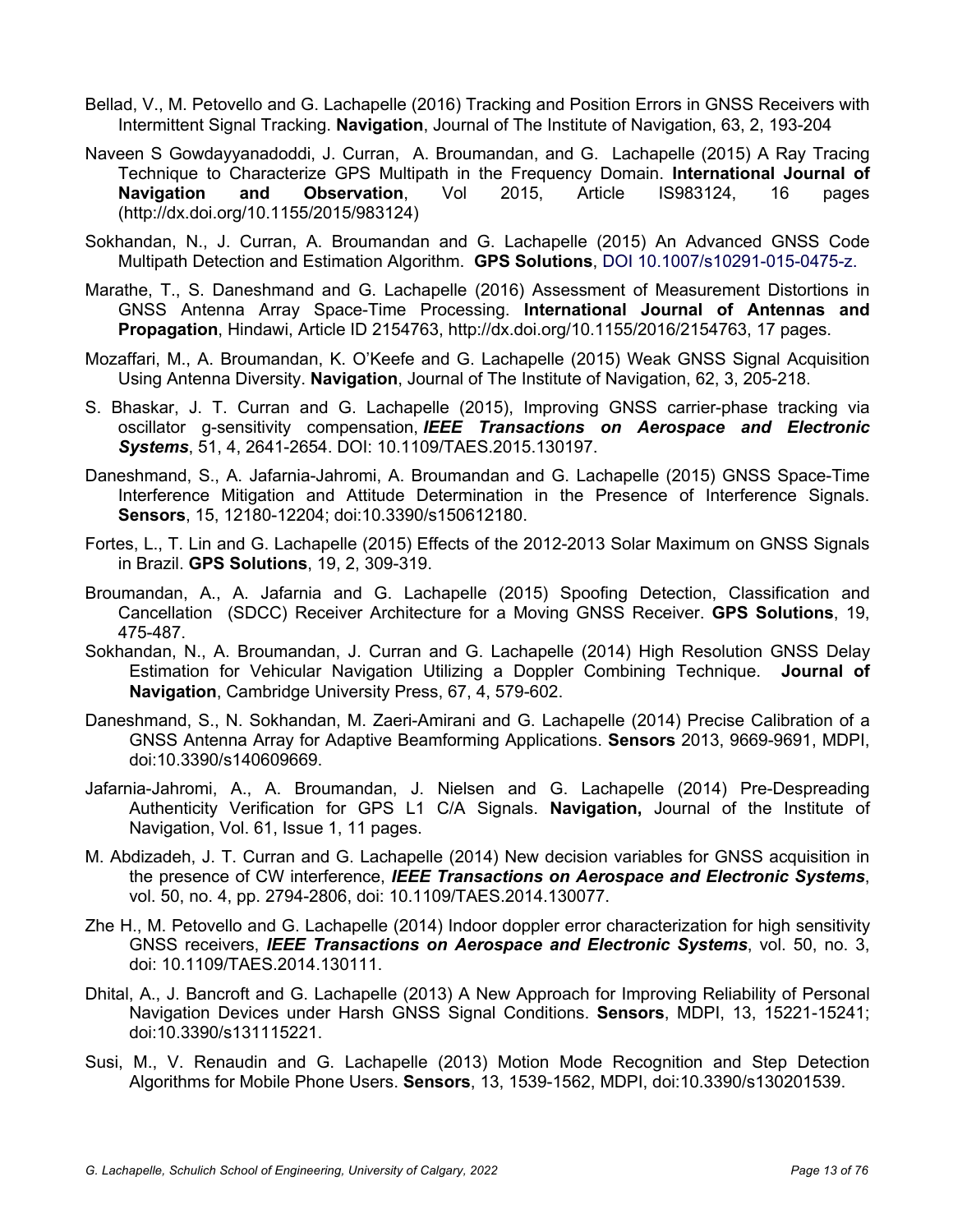- Ruotsalainen, L., J. Bancroft, G. Lachapelle and H. Kuusniemi (2013) Enhanced Pedestrian Attitude Estimation Using Vision Aiding. Journal of Location Based Services. **Journal of Location Based Services**. 7: 3, 209-222, DOI: 10.1080/17489725.2013.819450.
- Shafiee, M., K. O'Keefe and G. Lachapelle (2013) Symbol Timing Acquisition for Collaborative OFDM WLAN-based A-GPS. **International Journal of Wireless Information Networks**. 20: 281. https://doi.org/10.1007/s10776-013-0214-8.
- Zhe, H., V. Renaudin, M. Petovello and G. Lachapelle (2013) Use of High Sensitivity GNSS Receiver Doppler Measurements for Indoor Pedestrian Dead Reckoning. **Sensors**, MDPI, 13, 4303-4326, doi:10.3390/s130404303.
- Susi, M., V. Renaudin and G. Lachapelle (2013) Motion Mode Recognition and Step Detection Algorithms for Mobile Phone Users. **Sensors**, 13, 1539-1562, MDPI, doi:10.3390/s130201539.
- Kamel, A., V. Renaudin, J. Nielsen and G. Lachapelle (2013) INS Assisted Fuzzy Tracking Loop for GPS Guided Missiles**. International of Navigation and Observations**, Volume 2013, Article ID 750385, 17 pages, http://dx.doi.org/10.1155/2013/750385
- Daneshmand, S., A. Broumandan, N. Sokhandan and G. Lachapelle (2013) GNSS Multipath Mitigation with a Moving Antenna Array. **IEEE Transactions on Aerospace and Electronic Systems**, 49, 1, 693-698.
- Daneshmand, S., A. Broumandan, J. Nielsen and G. Lachapelle (2013) Interference and Multipath Mitigation Utilizing a Two-Stage Beamformer for GNSS Applications. **IET Radar, Sonar & Navigation**, 7, 1, 55-66.
- Dehghanian, V., J. Nielsen and G. Lachapelle (2012) GNSS Spoofing Detection Based on Signal Power Measurements: Statistical Analysis. **International Journal of Navigation and Observation**, vol. 2012, Article ID 313527, 8 pages, doi:10.1155/2012/313527
- Lin, T., M. Ma, A. Broumandan and G. Lachapelle (2013) Demonstration of a High Sensitivity GNSS Software Receiver for Indoor Positioning. **Advances in Space Research**, Elsevier, 51, 6, 1035- 1045.
- Renaudin, V., M. Susi and G. Lachapelle (2012) Step Length Estimation Using Handheld Inertial Sensors. **Sensors, 2012**, *12*(7), 8507-8525; doi:10.3390/s120708507m MDPI.
- Nielsen, J., V. Dehghanian and G. Lachapelle (2012) Effectiveness of GNSS Spoofing Countermeasure based on Receiver CNR Measurements. **International Journal of Navigation and Observations**, vol. 2012, Article ID 501679, 9 pages, 2012. doi:10.1155/2012/501679.
- Jafarnia-Jahromi, A., A. Broumandan, J. Nielsen and G. Lachapelle (2012) GPS Vulnerability to Spoofing Threats and a Review of Anti-Spoofing Techniques. **International Journal of Navigation and Observations**, vol. 2012, Article ID 127072, 16 pages, 2012. doi:10.1155/2012/127072.
- Jafarnia-Jahromi, A., A. Broumandan, J. Nielsen and G. Lachapelle (2012) GPS Spoofer Countermeasure Effectiveness based on Using Signal Strength, Noise Power and C/No Observables. **International Journal of Satellite Communications and Networking.** 30, 4, 181– 191.
- Broumandan, A, J.Nielsen, and G. Lachapelle (2012) Coherent Integration Time Limit of a Mobile Receiver for Indoor GNSS Applications. **GPS Solutions**, 16, 2, 157-167.
- Anantharamu, P., D. Borio and G. Lachapelle (2012) Self-Contained Antenna Array Calibration using GNSS Signals. **Navigation**, Journal of the Institute of Navigation, 59 ,3, 209-220.
- Sadrieh, N., A. Broumandan and G. Lachapelle (2012) Doppler Measurement Characterization in Multipath Fading Channels for GNSS Applications. **Journal of Navigation**, Cambridge University Press, 65, 3, 477-494.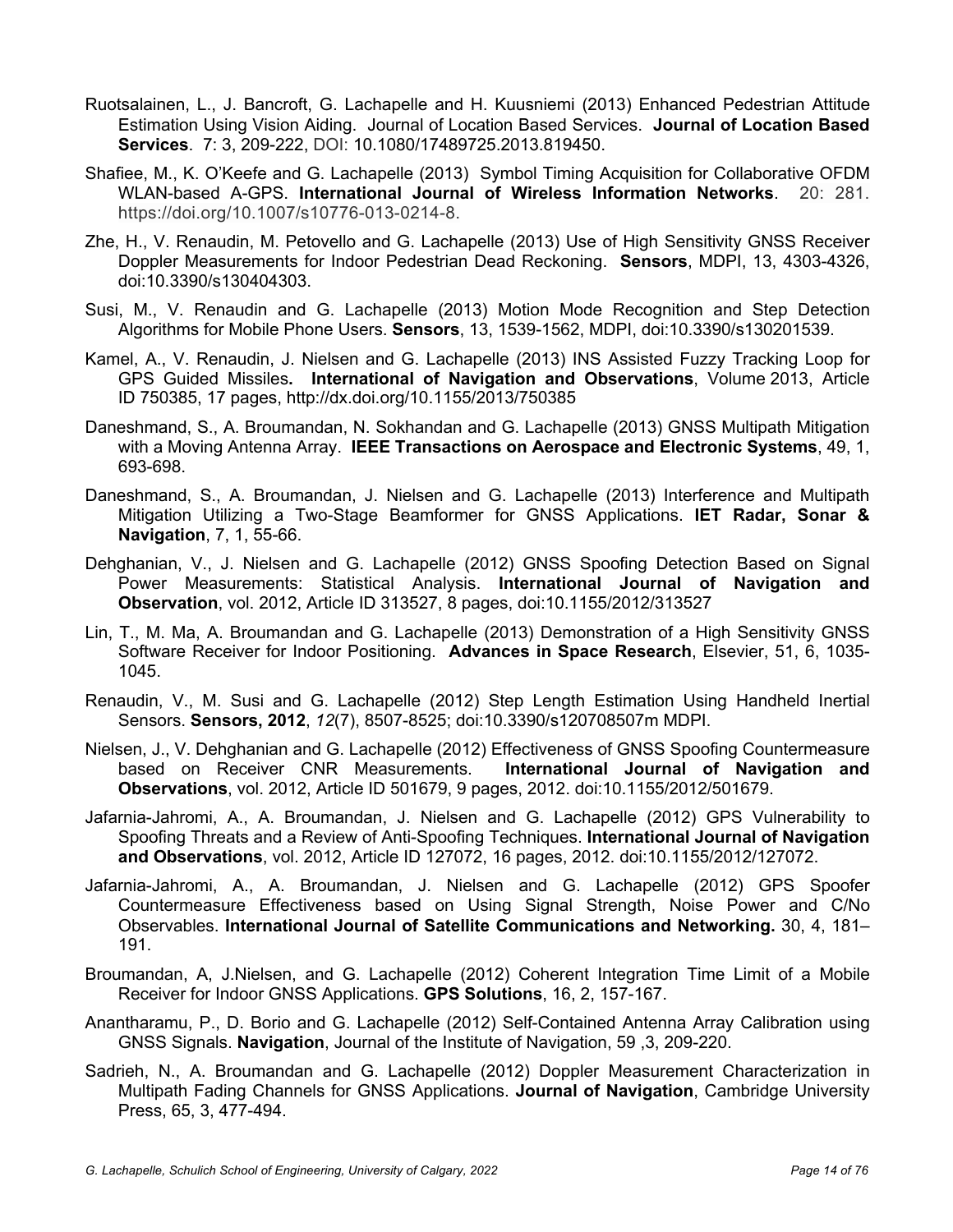- Keshvadi, H., A. Broumandan and G. Lachapelle (2012) Spatial Characterization of GNSS Multipath Channels. **International Journal of Antennas and Propagation**, vol. 2012, Article ID 236464, 15 pages, 2012. doi:10.1155/2012/236464.
- Renaudin, V., H. Afzal and G. Lachapelle (2012) Magnetic Perturbations Detection and Heading Estimation Using Magnetometers. **Journal of Location Based Services**, 01/2012, 6, 161-185, DOI:10.1080/17489725.2012.698109.
- Morrison, A., V. Renaudin, J. Bancroft and G. Lachapelle (2012) Design and Testing of a Multi-Sensor Pedestrian Location and Navigation Platform. **Sensors**, MDPI, 12, 3720-3738, doi:10.3390/s120303720
- O'Keefe, K., G. Lachapelle, A. Di Fazio, D. Bettinelli (2012) Receiver Autonomous Integrity Monitoring in Urban Vehicle Navigation: The Five Satellite Case, **Journal of Global Positioning Systems**, 10(2) 157-164. DOI: 10.5081/jgps.10.2.157.
- Zaheri, M., A. Broumandan, V. Dehgahanian and G. Lachapelle (2012) Detection Performance of Polarization and Spatial Diversity for Indoor GNSS Applications. **International Journal of Antennas and Propagation**, Hindawi, Article ID 879142, 10 pages, doi:10.1155/2012/879142
- Satyanarayana, S., D. Borio and G. Lachapelle (2012) A Composite Model for Indoor GNSS Signals: Characterization, Experimental Validation and Simulation. **Navigation**, 59, 2, 77-92.
- Curran, J.T., G. Lachapelle and C. Murphy (2012) An SNR Dependent Model for the CDMA FLL. **IEEE Transactions on Signal Processing**, 60, 3, 1522-1527.
- Daneshmand, S, A. Jafarnia, A. Broumandan and G. Lachapelle (2011) A Low Complexity GNSS Spoofing Mitigation Technique Using a Double Antenna Array. **GPS World**, 22, 12, 44-46.
- Anantharamu, P., D. Borio and G. Lachapelle (2011) Space-Time Equalization Techniques for New GNSS Signals. **GPS World**, 22, 10, 36-41 (October Issue).
- Afzal, M., V. Renaudin and G. Lachapelle (2011) Use of Earth's Magnetic Field for Mitigating Gyroscope Errors Regardless of Magnetic Perturbation. **Sensors**, MDPI, 11, 11390-11414, and *Sensors* **2012**, *12*, 8437
- Curran, J., G. Lachapelle, and C. Murphy (2012) Improving the Design of Frequency Lock Loops for GNSS Receivers. . **IEEE Transactions on Aerospace and Electronic Systems,** 48, 1, 850-868**.**
- Curran, J., G. Lachapelle and C. Murphy (2012) Digital GNSS PLL Design Conditioned on Thermal and Oscillator Phase Noise. **IEEE Transactions on Aerospace and Electronic Systems**, 48, 1, 180- 196.
- Dehghanian, V., J. Nielsen and G. Lachapelle (2012) Diversity Gain Through Antenna Blocking. **International Journal of Antennas and Propagation**, Hindawi, Volume 2012, Article ID 735080, 6 pages.
- Williams, T., P. Alves, G. Lachapelle and C. Basnayake (2012) Evaluation of GPS-Based Methods of Relative Positioning for Automotive Safety Applications. Transportation Research Part C: Emerging Technologies, Elsevier, 23 (August 2012), 98-108.
- Bancroft, J., A. Morrison and G. Lachapelle (2012) Validation of GNSS under 500 kV DC Transmission Lines. **Computers and Electronics in Agriculture**, Elsevier, 83, 58-67, DOI:10.1016/j.compag.2012.01.013.
- Bancroft, J., and G. Lachapelle (2011) Data Fusion Algorithms for Multiple Inertial Measurement Units. **Sensors**, MDPI, 11, 7, 6771-6798.
- Kamel, A., D. Borio, J. Nielsen and G. Lachapelle (2011) Mitigation for Missiles Fuzzy Logic and Intelligent Tracking Loops Cope with Interference. **GPS World**, 22, 6, 50-58.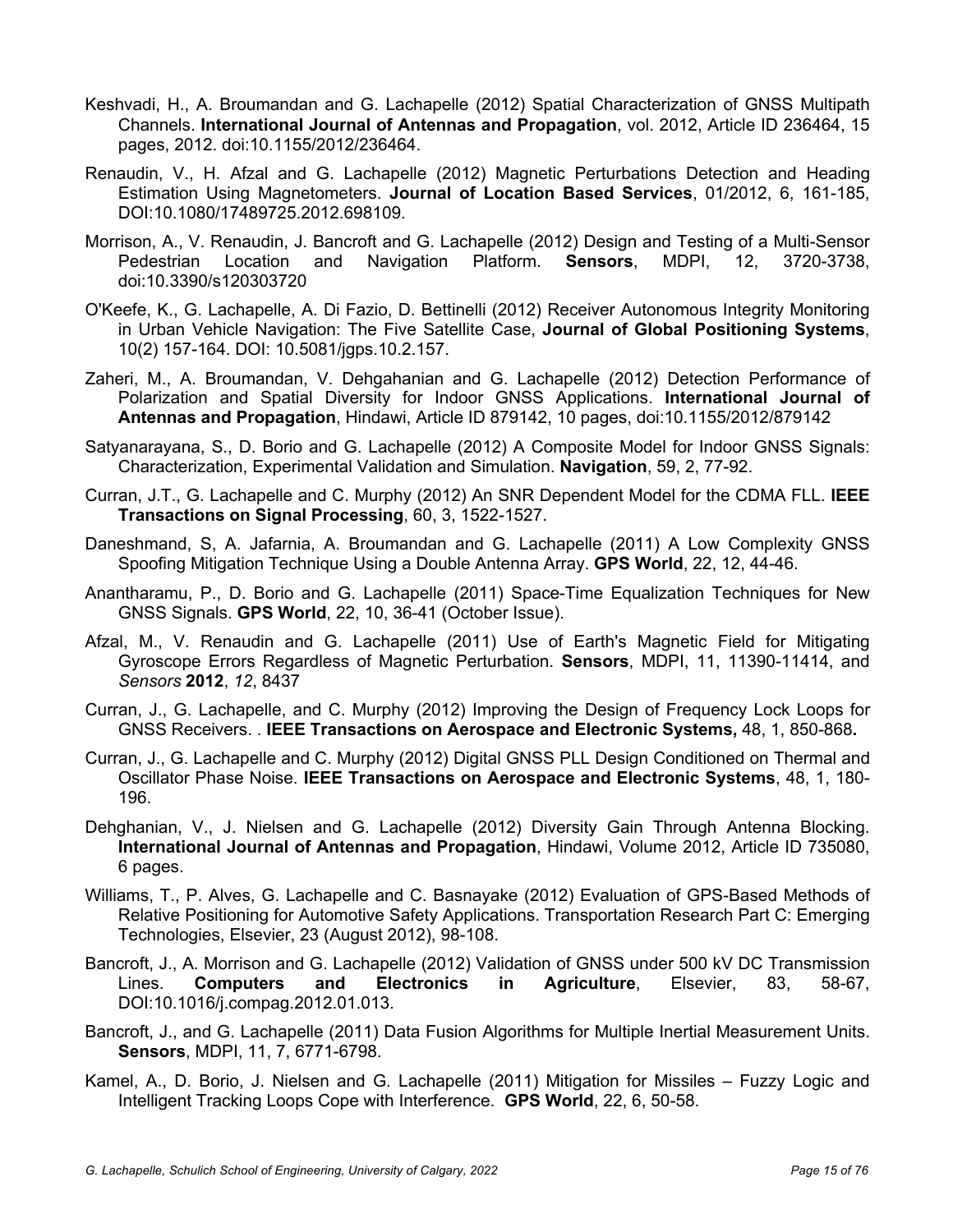- Anantharamu, P., D. Borio and G. Lachapelle (2011) Sub-carrier Shaping for BOC Modulated GNSS Signals. EURASIP **Journal on Advances in Signal Processing**, 2011:133, doi:10.1186/1687- 6180-2011-133.
- Satyanarayana, S., D. Borio and G. Lachapelle (2012)  $CN<sub>0</sub>$  Estimation: Design Criteria and Reliability Analysis under GNSS Weak Signal Scenarios. **IET Radar, Sonar & Navigatio**n, 6, 2, 81-89.
- Afzal, H., V. Renaudin and G. Lachapelle (2011) Multi-magnetometer based perturbation mitigation for indoor orientation estimation. **NAVIGATION**, 58, 4, 279-292.
- Ong, R., and G. Lachapelle (2011) Use of GNSS for Vehicle-Pedestrian and Vehicle-Cyclist Crash Avoidance. **International Journal of Vehicle Safety**, 5, 2, 137-155.
- O'Mahony, N., G. Lachapelle and C. Murphy (2011) Simplifying the Performance Analysis of the SPRT for GPS Acquisition. **International Journal of Navigation and Observation**, Hindawi Publishing, Article ID 946319, doi:10.1155/2011/946319, 15 pages.
- Broumandan, A., J. Nielsen and G. Lachapelle (2011) Indoor GNSS Signal Acquisition Performance Using A Synthetic Antenna Array. **IEEE Transactions on Aerospace and Electronic Systems**, 47, 2, 1337-1350
- O'Driscoll, C., G. Lachapelle and M. Tamazin (2011) Dynamic Duo Combined GPS/GLONASS Receivers in Urban Environments. **GPS World**, 22, 1, 51-58 (January Issue).
- Borio, D., P. Anantharamu and G. Lachapelle (2011) SATLSim: a Semi-Analytic Framework for Fast GNSS Tracking Loop Simulations. **GPS Solutions**, **GPS Solutions**, 15, 4, 427-431.
- Nielsen, J., A. Broumandan and G. Lachapelle (2011) GNSS Spoofing Detection for Single Antenna Handheld Receivers. **NAVIGATION,** 58, 4, 335-344.
- Salem, D., C. O'Driscoll and G. Lachapelle (2011) Methodology for Comparing Two Carrier Phase Tracking Techniques. GPS Solutions, DOI 10.1007/s10291-011-0222-z.
- Ryan, S., M. Petovello and G. Lachapelle (2010) **Augmentation of GPS for Ship Navigation in Constricted Water Ways**, Global Positioning System, Volume 7 (Integrated Systems), The Institute of Navigation, pp. 206-214
- Borio, D.,N. Sokolova and G. Lachapelle (2011) Doppler Measurement Accuracy in Standard and High-Sensitivity GNSS Receivers. **IET Radar, Sonar & Navigation**, 5, 6, 657-665.
- Basnayake, C., T. Williams, P. Alves and G. Lachapelle (2010) Can GNSS Drive V2X? GPS World, 21, 10 (October), 35-43.
- Renaudin, V., H. Afzal and G. Lachapelle (2010) Complete triaxis magnetometer calibration in the magnetic domain. **Journal of Sensors**, Hindawi, Volume 2010, Article ID 967245, 10 pages, doi:10.1155/2010/967245.
- Nielsen, J., A. Broumandan and G. Lachapelle (2010) Spoofing Detection and Mitigation. GPS World, 21, 9 (September), 27-33.
- Dehghanian, V., J. Nielsen and G. Lachapelle (2010) Combined Spatial-Polarization Correlation Function for Indoor Multipath Environments. **IEEE Antennas and Wireless Propagation Letters**, 9, 950-953.
- Macchi-Gernot, F., M. Petovello and G. Lachapelle (2010) Combined Acquisition and Tracking Methods for GPS L1 C/A and L1C Signals**. International Journal of Navigation and Observations**. Volume 2010 (2010), Article ID 190465, 19 pages, doi:10.1155/2010/190465.
- O'Driscoll, C., M. Petovello and G. Lachapelle (2011) Choosing the Coherent Integration Time for Kalman Filter Based Carrier Phase Tracking of GNSS Signals. **GPS Solutions**, 5(4), 345-356.
- Borio, D., S. Fazio and G. Lachapelle (2011) A Multirate Recovery Scheme for Wide-band GNSS Signals. **IET Signal Processing**, 5, 3, 316-324.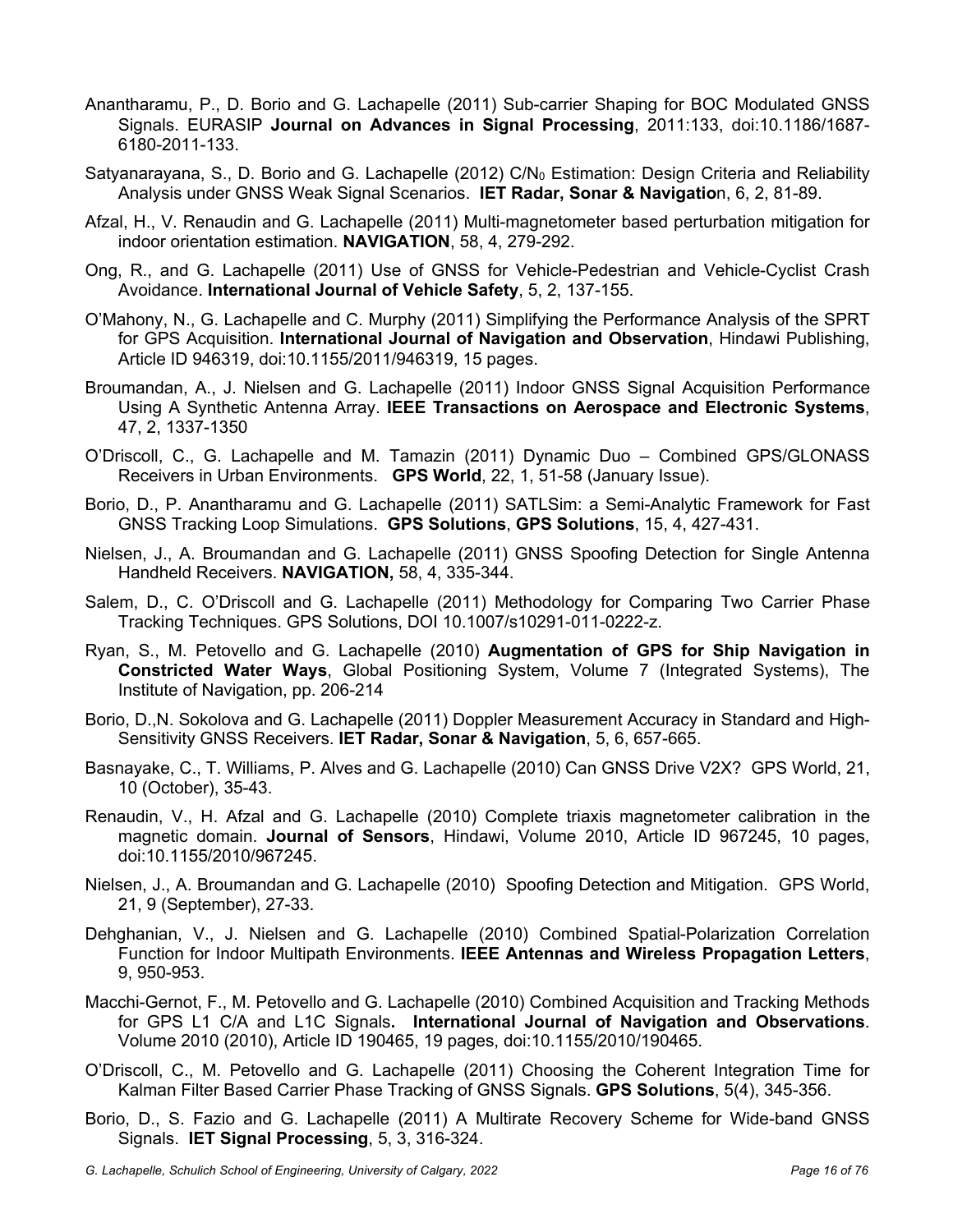- Li, T., M. Petovello, G. Lachapelle and C. Basnayake (2010) Ultra-tightly Coupled GPS/Vehicle Sensor Integration for Land Vehicle Navigation, **NAVIGATION**, 57, 4, 263-274.
- Gernot, C., K. O'Keefe and G. Lachapelle (2011) Combined L1/L2 Kalman filter based tracking scheme for weak signals environments. **GPS Solutions**, 15(4), 403-414.
- O'Mahony, N. C. Murphy and G. Lachapelle (2010) A Dual-Threshold Up-Down Counter for GPS Acquisition. **Elsevier Signal Processing**, 91, 1093-1102.
- Salem, D., C. O'Driscoll and G. Lachapelle (2009) Performance Evaluation of Combined L1/L5 Kalman Filter-Based Tracking versus Standalone L1/L5 Tracking in Challenging Environments. Journal of Global Positioning Systems, Vol. 8, No.2, pp 135-147.
- O'Driscoll, C., D. Borio, M. Petovello, T. Williams and G. Lachapelle (2009) The Soft Approach A Recipe for a Multi-System, Multi-Frequency GNSS Receiver. Inside GNSS, September-October Issue, pp. 46-51.
- Muthuraman, K., and D. Borio (2010) C/No Estimation for Modernized GNSS Signals: Theoretical Bounds and a Novel Iterative Estimator. **NAVIGATION**, Vol. 57, No. 4, Winter 2010, 309-323.
- Lachapelle, G., A. Morrison and R. Ong (2010) STEALTH™ A GNSS-Based Advanced Device to Train Canadian Olympic Skiers. **Geomatica**, 64, 3, 327-335.
- Gernot, C., K. O'Keefe and G. Lachapelle (2011) Assessing Three New Combined L1/L2C Acquisition Methods. **IEEE Transactions on Aerospace and Electronic Systems**, 47, 3, 2239-2247.
- Broumandan, A., J. Nielsen and G. Lachapelle (2010) Enhanced Detection Performance of Indoor GNSS Signals based on Synthetic Aperture. **IEEE Transactions on Vehicular Technology**, 59, 6, 2711-2724.
- Curran, J., D. Borio, G. Lachapelle and C. Murphy (2010) Reducing Front-End Bandwidth may Improve Digital GNSS Receiver Performance. **IEEE Transactions on Signal Processing**. 58, 4, 2399 – 2404.
- Broumandan, A., J. Nielsen and G. Lachapelle (2009) Performance of Narrowband Signal Detection under Correlated Rayleigh Fading based on Synthetic Array. **International Journal of Antennas and Propagation**, Volume 2009, Article ID 610109, 13 pages, doi: 10.1155/2009/610109**.**
- Schleppe, J., G. Lachapelle, C.W. Booker, and T. Pittman (2010) Challenges in the Design of a GNSS Ear Tag for Feedlot Cattle. **Computers and Electronics in Agriculture**, 70, 1, 84-95.
- Broumandan, A., J. Nielsen and G. Lachapelle (2010) Signal Detection Performance in Rayleigh Fading Environments with a Moving Antenna. **IET Signal Processing**, 4, 2, 117-129.
- Bancroft, J., M. Petovello, G. Lachapelle, W.L. Gelatka, and L.C. Bobb (2009) Temporal GPS Positioning for Determining the Relative Motion of a Suspended Object in Flight. **Canadian Aeronautics and Space Journal**, 55, 1, 1-13.
- Borio, D., C. O'Driscoll and G. Lachapelle (2010) Composite GNSS Signal Acquisition over Multiple Code Periods. **IEEE Trans. on Aerospace and Electronic Systems**, 46, 1, 193-206.
- Lachapelle, G., A. Morrison, R. Ong and G. Cole (2009). A High Performance GNSS-based Sensor for Elite Skier Training. GPS World, 20, 10, 28-30.
- Megahed, D., C. O'Driscoll, and G. Lachapelle (2009) Combined L1/L5 Kalman Filter-Based Tracking for Weak Signal Environments. ATTI dell'Istituto Italiano di Navigazione, No 189, July Issue, 45- 55
- Borio, D., N. Sokolova and G. Lachapelle (2009) Memory Discriminators for Non-Coherent Integration in GNSS Tracking Loops. ATTI dell'Istituto Italiano di Navigazione, No 189, July Issue, 80-100.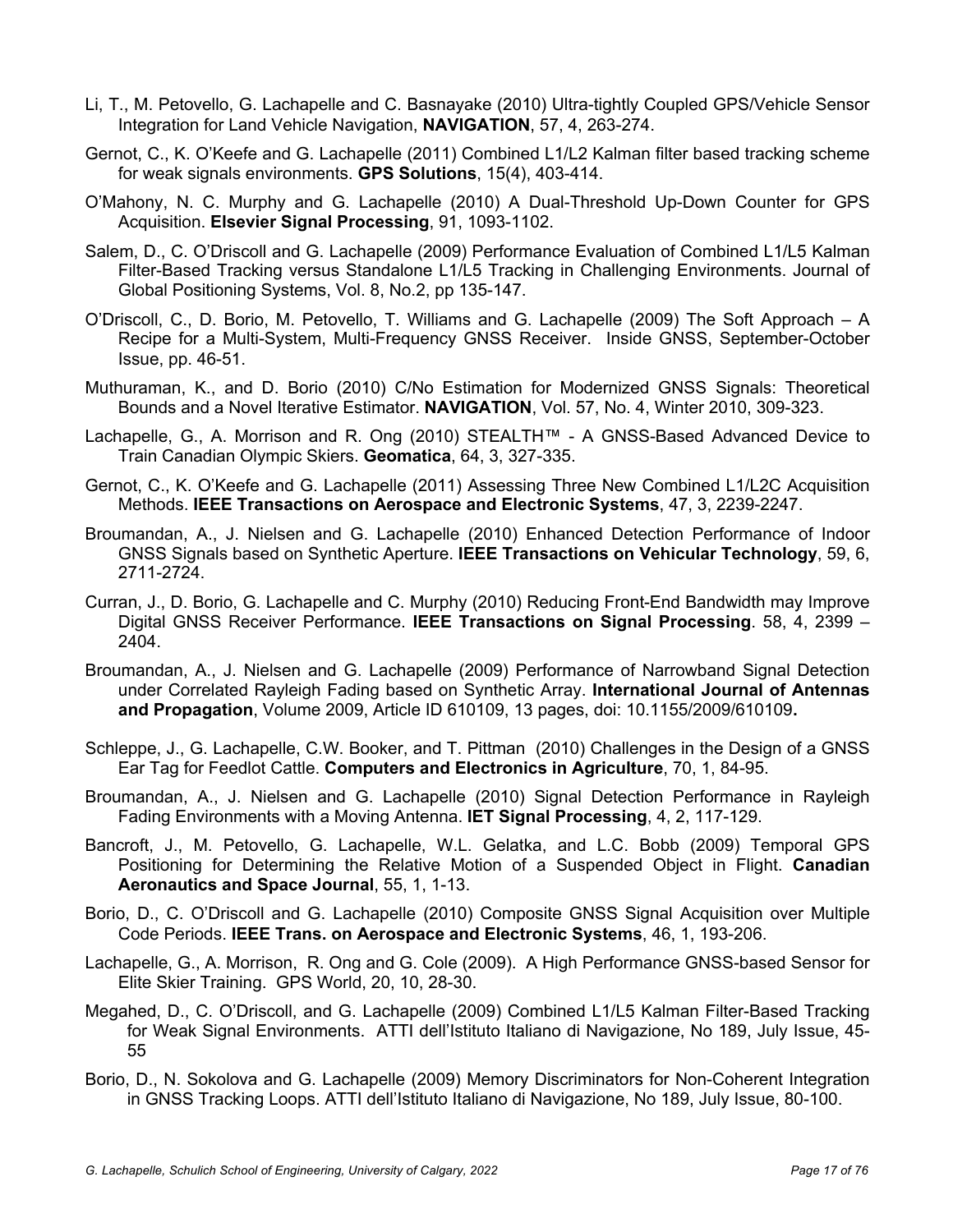- Borio, D., C. O'Driscoll and G. Lachapelle (2009) Coherent, Non-Coherent and Differentially Coherent Combining Techniques for the Acquisition of New Composite GNSS Signals. **IEEE Trans. on Aerospace and Electronic Systems**, 45, 3, 1227-1240.
- Nielsen, J., S. Shanmugam, U. Mahfuz and G. Lachapelle (2009) Enhanced Detection of Weak GNSS Signals Using Spatial Combining. **Navigation**, Journal of the Institute of Navigation, 56, 2, 83-96.
- Borio, D., and G. Lachapelle (2009) A Non-Coherent Architecture for GNSS Digital Tracking Loops. **Annals of Telecommunications**, Springer, 64: 601-614 (DOI 10.1007/s12243-009-0114-1).
- Borio, D., C. Mongrédien and G. Lachapelle (2009) Collaborative Code Tracking of Composite GNSS Signals. **IEEE J-STSP** Special Issue on Special Issue on Advanced Signal Processing for GNSS and Robust Navigation, 3, 4, 613-626.
- O'Keefe, K., M. G. Petovello, W. Cao, G.Lachapelle and E. Guyader (2009) Comparing Multi-carrier Ambiguity Resolution Methods for Geometry-Based GPS and Galileo Relative Positioning and their Application to Low Earth Orbiting Satellite Attitude Determination. **International Journal of Navigation and Observation**, Vol. 2009, Article ID 592073, 15 pages, doi:10.1155/2009/592073.
- Sun, D., M. Petovello and M.E. Cannon (2008) GPS/Reduced IMU with a Local Terrain Predictor in Land Vehicle Navigation. **International Journal of Navigation and Observation**, Volume 2008, Article ID 813821, doi:10.1155/2008/813821, 15 pages.
- Petovello, M., C.O'Driscoll, G. Lachapelle, D. Borio and H. Murtaza (2008) Architecture and Benefits of an Advanced GNSS Software Receiver. **Journal of Global Positioning Systems, 7, 2, 156-168**
- Gao, G., and G. Lachapelle (2008) A Novel Architecture for Ultra-Tight HSGPS-INS Integration. **Journal of Global Positioning Systems**, 7, 1, 46-61.
- Bancroft, J. S. Kwakkel, B. Troyer and G. Lachapelle (2008) Mapping of River Surface Currents with GNSS. **Geomatica**, 62, 3, 267-276.
- Petovello, M., K. O'Keefe, G. Lachapelle and M. Elizabeth Cannon (2009) Measuring Aircraft Carrier Flexure in Support of Autonomous Aircraft Landings. **IEEE Transactions on Aerospace and Electronics Systems**, 45, 2, 523 – 535.
- Mongrédien, C., J. Schleppe, G. Lachapelle and M.E. Cannon (2008) An Efficient Dual-Frequency Ambiguity Resolution Algorithm For GPS-Based Attitude Determination. **Journal of Surveying Engineering**, ASCE, 134, 3, 67-75.
- Godha, S., and G. Lachapelle (2008) Foot Mounted Inertial System for Pedestrian Navigation. **Measurement Science and Technology**, **19** (2008) 075202 (9pp) (doi:10.1088/0957- 0233/19/7/075202)
- Shanmugam, S., C. Mongrédien, J. Nielsen and G. Lachapelle (2008) Design of Short Synchronization Codes for Use in Future GNSS Systems. **International Journal of Navigation and Observation**, Volume 2008, Article ID 246703, 14 pages (doi:10.1155/2008/246703).
- Petovello, M., K. O'Keefe, G. Lachapelle and M. Elizabeth Cannon (2009) Consideration of timecorrelated errors in a Kalman filter applicable to GNSS. **Journal of Geodesy**, Springer-Verlag, 83, 51-56.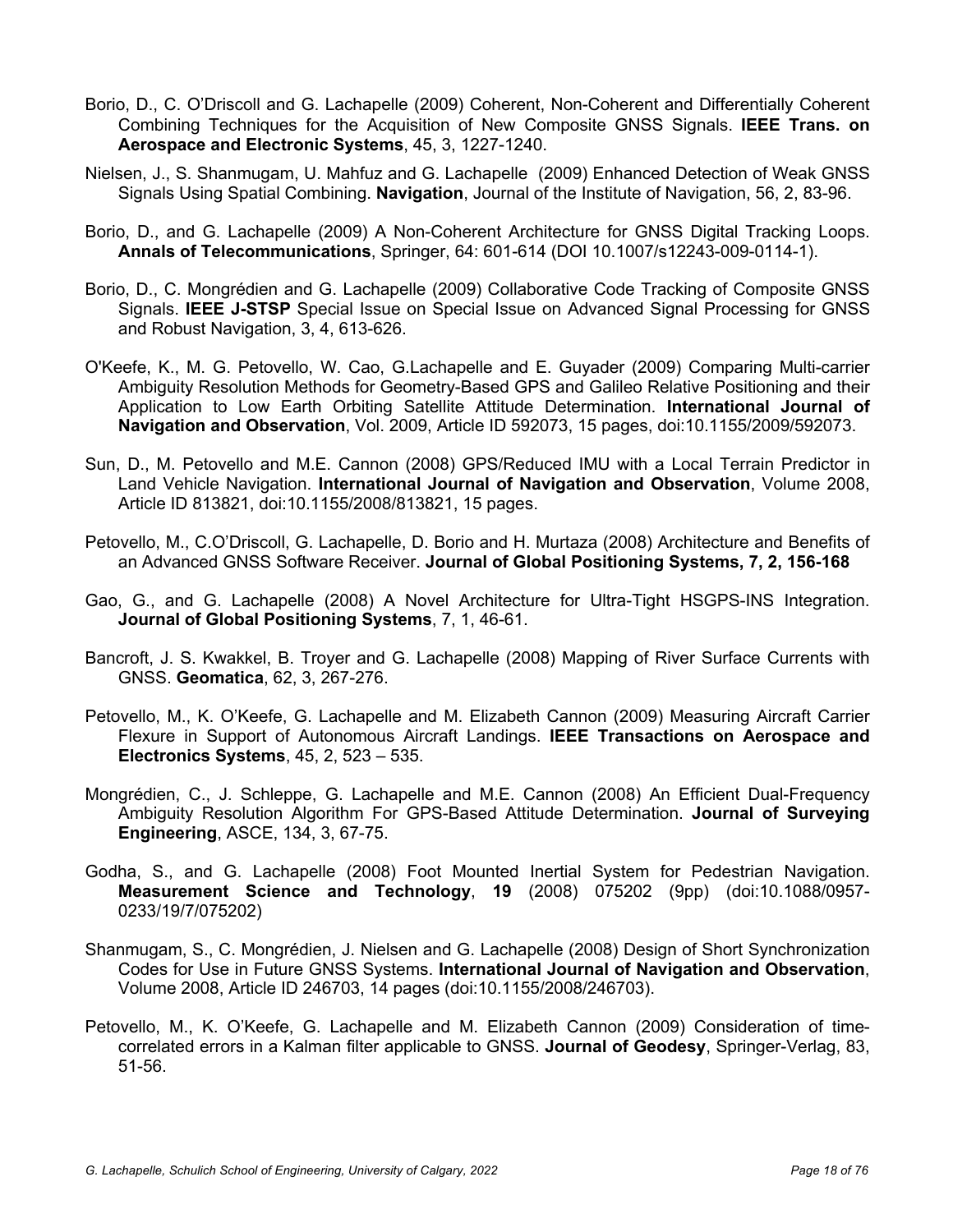- Petovello, M., and G. Lachapelle (2009) "Centimeter-Level Positioning Using an Efficient New Baseband Mixing and Despreading Method for Software GNSS Receivers," **EURASIP Journal on Advances in Signal Processing**, vol. 83, issue 1, 12 pages, pp 51-57 (doi:10.1155/2008/19427).
- Godha, S, and M.E. Cannon (2007) GPS/MEMS INS Integrated System for Navigation in Urban Areas. **GPS Solutions**, 11, 193-203 ( doi.org/10.1007/s10291-006-0050-8).
- Kuusniemi, H., A. Wieser, G. Lachapelle, and J. Takala (2007) User-level Reliability Monitoring in Urban Personal Satellite-Navigation. **IEEE Transactions on Aerospace and Electronic Systems**, 43, 4, 1305-1318.
- Karunanayake , D., M.E. Cannon, and G. Lachapelle (2007) Analysis of Assistance Data on AGPS Performance. **Measurement Science and Technology**, 18, 7, 1908-1916.
- O'Keefe, K., B. Lin, and G. Lachapelle (2007) Network RTK performance analysis using RTCM 3.0 and the Southern Alberta Network. **Geomatica**, 61, 1, 29-41.
- Schleppe, J. and G. Lachapelle (2008) GPS Tracking Performance under Avalanche Deposited Snow. **GPS Solutions**, Springer, 12, 1, 13-21.
- Hu, T., G. Lachapelle and R. Klukas (2007) Controlled GPS Signal Simulation for the Indoors. **Journal of Navigation**, Royal Institute of Navigation, 60, 2, 265-280.
- Yu, W., B. Zheng, R. Watson and G. Lachapelle (2007) Differential Combining for Acquiring Weak GPS Signals. **Signal Processing**, Elsevier, 87, 5, 824-840.
- Ma, C., R. Klukas, and G. Lachapelle (2007) A Non-Line-of-Sight Error Mitigation Method for TOA Measurements. **IEEE Transactions on Vehicular Technology**, 56, 2 (March), 641-651.
- Lachapelle, G. (2007) Pedestrian Navigation With High Sensitivity GPS Receivers and MEMS. **Journal of Personal and Ubiquitous Computing**, Springer, 11, 6, 481-488.
- Julien, O., C. Macabiau, M.E. Cannon, and G. Lachapelle (2007) ASPeCT: an Unambiguous Sine-BOC(n,n) Acquisition/Tracking Technique for Navigation Applications. **IEEE Transactions on Aerospace and Electronic Systems,** 43,1, 150-162.
- O'Keefe, K., M. Petovello, G. Lachapelle and M.E. Cannon (2006) Assessing probability of correct ambiguity resolution in the presence of time-correlated errors. **Navigation**, U.S. Institute of Navigation, 53, 4, 269-282.
- Raimondi, M., and G. Lachapelle (2006) Performance Analysis of a High Sensitivity GPS Receiver Under the Forestry Canopy. **Navigation**, Institut Français de Navigation, 54, 214, pp. 13-27.
- Petovello, M.G. (2006) "Narrowlane Is It Worth It?", **GPS Solutions**, John Wiley & Sons, Inc., Volume 10, Number 3, pp. 187-195.
- Watson, R., G. Lachapelle, R. Klukas, S. Turunen, S. Pietilä and I. Halivaara (2006) Investigating GPS Signals Indoors with Extreme High-Sensitivity Detection Techniques. **Navigation**, Institute of Navigation, 52, 4, 199-213.
- Ahn, Y.W., G. Lachapelle, S. Skone, S. Gutman and S. Sahm (2006) Analysis of GPS RTK performance using external NOAA tropospheric corrections integrated with a multiple reference station approach. **GPS Solutions**, 10, 3, 171-186.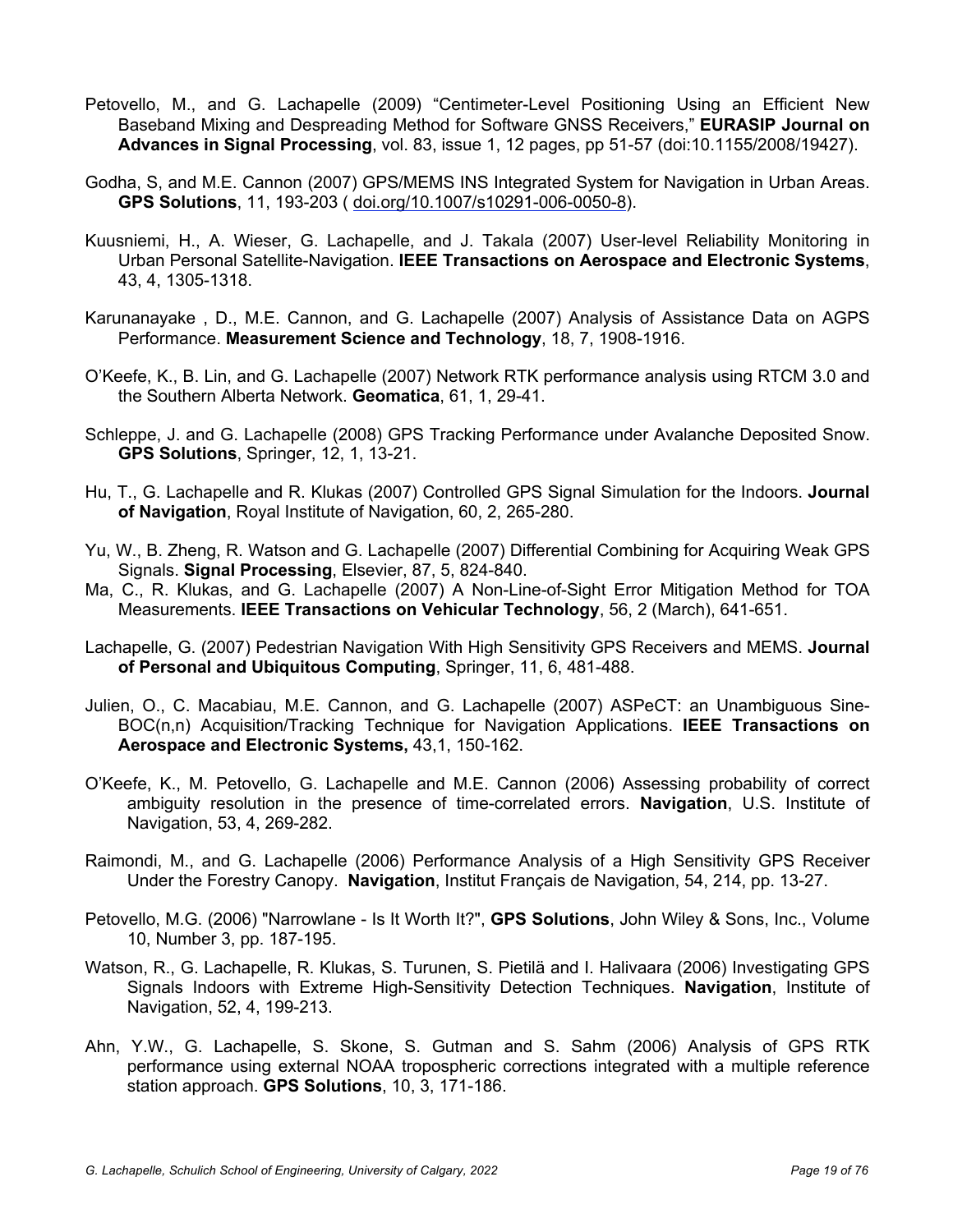O'Keefe, K., O. Julien, M.E. Cannon and G. Lachapelle (2006) Availability, accuracy, reliability, and carrier-phase ambiguity resolution with Galileo and GPS, /Acta Astronautica/, 58(8), 422-434.

Lachapelle, G. (2005) The View from Here, Editorial, **GPS World**, 16, 11, p. 10

- Jeon, C.-W. and G. Lachapelle (2005) A New TLS-Based Sequential Algorithm to Identify Two Failed Satellites. **International Journal of Control, Automation, and Systems** (IJCAS), 3, 2, 166-172.
- Alves, P, and G. Lachapelle (2005) A Comparison of Single Reference Station, Correction-Based Multipl**e** Reference Station and Tightly Coupled Methods using Stochastic Ionospheric Modelling. **Journal of Global Positioning Systems**, Vol. 4, No. 1-2, 166-175.
- Zhi, J., G. Lachapelle, and C. Ma (2005) Applying FFT Analysis and Data Window in Software GPS Receivers to Mitigate CW Interference Under Dynamic Conditions. **Canadian Aeronautics and Space Journal,** 51, 4, 177-186.
- Abdel-Hamid, W., Abdelazim, T., El-Sheimy, N., and Lachapelle, G. (2006): "Improvement of MEMS-IMU/GPS Performance using Fuzzy Modeling", **GPS Solutions**, 10, 1, pp. 1-11.
- O'Keefe, K., G. Lachapelle and S. Skone (2005) Assessing the Global Availability and Reliability of the Mars Network, a proposed Global Navigation Satellite System for Mars. **Canadian Aeronautics and Space Journal**, 51, 1, 23-34.
- Mezentsev, O., J. Collin, H. Kuusniemi, and G. Lachapelle (2004) Accuracy Assessment of a High Sensitivity GPS Based Pedestrian Navigation System Aided by Low-Cost Sensors. **Gyroscopy and Navigation**, 4, 47, 49-64.
- Pugliano, G., and G. Lachapelle (2005) La collocazione nel posizionamento GPS Network RTK. **Bollettino di Geodesia e Scienze Affini**, Anno LXIV, N. 2, pp. 93-109.
- Basnayake, C., O. Mezentsev, G. Lachapelle, and M.E. Cannon (2005) An HSGPS, Inertial and Mapmatching Integrated Portable Vehicle Navigation System for Uninterrupted Real-Time Vehicle Navigation. **International Journal of Vehicle Information and Communication Systems**, 1, 1- 2, 131-151.
- Mezentsev, O., J. Collin and G. Lachapelle (2005) Pedestrian Dead Reckoning A Solution to Navigation in GPS Signal Degraded Areas? **Geomatica**, 59, 2, 175-182.
- Alves, P, G. Lachapelle and M.E. Cannon (2005) Collocation-based Multiple Reference Station DGPS RTK Positioning. **Geomatica**, 59, 1, 37-47.
- Stirling, R., K. Fyfe, and G. Lachapelle (2005) Evaluation of a New Method of Heading Estimation for Pedestrian Dead Reckoning Using Shoe Mounted Sensors. **Journal of Navigation**, Royal Society of Navigation, Cambridge University Press, 58, 1, 31-45.
- Lachapelle, G. (2004) GNSS-Based Indoor Location Technologies. **Journal of Global Positioning Systems**, Vol. 3, 1-2, 2-11.
- Dao, D., P. Alves and G. Lachapelle (2004) Performance Evaluation of Multiple Reference Station GPS RTK for a Medium Scaled Network. **Journal of Global Positioning Systems**, Vol. 3, 1-2, 173- 182.
- Kuusniemi, H., G. Lachapelle and J. Takala (2004) Position and Velocity Reliability Testing in Degraded GPS Signal Environments. **GPS Solutions**, 8 4, 226-237.

Lachapelle, G., M.E. Cannon and N. El-Sheimy (2004) 25 Years of Geomatics Engineering at The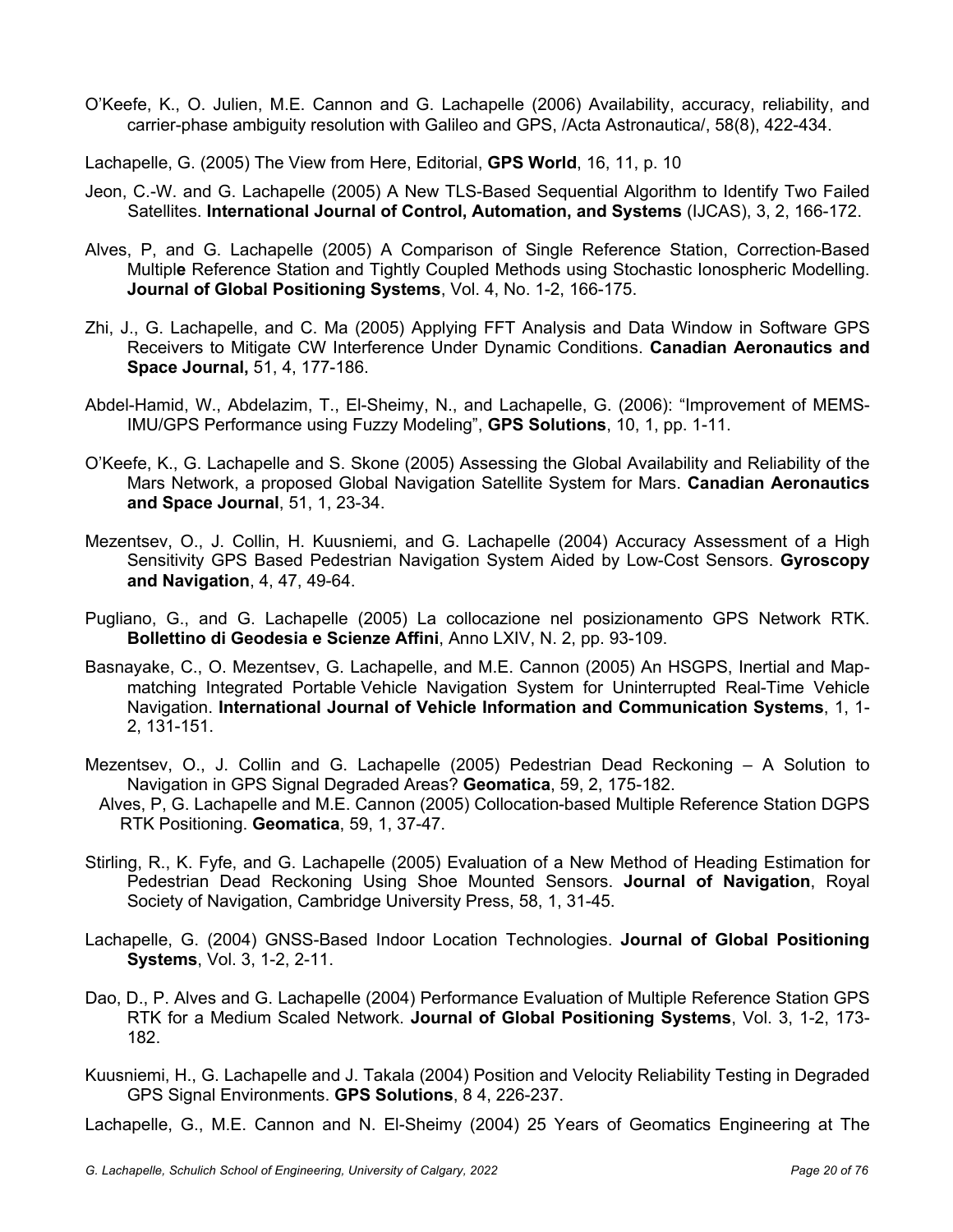University of Calgary – A Celebration Of Excellence. **Geomatica**, 58, 3,185-193

- Jeon, C.W., G. Jee and G. Lachapelle (2004) Development of A Sequential Algorithm for GNSS-Based Multi-Sensor Vehicle Navigation System. **International Journal of Control, Automation, and Systems**, 2, 2, 165-170.
- O'Keefe, K., G. Lachapelle, and S. Skone (2004) GPS Goes Martian JPL's Network and the Euro NetLanders. Invited Leading Edge Article, **GPS World**, 15, 6 (June issue), 24-28.
- Pugliano, G., P. Alves, M.E. Cannon, and G. Lachapelle (2004) Valutazione delle prestazioni di un approccio Multi-Reference Station avanzato per il posizionamento e la navigazione. **Atti dell' Istituto Italiano di Navigazione**, 174 (March issue), 49-66.
- Julien, O., M.E. Cannon, P. Alves, and G. Lachapelle (2004) Triple Frequency GPS/GALILEO For Ambiguity Resolution. **European Journal of Navigation**, 2, 2, 51-57.
- Lachapelle, G., M.E. Cannon, R. Klukas, S. Singh, R. Watson, P. Boulton, A. Read and K. Jones (2004) Hardware Simulator Models and Methodologies for Indoor Performance Assessment of High Sensitivity Receivers. **Canadian Aeronautics and Space Journal**, 50, 3, 151-168.
- Lachapelle, G., H. Kuusniemi, D. Dao, G. MacGougan, and M.E. Cannon (2004) HSGPS Signal Analysis and Performance Under Various Indoor Conditions. **Navigation**, U.S. Institute of Navigation, 51, 1, 29-43.
- Lachapelle, G., and M.E. Cannon (2004) Global Navigation Satellite Systems Capabilities and Opportunities. **Canadian Aeronautics and Space Journal**, 50, 1, 49-59.
- Klukas, R., O. Julien, L. Dong, M.E. Cannon, and G. Lachapelle (2004) Effects of Building Materials on UHF Ranging Signals. **GPS Solutions,** 8, 1, 1-8.
- Dogan, U., P. Alves, G. Lachapelle, and S. Ergintav (2004) Testing a Multiple Reference Station GPS Network for Real-Time Carrier Phase-Based Positioning in the Marmara Region, Turkey. **Survey Review**, 37, 293 (July Issue), pp. 568-576.
- Wang, C., G. Lachapelle, and M.E. Cannon (2004) Development of an Integrated Low-Cost GPS/Rate Gyro System for Attitude Determination. **Journal of Navigation**, Royal Society of Navigation, Cambridge University Press, 57, 1, 85-101.
- Petovello, M., M.E. Cannon, and G. Lachapelle (2004) Benefits of Using a Tactical Grade INS for High Accuracy Positioning. **Navigation**, U.S. Institute of Navigation, 51, 1, 1-12. Re-published in Navigation, Global Positioning System, Volume 7 (Integrated Systems), The Institute of Navigation, pp. 122-134, 2010.
- Mezentsev, O., J. Collin and G. Lachapelle (2003) Vehicular Navigation in Urban Canyons Using a High Sensitivity GPS Receiver Augmented with a Medium-Grade IMU. **Gyroscopy and Navigation**, 4, 43, 73-84.
- Vinnins, M., G. Lachapelle, M.E. Cannon, S. Dosso, and G. Heard (2003) High Latitude Altitude. **GPS World**, 14,10 (October), 16-27.
- Fortes, L., M.E. Cannon, G. Lachapelle, and S. Skone (2003) Optimizing a Network-Based RTK Method for OTF Positioning. **GPS Solutions**, 7, 2, 61-73.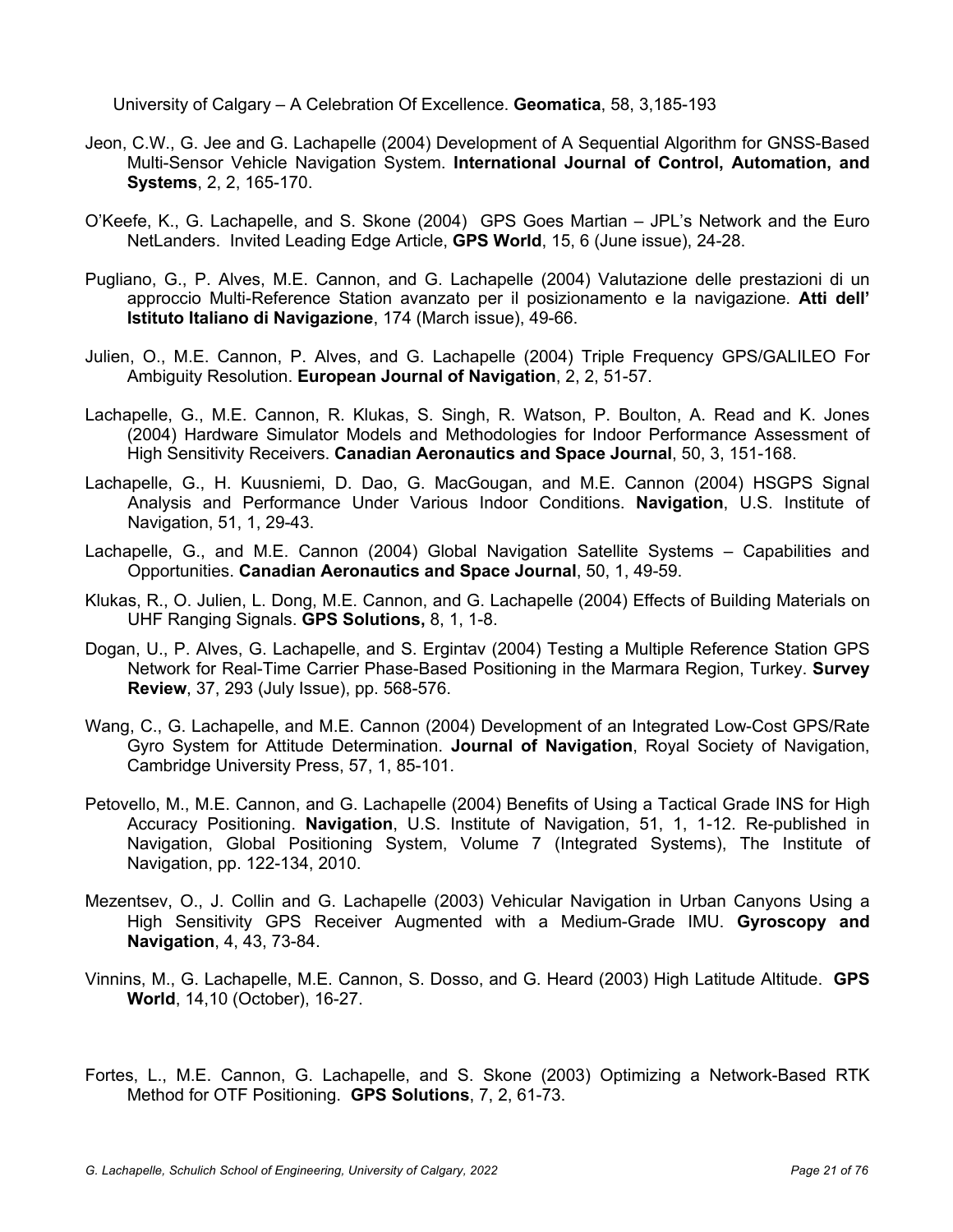- Dogan, U., G. Lachapelle, L. Fortes, and S. Ergintav (2003) A Study of the Tectonically Active Marmara Region, Turkey, Using GPS. **Canadian Journal of Earth Sciences**, 40, 9 (September), 1191-1202.
- Klukas, R., G. Lachapelle, C. Ma, and G. Jee (2003) GPS Signal Fading Model for Urban Centers. **IEE Proceedings - Microwaves, Antennas and Propagation**, 150, 4 (August 2003), 245-252.
- Luo, N., and G. Lachapelle (2003) Relative Positioning of Multiple Moving Platforms using GPS. **IEEE Transactions on Aerospace and Electronic Systems**, 39, 3, 936-948.
- Liu, J., M.E. Cannon, Pl. Alves, M.G. Petovello, G. Lachapelle, G. MacGougan and L. DeGroot (2003) A Performance Comparison of Single and Dual Frequency GPS Ambiguity Resolution Strategies. **GPS Solutions**, 7, 2, 87-100.
- Cannon, M.E., G. Lachapelle, G. MacGougan, R. Klukas, P. Boulton, and A. Read (2003) Weak Signal Environment Testing of a High Sensitivity GPS Receiver in the Laboratory. **GPS World**, 14, 3 (March), 24-32.
- Wang, C, and G. Lachapelle (2002) GPS Attitude Determination Reliability Performance Improvement Using Low Cost Receivers. **Journal of Global Positioning Systems**, 1, 2, 85-95.
- MacGougan, G., G. Lachapelle, R. Klukas, K. Siu, L. Garin, J. Shewfelt, and G. Cox (2002) Performance Analysis of A Stand-Alone High Sensitivity Receiver. **GPS Solutions**, Springer Verlag, 6, 3, 179-195.
- Olynik, M., M.G. Petovello, M.E. Cannon and G. Lachapelle (2002) Temporal Impact of Selected GPS Errors on Relative Point Positioning. **GPS Solutions**, 6, 1-2, 47-57.
- Lachapelle, G., and G. Pugliano (2002) Posizionamento GPS Network RTK: il metodo MultiRefä. **Bollettino della SIFET**, N° 3, pp. 5-15
- Lachapelle, G., M.E. Cannon, K. O'Keefe and P. Alves (2002) How will Galileo Improve Positioning Performance? **GPS World**, 13, 9 (September Issue), 38-48.
- O'Keefe, K., S. Ryan, and G. Lachapelle (2002) Global Availability and Reliability Assessment of the GPS and Galileo Global Navigation Satellite Systems. **Canadian Aeronautics and Space Journal**, Canadian Aeronautics and Space Institute, 48, 2, 123-132
- Ryan, S., and G. Lachapelle (2002) Augmentation of DGNSS With Dynamic Constraints For Marine Navigation. **Lighthouse**, 61 (Spring/Summer Issue) Canadian Hydrographic Association, Ottawa, 17-25.
- Fortes, L.P., M.E. Cannon, S. Skone, and G. Lachapelle (2002) Improving a Multi-Reference GPS Station Network Method for OTF Positioning in the St. Lawrence Seaway. **Lighthouse**, 61 (Spring/Summer Issue) Canadian Hydrographic Association, Ottawa, 4-11.
- Lachapelle, G., and S. Ryan (2002) Future Trends in Marine Navigation and Positioning Technology**. Lighthouse**, 60 (Fall/Winter Issue) Canadian Hydrographic Association, Ottawa, 15-22.
- Raquet, J., G. Lachapelle, and L. Fortes (2001) Use of a Covariance Analysis Technique for Predicting Performance of Regional Area Differential Code and Carrier-Phase Networks. **Navigation**, The Institute of Navigation, Alexandria, VA, 48, 1, 25-34.
- Zhang, J., and G. Lachapelle (2001) Precise Estimation of Residual Tropospheric Delays Using a Regional GPS Network for RTK Applications. **Journal of Geodesy, Springer Verlag**, 75, 255- 266.

Raquet, J., and G. Lachapelle (2001) Multiple Reference RTK Positioning. **GPS World**, 12,4, 48-53.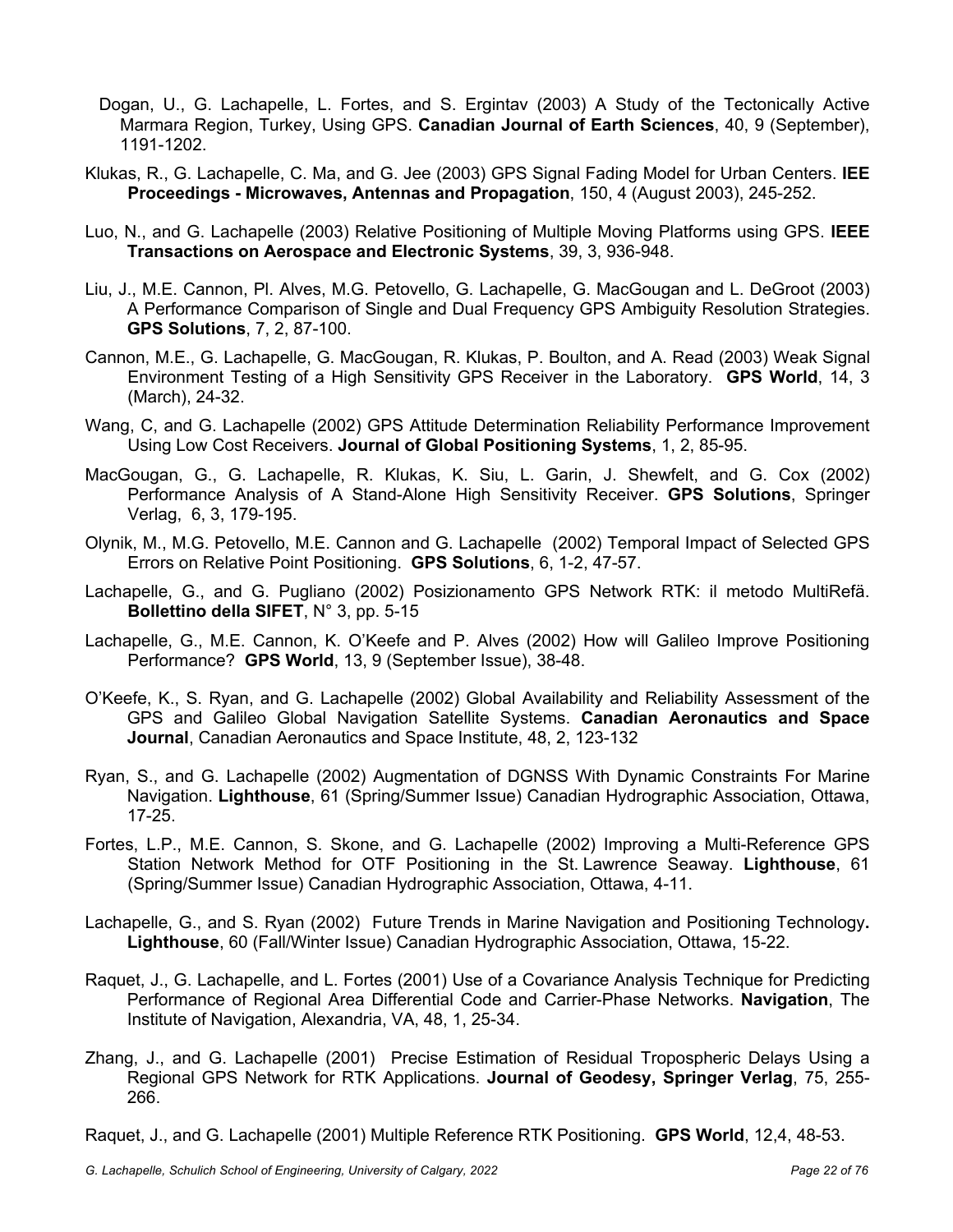- Stephen, J., and G. Lachapelle (2001) Development and Testing of a GPS-Augmented Multi-Sensor Vehicle Navigation System. **The Journal of Navigation**, Royal Institute of Navigation, 54, 2 (May issue), 297-319.
- Ryan, S., and G. Lachapelle (2001) Marine Positioning Multiple Multipath Error Detection. **The Hydrographic Journal**, N0. 100 (April Issue), 3-11.
- Cannon, M.E., G. Lachapelle, R. Nayak, O. Salychev, and V. Voronov (2001) Low Cost INS/GPS Integration: Concepts and Testing. **The Journal of Navigation**, Royal Institute of Navigation, 54, 1, 119-134.
- Klukas, R., G. Lachapelle, and M. Fattouche (2000) Estimating Noise of a Cellular Telephone Positioning System. **Navigation**, The Institute of Navigation, Alexandria, VA, 47, 3, 167-174.
- Fortes, L.P., G. Lachapelle, M.E. Cannon, G. Marceau, S. Ryan, S. Wee and J. Raquet (2000) Testing of a Multi-Reference GPS Station Network for Precise 3D Positioninng in the St.Lawrence Seaway**. International Hydrographic Review (new Series)**, 1, 1, 15-29.
- Petovello, M., and G. Lachapelle (2000) Estimation of Clock Stability Using GPS. **GPS Solutions**, 4, 1, 21-33.
- Raquet, J., and G. Lachapelle (2000) Development and Testing of a Kinematic Carrier-Phase Ambiguity Resolution Method Using a Reference Receiver Network. **Navigation**, The Institute of Navigation, Alexandria, VA., 46, 4, 283-295.
- Cannon, M.E., G. Lachapelle, H. Sun, T. Fletcher, R. Cabellero, and I. Hawes (2000) Development and Testing of an Integrated INS/GPS Cross-Linked System for Sub-Metre Positioning of a CF-18 Fighter. **Canadian Aeronautics and Space Journal,** 46, 1, 1-11.
- Keong, J.H., and G. Lachapelle (2000) Heading and Pitch Determination Using GPS/GLONASS. **GPS Solutions** , 3, 3, 26-36.
- O'Keefe, J. Stephen, G. Lachapelle, and R. GONZALES (2000) Effect of Ice Loading on a GPS Antenna. **Geomatica**. 54, 1, 63-74.
- Petovello, M., G. Fotopoulos, S. Ryan, G. Lachapelle and M.E. Cannon (1999). GPS Critical Dates Test Plan. **Canadian Aeronautics and Space Journal**, 45,3, 280-291.
- Ryan, S., J. Stephen, and G. Lachapelle (1999) GPS Marine User Receiver Reliability Evaluation using a Signal Simulator. **Canadian Aeronautics and Space Journal**, 45,3, 270-280.
- Xu, P., M.E. Cannon, and G. Lachapelle (1999) Stabilizing Ill-conditioned Linear Complementary Problems. **Journal of Geodesy**, 73, 204-213.
- Ryan, S., J. Stephen, J.H. Keong, and G. Lachapelle (1999) Augmentation of GPS for Hydrographic Applications Under Signal Masking. **International Hydrographic Review**, LXXVI, 1 (March), 105- 122.
- Klukas, R., G. Lachapelle, and M. Fattouche (1998) Cellular Telephone Positioning Using GPS Time Synchronization**. GPS World Magazine**, 9, 4, 49-54.
- Morley, T., and G. Lachapelle (1998) Pseudolite Augmentation for OTF Ambiguity Resolution in Shipborne Mode. **Journal of Surveying Engineering**, American Society of Civil Engineers, 124, 1, 26-39.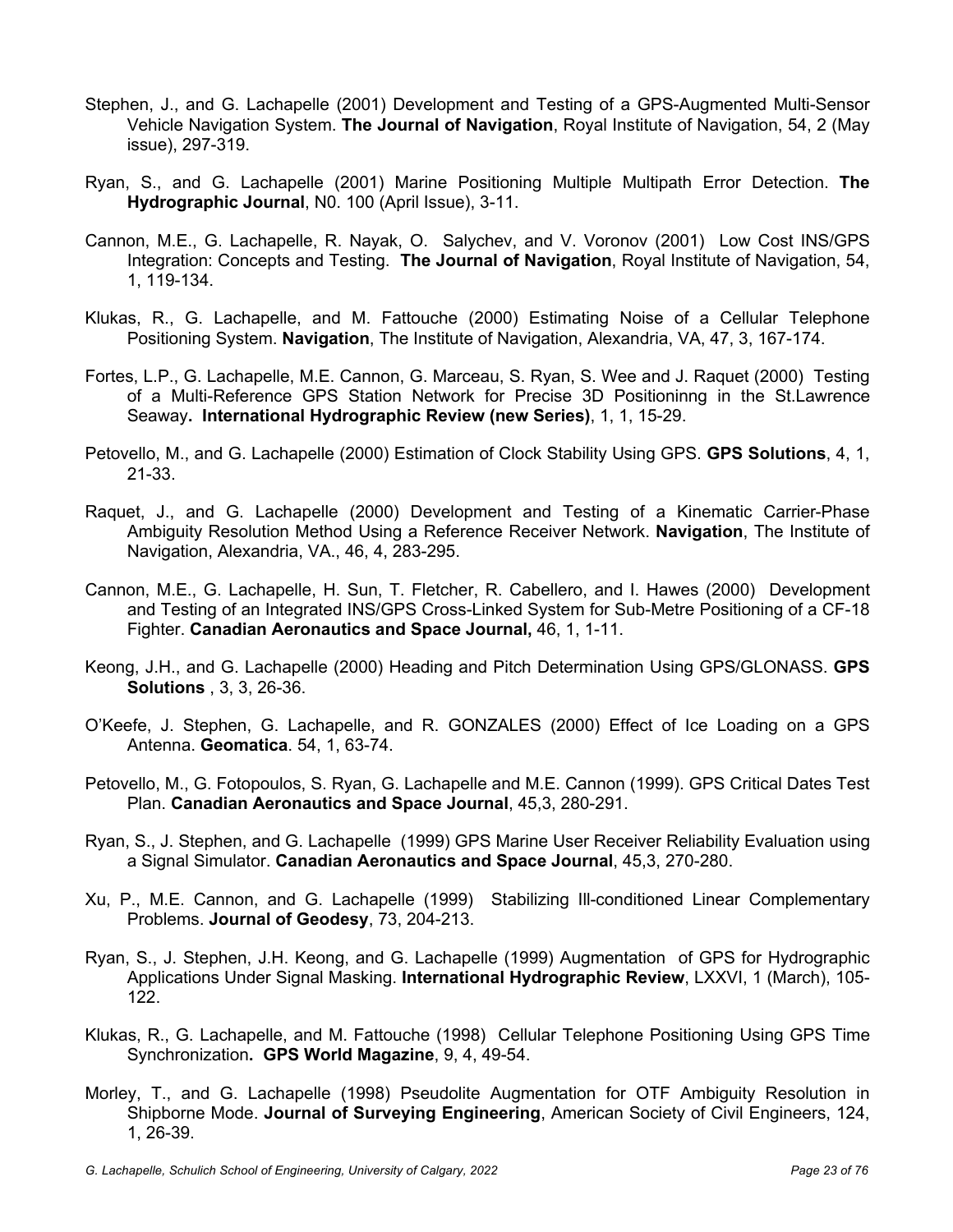- Morley, T., and G. Lachapelle (1998) GPS Augmentation with Pseudolites for Navigation in Constricted Waterways. **Navigation**, The Institute of Navigation, Alexandria, VA, 44, 3, 359-372.
- Goddard, T., S. Nolan, D. Penney, C. McKenzie, M.E. Cannon and G. Lachapelle (1997) Out of the Lab, Into the Prairies: Alberta's Farm-Based Research. Precision Farming, Supplement to **GPS World Magazine**, December, 25-31.
- Cannon, M.E., G. Lachapelle, M. Szarmes, J. Hebert, J. Keith, and S. Jokerst (1997) DGPS Kinematic Carrier Phase Signal Simulation Analysis for Precise Velocity and Position Determination. **Navigation**, The Institute of Navigation, Alexandria, VA, 44, 2, 231-245.
- Lachapelle, G., M.E. Cannon, and J. Bird (1997) Evaluation of GPS-Aided Artillery Positioning and Orientation Methods. **Canadian Aeronautics and Space Journal**, Can. Aeronautics and Space Institute, Ottawa, 43, 2, 83-91.
- Hayashi, N., and G. Lachapelle (1997) Augmentation of GPS with a Barometer and a Heading Rate Gyroscope for Navigation Under Signal Masking. **Canadian Aeronautics and Space Journal**, Can. Aeronautics and Space Institute, Ottawa, 43, 2, 141-150.
- Zischinsky, R., J. Henriksen, and G. Lachapelle (1997) An Investigation of GPS Post-Mission Single Point Positioning Errors. **Allgemeine Vermessungs-Nachrichten**, Herbert Wichmann Verlag, Heidelberg, 2, 1997, 52-60.
- (12) Cannon, M.E., G. Lachapelle,T. Goddard, D.C. Penney, and R.C. McKenzie (1997) Development and Results of a Precision Farming System Using GPS and GIS Technologies. **Geomatica**, Can. Inst. of Geomatics, Ottawa, Vol. 51, 1, 9-19.
- SUN, H., CANNON, M.E., LACHAPELLE, G., D. CONNELL, and P. SHOULDICE (1996) Application of Low-Cost GPS Technology for Sonobuoy Positioning. **Lighthouse**, 54 (Fall Issue) Canadian Hydrographic Association, Ottawa, pp. 7-12.
- RAQUET, J., G. LACHAPELLE, W. QIU,C. PELLETIER, T. NASH, SNODGRASS, P. FENTON, and T. HOLDEN (1996) Development and Testing of a Mobile Pseudolite Concept for Precise Positioning. **Navigation**, The Institute of Navigation, Alexandria, VA, 43, 2, 149-165.
- LACHAPELLE, G., A. BRUTON, J. HENRIKSEN, M.E. CANNON, and C. McMILLAN (1996) Evaluation of High Performance Multipath Reduction Technologies for Precise DGPS Shipborne Positioning. **The Hydrographic Journal**, no. 82 (October), pp. 11-17.
- LACHAPELLE, G., M.E. CANNON, G. LU, and B. LONCAREVIC (1996) Shipborne GPS Attitude Determination During MMST-93. **IEEE Journal of Oceanic Engineering**, Vol. 21, No. 1, pp. 100- 105.
- LACHAPELLE, G., M.E. CANNON, W. QIU, and C. VARNER (1996) Precise Aircraft Single Point Positioning Using GPS Post-Mission Orbits and Satellite Clock Corrections. **Journal of Geodesy**, Official Journal of the International Association of Geodesy, 70, 6, pp. 562-571.
- LACHAPELLE, G., M.E. CANNON, C. TANG, H. LAN, S. WEE, S. RYAN, and F. FORBES (1996) DGPS Positioning Accuracy Performance Analysis with RTCM Message Types 1/9 and 18-21 Using Various Receiver Technologies. **Canadian Aeronautics and Space Journal**, Can. Aeronautics and Space Institute, Ottawa , 42, 1, 37-44.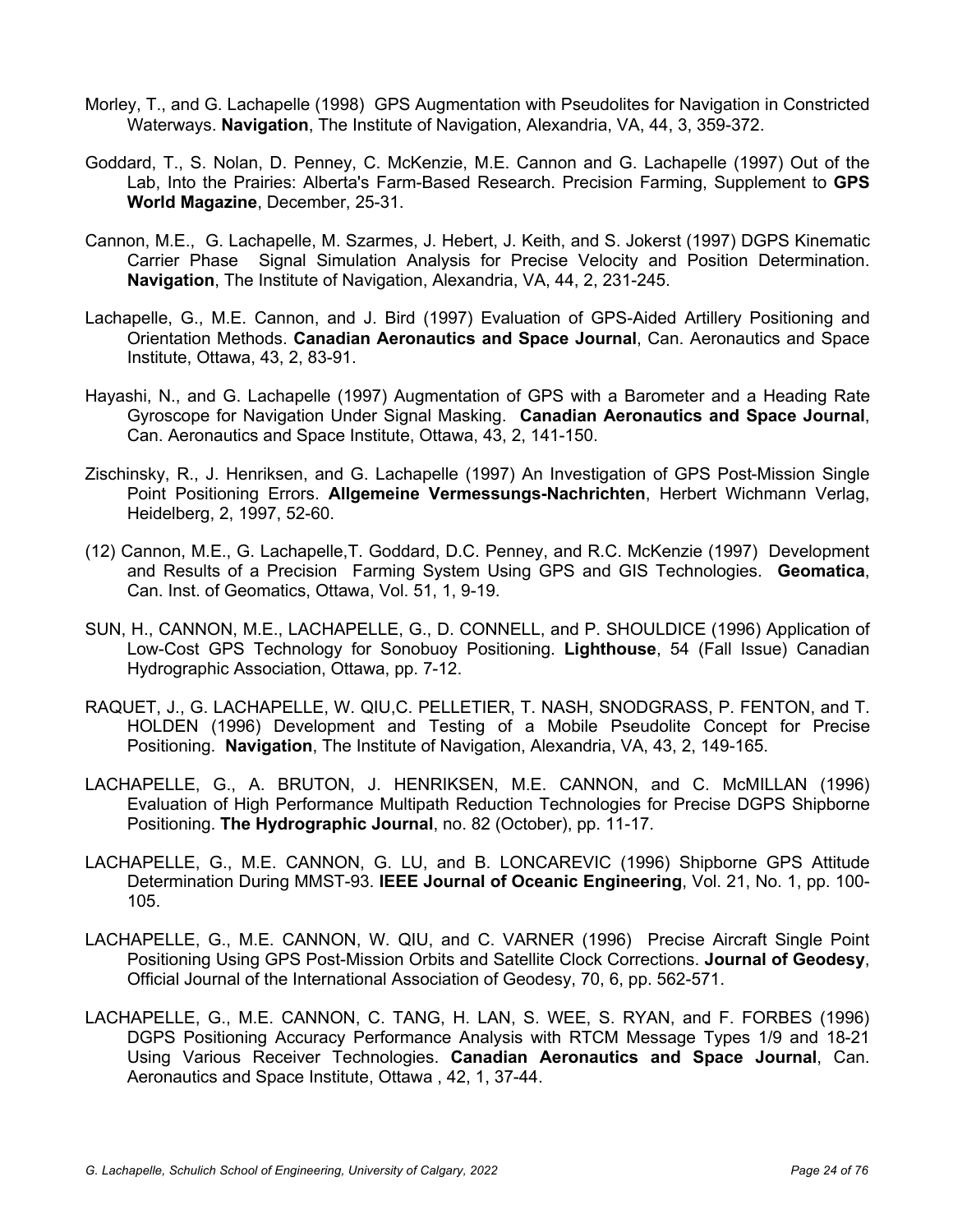- LACHAPELLE, G., H. SUN, M.E. CANNON, and C. McMILLAN (1995) Precise GPS Shipborne Positioning Experiments with Code and Semicodeless Receivers. **Lighthouse**, 52 (Fall Issue) Canadian Hydrographic Association, Ottawa, pp. 13-20.
- QIU, W., G. LACHAPELLE, and M.E. CANNON (1995) Ionospheric Effect Modelling for Single Frequency GPS Users. **Manuscripta Geodaetica**, Springer Verlag, Vol. 20, No. 2, pp. 96-109.
- LOVSE, J.W., W.F. TESKEY, G. LACHAPELLE, and M.E. CANNON (1995) Dynamic Deformation Monitoring of a Tall Structure Using GPS Technology. **Journal of Surveying Engineering**, American Society of Civil Engineers, 121, 1, 35-40.
- LACHAPELLE, G., R. KLUKAS, D. ROBERTS, W. QIU, and C. McMILLAN (1995) One-Meter Level Kinematic Point Positioning Using Precise Orbit and Timing Information. **Geomatica**, Can. Inst. of Geomatics, Ottawa, Vol 49, No. 2, 193-203.
- McMILLAN, J.C., D.A.G. ARDEN, G. LACHAPELLE, and G. LU (1995) Dynamic GPS Attitude Performance Using INS/GPS Reference. **Canadian Aeronautics and Space Journal**, Can. Aeronautics and Space Institute, Ottawa, Vol. 41, No. 1, pp. 13-20.
- LACHAPELLE, G., and J. HENRIKSEN (1995) GPS Under Cover: The Effect of Foliage on Vehicular Navigation. **GPS World**, Vol. 6, No. 3 (March Issue), pp. 26-35.
- MELGÅRD, T., B. FORSSELL, N. KJERSTAD and G. LACHAPELLE (1995) Loran-C TD Distortion Measurements at the Norwegian Coast. **Ortung und Navigation**, Deutsche Gesellschaft für Ortung und Navigation, 1/1995, pp. 54-66.
- LONG, D. G.R. CARLSON, G.A. NIELSEN, and G. LACHAPELLE (1995) Increasing Profitability With Variable Rate Fertilization. **Montana AgResearch**, MSU Communications Services, Bozeman, MT, Spring 1995 Issue, pp. 4-8.
- CHEN, D., and G. LACHAPELLE (1995) A Comparison of the FASF and Least-Squares Search Algorithms for Ambiguity Resolution On The Fly. **Navigation**, Journal of The Institute of Navigation, Vol. 42, No. 2, Alexandria, VA, pp 371-390.
- CANNON, M.E., R.C. McKENZIE, and G. LACHAPELLE (1994) Soil Salinity Mapping With Electromagnetic Induction and Satellite-Based Navigation Methods. **Can. Journ. of Soil Science**, Agricultural Institute of Canada, Vol. 74, No. 3 (August ), pp. 335-343.
- LACHAPELLE, G., B. TOWNSEND, D. GRAY, R. HARE, and K. LYNGBERG (1994) GPS and Loran-C in Dixon Entrance: Availability, Reliability, Accuracy and Calibration. **Geomatica**, Canadian Institute of Geomatics, Ottawa, Vol 48, No. 2, pp. 111-130.
- LU, G., M.E. CANNON, G. LACHAPELLE, and P. KIELLAND (1994) Shipborne Attitude Determination Using Multi-Antenna GPS Technologies. **IEEE Transactions on Aerospace and Electronic Systems**, Correspondance, 30, 4, October 94, 1053-1058.
- LACHAPELLE, G., H. SUN, M.E. CANNON, and G. LU (1994) Precise Aircraft-to-Aircraft Positioning Using a Multiple Receiver Configuration. **Canadian Aeronautics and Space Journal**, Can. Aeronautics and Space Institute, Vol. 40, No. 2, pp. 74-78.
- LACHAPELLE, G., M.E. CANNON, H. GEHUE, T. GODDARD, and D. PENNEY (1994) GPS System Integration and Field Approaches In Precision Farming. **Navigation**, Vol. 41, No. 3, The Institute of Navigation, Alexandria, pp.323-335.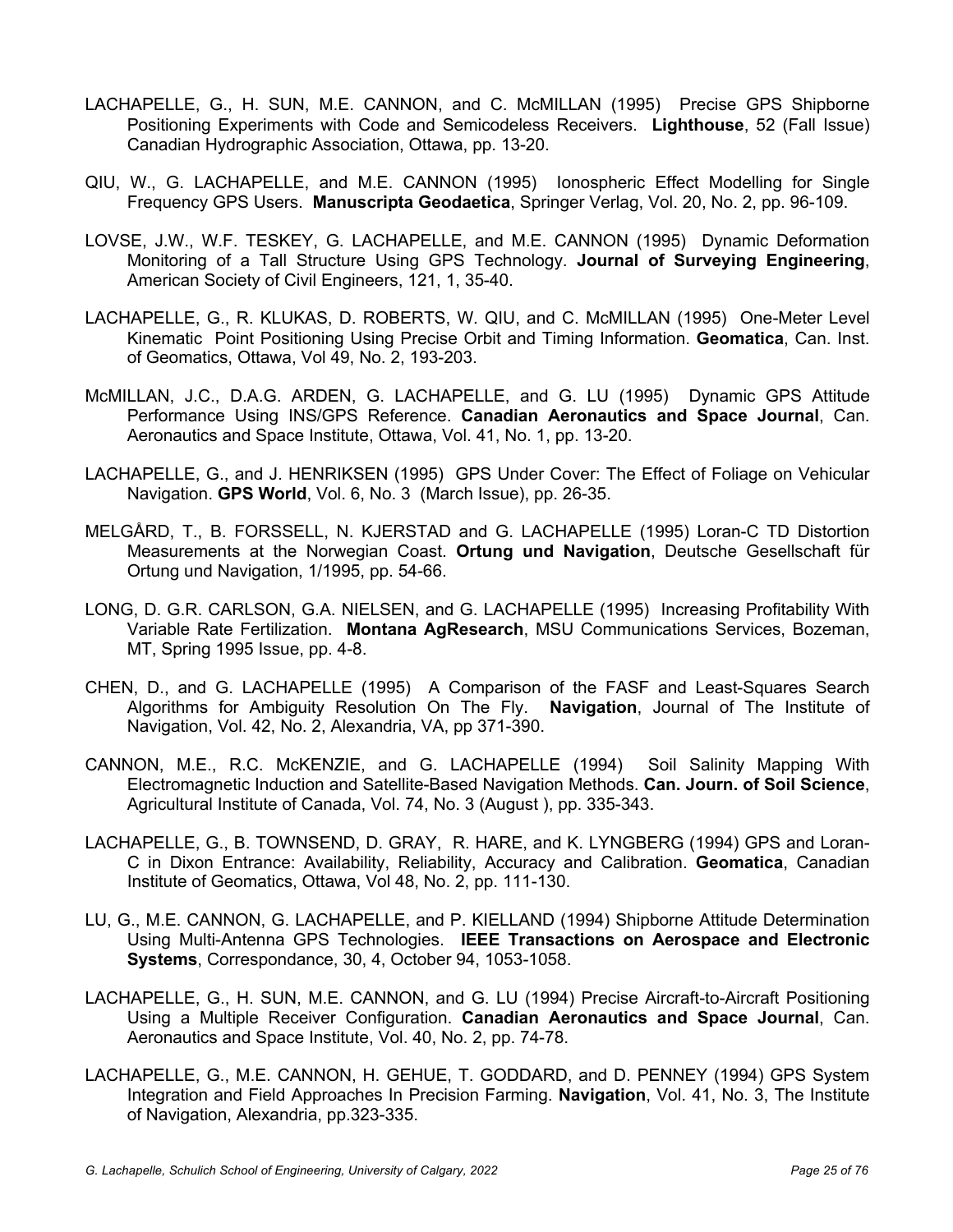- LACHAPELLE, G., C. LIU, G. LU, Q. WEIGEN, and R. HARE (1994) Water-Borne Leveling with GPS. **Marine Geodesy**, Vol. 17, No. 4, pp. 271-278.
- CANNON, M.E., G. LACHAPELLE, and G. LU (1993) Kinematic Ambiguity Resolution With a High Precision C/A Code Receiver. **Journal of Surveying Engineering**, Amer. Soc. Civil Eng, Vol. 119, No. 4, pp. 147- 155.
- LU, G., E.J. KRAKIWSKY, and G. LACHAPELLE (1993) Applications of Inequality Constraint Least-Squares to GPS Navigation Under Selective Availability. **Manuscripta Geodaetica**, Vol. 18, No.3, Springer Verlag, pp. 124-130.
- LACHAPELLE, G., and B. TOWNSEND (1993) GPS/Loran-C: An Effective System Mix for Vehicular Navigation in Mountainous Areas. **Navigation**, Vol. 40, No. 1, The Institute of Navigation, Alexandria, VA, pp. 19-34.
- LACHAPELLE, G., M.E. CANNON, and G. LU (1993) A comparison of P Code and High Performance C/A Code GPS Receivers for On The Fly Ambiguity Resolution. **Bulletin Géodésique**, Springer Verlag, New York, Vol. 67, No. 3, pp. 185-192.
- 8) LACHAPELLE, G., C. LIU, G. LU, B. TOWNSEND, M.E. CANNON, and R. HARE (1993) Precise Marine DGPS Positioning Using P Code and High Performance C/A Code Technologies. **Geomatica**, Canadian Institute of Geomatics, Ottawa , Vol 47, No. 2, pp. 117-128.
- LACHAPELLE, G., B. TOWNSEND, and D. HAINS (1993) Analysis and Calibration of Loran-C Signals in the Lower St.Lawrence Area Using GPS. **International Hydrographic Review**, Monaco, Vol. LXX, No. 2, pp. 7-27.
- SCHADE, H., M.E. CANNON, and G. LACHAPELLE (1993) An Accuracy Analysis of Airborne Kinematic Attitude Determination with the NAVSTAR/Global Positioning System. **SPN - Journal for Satellite-Based Positioning, Navigation and Communication**, Herbert Wichmann Verlag, Karlsruhe, 3, pp. 90-95.
- LACHAPELLE, G., M.E. CANNON, and G. LU (1992) High Precision GPS Navigation With Emphasis on Carrier Phase Ambiguity Resolution. **Marine Geodesy**, Vol 15, 4, pp. 253-269.
- LACHAPELLE, G., P. KIELLAND, and M. CASEY (1992) GPS for Marine Navigation and Hydrography. **International Hydrographic Review**, Monaco, Vol. LXIX, No. 1., pp. 43-69.
- TOWNSEND, B., G. LACHAPELLE, and D. HAINS (1992) Loran-C Signal Analysis in the Lower St. Lawrence Using a Mobile GPS System. **Lighthouse**, Canadian Hydrographic Association, Ottawa, 45, pp.39-44.
- LACHAPELLE, G., B. TOWNSEND, and D.W. HALAYKO (1992) Analysis of GPS and Loran-C Performance for Land Vehicle Navigation in the Canadian Rockies. **I.E.E.E. Aerospace and Electronic Systems Magazine**, Vol. 7, No. 5, pp. 24-28.
- LACHAPELLE, G., B. TOWNSEND, and B.B. MYERS (1992) Analysis of Loran-C Performance in the Pemberton Area, B.C. **Canadian Journal of Aeronautics**, Canadian Aeronautics and Space Institute, Vol. 38, No. 2, pp. 52-61.
- LACHAPELLE, G., M.E. CANNON, C. ERICKSON, and W. FALKENBERG (1992) High Precison C/A Code Technology for Rapid Static DGPS Surveys. **SPN - Journal for Satellite-Based Positioning, Navigation and Communication**, 1992, 3, Herbert Wichmann Verlag, Karlsruhe, pp. 84-88.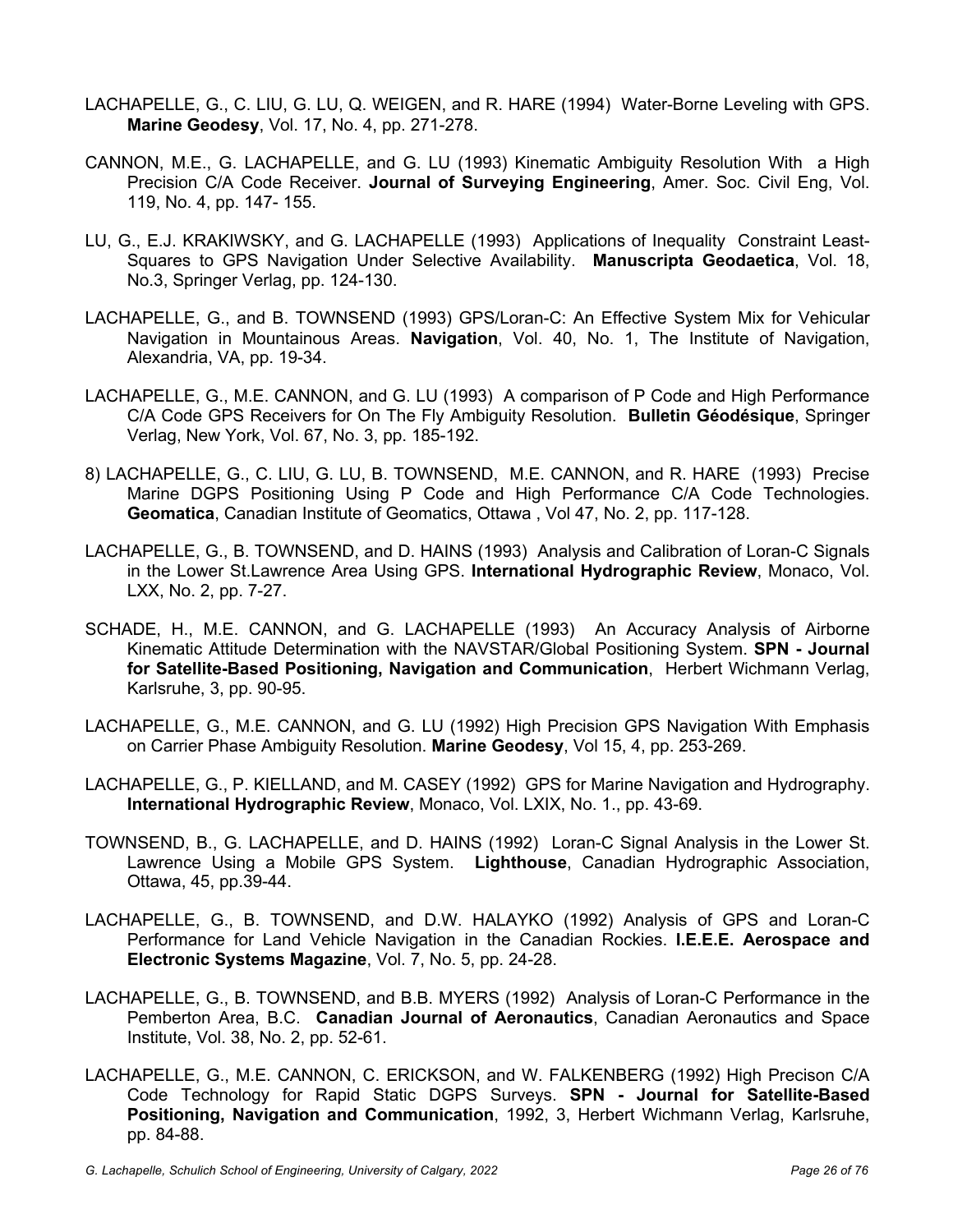- LU, G., and G. LACHAPELLE (1992) Statistical Quality Control for Kinematic GPS Positioning. **Manuscripta Geodaetica**, Springer Verlag, New York, Vol. 17, No. 5, pp. 270-281.
- LACHAPELLE, G., E.J. KRAKIWSKY, K.P. SCHWARZ, and A. CHANDON (1992) Navigation User Requirements and Emerging Navigation Technologies for the Canadian Transportation Sector. **Canadian Journal of Civil Engineering**, Vol. 19, No.6, pp. 1062-1080.
- CANNON, M.E., and G. LACHAPELLE (1992) Analysis of a High Performance C/A Code GPS Receiver in Kinematic Mode. **Navigation**, Vol. 39, No. 3, The Institute of Navigation, Alexandria, VA, pp. 285-299.
- KRYNSKI, J., G. LACHAPELLE, and M.E. CANNON (1992) Precise Navigation and Rapid Static Surveying with High Performance C/A Code Technology. **South African Journal of Surveying and Mapping**, Vol. 21, Part 6, No. 130 (December), pp. 303-309.
- LACHAPELLE, G., and B. TOWNSEND (1991) En-Route Coverage Validation and Calibration of Loran-C with GPS. **GPS World**, Volume 2, No. 3, pp. 36-41.
- LACHAPELLE, G. (1991) Capabilities of GPS for Airborne Remote Sensing. **Canadian Journal of Remote Sensing**, Vol. 17, No. 4, Canadian Aeronautics and Space Institute, Ottawa, pp. 305- 312.
- LACHAPELLE, G., and B. TOWNSEND (1990) A Comparative Analysis of Loran-C and GPS for Land Vehicle Navigation in Canada. Presented at the Vehicle Navigation and Information System'89 IEEE International Conference, Toronto, 11-13 September 1989.Published in **Canadian Journal of Aeronautics**, Canadian Aeronautics and Space Institute, Ottawa, Vol. 36, No. 1, pp. 29-32.
- LACHAPELLE, G., W. FALKENBERG, D. NEUFELDT, and P. KIELLAND (1990) Marine DGPS Using Code and Carrier in a Multipath Environment. Proceedings of the Satellite Division's International Technical Meeting GPS '89, The Institute of Navigation, Washington, D.C., pp. 343-347. **Lighthouse**, Issue 41, pp. 33-37, Canadian Hydrographic Association, Ottawa.
- WANLESS, B., G. LACHAPELLE, and D. McLINTOCK (1989) Long-term Repeatability of 100 to 200 km Baselines Utilizing GPS Carrier Phase Data. Presented at GPS 88 Engineering Applications of GPS Satellite Surveying Technology, ASCE, Nashville, May 11-14. **The Hydrographic Journal**, No. 54, pp. 9-17.
- KEEL, G., H. JONES, G. LACHAPELLE, R. MOREAU, and M. PERRON (1989) A Test of Airborne Kinematic GPS for Aerial Photography. **Photogrammetric Engineering and Remote Sensing**, American Society of Photogrammetry, Falls Church, Va., Vol. LV, No. 12, pp. 1727-1730.
- LACHAPELLE, G., M. DENNLER, D. NEUFELDT, and R. TANAKA (1988) Positioning of the CP Rail Mount MacDonald Tunnel. **CISM Journal**, Vol. 42, No. 1, Canadian Institute for Surveying and Mapping, Ottawa, pp. 7-16.
- LACHAPELLE, G., W. FALKENBERG, J. HAGGLUND, D. KINLYSIDE, M. CASEY, P. KIELLAND, and H. BOUDREAU (1988) Shipborne GPS Kinematic Positioning for Hydrographic Applications. **Navigation**, Vol. 35, No. 1, The Institute of Navigation, Washington, D.C., pp. 73-88.
- WANLESS, B., and G. LACHAPELLE (1988) NOVAS An Automated Programme for the Precise Reduction of GPS Static Carrier Phase Observations. **Manuscripta Geodaetica**, Vol. 13, No. 4., pp. 201-209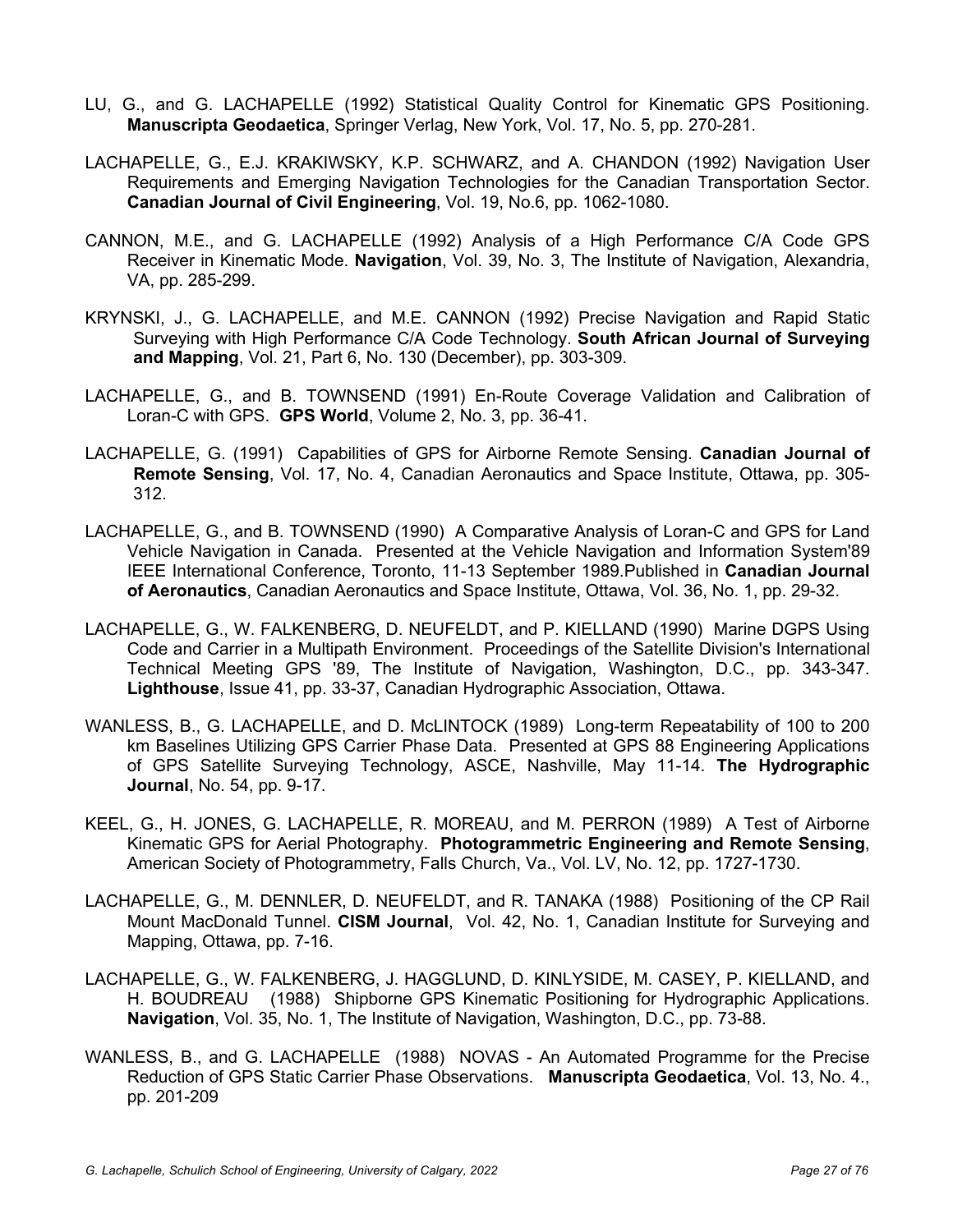- LACHAPELLE, G., W. FALKENBERG, M. CASEY, and P. KIELLAND (1988) HYDROSTAR: A Computer Program for Accurate GPS Real-Time Kinematic Differential Positioning. Proceedings of HYDRO 88, The Hydrographic Society, pp. 215-226. **Lighthouse**, Edition 39, Canadian Hydrographic Association, Ottawa, 1989, pp. 1- 5.
- LACHAPELLE, G., W. FALKENBERG, and M. CASEY (1987) Use of Phase Data for Accurate GPS Differential GPS Kinematic Positioning. Proceedings of Position Location and Navigation Symposium 1986 (Las Vegas, Nov 5-7), The Institute of Electrical and Electronics Engineers, Inc. **Bulletin Géodésique**, Vol. 61, No. 4, pp. 367-377. 1987.
- LACHAPELLE, G., et M. CASEY (1987) Performances du GPS pour la localisation en mer Expériences canadiennes. Présenté lors du Troisième colloque national sur la localisation en mer, Rueil-Malmaison, 28 septembre - 1 octobre, France. Publié dans la revue **Arpenteur-Géomètre**, Vol. 14, No. 5, janvier 1988, pp. 11-14.
- LACHAPELLE, G., and E. CANNON (1986) Single and Dual Frequency GPS Results for Baselines of 10 to 500 Km. Proceedings of Fourth International Geodetic Symposium on Satellite Positioning, Austin, April 28-May 2. **The Canadian Surveyor**, Vol. 40, No. 2, pp. 173-183.
- LACHAPELLE, G. (1986) GPS Current Capabilities and Prospects for Multi-Purpose Offshore Surveying. Invited Paper No. 502.2, FIG XVIII International Congress, Toronto, June 1-11. **Lighthouse**, No.34, pp. 18-22.
- LACHAPELLE, G., J. HAGGLUND, W. FALKENBERG, P. BELLEMARE, M. EATON, and M. CASEY (1986) GPS Land Kinematic Positioning Experiments. Presented at Fourth International Geodetic Symposium on Satellite Positioning, Austin, Texas, April 28 - May 2. **The Hydrographic Journal**, No. 42 (October Issue), pp. 45-55.
- LACHAPELLE, G., M. CASEY, M. EATON, A. KLEUSBERG, D.E. WELLS, and J. TRANQUILLA (1986) GPS Marine Kinematic Positioning - Accuracy and Reliability. Proceedings of International Symposium on Marine Positioning, Reston, Va., October 15-17, NOAA, Rockville, Md. **The Canadian Surveyor**, Vol. 41, No. 2, 1987.
- LACHAPELLE, G. (1985) Laplace Azimuths in the Canadian Rockies. Published in **Wild Reporter**, No. 23, January Issue, pp. 10-11.
- LACHAPELLE, G. (1985) Geodetic Surveying Education and Training A High Tech Private Sector Point of View. Presented at Colloquium on Surveying and Mapping Education, The University of New Brunswick, June 12 - 14. **The Canadian Surveyor**, Vol. 39, No. 4, pp. 333-337.
- WONG, R.V.C., K.P SCHWARZ, J. HAGGLUND, and G. LACHAPELLE (1985) Integration of Inertial and GPS-Satellite Techniques for Precise Marine Positioning. **Marine Geodesy**, Vol. 9, No. 2, pp. 213-226.
- HAGGLUND, J., G. LACHAPELLE, and R.M. EATON (1985) Loran-C Calibration off East Coast Using Navstar Differential Navigation. **Offshore Resources**, Vol. 3, No. 1, pp. 30-34.
- LACHAPELLE, G., J. LETHABY, and M. CASEY (1984) Airborne Single Point and Differential GPS Navigation for Hydrographic Bathymetry. **The Hydrographic Journal**, No. 34.
- LACHAPELLE, G., M. DENNLER, J. LETHABY, and E. CANNON (1984) Special Order Geodetic Operations for a Canadian Pacific Railway Tunnel in the Canadian Rockies. **The Canadian Surveyor**, Vol. 38, No. 3, pp. 163 -176.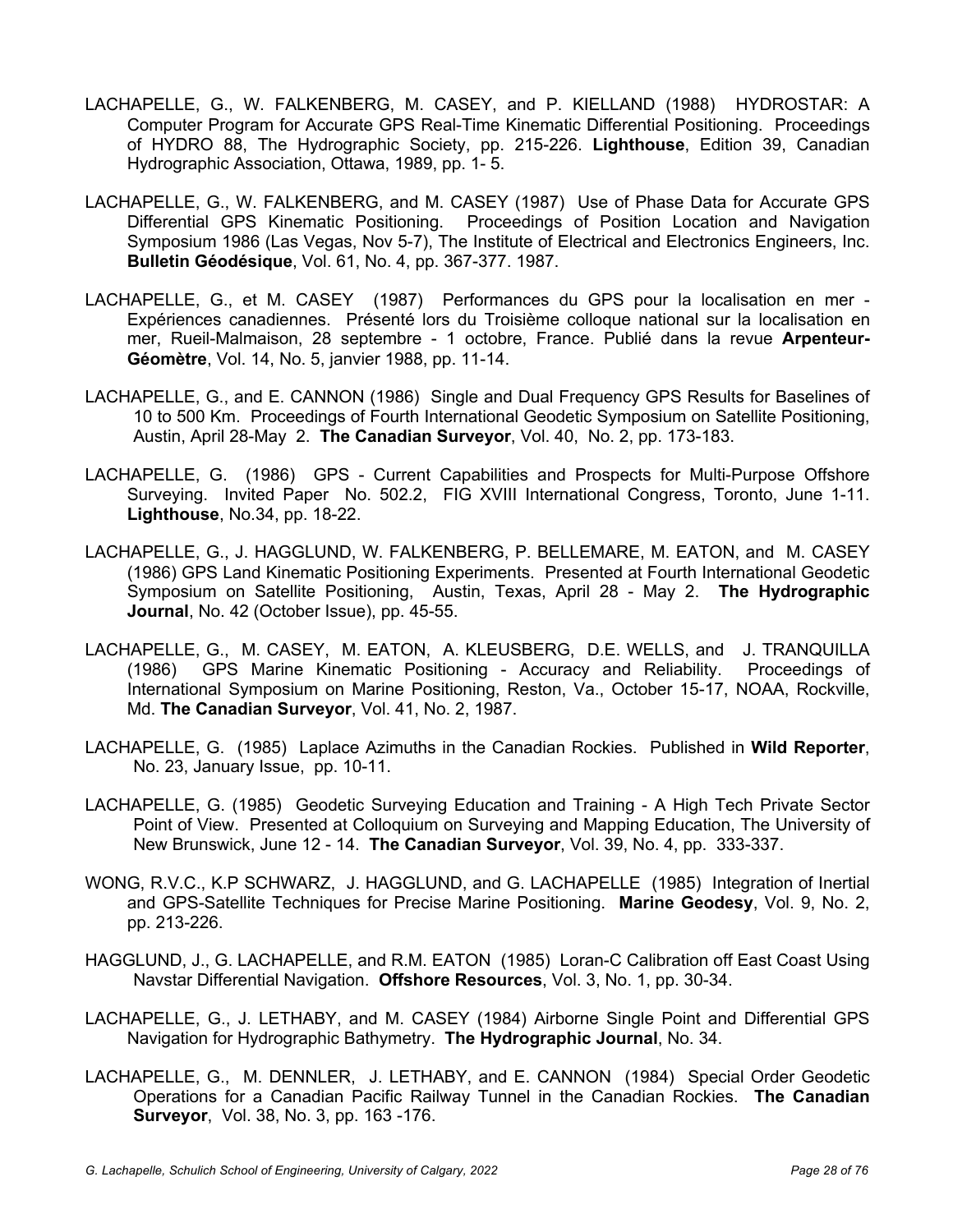- WELLS, D.E., G. LACHAPELLE, R.M. EATON, and S.P. MERTIKAS (1983) Impact of the Global Positioning System on Hydrography. Presented at the Canadian Hydrographic Service Centennial Conference, Ottawa, April 5 - 8. **Lighthouse**, No. 29, pp. 41-47.
- LACHAPELLE, G., and N. BECK (1982) Navstar/GPS Single Point Positioning at Sheltech Canada Preliminary Results. Presented at the European Geophysical Society Meeting, Uppsala, August 25-28. **The Canadian Surveyor,** Vol. 36, No. 1, pp. 29-42.
- LACHAPELLE, G., and A. MAINVILLE (1981) Least-Squares Prediction of Horizontal Coordinate Distortions in Canada. Presented at the International Symposium on Geodetic Networks and Computations, Munich, August - September. **Bulletin Geodesique**, Vol. 56, No. 3, pp. 242-257, 1982.
- LACHAPELLE, G., A. MAINVILLE, and K.P. SCHWARZ (1981) Empirical Investigations in the Anisotropy of the Free Air Gravity Anomaly Covariance Function. Presented at the 6th Symposium on Mathematical Geodesy, Como, Italy, September 7-9. **Bollettino di Geodesia e Scienze Affini**, 1983, No.1, pp. 85 - 99.
- SCHWARZ, K.P., and G. LACHAPELLE (1980) Local Characteristics of the Gravity Anomaly Covariance Function. **Bulletin Geodesique**, No. 54, pp. 21-36.
- LACHAPELLE, G., and K.P. SCHWARZ (1980) Empirical Determination of the Gravity Anomaly Covariance Function in Mountainous Areas. Presented at the 17th General Assembly of the International Association of Geodesy, Canberra, December 3 - 14. **The Canadian Surveyor**, Vol. 34, No. 3, pp. 251-264.
- LACHAPELLE, G. (1977) Estimation of Disturbing Potential Components Using a Combined Integral Formulae and Collocation Approach. Invited Seminar, Second International Summer School on Mathematical Methods in Physical Geodesy, Ramsau, Austria, Aug 23 - Sept 2. **Manuscripta Geodaetica**, Vol. 2, pp. 233- 262.
- LACHAPELLE, G. (1979) Redefinition of National Vertical Geodetic Networks. Presented at the 72nd Annual Meeting of the Canadian Institute of Surveying, Toronto, May. **The Canadian Surveyor**, Vol. 33, No. 3, pp. 273-282.
- LACHAPELLE, G. (1975) Astrogravimetric Leveling by Least-Squares Collocation. Presented at the 16th General Assembly of the International Association of Geodesy, Grenoble, France, Aug 18 - Sept 6. **The Canadian Surveyor**, 1977, Vol. 31, No. 2, pp. 133 - 150.
- LACHAPELLE,G. (1975) Prediction of Deviations of the Vertical Using Heterogeneous Data. Presented at the 16th General Assembly of the International Association of Geodesy, your unit. 6. **The Canadian Surveyor**, 1976, Vol. 30, No. 2, pp. 97 - 108.
- LACHAPELLE, G. (1975) A Spherical Harmonic Expansion of the Isostatic Reduction Potential. Presented at the 6th Symposium on Mathematical Geodesy, Siena, Italy, April 2 - 4. **Bollettino di Geodesia e Scienze Affini**, No. 3, 1976, pp. 281 - 299.
- LACHAPELLE, G. (1974) Détermination du géoïde astro-gravimétrique par la méthode de collocation par moindres carrés. Présenté au Symposium International sur les problèmes reliés à la redéfinition des réseaux géodésiques nord-américains tenu à Fredericton du 20 au 25 mai. **Le Géomètre Canadien**, Vol. 28, No. 5, pp. 559-567.
- LACHAPELLE, G. (1974) A Study of the Geoid in Canada. **The Canadian Surveyor,** Vol. 28, No. 3, pp. 259-272.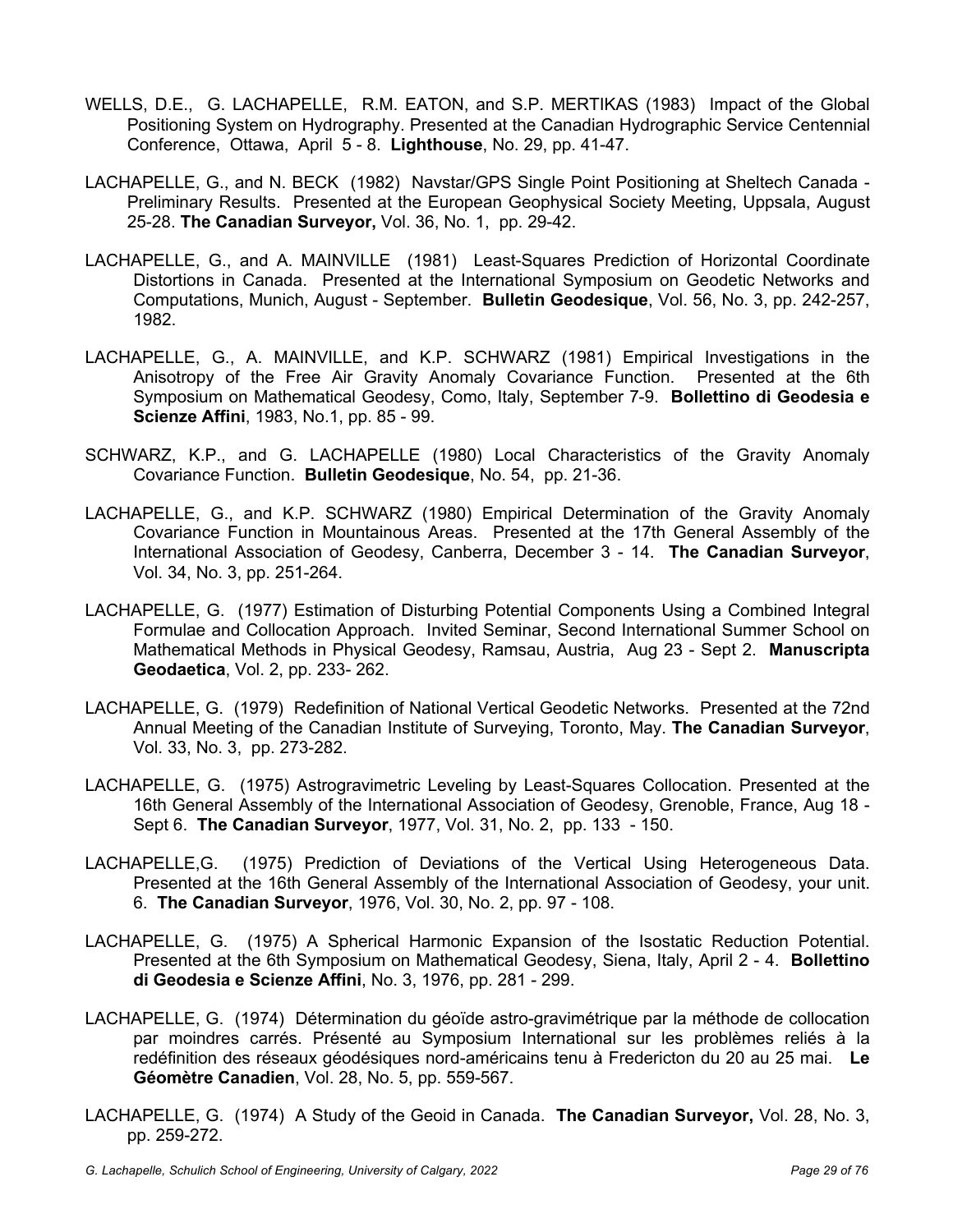# **TECHNICAL NOTES AND LETTERS**

- Pirsiavash, A., Broumandan, A., and G. Lachapelle (2018). How Effective Are Signal Quality Monitoring Techniques for GNSS Multipath Detection?" **Inside GNSS**, January/February 2018, 13(1), 8.
- Bancroft, J., V. Renaudin, A. Morrison and G. Lachapelle (2012) GNSS Antennas and Humans. **GPS World**, 23, 2, 60-66 (February Issue)
- Broumandan, A., J. Nielsen and G. Lachapelle (2011) Coherent Integration Time Limits for Mobile GNSS Receivers in Multipath Fading Environments. **Inside GNSS**, March-April Issue, 62-65.
- Rao, V., and G. Lachapelle (2012) Will IRNSS Solve the LOS TTFF Problem? **Coordinates**, pp 8-12, December.
- O'Driscoll, C., D. Borio, M. Petovello, T. Williams and G. Lachapelle (2009) The Soft Approach A Recipe for a Multi-System, Multi-Frequency GNSS Receiver. **Inside GNSS**, Inside GNSS, September-October Issue, pp. 46-51.
- Lachapelle, G., and R. Ong (2009) Can GLONASS Cure GPS Malaise? **GPS World**, 20, 7, 16-18.
- Kwakkel, S., G. Lachapelle and M.E. Cannon (2009) Keep Up the Pace. **GPS World**, 20, 3, 8-10.
- Schleppe, J. (2007) How well can GPS signals penetrate avalanche snow? **Inside GNSS**, September-October Issue, pp. 24-26.
- Lachapelle, G. (2005) The View from Here, Editorial, **GPS World**, 16,11, p. 10
- Lachapelle, G. (2004) Contribution to Directions 2005, **GPS World**, 15, 12, p. 33
- Lachapelle, G., M.E. Cannon and N. El-Sheimy (2004) 25 Years of Geomatics Engineering at The University of Calgary – A Celebration Of Excellence. {Condensed version of article published in **Geomatica}, The Ontario Land Surveyor**, 47, 4, 26-28.
- Lachapelle, G., M.E. Cannon and N. El-Sheimy (2004) 25 Years of Geomatics Engineering at The University of Calgary – A Celebration of Excellence. {Condensed version of article published in **Geomatica**}, **ALS News,** Magazine of Alberta Land Surveyor's Association, 33, 3, 42-44.
- Lachapelle, G., and P. Alves (2002) Multiple Reference Station Approach: Overview and Current Research. Invited Contribution, Export Forum on VRS, **Journal of Global Positioning Systems**, 1, 2, 133-136.
- Lachapelle, G., and J. Wang (2002) Letter from the Guest Editors: GPS Wireless Special Issue, **GPS Solutions**, 6, 3, 137-137.
- Lachapelle, G., and J. Wang (2002) Letter from the Guest Editors: The GPS Wireless Special Issue, **GPS Solutions**, 6, 3, 137-137.
- Lachapelle, G. (2001) Improving Quality of Life through Personal Location Contribution to Directions 2001. **GPS World**, 12, 12 (December), p. 25.
- Lachapelle, G. (2000) Towards Centimeter-Level Large-Area Coverage Contribution to Directions 2001. **GPS World**, 11, 12 (December), 26.
- Lachapelle, G. (1999) Satellite-Based Positioning and Navigation in Canada The First 30 years. **CASI Log**, 7, 5, 22-23 (December Issue).
- Lachapelle, G. (1999) Backsight and Foresight Contribution to Directions 2000. **GPS World**, 10, 12 (December), 22-23.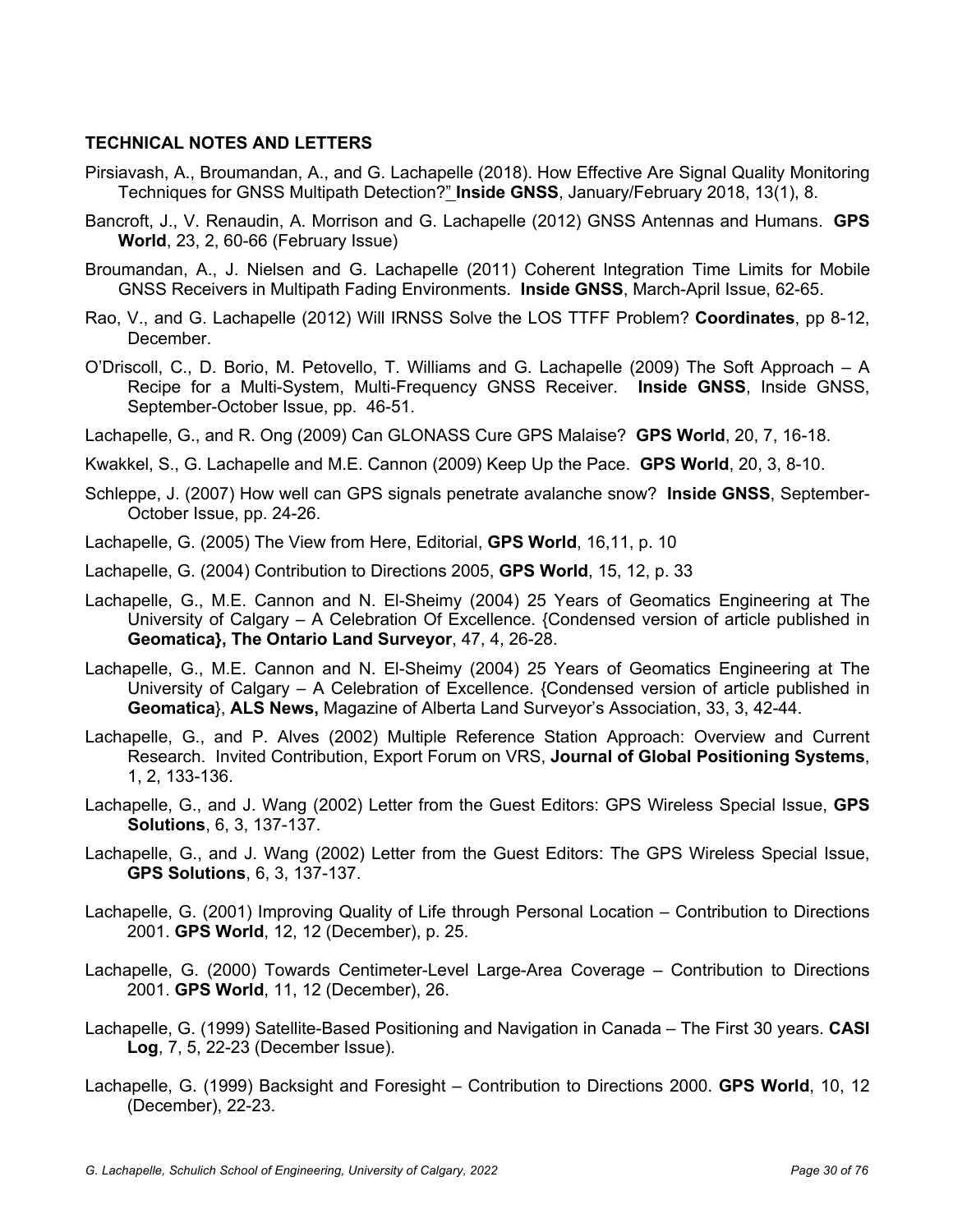- Lachapelle, G., and W.F. Teskey (1999) Geomatics Land Survey Programme Re-Accredited. .**Enginuity**, Vol. 9, No. 2, Faculty of Engineering, The University of Calgary , p. 4.
- Lachapelle, G. (1998) Aiming Higher in 1999. Contribution to *Directions 1999,* **GPS World, 9, 12** (December), 44.
- Lachapelle, G. (1998) Definition of Geomatics. Letter to the Editor, **Geomatica**, 52, 3, p. 299.
- Lachapelle, G., and S. Ryan (1998) Enhancing GPS Reliability Through GPS Augmentation. **Hydro International**, 2, 7, 46-49.
- LACHAPELLE, G., M. FATTOUCHE and R. KLUKAS (1998) Development of a Cellular Telephone Positioning System. **Enginuity**, Vol. 8, No. 1, Faculty of Engineering, The University of Calgary , pp. 7-11.
- LACHAPELLE, G. (1997) Opportunities in the GPS Industry. Contribution to *Directions 1998,* **GPS World, 8, 12** (December), 26.
- LACHAPELLE, G. (1997) GNSS Developments to Watch. Insider's View, **Geomatics Info Magazine,**  International Journal for Geomatics, Vol. 11 No.11 (November 97), 97.
- LACHAPELLE, G. (1997) Augmentation of GPS for Marine Positioning. Submitted to China Connect, The Journal of the Chinese Oil and Gas Industry. April.
- LACHAPELLE, G. (1996) Cellular Telephone Signal Timing with GPS. Contribution to *Directions 1997,*  **GPS World, 7, 12** (December), pp. 35-36.
- LACHAPELLE, G. (1996) Towards a Broader Oriented Profession. Interview, **Geomatics Info Magazine,** International Journal for Geomatics, Vol. 10 No.11 (November), p. 68-71.
- LACHAPELLE, G. (1996) Education, Employability and the Changing Role of Academia. Insider's View, **Geomatics Info Magazine,** International Journal for Geomatics, Vol. 10 No.10 (October), p. 77.
- LACHAPELLE, G., M.E. CANNON, D.C. PENNEY, and T. GODDARD (1996) GIS/GPS Facilitates Precision Farming. **GIS World**, Vol. 9, No. 7, pp. 54-56.
- CANNON, M.E., and G. LACHAPELLE (1991) Cm-Level GPS System for the Price of a Total Survey Station. Technical Note, **Geodetical Info Magazine**, International Trade Journal for Land, Satellite, Hydrographic and Mine Surveying, Photogrammetry, Remote Sensing and Mapping, Vol. 5, No.7, p. 41.
- LACHAPELLE, G. (1996) Opportunities in Competitive Markets. Invited Interview, **Geomatics Info Magazine,** International Journal for Geomatics, **Geomatics Info Magazine,** International Journal for Geomatics, Vol. 10. No. 2 (February 96), pp. 35-37.
- LACHAPELLE, G. (1995) Expanding Applications of Pseudolites. Contribution to *Directions 1996,* **GPS World** (December), Vol 6, No. 12, p. 46.
- LACHAPELLE, G. (1995) Geomatics Engineering Opportunities and Challenges. Insider's View, **Geomatics Info Magazine,** International Journal for Geomatics, Vol. 9 No.11 (November 95), p. 81.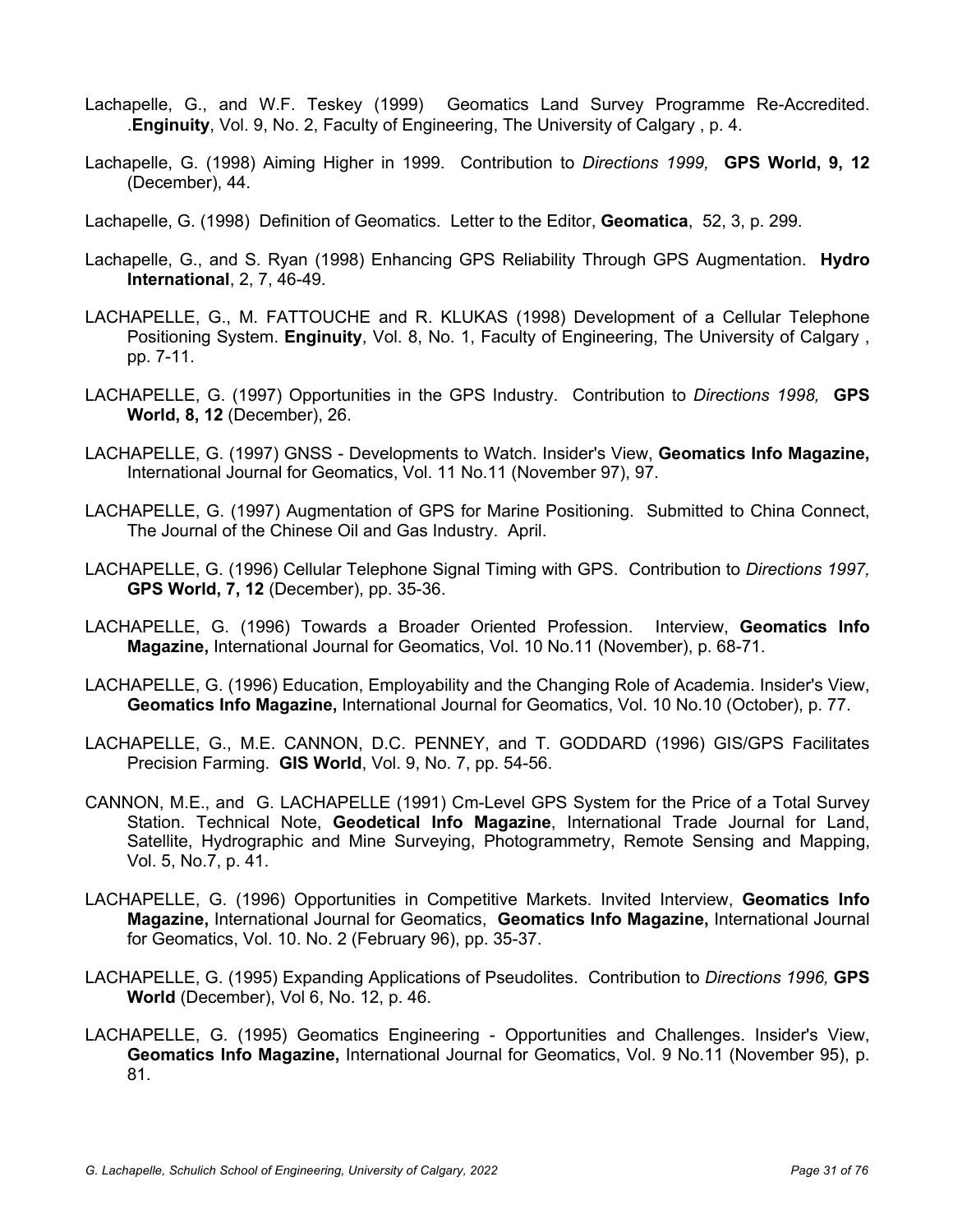- LACHAPELLE, G. (1995) Le GPS multi-antennes Un gyroscope à référence spatiale. Invited Contribution, revue **Arpenteur-géomètre**, Ordre des arpenteurs-géomètres, Québec, Vol 22, No. 3 (Oct 95), pp. 9-11.
- LACHAPELLE, G. (1995) Far Reaching Recommendations on GPS Made by High Level U.S. Study. Invited Contribution, **Geomatics Info Magazine,** International Journal for Geomatics, Vol. 9. No. 8 (August 95), pp. 48-49.
- LONG, D. G.R. CARLSON, G.A. NIELSEN, and G. LACHAPELLE (1995) Increasing Profitability With Variable Rate Fertilization. **Montana AgResearch**, MSU Communications Services, Bozeman, MT, Spring 1995 Issue, pp. 4-8.
- CANNON, M.E., G. LACHAPELLE, and H. GEHUE (1995) Environmentally Sustainable Farming Using Navigation Satellites. Vol. 5, No. 1, Faculty of Engineering, The University of Calgary, p. 7.
- LACHAPELLE, G.(1995) Post-Mission GPS Absolute Kinematic Positioning at the 1-m Accuracy Level. **Geomatics Info Magazine,** International Journal for Surveying, Mapping and applied GIS, Vol. 9, No. 1, pp. 37-39.
- LACHAPELLE, G. (1994) Absolute GPS Positioning at the 1-m Level Using Permament Tracking Networks Data. Contribution to *Directions 1995,* **GPS World** (December), Vol 5, No. 12, pp. 20- 22.
- LACHAPELLE, G., and M.E. CANNON (1994) Attitude Determination by GPS. **Sea Technology**, Vol. 35, No. 6 (June Issue), pp. 17-19.
- LACHAPELLE, G.(1994) Precise GPS Positioning and Attitude Determination for Hydrography. **Geodetical Info Magazine,** International Journal for Surveying, Mapping and applied GIS, Vol. 8, No. 6 (June Issue), pp. 74-75.
- LACHAPELLE, G., and M.E. CANNON (1993) Precise Aircraft-to-Aircraft Positioning with GPS for the U.S. Navy. **CASI Log**, Vol 1, No. 4, pp. 4-5 Canadian Aeronautics and Space Institute, Ottawa.
- LACHAPELLE, G. (1993) Use of Non-Dedicated Low Cost GPS Sensors for Attitude Determination. Contribution to *Directions 1994*, **GPS World**, Vol 4, No. 12, p. 16.
- LACHAPELLE, G. (1993) Le GPS en hydrographie: Évolution ou révolution. Invited Contribution, revue **Arpenteur-géomètre**, Ordre des arpenteurs-géomètres, Québec, Vol. 20, No. 4, pp. 13-14.
- LACHAPELLE, G. (1993) CLS' are Not Dancing, They are Waltzing! Letter to **ALS NEWS**, Alberta Land Surveyors' Association, Vol. XXII-3, September, p. 7.
- LACHAPELLE, G. (1993) Satellites or No Satellites We Can Get There. **Enginuity**, Vol. 3, No. 1, Faculty of Engineering, The University of Calgary, pp. 18-20.
- LACHAPELLE, G., M.E. CANNON, and GANG LU (1993) P-Code Versus C/A-Code for Ambiguity Resolution on the Fly. **GPS World**, Vol. 4, No.2, pp. 48-49.
- TOWNSEND, B., M.E. CANNON, and G. LACHAPELLE (1992) Loran-C and GPS Signal Availability for Urban Navigation - A Case Study. **The Goose Gazette**, the Newsletter of the Wild Goose Association, the international loran radionavigation forum, Vol. 92, No. 4, p. 8.
- LACHAPELLE, G. (1992) Current GPS Issues in Surveying and GIS. *Showcase* on Technology and Product Innovation for the Global Positioning Syste. Special Issue of **GPS World**, p. 24.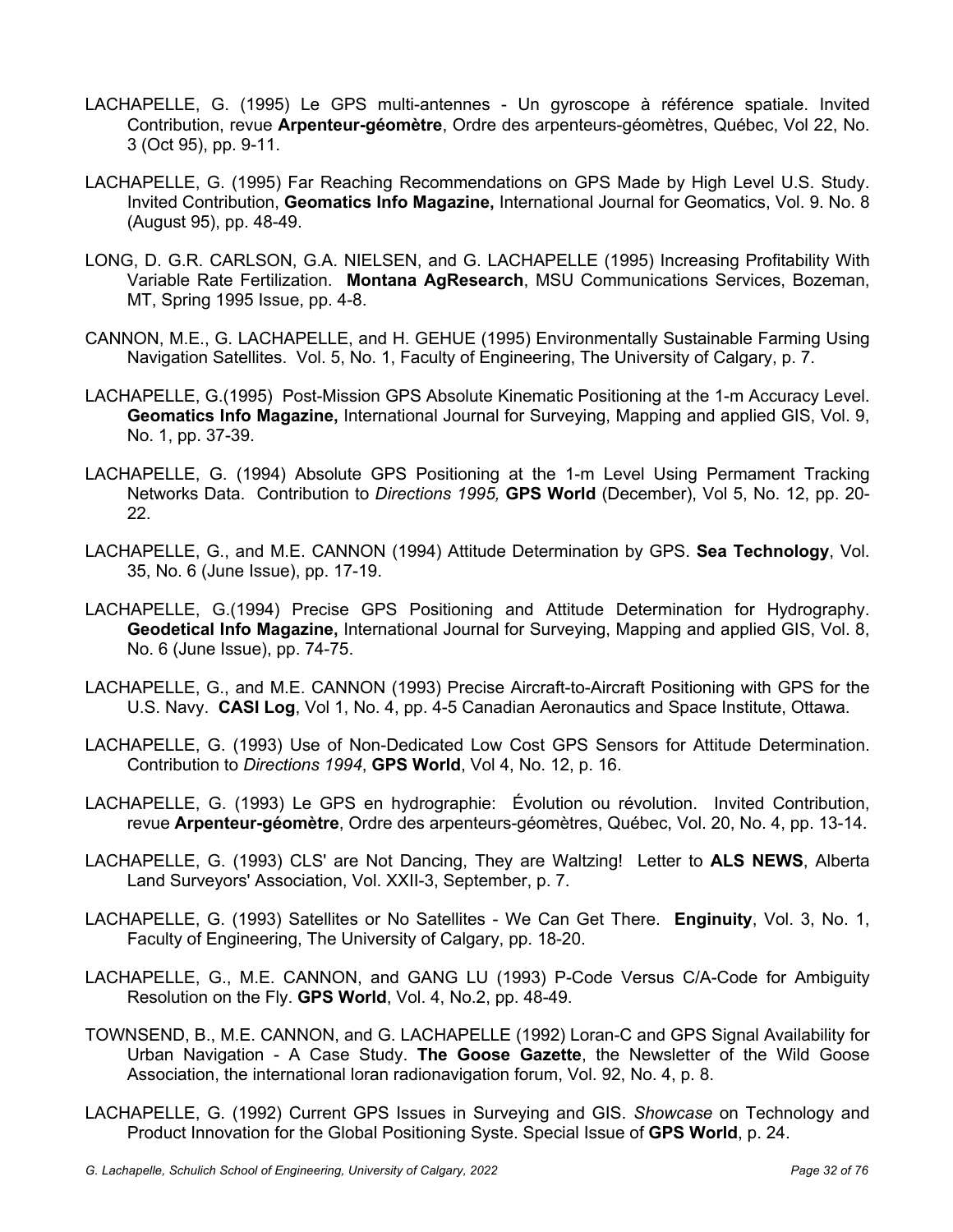- LACHAPELLE, G., and M.E. CANNON (1992) Evolution of Low Cost GPS Equipment for Surveying.**ALS News**, Vol. XXI-3, pp. 22-23.
- LACHAPELLE, G. (1992) Northern Extent of NOCUS. **The Goose Gazette**, the Newsletter of the Wild Goose Association, the international loran radionavigation forum, Vol. 92, No. 1, p. 5.
- LACHAPELLE, G. (1992) Precise Surveying with a High Performance C/A Code GPS Receiver. **Geodetical Info Magazine,** International Trade Journal for Land, Satellite, Hydrographic and Mine Surveying, Photogrammetry, Remote Sensing and Mapping, Vol. 6, No.3, pp. 47-49.
- LACHAPELLE, G. (1992) Instantaneous Carrier Phase Ambiguity Resolution With Precise C/A Code Aiding. Contribution to *Directions 1992*, **GPS World**, Volume 3, No. 1, p. 39.
- LACHAPELLE, G. (1991) Loran-C Accuracy Performance and Receiver Technology. Letter to the Editor, **GPS World**, Volume 2, No. 7, p. 7.
- LACHAPELLE, G. (1991) GPS in a Changing World Impact of Multi-Antenna GPS Technology. **GPS World**, Volume 2, No. 1, p. 32.

#### **PROCEEDINGS**

- Lachapelle, G., and P. Gratton (2019) GNSS Precise Point Positioning (PPP) with Android Smartphones and Comparison with High Performance Receivers. IEEE International Conference on Signal, Information and Data Processing 2019, Chongquing, 11-13 December, IEEE Explore, 10 pages.
- Banville, S, G. Lachapelle, R. Ghoddousi-Fard and P. Gratton (2019) Automated Processing of Low-Cost GNSS Receiver Data. Proceedings of Institute of Navigation GNSS+2019 conference, Miami, 16-20 September 2019, 17 pages.
- Pirsiavash, A., A. Broumandan, G. Lachapelle and K. O'Keefe (2019) Detection and De-weighting of Multipath-affected Measurements in a GPS/Galileo Combined Solution**,** The European Navigation Conference (ENC) 2019, Warsaw, Poland, 9-12 April, IEEE, Warsaw, Poland, 9-12 April 2019, 11 Pages**.**
- Lachapelle, G., P. Gratton, J. Horrelt and E. Lemieux (2018). Performance Assessment of a Low-Cost Hand GNSS Receiver's Raw Code and Carrier Phase Data. 16th World Congress of the International Association of Institutes of Navigation, Tokyo, 28 November - 1 December 2018, 25 pages.
- Lachapelle, G., P. Gratton, J. Horrelt, E. Lemieux and A. Broumandan (2018). Evaluation of Smartphones, Low-Cost Handheld Units and Watches with GNSS Raw Data Capability. International Navigation Conference 2018, Royal Institute of Navigation, Bristol, UK, 12 – 15 November.
- Marathe, T., A. Broumandan and G. Lachapelle (2018) Analysis of Parameters influencing Weak GNSS Signal Processing. ION GNSS+ 2018, September 24-28, Miami, FL, 14 pages.
- Marathe, T., A. Broumandan, A. Pirsiavash and G. Lachapelle (2018) Characterization of Range and Time Performance of Indoor GNSS Signals. Proceedings of The European Navigation Conference 2018, Gothenburg, Sweden. IEEE Xplore, 11pages.
- Pirsiavash, A., A. Broumandan, G. Lachapelle and K. O'Keefe (2018) Galileo E1/E5 Measurement Monitoring - Theory, Testing and Analysis. Proceedings of The European Navigation Conference 2018, Gothenburg, Sweden. IEEE Xplore, 12 pages.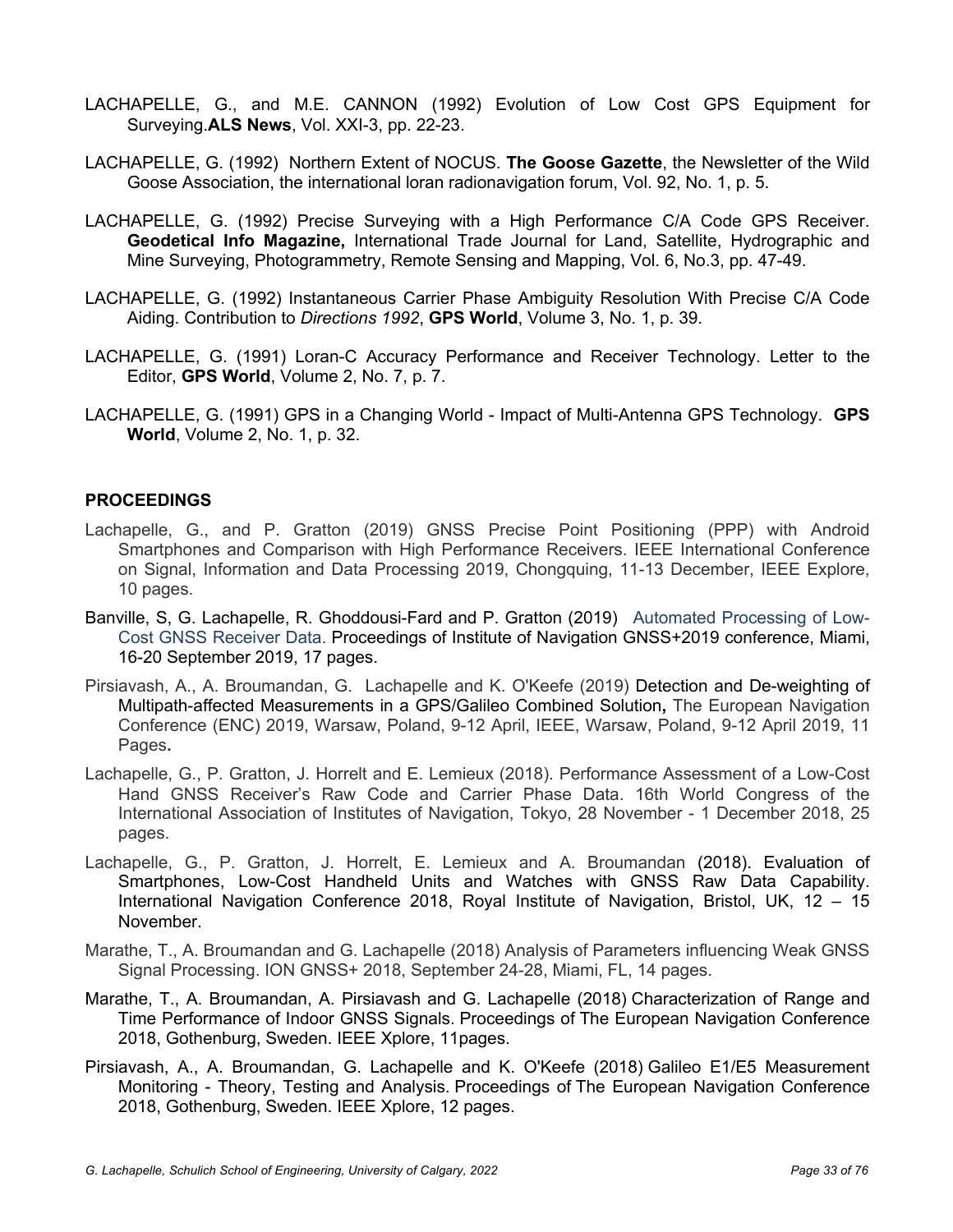- Broumandan, A., and J.T. Curran (2017) GNSS Spoofing Detection in Covered Spoofing Attack Using Antenna Array. International Technical Symposium on Navigation and Timing (ITSNT), 14-17 Nov, Toulouse, France.
- Broumandan, A., R. Siddakatte, and Lachapelle (2017) Authenticity Verification of GNSS Navigation Solutions Using INS/Odometer for Vehicular Applications. 6th ESA International Colloquium on Scientific and Fundamental Aspects of the Galileo, 25-27 Oct 2017, Valencia, Spain.
- Pirsiavash, A., A. Broumandan and G. Lachapelle (2017) Performance Evaluation of Signal Quality Monitoring Techniques for GNSS Multipath Detection and Mitigation. International Technical Symposium on Navigation and Timing (ITSNT), 14-17 Nov, Toulouse, France.
- Pirsiavash, A., A. Broumandan, G. Lachapelle and K. O'Keefe (2017) Detection and Classification of GNSS Structural Interference Based on Monitoring the Quality of Signals at the Tracking Level. 6th ESA International colloquium of Scientific and Fundamental Aspects of Galileo, 25-27 Oct 2017, Valencia, Spain.
- Pirsiavash, A., A. Broumandan, G. Lachapelle and K. O'Keefe (2017) GNSS Measurement Weighting to Improve Navigation Integrity in Multipath Environments. 6th ESA International colloquium of Scientific and Fundamental Aspects of Galileo, 25-27 Oct 2017, Valencia, Spain.
- Siddakatte, R., A. Broumandan and G. Lachapelle (2017) Performance evaluation of smartphone GNSS measurements with different antenna configurations. Royal Institute of Navigation International Navigation Conference, Brighton, U.K., November.
- Siddakatte, R., A. Broumandan and G. Lachapelle, (2017) Sensor auto-calibration using neural networks for RISS mechanization during long GNSS outages. 6th ESA International colloquium of Scientific and Fundamental Aspects of Galileo, 25-27 Oct 2017, Valencia, Spain.
- Vagle, N., A. Broumandan and G. Lachapelle (2017) Multi-antenna GNSS and INS/Odometer Coupling for Robust Vehicular Navigation. International Technical Symposium on Navigation and Timing (ITSNT), 14-17 Nov, Toulouse, France.
- Broumandan, A., A. Jafarnia-Jahromi, G. Lachapelle and R. T. Ioannides (2016) An Approach to Discriminate GNSS Spoofing from Multipath Fading. Proceedings of ESA/ESTEC NAVITEC 2016 Conference, Noordwijk, The Netherlands, 14-16 December 2016, 10 pages.
- Broumandan, A., A. Jafarnia-Jahromi, S. Daneshmand, and G. Lachapelle (2016) Effect of Tracking Parameters on GNSS Receiver Vulnerability to Spoofing Attack, Proceedings of ION GNSS+2016 (Portland, OR, 12-16 Sep), The Institute of Navigation, 11 pages.
- Jafarnia-Jahromi, A., A. Broumandan and G. Lachapelle (2016) GNSS Signal Authenticity Verification Using Carrier Phase Measurements with Multiple Receivers. Proceedings of ESA/ESTEC NAVITEC 2016 Conference, Noordwijk, The Netherlands, 14-16 December 2016, 11 pages.
- Lachapelle, G. and A. Broumandan (2016) Benefits of GNSS IF Data Recording, Proceedings of the European Navigation Conference (ENC2016), 30May-2June, Helsinki, Finland, 6 pages.
- Petovello, M.G. and Z. He. (2016) Skyline Positioning in Urban Areas Using a Low-Cost Infrared Camera, Proceedings of the European Navigation Conference 2016, Helsinki, Finland, 8 pages.
- Pirsiavash, A., A. Broumandan and G. Lachapelle (2016) Two-Dimensional Signal Quality Monitoring For Spoofing Detection. Proceedings of ESA/ESTEC NAVITEC 2016 Conference, Noordwijk, The Netherlands, 14-16 December 2016, 12 pages.
- Siddakatte, R.K., A. Broumandan and G. Lachapelle (2016) Benefits of Multi-Frequency Correlator Combining During Ionospheric Scintillation. Proceedings of ESA/ESTEC NAVITEC 2016 Conference, Noordwijk, The Netherlands, 14-16 December 2016, 9 pages.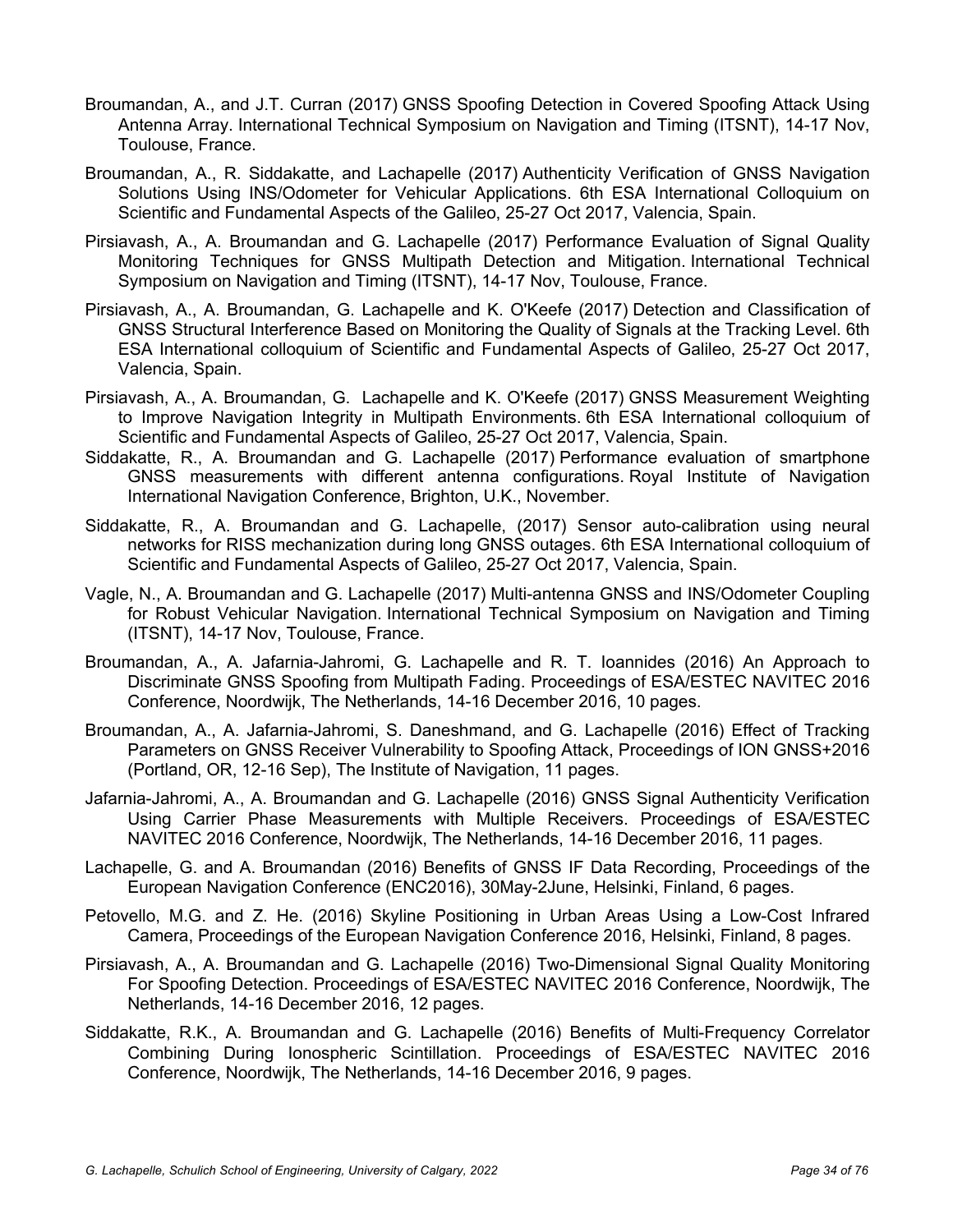- Siddakatte, R.K., A. Broumandan and G. Lachapelle (2016) Enhanced Carrier Phase Tracking in Fading Environments Using Frequency Diversity, Proceedings of the European Navigation Conference (ENC2016), 30May-2June, HelsinkI, Finland, 6 pages.
- Broumandan, A., Ali Jafarnia-Jahromi, Saeed Daneshmand and Gérard Lachapelle (2016) Overview of Spatial Processing Approaches for GNSS Structural Interference Detection and Mitigation. Proceedings of the IEEE, PP, 99, 12 pages, DOI 10.1109/JPROC.2016.2529600.
- Ashwitha, T. Lin, and G. Lachapelle (2015) Development of a Multi-Frequency Adaptive Kalman Filter-Based Tracking Loop for Ionospheric Scintillation Monitoring Receiver, Proceedings of ION GNSS+2015 (Tampa, FL, 14-18 Sep), The Institute of Navigation, 11 pages.
- Bellad, V., M. G. Petovello and G. Lachapelle (2015) Intermittent Tracking in Weak Signal Environments, 2015 International Conference on Indoor Positioning and Indoor Navigation (IPIN), 13-16 Oct, Banff, Canada, 10 pages.
- Broumandan, A., A. Jafarnia-Jahromi, S. Daneshmand, and G. Lachapelle (2015) A Network-based GNSS Structural Interference Detection, Classification and Source Localization, Proceedings of ION GNSS+2015 (Tampa, FL, 14-18 Sep), The Institute of Navigation, 12 pages.
- Daneshmand, S., A. Jafarnia-Jahromi, A. Broumandan, and G. Lachapelle (2015) GNSS Space-Time Interference Mitigation: Advantages and Challenges, International Symposium on GNSS 2015, 16-19 November, Kyoto, Japan, 11 pages.
- Dhital, A., G. Lachapelle and J. B. Bancroft (2015) Improving the Reliability of Personal Navigation Devices in Harsh Environments, 2015 International Conference on Indoor Positioning and Indoor Navigation (IPIN), 13-16 Oct, Banff, Canada, 7 pages
- Fadaei, N., A. Jafarnia-Jahromi, A. Broumandan, and G. Lachapelle (2015) Detection, Characterization and Mitigation of GNSS Jammers Using Windowed-HHT, Proceedings of ION GNSS+2015 (Tampa, FL, 14-18 Sep), The Institute of Navigation, 9 pages.
- Gowdayyanadoddi, S. N., A. Broumandan, J. T. Curran and G. Lachapelle (2015) Indoor GPS Positioning Using A Slowly Moving Antenna and Long Coherent Integration, International Conference on Localization and GNSS, 22-24 June, Gothenburg, Sweden, 6 pages.
- He, Z. and M. Petovello (2015) Performance Comparison of Kalman Filter and Maximum Likelihood Carrier Phase Tracking for Weak GNSS Signals, 2015 International Conference on Indoor Positioning and Indoor Navigation (IPIN), 13-16 Oct, Banff, Canada, 8 pages.
- Jafarnia Jahromi, A., A. Broumandan, S. Daneshmand, G. Lachapelle (2015) Vulnerability Analysis of Civilian L1/E1 GNSS Signals against Different Types of Interference, Proceedings of ION GNSS+2015 (Tampa, FL, 14-18 Sep), The Institute of Navigation, 10 pages.
- Jafarnia-Jahromi, A., N. Fadaei, S. Daneshmand, A. Broumandan, and G. Lachapelle (2015) A Review of Pre-despreading GNSS Interference Detection Techniques, 5th ESA International Colloquium Scientific and Fundamental Aspects of the Galileo, 27-29 Oct, Braunschweig, Germany, 8 pages.
- Li, Y., Z. He, J. Nielsen and G. Lachapelle (2015) Using Wi-Fi/Magnetometers for Indoor Location and Personal Navigation, 2015 International Conference on Indoor Positioning and Indoor Navigation (IPIN), 13-16 Oct, Banff, Canada, 7 pages
- Lin, T., L. Li and G. Lachapelle (2015) Multiple Sensors Integration for Pedestrian Indoor Navigation, 2015 International Conference on Indoor Positioning and Indoor Navigation (IPIN), 13-16 Oct, Banff, Canada, 9 pages.
- Marathe, T., S. Daneshmand and G. Lachapelle (2015) Characterizing Signal Distortion Due to Spacetime Processing of Interference Impacted GNSS Signals, Proceedings of ION GNSS+2015 (Tampa, FL, 14-18 Sep), The Institute of Navigation, 10 pages.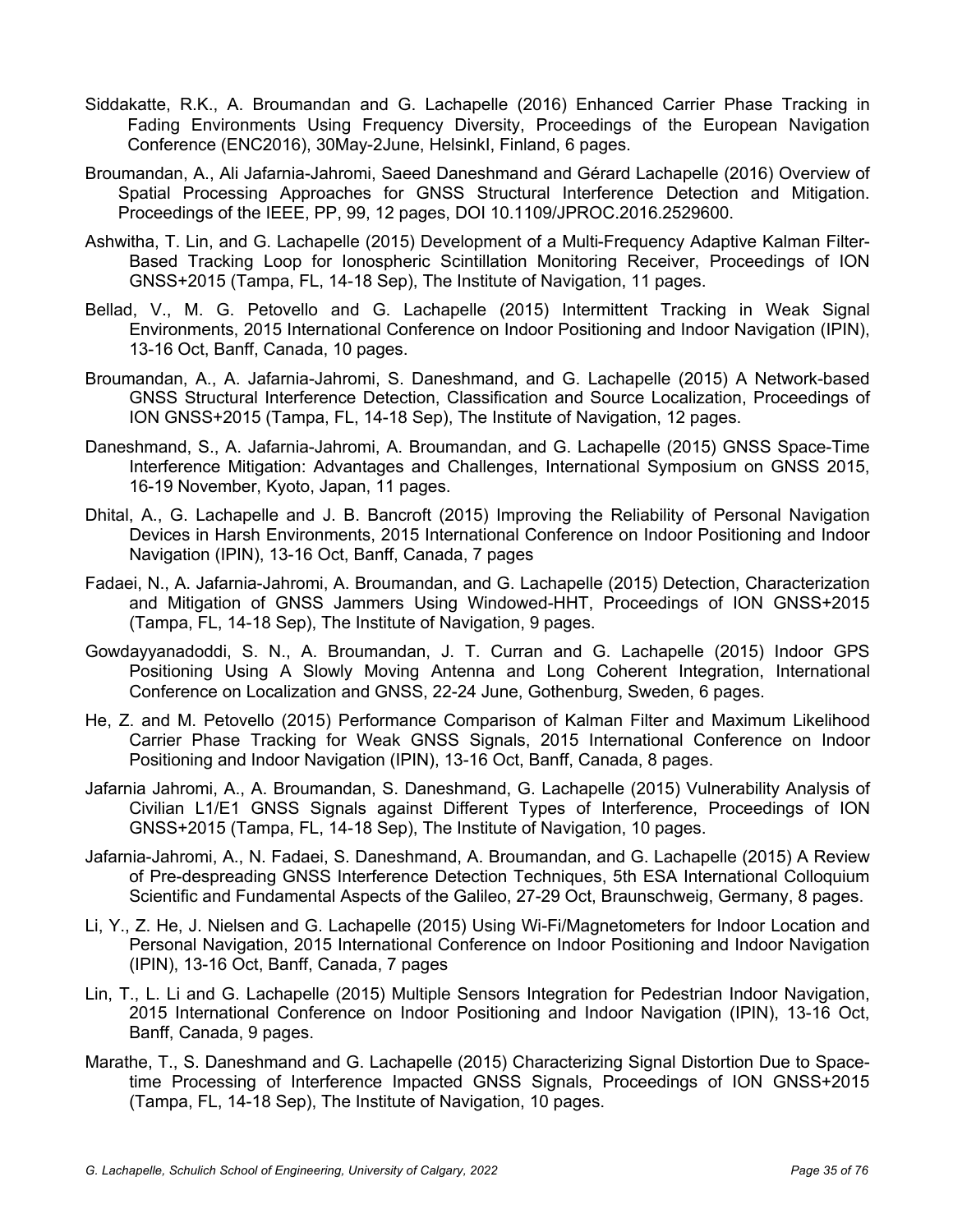- Marathe, T., S. Daneshmand and G. Lachapelle (2015) Pseudolite Interference Mitigation and Signal Enhancements Using an Antenna Array, 2015 International Conference on Indoor Positioning and Indoor Navigation (IPIN), 13-16 Oct, Banff, Canada, 9 pages.
- Marathe, T., S. Daneshmand and G. Lachapelle (2016) High Fidelity Multi Antenna Software Simulator for Array Processing in GNSS, Proceedings of ITM 2016 (Monterey, CA, January 25-28), The Institute of Navigation, 11 pages.
- Norman, L. and G. Lachapelle (2015) Odometry Performance of GNSS Portable and Carrier Phase-Based Receivers, 2015 International Conference on Indoor Positioning and Indoor Navigation (IPIN), 13-16 Oct, Banff, Canada, 6 pages
- Shafaati, A., T. Lin and G. Lachapelle (2015) Performance Comparison of Difference Correlator and Co-op Tracking Architectures under Receiver Clock Instability, Proceedings of ION GNSS+2015 (Tampa, FL, 14-18 Sep), The Institute of Navigation, 18 pages.
- Siddakatte, R. K., A. Broumandan and G. Lachapelle (2015) Characterization of GNSS Frequency Diversity and Pseudorange Accuracy Enhancement in Fading Environments, Proceedings of ION GNSS+2015 (Tampa, FL, 14-18 Sep), The Institute of Navigation, 12 pages.
- Siddakatte, R. K., A. Broumandan and G. Lachapelle (2015) GNSS Tracking Performance Enhancement in Fading Environments Using Frequency Diversity Combining, International Symposium on GNSS 2015, 16-19 November, Kyoto, Japan, 9 pages.
- Sokhandan, N., A. Broumandan, and G. Lachapelle (2015) GNSS Multipath Mitigation Using Low Complexity Adaptive Equalization Algorithms, 5th ESA International Colloquium Scientific and Fundamental Aspects of the Galileo, 27-29 Oct, Braunschweig, Germany, 9 pages.
- Vagle, N., A. Broumandan, A. Jafarnia-Jahromi and G. Lachapelle (2016) Performance of Antenna Array Calibration in Multipath Environments, Proceedings of ITM 2016 (Monterey, CA, January 25-28), The Institute of Navigation, 9 pages.
- Aumayer, B., M. G. Petovello and G. Lachapelle (2014) Development of a Tightly Coupled Vision/GNSS System. Proceedings of ION GNSS+2014 (Tampa, FL, 8-12 Sep), The Institute of Navigation, 10 pages.
- Bellad, V., M.G. Petovello and G. Lachapelle (2014) Characterization of Tracking and Position Errors in GNSS Receivers with Intermittent Tracking. Proceedings of ION GNSS+2014 (Tampa, FL, 8-12 Sep), The Institute of Navigation, 15 pages.
- Daneshmand, S., Al. Jafarnia-Jaromi, A. Broumandan and G. Lachapelle (2014) A GNSS Structural Interference Mitigation Technique Using Antenna Array Processing. SAM 2014 – The  $8<sup>th</sup>$  IEEE Sensor Array and Multichannel Signal Processing Workshop, June 22-25, A Coruña, Spain.
- Daneshmand, S., N. Sokhandan and G. Lachapelle (2014) "Precise GNSS Attitude Determination Based on Antenna Array Processing" Proceedings of ION GNSS+2014 (Tampa, FL, 08-12 Sep), The Institute of Navigation, 8 pages.
- Dhital, A., G. Lachapelle and J. Bancroft (2014) Inter-Sensor Validation for Improved Reliability of Multi-Sensor Systems. Proceedings of ION GNSS+2014 (Tampa, FL, 8-12 Sep), The Institute of Navigation, 13 pages.
- Gowdayyanadoddi, N.S., A. Broumandan, J.T. Curran and G. Lachapelle (2014) Long Coherent Integration in GNSS Receivers: Effecs of Clock Precision, Ephemerides Errors, RF Front-End Bandwidth and Initial Estimate of User Position. Proceedings of ION GNSS+2014 (Tampa, FL, 8- 12 Sep), The Institute of Navigation, 17 pages.
- Jafarnia-Jahromi, A., A. Broumandan and G. Lachapelle (2014) A Twin Antenna Approach toward Detection, Classification and Mitigation of GNSS Structural Interference. NAVITEC 2014 - 7<sup>th</sup> ESA Workshop on Satellite Navigation Technologies & European Workshop on GNSS Signals and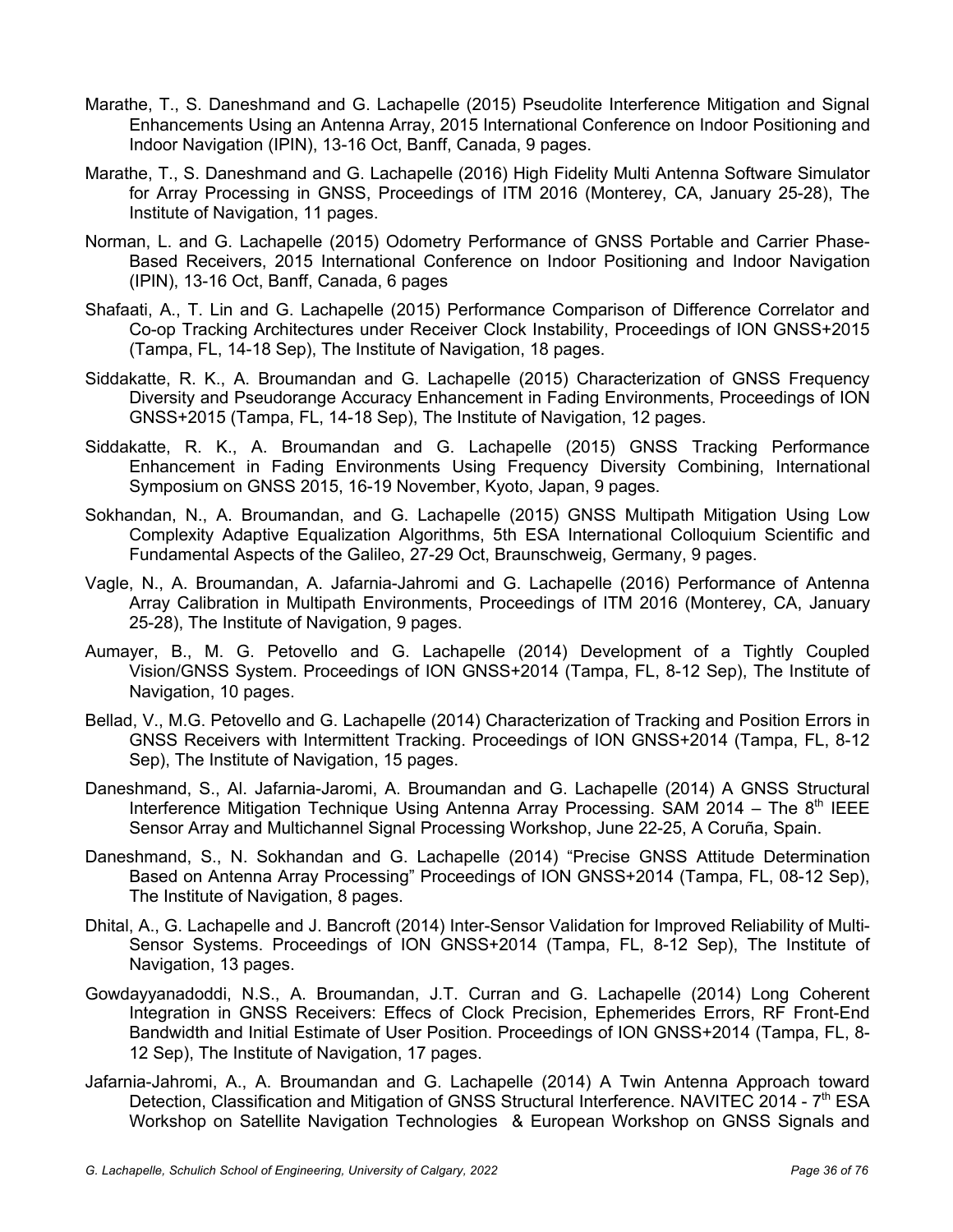Signal Processing, ESTEC, Noordwijk, The Netherlands, 3-5 December.

- Krasovski, S., M.G. Petovello and G. Lachapelle (2014) Ultra-tight GPS/INS Receiver Performance in the Presence of Jamming Signals. Proceedings of ION GNSS+2014 (Tampa, FL, 8-12 Sep), The Institute of Navigation, 13 pages.
- Lin, Tao, and G. Lachapelle (2014) Demonstration of Signal Tracking and Scintillation Monitoring under Equatorial Ionospheric Scintillation with a Multi-Frequency GNSS Software Receiver. China Satellite Navigation Conference, Nanjing, May 21-23.
- M. Najmafshar, S. Skone and F. Ghafoori, 'GNSS Data Processing Investigations for Characterizing Ionospheric Scintillation', ION GNSS Conference, Tampa, Florida, Sep. 8-12, 2014.
- Mozaffari, M., A. Broumandan, K. O'Keefe and. G. Lachapelle (2014) Weak GPS Signal Acquisition Using Antenna Diversity. UPINLBS 2014 IEEE Conference Proceedings, Corpus Christi, TX, Nov 20-21, 8 pages.
- Siddakatte, R.K., A. Broumandan and G. Lachapelle (2014) Use of Diversity Techniques for Weak GNSS Signal Tracking in Fading Environments. UPINLBS 2014 IEEE Conference Proceedings, Corpus Christi, TX, Nov 20-21, 10 pages.
- Sokhandan, N., A. Broumandan and G. Lachapelle (2014) GNSS Multipath Mitigation Using Low Complexity Adaptaive Equalization Algorithms. NAVITEC 2014 -  $7<sup>th</sup>$  ESA Workshop on Satellite Navigation Technologies & European Workshop on GNSS Signals and Signal Processing, ESTEC, Noordwijk, The Netherlands, 3-5 December.
- Vagle, N, A. Broumandan, A. Jafarnia-Jahromi and G. Lachapelle (2014) Characterization of GNSS Measurement Distortions Due to Antenna Array Processing in the Presence of Interference Signals. UPINLBS 2014 IEEE Conference Proceedings, Corpus Christi, TX, Nov 20-21, 10 pages.
- Xie, P., Z. He, and M.G. Petovello (2014), "Performance Evaluation of Integration of On-Board Vehicle Sensors with High Sensitivity Receivers in Urban Canyons", Proceedings of Chinese Satellite Navigation Conference 2014, May 21 - May 23, Nanjing, China, 10 pages.
- Bhandari, V., K. O'Keefe and G. Lachapelle (2013) Assessment of multi-constellation RTK solutions during differential correction data outages. Proceedings of ION GNSS+2013 (Nashville, TN, 16-20 Sep), The Institute of Navigation, 11 pages.
- Dehghanian, V., J. Nielsen and G. Lachapelle (2013) Enhanced GNSS Frequency Tracking in Multipath Environments. IEEE Canadian Conference on Electrical and Computer Engineering, CCECE 2013, May 5-8, Regina, SK, Canada, 6 pages
- Aumayer, B., M. Petovello, G. Lachapelle (2013) Stereo-Vision Aided GNSS for Automotive Navigation in Challenging Environments. Proceedings of ION GNSS+2013 (Nashville, TN, 16-20 Sep), The Institute of Navigation, 10 pages.
- Lakhani, M.A., J. Nielsen and G. Lachapelle (2013) Indoor Navigation based on Fiducial Markers of Opportunity. IPCV'13 - The 2013 International Conference on Image Processing, Computer Vision, and Pattern Recognition, Las Vegas, 22-25 July 2013, 6 pages.
- Curran, J.T. Curran, M. Petovello and G. Lachapelle (2013) Design Paradigms for Multi-Constellation Multi-Frequency Software GNSS Receivers. Proceedings of China Satellite Navigation Conference, China Satellite Navigation Conference (CSNC) 2013 Proceedings, Lecture Notes in Electrical Engineering 243, DOI: 10.1007/978-3-642-37398-5\_69, Springer-Verlag , 751-765.
- Jafarnia, A., S. Daneshmand, A. Broumandan, J. Nielsen and G. Lachapelle (2013) PVT solution authentication based on monitoring the clock state for a moving GNSS receiver. Proceedings of The European Navigation Conference, Vienna, 23-25Apr, 11 pages.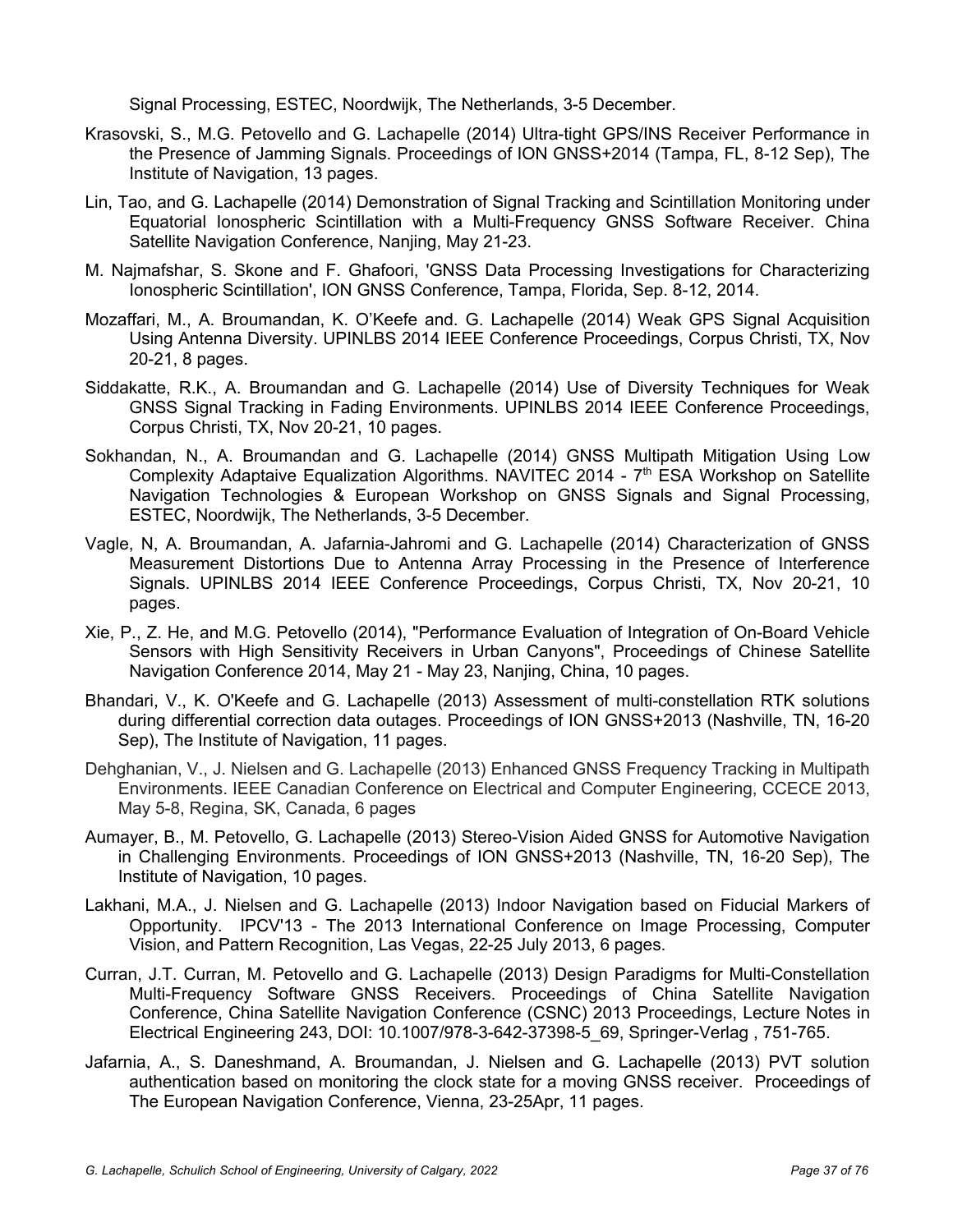- Daneshmand, S., A. Jafarnia, A. Broumandan and G. Lachapelle (2013) GNSS spoofing mitigation in multipath environments using space-time processing. Proceedings of The European Navigation Conference, Vienna, 23-25Apr, 12 pages.
- Dhital, A., J. Bancroft and G. Lachapelle (2013) A Robust Scheme for Personal Navigation in GNSS Challenged Environments. Proceedings of National Conference on Applications and Challenges in Space Based Navigation, Indian Space Research Organization, Bangalore, April 17-18, 8 pages.
- Bhaskar, S., J.T. Curran and G. Lachapelle (2013) Optimal PLL Design for Pedestrian Hand-Held GNSS Receivers. Proceedings of National Conference on Applications and Challenges in Space Based Navigation, Indian Space Research Organization, Bangalore, April 17-18, 6 pages.
- Lakhani, M.A., J. Nielsen and G. Lachapelle (2013) Computer Vision Navigation based on Fiducial Markers of Opportunity. Proceedings of Pacific PNT Conference (Hawaii, 23-25Apr), The Institute of Navigation, 9 pages.
- Rao, V., and G. Lachapelle (2012) Proposed Third Frequency of Operation for IRNSS and its Advantages. Pearl Jubilee International Conference on Navigation and Communication, Hyderabad, India, 20-21Dec, 5 pages.
- Rao, V., and G. Lachapelle (2012) New Method of Cross Correlation Detection in IRNSS and Civil Aviation Receivers. Pearl Jubilee International Conference on Navigation and Communication, Hyderabad, India, 20-21Dec, 5 pages.
- Rao, V., and G. Lachapelle (2012) Proposed Single Frequency Signal Design for optimal TTFF in IRNSS. Pearl Jubilee International Conference on Navigation and Communication, Hyderabad, India, 20-21Dec, 6 pages.
- Rao, V., and G. Lachapelle (2012) Proposed Dual Frequency Signal Design for optimal TTFF in IRNSS. Pearl Jubilee International Conference on Navigation and Communication, Hyderabad, India, 20-21Dec, 4 pages.
- Ruotsalainen, L, J. Bancroft and G. Lachapelle (2012) Mitigation of Attitude and Gyro Errors through Vision Aiding. 2012 International Conference on Indoor Positioning and Indoor Navigation, Sydney, Australia, 13-15<sup>th</sup> November 2012, 9 pages.
- Bancroft, J., D. Garrett and G. Lachapelle (2012) Activity and Environment Classification using Foot Mounted Navigation Sensors. 2012 International Conference on Indoor Positioning and Indoor Navigation, Sydney, Australia, 13-15<sup>th</sup> November 2012, 10 pages.
- Bancroft, J., and G. Lachapelle (2012) Performance of Pedestrian Navigation Systems as a Function of Sensor Location. Proceedings of NATO SET-168 Symposium on Navigation Sensors and Systems in GNSS Denied Environments, Izmir, Turkey, 8-9Oct12.
- Bancroft, J., and G. Lachapelle (2012) Estimating MEMS Gyroscope G-Sensitivity Errors in Foot Mounted Navigation. Second International Conference on Ubiquitous Positioning, Indoor Navigation and Location-Based Service, Helsinki, 3-4 October, 6 pages.
- Ruotsalainen, L, J. Bancroft, G. Lachapelle, H. Kuusniemi and R. Chen (2012) Effect of Camera Characteristics on the Accuracy of a Visaul Gyroscope for Indoor Pedestrian Navigation. Second International Conference on Ubiquitous Positioning, Indoor Navigation and Location-Based Service, Helsinki, 3-4 October, 8 pages.
- Rao, V.G., S. B. Pappu and G. Lachapelle (2012) Proposed NAV Data Signal Design for Optimal TTFF in a Single Frequency IRNSS Receiver. Proceedings of GNSS12 (Nashville, OR, 18-21 Sep), The Institute of Navigation, 12 pages.
- Ruotsalainen, L., J. Bancroft, H. Kuusniemi, G. Lachapelle and R. Chen (2012) Utilizing Visual Measurements for Obtaining Robust Attitude and Positioning for Pedestrians. Proceedings of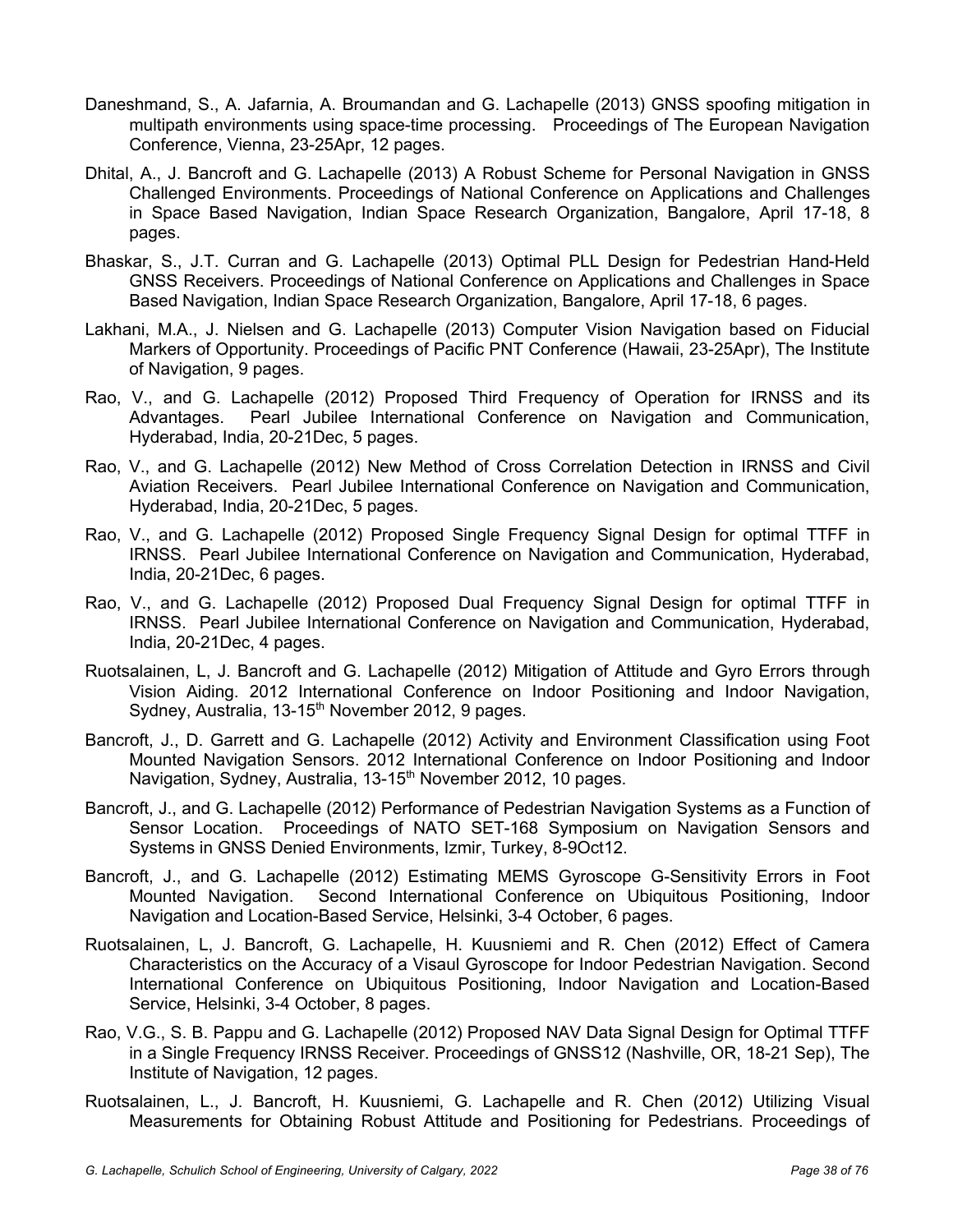GNSS12 (Nashville, OR, 18-21 Sep), The Institute of Navigation, 8 pages.

- Dhital, A., J. Bancroft and G. Lachapelle (2012) Reliability of an Adaptive Integrated System through Consistency Comparisons of Accelerometers and GNSS Measurements. Proceedings of GNSS12 (Nashville, OR, 18-21 Sep), The Institute of Navigation, 9 pages.
- Daneshmand, S., A. Jafarnia-Jahromi, A. Broumandan and G. Lachapelle (2012) A Low-Complexity GPS Anti-Spoofing Method Using a Multi-Antenna Array. Proceedings of GNSS12 (Nashville, OR, 18-21 Sep), The Institute of Navigation, 12 pages.
- Bhaskar, S., J. Curran and G. Lachapelle (2012) Effect of Oscillator Quality on Ultra-Tight GPS/INS Aided Carrier Phase Tracking. Proceedings of GNSS12 (Nashville, OR, 18-21 Sep), The Institute of Navigation, 11 pages.
- Zhe, H., M. Petovello and G. Lachapelle (2012) Improved Velocity Estimation with High-Sensitivity Receivers in Indoor Environments. Proceedings of GNSS12 (Nashville, OR, 18-21 Sep), The Institute of Navigation,13 pages.
- Sadrieh, N., A. Broumandan and G. Lachapelle (2012) Investigating Indoor GPS Doppler and Pseudorange Characteristics. Proceedings of GNSS12 (Nashville, OR, 18-21 Sep), The Institute of Navigation, 10 pages.
- Dehghanian, V., J. Nielsen and G. Lachapelle (2012) GNSS Spoofing Detection Based on Receiver C/No Estimates. Proceedings of GNSS12 (Nashville, OR, 18-21 Sep), The Institute of Navigation, 10 pages.
- Shafiee, M., K. O'Keefe and G. Lachapelle (2012) OFDM Symbol Timing Acquisition for Collaborative WLAN-based Assisted GPS in Weak Signal Environments. Proceedings of GNSS12 (Nashville, OR, 18-21 Sep), The Institute of Navigation, 13 pages.
- Sokhandan, N., A. Broumandan, J. Curran and G. Lachapelle (2012) High Resolution Delay Estimation for Urban GNSS Vehicular Navigation. Proceedings of GNSS12 (Nashville, OR, 18-21 Sep), The Institute of Navigation, 11 pages.
- Bancroft, J., and G. Lachapelle (2012) Use of Magnetic Quasi Static Field (QSF) Measurements for Pedestrian Navigation. Proceedings of IEEE/ION PLANS 2012, Session A4, Myrtle Beach, SC, 24-26 April, 8 pages.
- Sadrieh, N., A. Broumandan and G. Lachapelle (2012) A Weighted Combining Method for GNSS Antenna Diversity. Proceedings of IEEE/ION PLANS 2012, Session A4, Myrtle Beach, SC, 24-26 April, 8 pages
- Broumandan, A., A. Jafarnia, V. Dehghanian, J. Nielsen, and G. Lachapelle (2012) GNSS Spoofing Detection in Handheld Receivers Based on Signal Spatial Correlation. Proceedings of IEEE/ION PLANS 2012, Session A4, Myrtle Beach, SC, 24-26 April, 9 pages
- Jafarnia-Jahromi, A., T. Lin, A. Broumandan, J. Nielsen and G. Lachapelle (2012) Detection and Mitigation of Spoofing Attacks on a Vector Based Tracking GPS Receiver. International Technical Meeting, Institute of Navigation, 30Jan-1Feb, Newport Beach, CA, 11 pages.
- He, Z., M. Petovello and G. Lachapelle (2012) Modeling HSGPS Doppler Errors in Indoor Environments for Pedestrian Dead-Reckoning. International Technical Meeting, Institute of Navigation, 30Jan-1Feb, Newport Beach, CA., 13 pages.
- Abdizadeh, M., J. Curran and G. Lachapelle (2012) Quantization Effects of GNSS Receivers in Presence of Interference. International Technical Meeting, Institute of Navigation, 30Jan-1Feb, Newport Beach, CA., 11 pages.
- Rao, V., S. B. Pappu and G. Lachapelle (2011) Proposed Code and Carrier Dimension Dependent Signal Design for Optimal TTFF in IRNSS. GNSS Signals 2011 Workshop, ENAC, Toulouse, 8-9 December, 12 pages.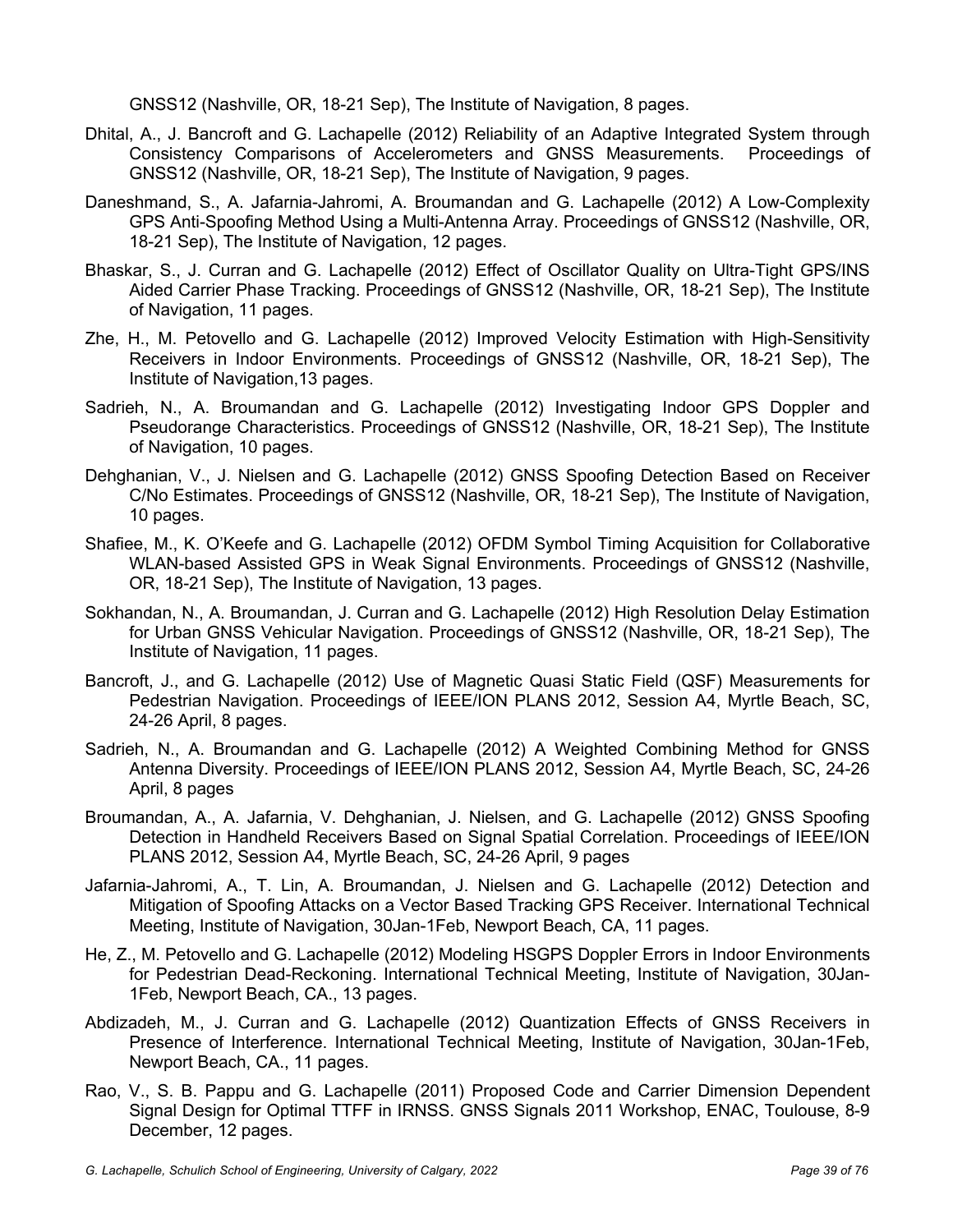- Rao, V., M.A.A. Sashidharaa and G. Lachapelle (2011) Proposed LOS Signal Design for IRNSS to Reduce TTFF in a Single Frequency Receiver. GNSS Signals 2011 Workshop, ENAC, Toulouse, 8-9 December, 12 pages.
- Di Fazio, A., D. Bettinelli, G. P. Plaia, K. O'Keefe and G. Lachapelle (2011) Use of EGNOS in road environments - The SCUTUM LCS multipath mitigation algorithm. European Navigation Conference 2011, London, 29 November – 2 December, 21 pages.
- Basnayake, C., G. Lachapelle and J. Bancroft (2011) Relative Positioning for Vehicle-to-Vehicle Communication-Enabled Vehicle Safety Applications. 18<sup>th</sup> ITS World Congress, 16-20 October 2011, Orlando, Florida, 16 pages.
- Bancroft, J., H. Afzal and G. Lachapelle (2011) High Performance GNSS Augmented Pedestrian Navigation in Signal Degraded Environments. International Global Navigation Satellite Systems Symposium 2011, Sydney, NSW, Australia, 15 – 17 November 2011, 14 pages.
- Bancroft, J., V. Renaudin, A. Morrison and G. Lachapelle (2011) GNSS Antenna-Human Body Interaction. Proceedings of GNSS11 (Portland, OR, 20-23 Sep), The Institute of Navigation, 6 pages.
- Lin, Tao, J. Curran, C. O'Driscoll and G. Lachapelle (2011) Implementation of a Navigation Domain GNSS Signal Tracking Loop. Proceedings of GNSS11 (Portland, OR, 20-23 Sep), The Institute of Navigation, 8 pages.
- Lin, Tao, M. Abdizadeh, A. Broumandan, D. Wang, K.O'Keefe, and G.Lachapelle (2011) Interference Suppression for High Precision Navigation Using Vector-Based GNSS software Receivers. Proceedings of GNSS11 (Portland, OR, 20-23 Sep), The Institute of Navigation, 12 pages.
- Melgard, T., K. de Jong, G. Lachapelle and D. Lapucha (2011) Interchangeable Integration of GPS and GLONASS by Using a Common System Clock in PPP. Proceedings of GNSS11 (Portland, OR, 20-23 Sep), The Institute of Navigation, 6 pages.
- Daneshmand, S., A. Broumandan and G. Lachapelle (2011) GNSS Interference and Multipath Suppression Using an Antenna Array. Proceedings of GNSS11 (Portland, OR, 20-23 Sep), The Institute of Navigation, 10 pages.
- Anantharamu, P., D. Borio and G. Lachapelle (2011) Space-Time Equalization Techniques for New GNSS Signals. Proceedings of GNSS11 (Portland, OR, 20-23 Sep), The Institute of Navigation, 9 pages.
- Satyanarayana, S., D. Borio and G. Lachapelle (2011) A Non-Coherent Block Processing Architecture for Standalone GNSS Weak Signal Tracking. Proceedings of GNSS11 (Portland, OR, 20-23 Sep), The Institute of Navigation, 9 pages.
- Sokhandan, N., A. Broumandan, V. Dehghanian and G. Lachapelle (2011) GNSS Multipath Error Reduction in Harsh Environments. Proceedings of GNSS11 (Portland, OR, 20-23 Sep), The Institute of Navigation, 10 pages.
- Shafiee, M., K. O'Keefe and G. Lachapelle (2011) Context-aware Adaptive Extended Kalman Filtering Using Wi-Fi Signals for GPS Navigation. Proceedings of GNSS11 (Portland, OR, 20-23 Sep), The Institute of Navigation, 17 pages.
- Dhital, A., A. Morrison and G. Lachapelle (2011) Improvement of GNSS positioning with proper calibration of Inter-channel and Inter-element bias in receiver front-ends. Proceedings of GNSS11 (Portland, OR, 20-23 Sep), The Institute of Navigation, 9 pages.
- Afzal, H., V. Renaudin and G. Lachapelle (2011) Magnetic Field based Heading Estimation for Pedestrian Navigation Environments. 2011 International Conference on Indoor Positioning and Indoor Navigation (IPIN), 21-23 September 2011, Guimarães, Portugal, 10 pages.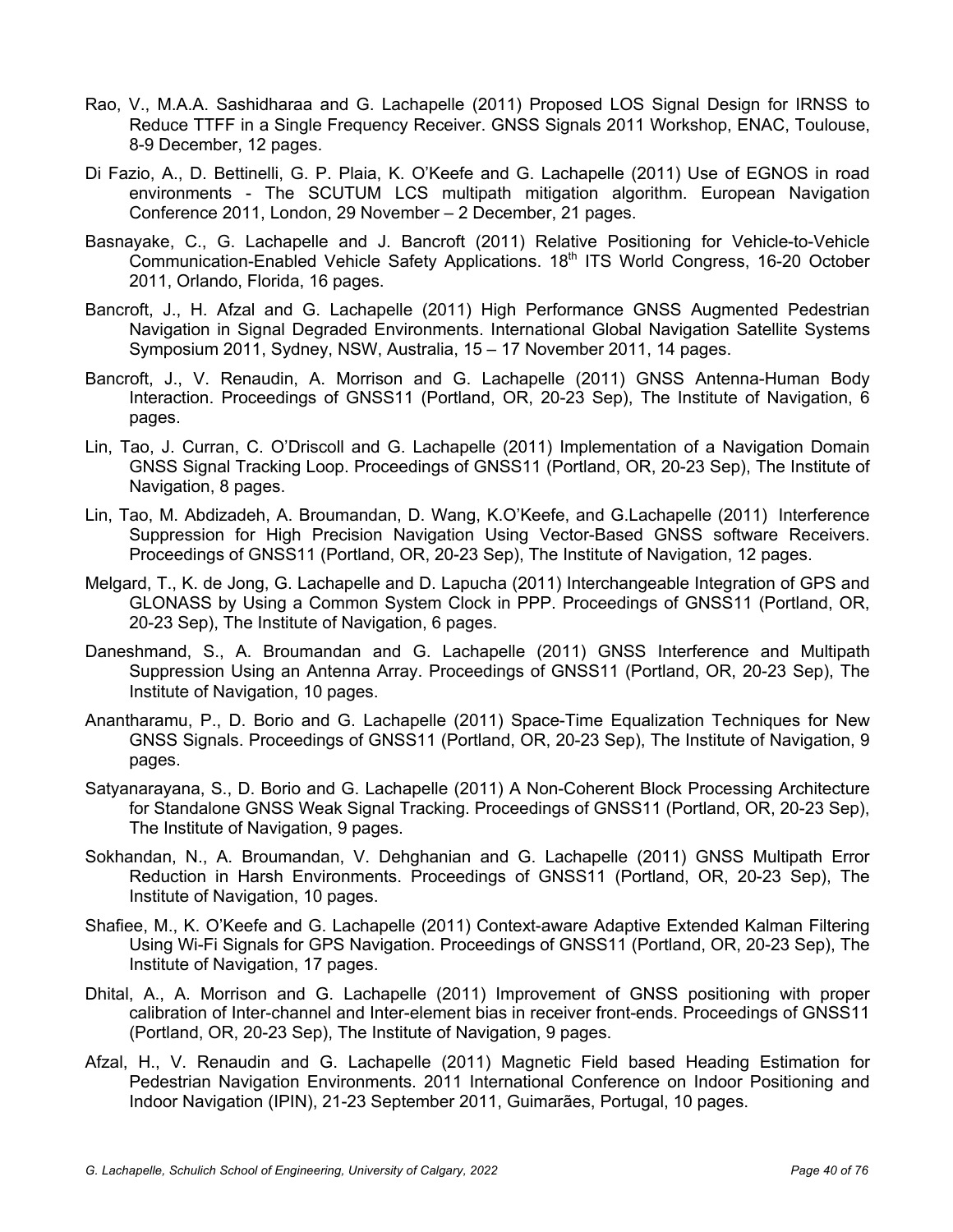- Susi, M., V. Renaudin and G. Lachapelle (2011) Detection of quasi-static instants from handheld MEMS devices. 2011 International Conference on Indoor Positioning and Indoor Navigation (IPIN), 21-23 September 2011, Guimarães, Portugal, 9 pages.
- Tamazin, M., and G. Lachapelle (2011) Investigation of the Benefits of Combined GPS/GLONASS Receivers for Vehicular Navigation under Signal Masking. Canadian Geophysical Union Meeting, Banff, 15-18 May.
- Susi, M., D. Borio and G. Lachapelle (2011) Accelerometer Signal Features and Classification Algorithms for Positioning Applications. Proceedings of International Technical Meeting, Institute of Navigation, San Diego, 24-26 January, 12 pages.
- Kamel, A., D. Borio, J. Nielsen and G. Lachapelle (2011) Interference Mitigation for Highly Dynamic GPS Receivers Using Intelligent Tracking Loops. Proceedings of International Technical Meeting, Institute of Navigation, San Diego, 24-26 January, 10 pages.
- Keshvadi, H, A. Broumandan and G. Lachapelle (2011) Analysis of GNSS Beamforming and Angle Of Arrival Estimation in Multipath Environments. Proceedings of International Technical Meeting, Institute of Navigation, San Diego, 24-26 January, 9 pages.
- Satyanarayana, P., D. Borio and G. Lachapelle (2011) Small and Large Scale Spatial Characterization of GPS Indoor Signals. Proceedings of International Technical Meeting, Institute of Navigation, San Diego, 24-26 January, 11 pages.
- Rao V., G. Lachapelle and V. Kumar S B (2011) Analysis of IRNSS over Indian Subcontinent. Proceedings of International Technical Meeting, Institute of Navigation, San Diego, 24-26 January, 13 pages.
- Li, T., M. Petovello, G. Lachapelle and C. Basnayake (2011) Real-Time Ultra-Tight Integration of GPS L1/L2C and Vehicle Sensors. Proceedings of International Technical Meeting, Institute of Navigation, San Diego, 24-26 January, 12 pages.
- Lin, T., C. O'Driscoll and G. Lachapelle a (2011) Development of a Context-Aware Vector Based High-Sensitivity GNSS Software Receiver. Proceedings of International Technical Meeting, Institute of Navigation, San Diego, 24-26 January, 13 pages.
- Anantharamu, P., D. Borio and G. Lachapelle (2011) Self-Contained GNSS-Based Antenna Array Calibration. Proceedings of International Technical Meeting, Institute of Navigation, San Diego, 24-26 January, 8 pages.
- Ma, M., C. O'Driscoll and G. Lachapelle (2011) Automatic Parameter Determination for Real-Time Acquisition Using Frequency Domain Methods in a High Sensitivity Software Receiver, 13 pages.
- O'Driscoll, C., G. Lachapelle and M.E. Tamazin (2010) Investigation of the Benefits of Combined GPS/GLONASS Receivers in Urban Environments. RIN NAV10 Conference on Position, Location, Timing: Everyone, Everything, Everywhere, London, 30Nov-2Dec, 10 pages.
- Lachapelle, G. (2010) Multi-GNSS Constellations Performance and Application Benefits. Keynote Address, 2010 International Symposium on GPS/GNSS "At a Turning Point", Taipeh, 26-28 October.
- Lachapelle, G. (2010) Multi-Constellation Positioning in GNSS Degraded Environments. Keynote Address, Ubiquitous Positioning, Indoor Navigation and Location-Based Service International Conference, Helsinki, 14-15 October.
- Satyanarayana, S., D. Borio and G. Lachapelle (2010) Power Levels and Second Order Statistics for Indoor Fading Using a Calibrated A-GPS Software Receiver. Proceedings of GNSS10 (Portland, OR, 21-24 Sep), The Institute of Navigation, 402-414.
- Sadrieh, N., Al Broumandand and G. Lachapelle (2010) Spatial/Temporal Characterization of the GNSS Multipath Fading Channels. Proceedings of GNSS10 (Portland, OR, 21-24 Sep), The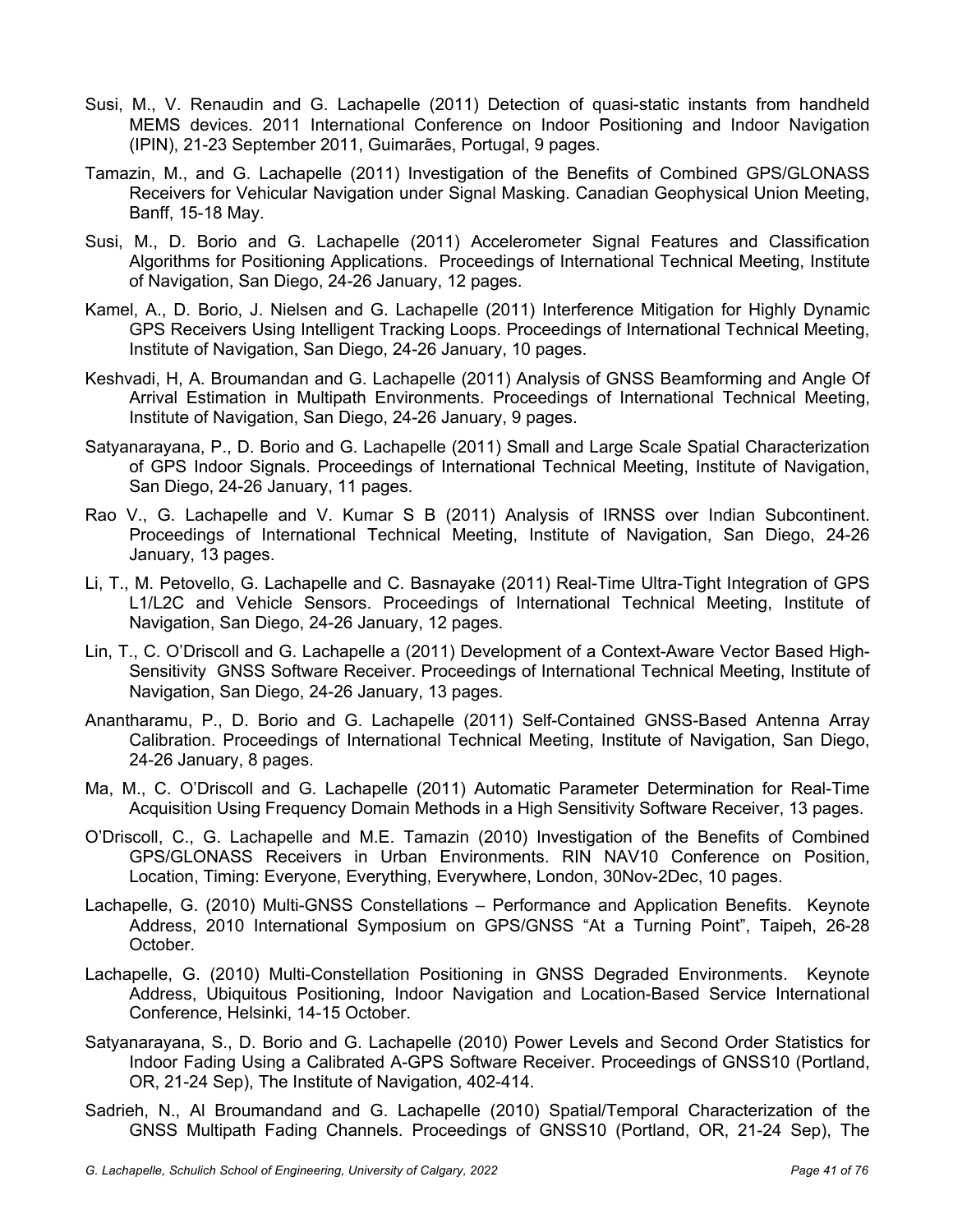Institute of Navigation, 393-401.

- Afzal, H., V. Renaudin and G. Lachapelle (2010 Assessment of Indoor Magnetic Field Anomalies Using Multiple Magnetomers. Proceedings of GNSS10 (Portland, OR, 21-24 Sep), The Institute of Navigation, 525-533.
- Bancroft, J., G. Lachapelle, T. Williams and J. Garrett (2010) GPS Observability and Availability for Various Antenna Locations On the Human Body. Proceedings of GNSS10 (Portland, OR, 21-24 Sep), The Institute of Navigation, 2941-2951.
- Aminian, B., V. Renaudin, D. Borio and G. Lachapelle (2010 Indoor Doppler Measurements and Velocity Characterization Using a Reference-Rover Software Receiver. Proceedings of GNSS10 (Portland, OR, 21-24 Sep), The Institute of Navigation.
- Afzal, H., and G. Lachapelle (2010) Design Methodology for a Dual Frequency Configurable GPS Receiver. Proceedings of GNSS10 (Portland, OR, 21-24 Sep), The Institute of Navigation, 2892- 2900.
- Lin, Tao, C. O'Driscoll and G. Lachapelle (2010) Channel Context Detection and Signal Quality Monitoring for Vector-based Tracking Loops. Proceedings of GNSS10 (Portland, OR, 21-24 Sep), The Institute of Navigation.
- O'Driscoll, C., M. Tamazin, D. Borio and G. Lachapelle (2010) Investigation of the Benefits of Combined GPS/GLONASS for High Sensitivity Receiver. Proceedings of GNSS10 (Portland, OR, 21-24 Sep), The Institute of Navigation, 2840-2851.
- Sokolova, N., D. Borio, B. Forssell, and G. Lachapelle (2010) Doppler Rate Measurements in Standard and High Sensitivity (HS) GPS Receivers: Theoretical Analysis and Comparison. Proceedings of 2010 International Conference on Indoor Positioning and Indoor Navigation (IPIN), Zurich, 15-17 September 2010, 9 pages (DOI 10.1109/IPIN.2010.5647595)
- Dehghanian, V., J. Nielsen and G. Lachapelle (2010) Combined Spatial-Polarization Correlation Function for Indoor Multipath Environments. IEEE 7<sup>th</sup> International Symposium on Wireless Communication Systems (ISWCS 2010), York, England, Sept. 19th-22nd
- Dehghanian, V., J. Nielsen and G. Lachapelle (2010) Dual-polarized Synthetic Array for Indoor GNSS Handheld Applications. IEEE  $7<sup>th</sup>$  International Symposium on Wireless Communication Systems  $(ISWCS 2010)$ , York, England, Sept.  $19<sup>th</sup>$ -22<sup>nd</sup>
- Dehghanian, V., J. Nielsen and G. Lachapelle (2010) Pattern Diversity through Azimuth Blocking. 2010 2010 IEEE AP-S International Symposium on Antennas and Propagation and 2010 USNC/CNC/URSI Meeting, Toronto, 11-17 July 2010, 5 pages.
- Nielsen, J., A. Broumandan and G. Lachapelle (2010) GLRT Signal Detection Performance of a Synthetic Array. 2010 2010 IEEE AP-S International Symposium on Antennas and Propagation and 2010 USNC/CNC/URSI Meeting,Toronto, 11-17 July 2010, 5 pages.
- Kamel, A. (2010) Adaptive GPS Tracking Loop Bandwitdh Tuning Using Fuzzy Control and Inertial Aiding for Missile Applications. Proceedings of the 7th ICEENG Conference, Cairo, Egypt, 25-27 May, 2010, 18 pages.
- Broumandan, A., J. Nielsen and G. Lachapelle (2010) GLRT Signal Detection Performance of a Synthetic Array. 2010 IEEE 23rd Canadian Conference on Electrical and Computer Engineering – CCECE, Calgary, 2-5 May 2010, 5 pages.
- Dehghanian, V., J. Nielsen, G. Lachapelle and P. Aflaki (2010) Diversity Gain Through Synthesizing Multiple Polarizations. 2010 IEEE 23rd Canadian Conference on Electrical and Computer Engineering – CCECE, Calgary, 2-5 May 2010, 6 pages.
- Dehghanian, V., J. Nielsen and G. Lachapelle (2010) Merger of Polarization and Spatial Diversity by Moving a Pair of Orthogonally Polorized Dipoles. 2010 IEEE 23rd Canadian Conference on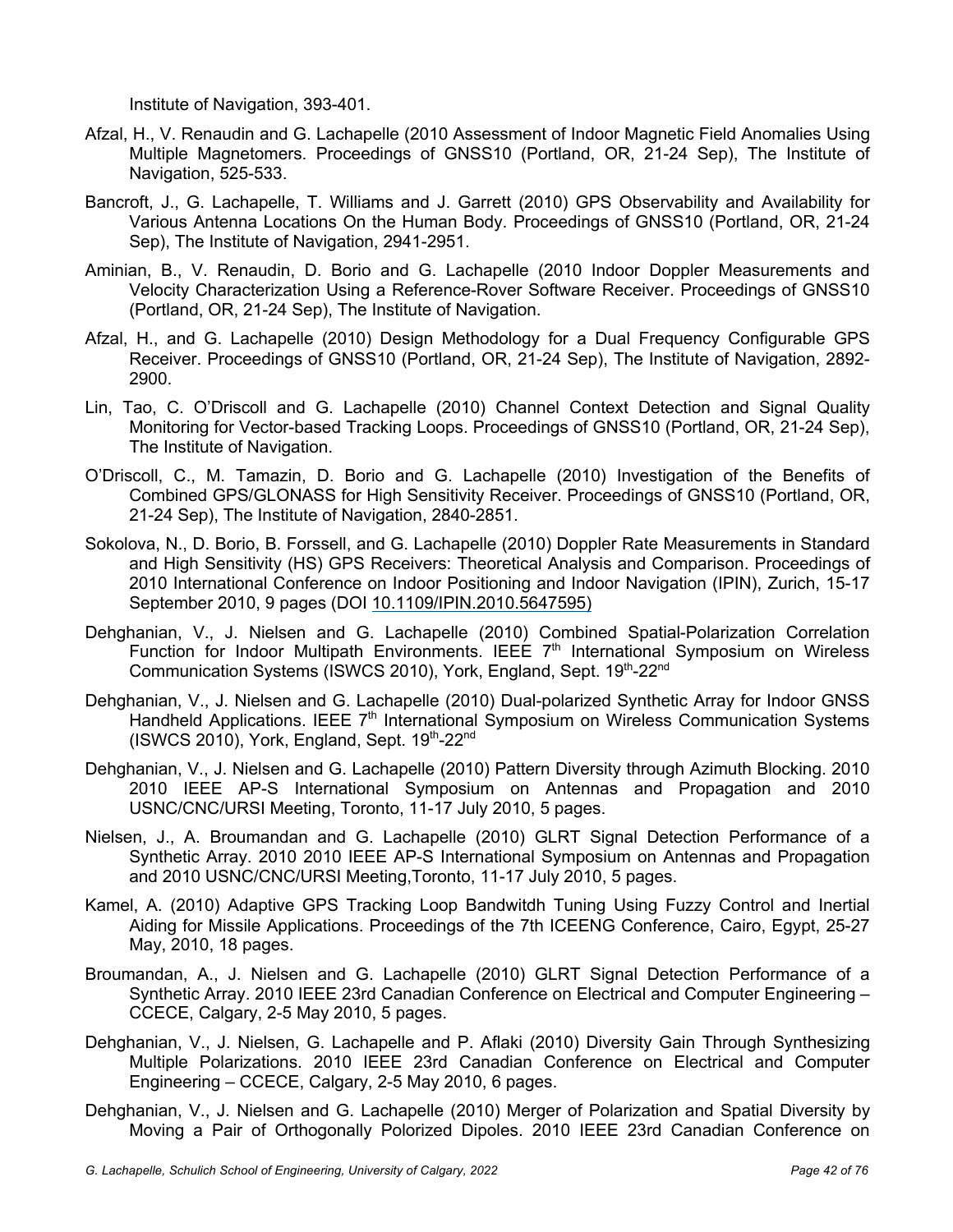Electrical and Computer Engineering – CCECE, Calgary, 2-5 May 2010, 6 pages.

- Renaudin, V., H. Afzal and G. Lachapelle (2010) New Methods for Magnetometers Based Orientation Estimation. Proceedings of IEEE/ION PLANS 2010, Session C4, Indian Wells/Palm Springs, California, 4-6 May 2010, 9 pages.
- Zaheri, M., A. Broumandan and G. Lachapelle (2010) Comparing Detection Performance of Polarization and Spatial Diversity for Indoor GNSS Applications. Proceedings of IEEE/ION PLANS 2010, Session C4, Indian Wells/Palm Springs, California, 4-6 May 2010, 8 pages.
- Ong, R., and G. Lachapelle (2010) Use of GNSS for Vehicle-Pedestrian and Vehicle-Cyclist Crash Avoidance. Proceedings of Arab Institute of Navigation 2010 Conference, Cairo, Egypt, 3- 5May2010, 29 pages.
- Knezevic, A., C. O'Driscoll and G. Lachapelle (2010) Co-Processor Aiding for Real-Time Software GNSS Receivers. Proceedings of International Technical Meeting, Institute of Navigation (San Diego, 25-27January), 12 pages.
- Ong, R., M. Petovello and G. Lachapelle (2010) Reliability of Ambiguity Resolution Using GPS and GLONASS. Proceedings of International Technical Meeting, Institute of Navigation (San Diego, 25-27January), 16 pages.
- Borio, D., P. Anantharamu and G. Lachapelle (2010) Semi-Analytic Simulations: An Extension to Unambiguous BOC Tracking. Proceedings of International Technical Meeting, Institute of Navigation (San Diego, 25-27January), 14 pages
- Muthuraman, K., D. Borio, R. Klukas and G. Lachapelle (2010) Adaptive Data/Pilot Carrier Phase Tracking for Modernized GNSS Signals. Proceedings of International Technical Meeting, Institute of Navigation (San Diego, 25-27January), 14 pages.
- Lachapelle, G., A. Morrison, and R. Ong (2009) Ultra-Precise Sport Positioning for Sport Applications. Proceedings of 13<sup>th</sup> International Association of Institutes of Navigation, (Stockholm, 27-30Oct09), 11 pages.
- Petovello, G., C. O'Driscoll and G. Lachapelle (2009) Ultra-Tight Integration of an IMU with  $GPS/GLONASS$ . Proceedings of  $13<sup>th</sup>$  International Association of Institutes of Navigation, (Stockholm, 27-30Oct09), 10 pages.
- Anantharamu, P.B., D. Borio and G. Lachapelle (2009) Pre-Filtering, Side-Peak Rejection and Mapping: Several Solutions for Unambiguous BOC Tracking. Proceedings of GNSS09 (Savannah, GA, 22-25 Sep, Session F5), The Institute of Navigation, 14 pages.
- Borio, D., N. Sokolova and G. Lachapelle (2009) Doppler Measurements and Velocity Estimation: a Theoretical Framework with Software Receiver Implementation. Proceedings of GNSS09 (Savannah, GA, 22-25 Sep, Session A4), The Institute of Navigation, 13 pages.
- Joseph, A.J., and G. Lachapelle (2009) Applying the Genetic NIORAIM Algorithm to High Sensitivity GNSS Receivers Operating Indoor. Proceedings of GNSS09 (Savannah, GA, 22-25 Sep, Session D1), The Institute of Navigation, 16 pages.
- Kazemi, P., C. O'Driscoll and G. Lachapelle (2009) Digital Phase Locked Loop with Frequency Rate Feedback. Proceedings of GNSS09 (Savannah, GA, 22-25 Sep, Session A3), The Institute of Navigation, 8 pages.
- Satyanarayana, S., D. Borio and G. Lachapelle (2009) GPS L1 Indoor Fading Characterization Using Block Processing Techniques. Proceedings of GNSS09 (Savannah, GA, 22-25 Sep, Session D1), The Institute of Navigation, 14 pages.
- Zaheri, M., A. Broumandan, C. O'Driscoll and G. Lachapelle (2009) Enhanced GNSS Indoor Signal Detectability Using Polarization Diversity. Proceedings of GNSS09 (Savannah, GA, 22-25 Sep, Session D1), The Institute of Navigation, 11 pages.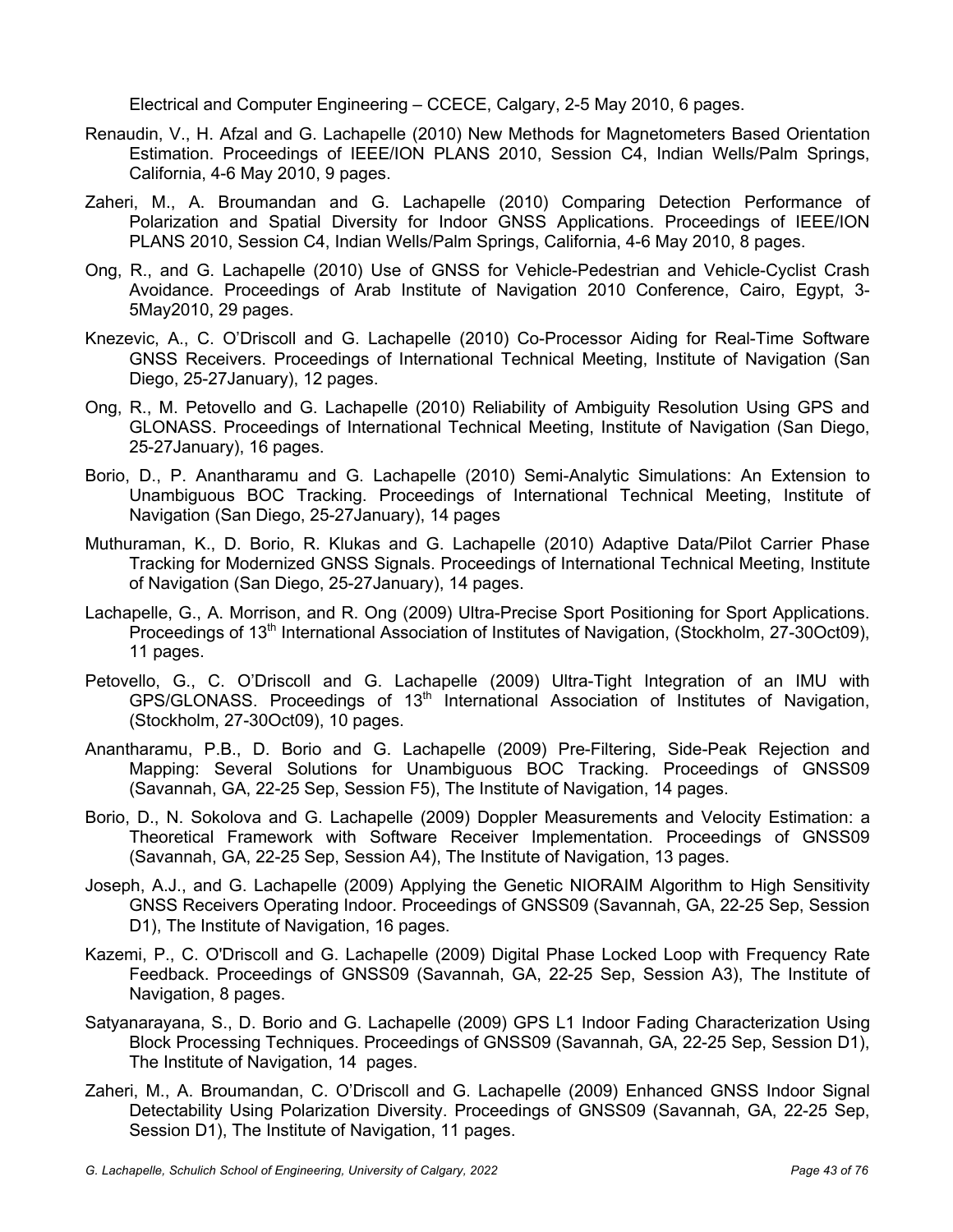- Lin, T., A. Broumandan, J. Nielsen, C. O'Driscoll and G. Lachapelle (2009). Robust Beamforming for GNSS Synthetic Antenna Arrays. Proceedings of GNSS09 (Savannah, GA, 22-25 Sep, Session A5), The Institute of Navigation, 15 pages.
- Williams, T., A. Pahadia, M. Petovello and G. Lachapelle (2009) Using an Accelerometer Configuration to Improve the Performance of a MEMS IMU: Feasibility Study with a Pedestrian Navigation Application. Proceedings of GNSS09 (Savannah, GA, 22-25 Sep, Session F4), The Institute of Navigation, 15 pages.
- Megahed, D., C. O'Driscoll and G. Lachapelle (2009) Performance Evaluation of Combined L1/L5 Kalman Filter-Based Tracking versus Standalone L1/L5 Tracking in Challenging Environments. Proceedings of GNSS09 (Savannah, GA, 22-25 Sep, Session E5), The Institute of Navigation, 11 pages.
- Ong, R.B., M. Petovello and G. Lachapelle (2009) Assessment of GPS/GLONASS RTK Under a Variety of Operational Conditions. Proceedings of GNSS09 (Savannah, GA, 22-25 Sep, Session F6a), The Institute of Navigation, 12 pages.
- Li, T., M. Petovello, G. Lachapelle and C. Basnayake (2009) Performance Evaluation of Ultra-tight Integration of GPS/Vehicle Sensors for Land Vehicle Navigation. Proceedings of GNSS09 (Savannah, GA, 22-25 Sep, Session D2), The Institute of Navigation, 12 pages.
- Curran, J., D. Borio and C. C. Murphy (2009) Front-End Filtering and Quantisation Effects on GNSS Signal Processing. Proceedings of IEEE Wireless VITAE, 17-20 May, Aalborg Denmark, 227-231.
- Megahed, D., C. O'Driscoll, and G. Lachapelle (2009) Combined L1/L5 Kalman Filter-Based Tracking for Weak Signal Environments. Proceedings of European Navigation Conference 2009 (ENC09), Naples, Italy (3-6 May), 12 pages.
- O'Driscoll, C., and G. Lachapelle (2009) Comparison of Traditional and Kalman Filter Based Tracking Architectures. Proceedings of European Navigation Conference 2009 (ENC09), Naples, Italy (3-6 May), 10 pages.
- Borio, D., N. Sokolova and G. Lachapelle (2009) Memory Discriminators for Non-Coherent Integration in GNSS Tracking Loops. Proceedings of European Navigation Conference 2009 (ENC09), Naples, Italy (3-6 May), 12 pages.
- Borio, D., S. Fazio and G. Lachapelle (2009) Multirate Signal Processing: a Solution for Wide-band GNSS Signal Recovery. Proceedings of European Navigation Conference 2009 (ENC09), Naples, Italy (3-6 May), 12 pages.
- Broumandan, A., J. Nielsen, and G. Lachapelle (2009) Narrowband Signal Detection in CorrelatedRayleigh Fading with a Moving Antenna. Proceedings of 13<sup>th</sup> International Symposium on Antenna Technology and Applied Electromagnetics (ANTEM) and the Canadian Radio Sciences Meeting (URSI/CNC), Banff, Canada, 15-18 February, 4 pages. (Best Student Paper Award).
- Broumandan, A., J. Nielsen, and G. Lachapelle (2009) Signal Detection Performance in Indoor Environments with a Synthetic Antenna Array. Proceedings of 13<sup>th</sup> International Symposium on Antenna Technology and Applied Electromagnetics (ANTEM) and the Canadian Radio Sciences Meeting (URSI/CNC), Banff, Canada, 15-18 February, 4 pages.
- Joseph, A., and G. Lachapelle (2009) Analysis of a Real-Time Genetic NIORAIM Implementation on a WAAS Beta 3 Receiver. Proceedings of ION ITM 2009 (Anaheim, 26-28Jan09), 16 pages.
- Petovello, M.G., C. O'Driscoll, G. Lachapelle, D. Borio and H. Murtaza (2008b) *Architecture and Benefits of an Advanced GNSS Software Receiver*, Proceedings of International Symposium on GPS/GNSS 2008, Tokyo, Japan, 11 pages.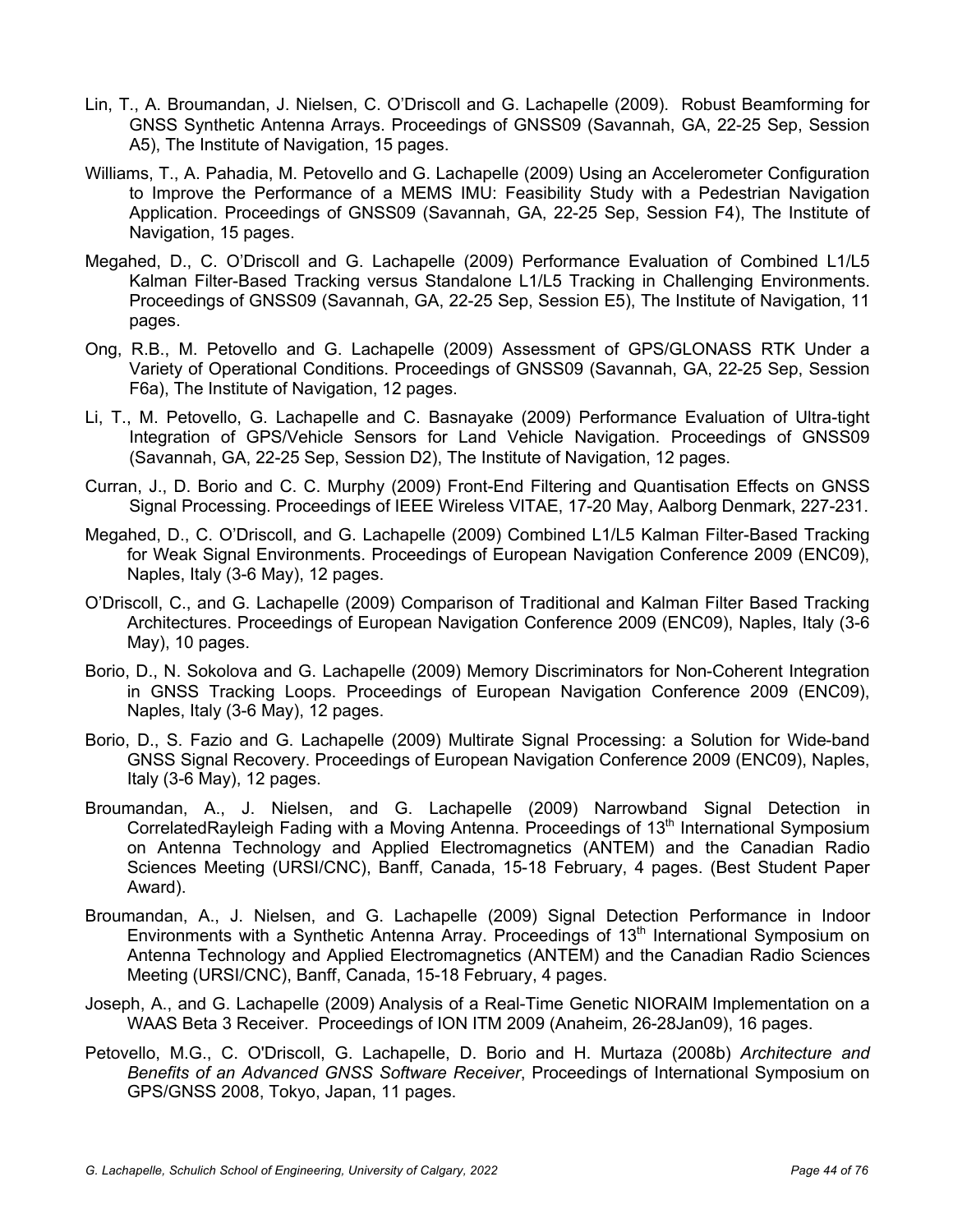- O'Driscoll, C., M.G. Petovello and G. Lachapelle (2008) Impact of Extended Coherent Integration Times on Weak Signal RTK in an Ultra-Tight Receiver. Proceedings of NAV08 Conference, Royal Institute of Navigation, London, 28-30 October, 11 pages.
- Broumandan, A., T. Lin, J. Nielsen, and G. Lachapelle (2008) Practical Results of Hybrid AOA/TDOA Geolocation Estimation in CDMA Wireless Networks. Proceedings of IEEE VTC2008 Fall Conference, Calgary, 22-25 September, 5 pages.
- Broumandan, A., J. Nielsen, and G. Lachapelle (2008) Practical Results of High Resolution AOA Estimation by the Synthetic Array. Proceedings of IEEE VTC2008 Fall Conference, Calgary, 22- 25 September, 5 pages.
- Broumandan, A., J. Nielsen, and G. Lachapelle (2008) TOA Estimation Enhancement based on Blind Calibration of Synthetic Arrays. Proceedings of IEEE VTC2008 Fall Conference, Calgary, 22-25 September, 5 pages.
- Skone, S. (2008) Mitigating Geomagnetic Noise in Airborne Magnetic Surveys using GPS. Proceedings of GNSS08 (Savannah, GA, 16-19 Sep, Session E2), The Institute of Navigation, 9 pages.
- Skone, S., F. Man, F, Ghafoori and R. Tiwari (2008) Investigation of Scintillation Characteristics for High Latitude Phenomena. Proceedings of GNSS08 (Savannah, GA, 16-19 Sep, Session D5), The Institute of Navigation, 9 pages.
- Cao, W., K. O'Keefe and M.E. Cannon (2008) Performance Evaluation of GPS/Galileo Multiplefrequency RTK Positioning Using a Single-difference Processor. Proceedings of GNSS08 (Savannah, GA, 16-19 Sep, Session D6), The Institute of Navigation, 9 pages.
- Cao, W., K. O'Keefe and M.E. Cannon (2008) Evaluation of Compass Ambiguity Resolution Performance Using Geometric-Based Techniques with Comparison to GPS and Galileo. Proceedings of GNSS08 (Savannah, GA, 16-19 Sep, Session B4), The Institute of Navigation, 10 pages.
- Izadpanah, A., C. O´Driscoll, and G. Lachapelle (2008) GPS Multipath Parameterization and Mitigation Based on Kalman Filtering. Proceedings of GNSS08 (Savannah, GA, 16-19 Sep, Session C2), The Institute of Navigation, 9 pages.
- Macchi, F., M.G. Petovello, and G. Lachapelle (2008) Consequences of MBOC Approximation by BOC Modulation. Proceedings of GNSS08 (Savannah, GA, 16-19 Sep, Session F2), The Institute of Navigation, 12 pages.
- Bancroft, J., G. Lachapelle, M.E. Cannon, and M. Petovello, (2008) Twin IMU-HSGPS Integration for Pedestrian Navigation. Proceedings of GNSS08 (Savannah, GA, 16-19 Sep, Session E3), The Institute of Navigation, 11 pages.
- Kwakkel, S., G. Lachapelle, and M.E. Cannon (2008) GNSS Aided In Situ Human Kinematics Studies During Running. Proceedings of GNSS08 (Savannah, GA, 16-19 Sep, Session E3), The Institute of Navigation, 10 pages.
- Muthuraman, K., R. Klukas, and G. Lachapelle (2008) Performance Evaluation of L2C Data/Pilot Combined Carrier Tracking Proceedings of GNSS08 (Savannah, GA, 16-19 Sep, Session B4), The Institute of Navigation, 9 pages.
- Abbisiannik, S.A., and M.G. Petovello (2008) Multichannel Dual Frequency GLONASS Software Receiver. Proceedings of GNSS08 (Savannah, GA, 16-19 Sep, Session B4), The Institute of Navigation, 11 pages.
- Gernot, C., K. O´Keefe, and G. Lachapelle (2008) Combined L1/L2C Tracking Scheme for Weak Signal Environments. Proceedings of GNSS08 (Savannah, GA, 16-19 Sep, Session C4), The Institute of Navigation, 15 pages.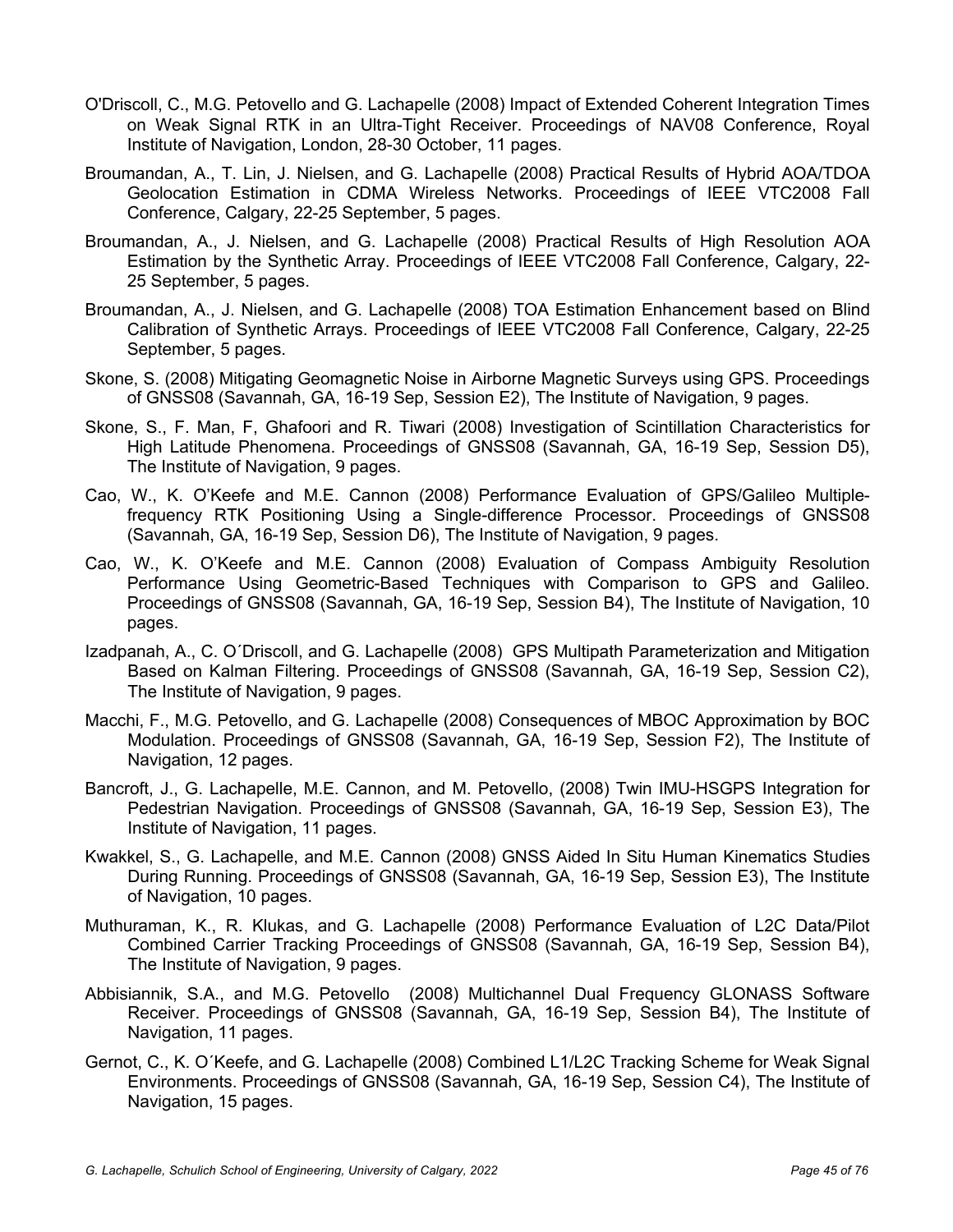- Chiu, D., and K. O´Keefe (2008) Seamless Outdoor-to-Indoor Pedestrian Navigation using GPS and UWB. Proceedings of GNSS08 (Savannah, GA, 16-19 Sep, Session A6), The Institute of Navigation, 12 pages.
- Cao, W., K. O´Keefe, M.E. Cannon (2008) Performance Evaluation of Combined GPS/Galileo Multifrequency RTK Positioning Using Partial Ambiguity Fixing. Proceedings of GNSS08 (Savannah, GA, 16-19 Sep, Session D6), The Institute of Navigation, 12 pages.
- MacGougan, G., K. O´Keefe and D. Chiu (2008) Multiple UWB Range Assisted GPS RTK in Hostile Environments. Proceedings of GNSS08 (Savannah, GA, 16-19 Sep, Session F6), The Institute of Navigation, 16 pages.
- Borio, D., C. Mongrédien and G. Lachapelle (2008) New L5/E5a Acquisition Algorithms: Analysis and Comparison. 10th IEEE International Symposium on Spread Spectrum Techniques and Applications, Bologna, 25-28 August, 5 pages.
- Macchi, F., D. Borio, M. Petovello, and G. Lachapelle (2008) New Galileo Acquisition Algorithms: Real Data Analysis and Statistical Characterization. Proceedings of European Navigation Conference (Toulouse, 23-25 April), 10 pages.
- Gernot, C., K. O'Keefe and G. Lachapelle (2008) Comparison of L1 C/A-L2C Combined Acquisition Techniques. Proceedings of European Navigation Conference (Toulouse, 23-25 April), 9 pages.
- Borio, D. C. Gernot, F. Macchi, and G. Lachapelle (2008) The Output SNR and its Role in Quantifying GNSS Signal Acquisition Performance. Proceedings of European Navigation Conference (Toulouse, 23-25 April), 12 pages.
- Mongrédien, C., G. Lachapelle and M.E. Cannon (2008) Testing GPS L5 Tracking Algorithms And Their Impact on Positioning Accuracy. Proceedings of European Navigation Conference (Toulouse, 23-25 April), 10 pages.
- Petovello, M, C. O'Driscoll and G. Lachapelle (2008) Weak Signal Carrier Tracking of Weak Using Using Coherent Integration with an Ultra-Tight GNSS/IMU Receiver. Proceedings of European Navigation Conference (Toulouse, 23-25 April), 11 pages.
- Morrison, A., and G. Lachapelle (2008), Embedded GNSS Receiver Re-Acquisition Failure Due To Thermal Variation, Proceedings of ION NTM08 (San Diego, 28-30 Jan, Session D1). The Institute of Navigation, 8 pages.
- O'Driscoll, C., M.G. Petovello and G. Lachapelle (2008), "Software Receiver Strategies for the Acquisition and Re-Acquisition of Weak GPS Signals", Proceedings of ION NTM08 (San Diego, 28-30 Jan, Session B4). The Institute of Navigation,12 pages.
- Petovello, M, C. O'Driscoll and G. Lachapelle (2008) Carrier Phase Tracking of Weak Signals Using Different Receiver Architectures. Proceedings of ION NTM08 (San Diego, 28-30 Jan, Session A4). The Institute of Navigation,11 pages.
- O'Driscoll, C., A. Izadpanah, and G. Lachapelle (2007) Investigation of the Effect of Antenna Orientation on Indoor GPS Signal Reception. Proceedings of NAV07 Conference, Royal Institute of Navigation, London, 30Oct-1Nov, 12 pages.
- Petovello, M., C. O'Driscoll and G. Lachapelle (2007) Ultra-Tight GPS/INS for Carrier Phase Positoning in Weak Signal Environments. Sensors & Electronics Technology Panel Symposium SET-104/RSY021/MSE on "*Military Capabilities Enabled by Advances in Navigation Sensor,* Antalya, Turkey, 1-2 October 2007, 18 pages.
- Moghaddam, A.R.A., A. Broumandan, G. Lachapelle and J. Nielsen (2007) Enhanced Cellular Network Positioning Using Space-Time Diversity. Proceedings of GNSS07 (Forth Worth, 25-28 Sep, Session B4), The Institute of Navigation, 8 pages.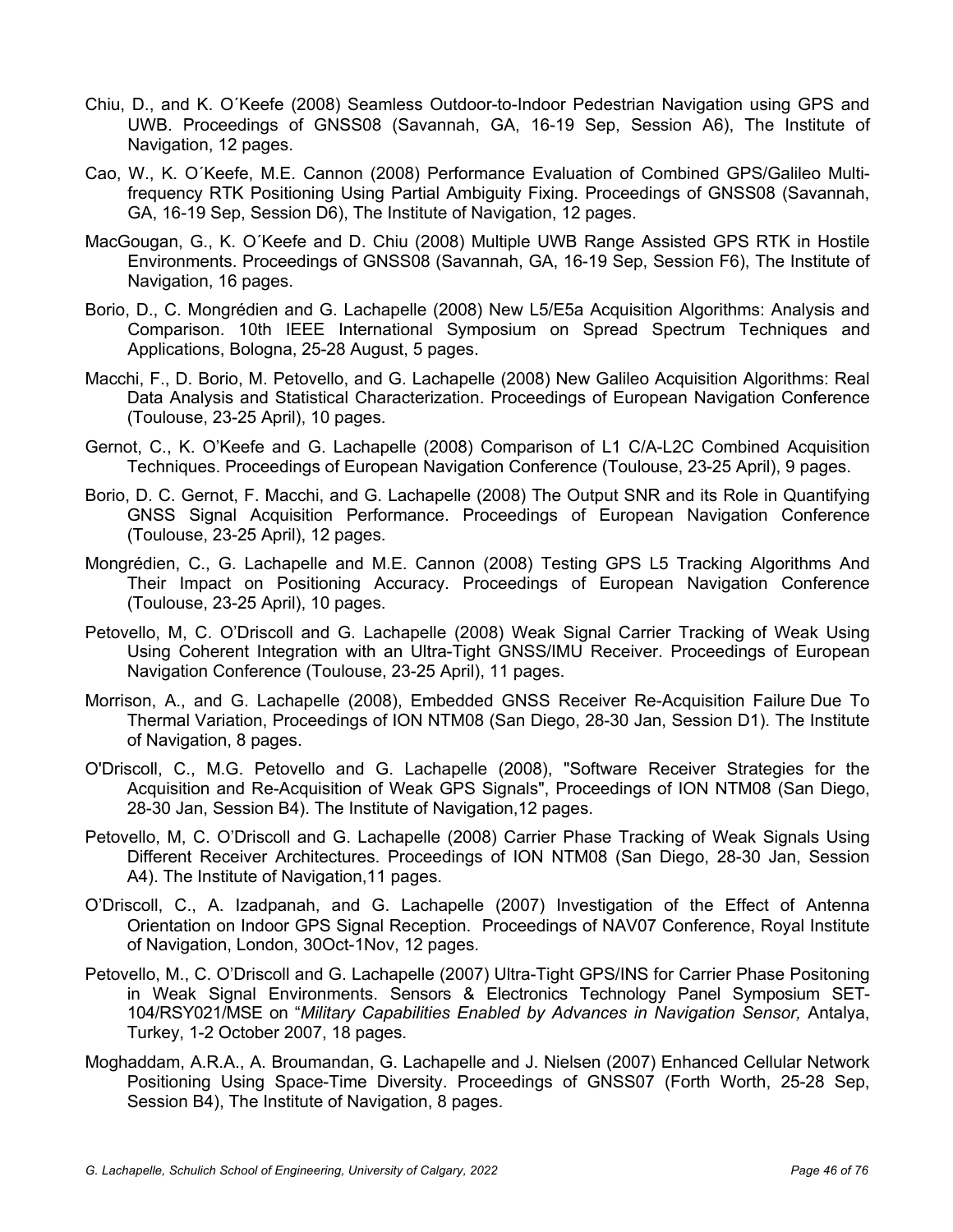- Mongrédien, C., M.E. Cannon and G. Lachapelle (2007) Performance Evaluation of Kalman Filter Based Tracking for the New GPS L5 Signal. Proceedings of GNSS07 (Forth Worth, 25-28 Sep, Session C2), The Institute of Navigation, 10 pages.
- Broumandan, A., T. Lin, A.R.A. Moghaddam, D. Lu, J. Nielsen and G. Lachapelle (2007) Direction of Arrival Estimation of GNSS Signals Based on Synthetic Antenna Array. Proceedings of GNSS07 (Forth Worth, 25-28 Sep, Session C2), The Institute of Navigation, 11 pages.
- Petovello, M.G., D. Sun, G. Lachapelle, M.E. Cannon (2007) Performance Analysis of an Ultra-Tightly Integrated GPS and Reduced IMU System. Proceedings of GNSS07 (Forth Worth, 25-28 Sep, Session A2), The Institute of Navigation, 8 pages.
- Shanmugam, S.K., J. Nielsen and G. Lachapelle (2007) Enhanced Differential Detection Scheme for Weak GPS Signal Acquisition. Proceedings of GNSS07 (Forth Worth, 25-28 Sep, Session C1), The Institute of Navigation, 14 pages.
- Gernot, C., S.K. Shanmugam, K. O'Keefe and G. Lachapelle (2007) A Novel L1 and L2C Combined Detection Scheme for Enhanced GPS Acquisition. Proceedings of GNSS07 (Forth Worth, 25-28 Sep, Session C1), The Institute of Navigation, 12 pages.
- Macchi, F., and M. Petovello (2007) Development of a One Channel Galileo L1 Software Receiver and Testing Using Real Data. Proceedings of GNSS07 (Forth Worth, 25-28 Sep, Session C5), The Institute of Navigation, 14 pages.
- Muthuraman, K., S.K. Shanmugam and G. Lachapelle (2007) Evaluation of Data/Pilot Tracking Algorithms for GPS L2C Signals Using Software Receiver. Proceedings of GNSS07 (Forth Worth, 25-28 Sep, Session F5), The Institute of Navigation, 11 pages.
- Al-Fanek, O., S. Skone, G. Lachapelle, and P. Fenton (2007) Evaluation of L2C Observations and Limitations. Proceedings of GNSS07 (Forth Worth, 25-28 Sep, Session F5), The Institute of Navigation, 9 pages.
- Gernot, C. (2007) GPS Signal Disturbances by Water in Various States. Proceedings of GNSS07 (Forth Worth, 25-28 Sep, Session B5), 9 pages.
- Mongrédien, C., M.E. Cannon, and G. Lachapelle (2007) Performance Evaluation of a GPS L5 Software Receiver Using a Hardware Simulator. Proceedings of European Navigation Conference (Geneva, 29-31 May), 12 pages.
- Watson, R., M. Petovello, G. Lachapelle and R. Klukas (2007) Impact of Oscillator Errors on IMU-Aided GPS Tracking Loop Performance. Proceedings of European Navigation Conference (Geneva, 29- 31 May), 15 pages.
- Kwakkel, S., S. Godha, and G. Lachapelle (2007) Foot and Ankle Kinematics During Gait Using Foot Mounted Inertial Systems. Proceedings of National Technical Meeting (San Diego, 22-24 Jan), The Institute of Navigation, 9 pages.
- Shanmugam, S.K., J. Nielsen, G. Lachapelle and R. Watson (2006) Pre-Correlation Noise and Interference Suppression for Use in Direct-Sequence Spread Spectrum Systems With Periodic PRN Codes. Proceedings of GNSS06 (Forth Worth, 26-29 Sep, Session C3), The Institute of Navigation, 12 pages.
- Yu, Wei, G. Lachapelle and S. Skone (2006) PLL Performance for Signals in the Presence of Thermal Noise, Phase Noise and Ionospheric Scintillation: Proceedings of GNSS06 (Forth Worth, 26-29 Sep, Session D5), The Institute of Navigation,17 pages.
- Gao, Jianchen (2006) GPS/INS/G Sensors/Yaw Rate Sensor/Wheel Speed Sensors Integrated Vehicular Positioning System. Proceedings of GNSS06 (Forth Worth, 26-29 Sep, Session E3), The Institute of Navigation,13 pages.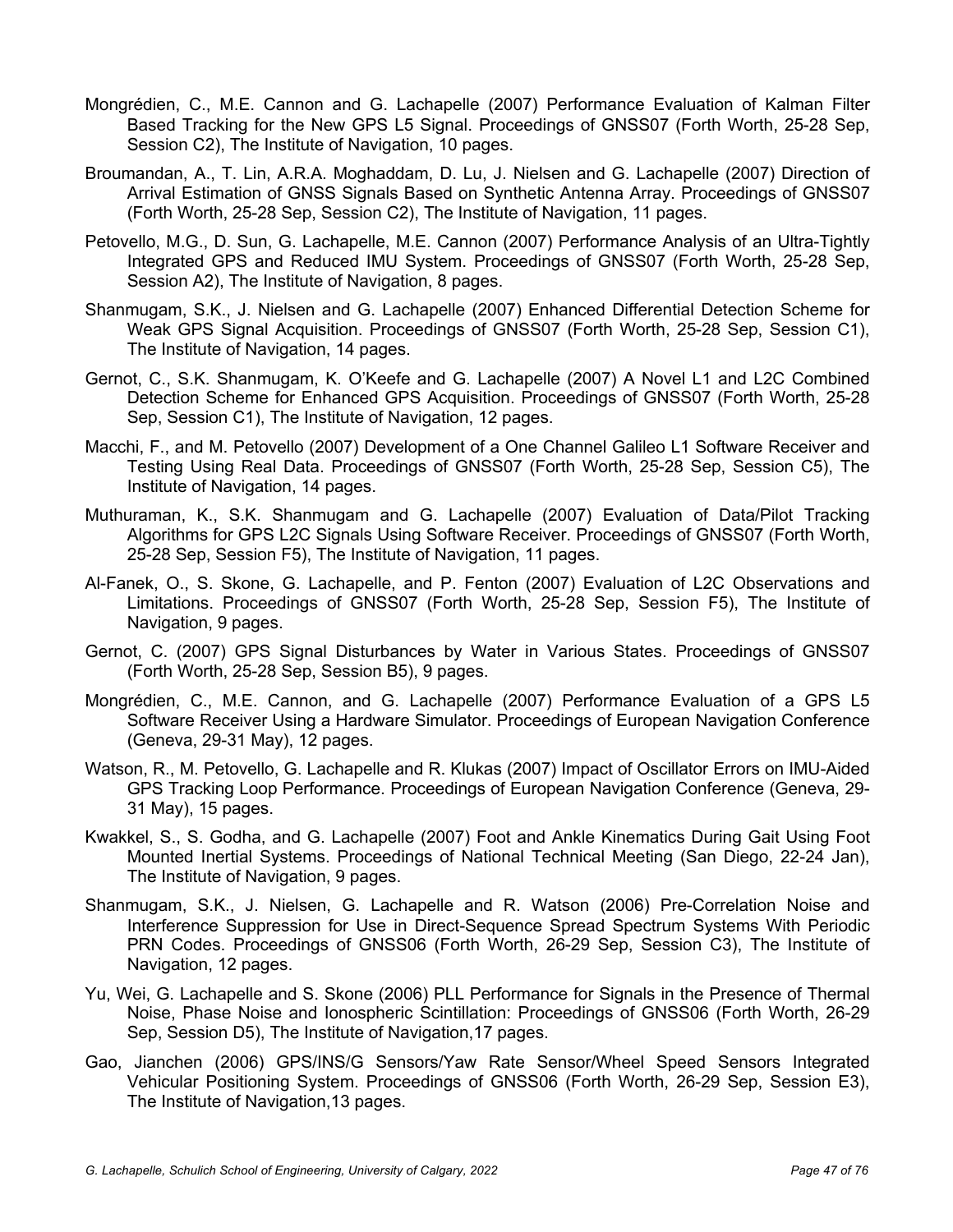- Gao, Guojiang, and G. Lachapelle (2006) INS-Assisted High Sensitivity GPS Receivers For Degraded Signal Navigation. Proceedings of GNSS06 (Forth Worth, 26-29 Sep, Session D6), The Institute of Navigation, 13 pages.
- C. Mongrédien, G. Lachapelle, M.E. Cannon, The University (2006) Testing GPS L5 Acquisition and Tracking Algorithms Using a Hardware Simulator. Proceedings of GNSS06 (Forth Worth, 26- 29Sep, Session C6), The Institute of Navigation, 13 pages.
- Schleppe, J., and G. Lachapelle (2006) GPS Tracking Performance Under Avalanche Deposited Snow. Proceedings of GNSS06 (Forth Worth, 26-29 Sep, Session F6), The Institute of Navigation, 12 pages.
- Moghaddam, A.R.A., R. Watson, G. Lachapelle and J. Nielsen (2006) Exploiting the Orthogonality of L2C Code Delays for a Fast Acquisition. Proceedings of GNSS06 (Forth Worth, 26-29 Sep, Session C3), The Institute of Navigation, 10 pages.
- Petovello, M.G., and G. Lachapelle (2006) An Efficient New Method of Doppler Removal and Correlation with Application to Software-Based GNSS Receivers. Proceedings of GNSS06 (Forth Worth, 26-29 Sep, Session C5), The Institute of Navigation, 11 pages.
- Petovello, M., and G. Lachapelle (2006) Comparison of Vector-Based Software Receiver Implementations With Application to Ultra-Tight GPS/INS Integration. Proceedings of GNSS06 (Forth Worth, 26-29 Sep, Session C4), The Institute of Navigation, 10 pages.
- Charkhandeh, S., M.G. Petovello and G. Lachapelle (2006) Performance Testing of a Real-Time Software-Based GPS Receiver for x86 Processors. Proceedings of GNSS06 (Forth Worth, 26-29 Sep, Session C5), The Institute of Navigation, 8 pages.
- Godha, S., G. Lachapelle and M.E. Cannon (2006) Integrated GPS/INS System for Pedestrian Navigation in a Signal Degraded Environment. Proceedings of GNSS06 (Forth Worth, 26-29 Sep, Session A5), The Institute of Navigation, 14 pages.
- Singh, S. (2006) Evaluation of Assisted GPS (AGPS) Performance Using Simulator and Field Tests. Proceedings of GNSS06 (Forth Worth, 26-29 Sep, Session D6), The Institute of Navigation, 11 pages.
- Watson, R., G. Lachapelle and R. Klukas (2006) Testing Oscillator Stability as a Limiting Factor in Extreme High-Sensitivity GPS Applications. **Proceeding of European Navigation Conference, (Manchester, U.K., 8-10 May), Royal Institute of Navigation, 20 pages.**
- Luo, N., G. Mao, G. Lachapelle and M.E. Cannon (2006) ASF Effect Analysis Using an Integrated GPS/eLORAN Positioning System. CD Proceedings of ION NTM 2006 (Monterey, CA, Jan 18- 20), 10 pages.
- Charkhandeh, S., M.G. Petovello, R. Watson, G. Lachapelle (2006) Implementation and Testing of a Real-Time Software-Based GPS Receiver for x86 Processors. CD Proceedings of ION NTM 2006 (Monteery, CA, Jan 18-20), 8 pages.
- Gao, J. M.G. Petovello and M.E. Cannon (2006) Development of Precise GPS/INS/Wheel Speed Sensor/Yaw Rate Sensor Integrated Vehicular Positioning System. CD Proceedings of ION NTM 2006 (Monterey, CA, Jan 18-20), 13 pages.
- Phalke, S., and M.E. Cannon (2006) GPS and Galileo Performance Evaluations for Multiple Reference Network Real-Time Positioning. CD Proceedings of ION NTM 2006 (Monteery, CA, Jan 18-20), 12 pages.
- Dao, Diep, and G. Lachapelle (2005) GPS Performance for Various Applications. CD-ROM Proceedings, 26<sup>th</sup> Asian Remote Sensing conference, Hanoi, Vietman, 7-11 November. 6 pages.
- Lachapelle, G. (2005) The Challenge of Making GNSS Work Indoor. Keynote Address, CD Proceedings of NAV05 (1-3 Nov), Royal Institute of Navigation, London, UK, 19 pages)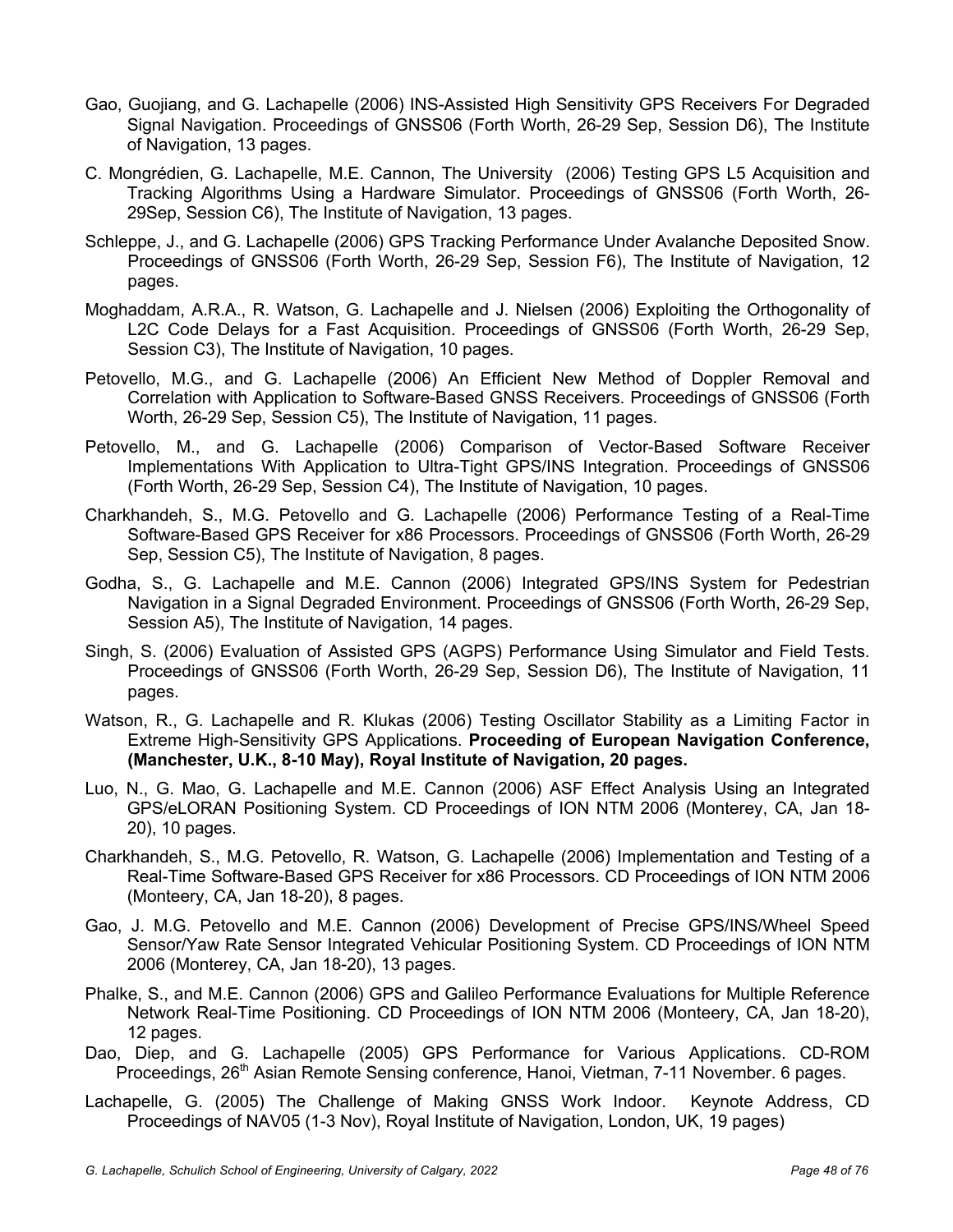- Petovello, M., K. O'Keefe, G. Lachapelle and M.E. Cannon (2005) Field Results of a GPS/INS-Based Approach to Measuring Ship Flexure Onboard an Aircraft Carrier. CD-ROM Proceedings of GNSS 2005 (Session B5, Long Beach, CA, 13-16 September), The Institute of Navigation, Fairfax, VA, 10 pages.
- Zheng, B. and G. Lachapelle (2005) GPS Software Enhancements for Indoor Use. CD-ROM Proceedings of GNSS 2005 (Session C3, Long Beach, CA, 13-16 September), The Institute of Navigation, Fairfax, VA, 5 pages.
- Shanmugam, S., R. Watson, J. Nielsen and G. Lachapelle (2005) Differential Signal Processing Schemes for Enhanced GPS Acquisition. Proceedings of GNSS 2005 (Session C1, Long Beach, CA, 13-16 September), The Institute of Navigation, Fairfax, VA, 11 pages.
- Lin, B. (2005) RTCM 3.0 Implementation in the Southern Alberta Network. CD-ROM Proceedings of GNSS 2005 (Session B6, Long Beach, CA, 13-16 September), The Institute of Navigation, Fairfax, VA, 12 pages.
- Julien, O. (2005) Carrier-Phase Tracking of Future Data/Pilot Signals. CD-ROM Proceedings of GNSS 2005 (Session B1, Long Beach, CA, 13-16 September), The Institute of Navigation, Fairfax, VA, 12 pages.
- Skone, S., G. Lachapelle, D. Yao, W. Yu and R. Watson (2005) Investigating the Impact of Ionospheric Scintillation using a GPS Software Receiver. CD-ROM Proceedings of GNSS 2005 (Session C3, Long Beach, CA, 13-16 September), The Institute of Navigation, Fairfax, VA, 12 pages.
- Godha, S., M.G. Petovello and G. Lachapelle (2005) Performance Analysis of MEMS IMU/HSGPS/Magnetic Sensor Integrated System in Urban Canyon. CD-ROM Proceedings of GNSS 2005 (Session A5, Long Beach, CA, 13-16 September), The Institute of Navigation, Fairfax, VA, 14 pages.
- Godha, S., and M.E. Cannon (2005) Integration of DGPS with a Low Cost MEMS Based Inertial Measurement Unit (IMU) for Land Vehicle Navigation Application. CD-ROM Proceedings of GNSS 2005 (Session E1, Long Beach, CA, 13-16 September), The Institute of Navigation, Fairfax, VA, 13 pages.
- Luo, N., D.T.H. Dao, G. Lachapelle and M.E. Cannon (2005) GPS Network RTK Performance Under Very Active Ionospheric Conditions. CD-ROM Proceedings of GNSS 2005 (Session B6, Long Beach, CA, 13-16 September), The Institute of Navigation, Fairfax, VA, 9 pages.
- Nicholson, N. S. Skone, M.E. Cannon G. Lachapelle and N. Luo (2005) Regional Tropospheric Tomography Based on Real-Time Double Difference Observables. CD-ROM Proceedings of GNSS 2005 (Session D1, Long Beach, CA, 13-16 September), The Institute of Navigation, Fairfax, VA, 12 pages.
- Hu, T, G. Lachapelle and R. Klukas (2005) Indoor GPS Signal Replication Using a Hardware Simulator. CD-ROM Proceedings of GNSS 2005 (Session D6, Long Beach, CA, 13-16 September), The Institute of Navigation, Fairfax, VA, 15 pages.
- Garin, L. (2005) The "Shaping Correlator", Novel Multipath Mitigation Technique Applicable to GALILEO BOC(1,1) Modulation Waveforms in High Volume Markets. CD-ROM Proceedings of European Navigation Conference, Munich, 19-22 July, 16 pages.
- Julien, O., M.E. Cannon and G. Lachapelle (2005) Impact of Future GNSS Signals on Carrier-Phase Tracking, CD-ROM Proceedings of European Navigation Conference, Munich, 19-22 July, 16 pages.
- Shanmugam, S. A. Lopez, D. Lu, N. Luo, J. Nielsen, G. Lachapelle, R. Klukas and A. Taylor (2005) Wireless Location in IS-95 CDMA Cellular Radio Systems. TRLab Wireless 2005 Conference, Calgary 11-13 July, 10 pages.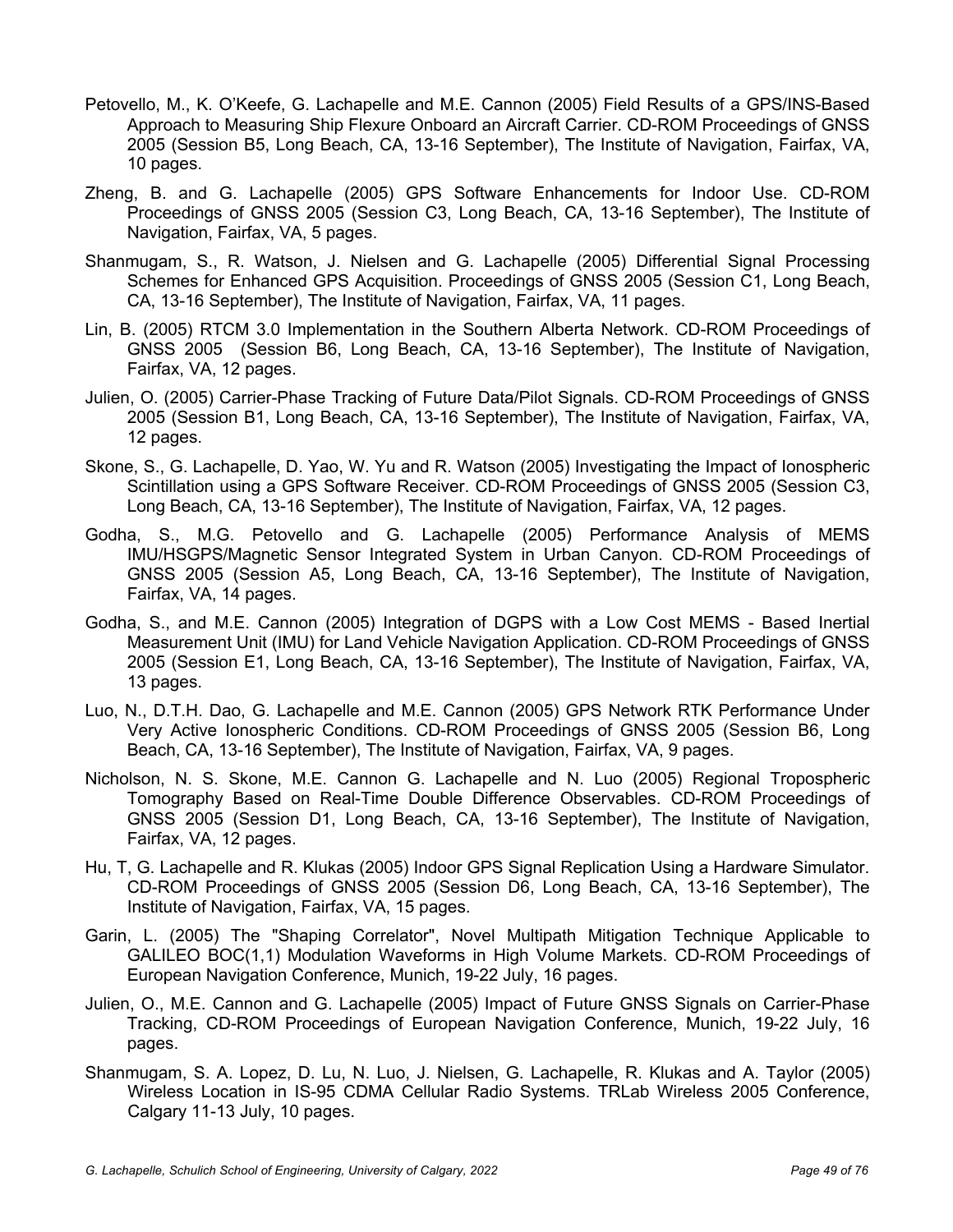- Lu, A. Lopez, S. Shanmugam, J. Nielsen and G. Lachapelle (2005) Phase coherency of CDMA caller location processing based on TCXO frequency reference with intermittent GPS corrections. TRLab Wireless 2005 Conference, Calgary 11-13 July, 5 pages.
- Petovello, M., K. O'Keefe, G. Lachapelle and M.E. Cannon (2005) Quantifying Ambiguity Resolution Performance in the Presence of Time-Correlated Measurement Errors Using Geometric-Based Techniques. Proceedings of Annual Meeting (Cambridge, MA), The Institute of Navigation, June 27-29, 1073-1085.
- Petovello, M., H. Qiu, G. Lachapelle and M.E. Cannon (2005) Comparison of IMU Quality on GPS/INS Ambiguity Resolution Performance After GPS Data Outages. CD-ROM Proceedings of 16<sup>th</sup> Symposium on Navigation, Canadian Aeronautics and Space Institute, April 26-27, Toronto, 26 pages.
- Zhang, H., M. Petovello, and M.E. Cannon (2005) Performance Comparison of Kinematic GPS Integrated with Different Tactical Level IMUs. CD-ROM Proceedings of NTM 2005, San Diego, 24-26 January, The Institute of Navigation, 12 pages.
- Lian, P., G. Lachapelle, and C. Ma (2005) Improving the Tracking Performance of PLL in High Dynamics Applications. CD-ROM Proceedings of NTM 2005, San Diego, 24-26 January, The Institute of Navigation, 1042-1053.
- Karunanayake, D., M.E. Cannon, G. Lachapelle and G. Cox (2005) Effects of Kinematics and Interference on Assisted GPS. CD-ROM Proceedings of NTM 2005, San Diego, 24-26 January, The Institute of Navigation, 1071-1081.
- Petovello, M., G. Lachapelle and M.E. Cannon (2005) Using GPS and GPS/INS Systems to Assess Relative Antenna Motion Onboard an Aircraft Carrier for Shipboard Relative GPS. CD-ROM Proceedings of NTM 2005, San Diego, 24-26 January, The Institute of Navigation, 219-229
- Julien, O., C. Macabiau, C., M.E. Cannon and G. Lachapelle and (2004) New Unambiguous BOC (n,n) Tracking Technique. CD-ROM Proceedings of 2nd ESA Workshop on Satellite Navigation User Equipment Technologies (NAVITEC '2004, December 8-10), Noordwijk, The Netherlands, 8 pages.
- Lachapelle, G. (2004) GNSS-Based Indoor Location Technologies. (Invited Keynote) CD-ROM Proceedings of the International Symposium on GPS/GNSS, Sydney, Australia (6-8 December), 15 pages.
- Dao, D., P. Alves and G. Lachapelle (2004) Performance Evaluation of Multiple Reference Station GPS RTK for a Medium Scaled Network. CD-ROM Proceedings of the International Symposium on GPS/GNSS, Sydney, Australia (6-8 December), 15 pages.
- O'Keefe, K., O. Julien, M.E. Cannon and G. Lachapelle (2004) Evaluation of the Availability, Accuracy, Reliability and Carrier-phase Ambiguity Resolution Capabilities of the Galileo GNSS in conjunction with Modernized GPS. CD Proceedings of the 55th International Astronautical Congress, Vancouver, Oct 4-8. Paper# IAC-04-M.4.04
- Alves, P, and G. Lachapelle (2004) A Comparison of Single Reference Station, Correction-Based Multipl**e** Reference Station and Tightly Coupled Methods using Stochastic Ionospheric Modelling. CD-ROM Proceedings of the International Symposium on GPS/GNSS, Sydney, Australia (6-8 December), 16 pages.
- Pugliano, G., F. Obrizzo, F. Pingue, V. Sepe, P. Alves, and G. Lachapelle (2004) Monitoring the Neapolitan Volcanic Area Using an Advanced Multiple Reference Station RTK DGPS Technique. Proceedings of GNSS 2004 (Session D4, Long Beach, CA, 21-24 September), The Institute of Navigation, Fairfax, VA, 1703-1712.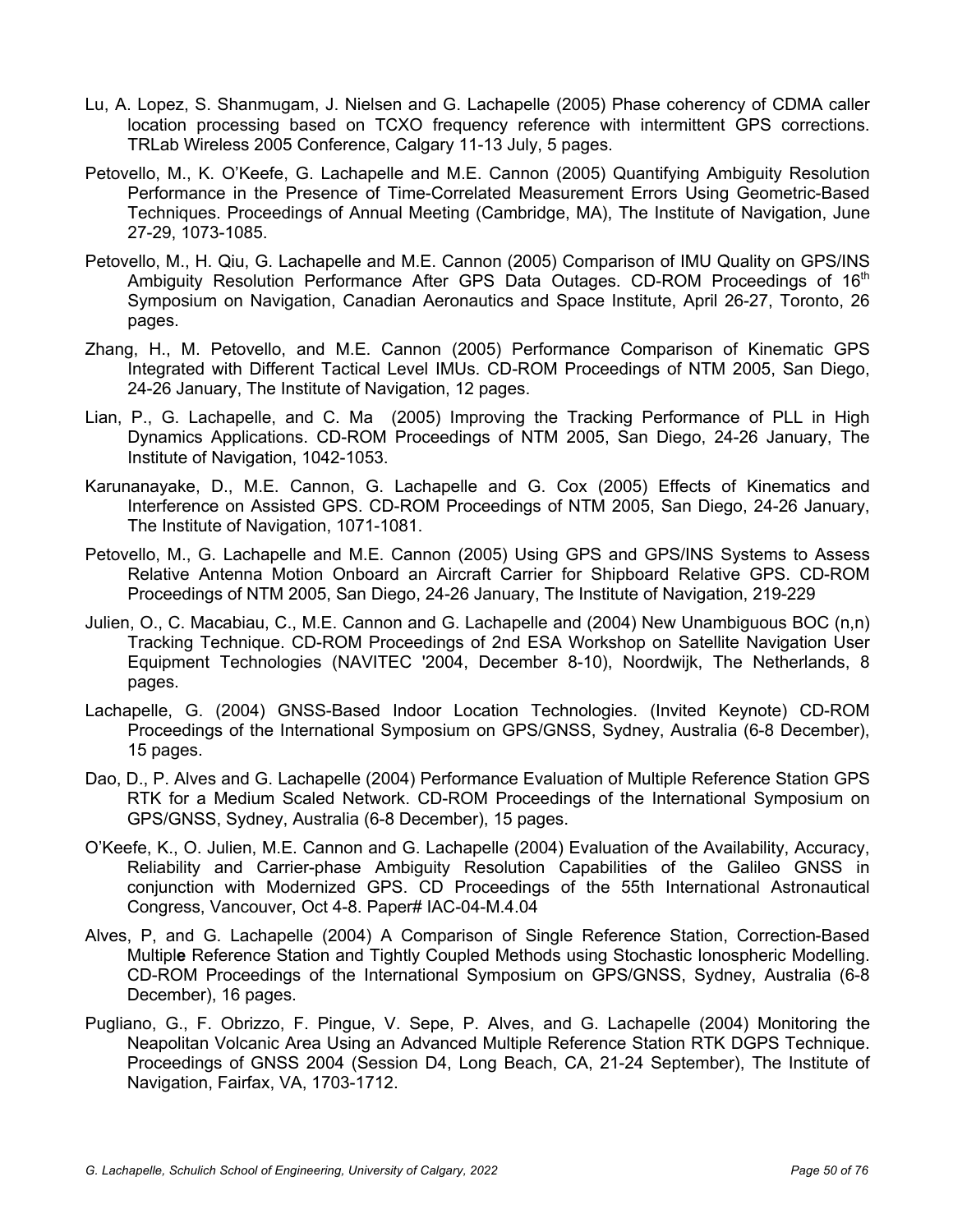- Karunanayake, D., M.E. Cannon, G. Lachapelle, G. Cox (2004) Evaluation of AGPS in Weak Signal Environments Using a Hardware Simulator. Proceedings of GNSS 2004 (Session A6, Long Beach, CA, 21-24 September), The Institute of Navigation, Fairfax, VA, 2416-2426
- Julien, O., B. Zheng, L. Dong, and G. Lachapelle (2004) A Complete Software-Based IF GNSS Signal Generator for Software Receiver Development. Proceedings of GNSS 2004 (Session C5, Long Beach, CA, 21-24 September), The Institute of Navigation, Fairfax, VA, 2146-2157.
- Julien, O, G. Lachapelle, and M.E. Cannon (2004) A New Multipath and Noise Mitigation Technique Using Data/Dataless Navigation Signals. Proceedings of GNSS 2004 (Session A1, Long Beach, CA, 21-24 September), The Institute of Navigation, Fairfax, VA, 8-19.
- Zheng, B., and G. Lachapelle (2004) Acquisition Schemes for a GPS L5 Software Receiver. Proceedings of GNSS 2004 (Session A3, Long Beach, CA, 21-24 September), The Institute of Navigation, Fairfax, VA, 1035-1040.
- Ma, C., G. Lachapelle, and M.E. Cannon (2004) Implementation of a Software GPS Receiver. Proceedings of GNSS 2004 (Session A3, Long Beach, CA, 21-24 September), The Institute of Navigation, Fairfax, VA, 956-970.
- Alves, P., G. Lachapelle, and M.E. Cannon (2004) In-Receiver Multiple Reference Station RTK Solution. Proceedings of GNSS 2004 (Session F6, Long Beach, CA, 21-24 September), The Institute of Navigation, Fairfax, VA, 2840-2848.
- Wieser, A., M. Petovello and G. Lachapelle (2004) Failure scenarios to be considered with kinematic high precision relative GNSS positioning. Proceedings of GNSS 2004 (Session F3, Long Beach, CA, 21-24 September), The Institute of Navigation, Fairfax, VA, 1448-1459.
- Jiang, Z., C. Ma and G. Lachapelle (2004) Mitigation of narrow band interference on software receivers based on spectrum analysis. Proceedings of GNSS 2004 (Session B1, Long Beach, CA, 21-24 September), The Institute of Navigation, Fairfax, VA, 144-155.
- El-Sheimy, N., W. Adbel-Hamid and G. Lachapelle (2004) An Adaptive Neuro-Fuzzy Model for Bridging GPS Outages in MEMS-IMU/GPS Land Vehicle Navigation. Proceedings of GNSS 2004 (Session B3, Long Beach, CA, 21-24 September), The Institute of Navigation, Fairfax, VA, 1088-1095.
- Basnayake, C. (2004) Automated Traffic Incident Detection With GPS Equipped Probe Vehicles. Proceedings of GNSS 2004 (Session D2, Long Beach, CA, 21-24 September), The Institute of Navigation, Fairfax, VA. {Best Student Paper Award}, 741-750.
- Adbel-Hamid, W. (2004) An ANFIS-Based Modelling of Thermal Drift of MEMS-Based Inertial Sensors. Proceedings of GNSS 2004 (Session E2, Long Beach, CA, 21-24 September), The Institute of Navigation, Fairfax, VA. {Best Student Paper Award}, 784-791.
- Mezentsev, O. (2004) Self-Contained Sensor Aided Kinematic Positioning Algorithms. Proceedings of GNSS 2004 (Session A6, Long Beach, CA, 21-24 September), The Institute of Navigation, Fairfax, VA. {Best Student Paper Award}, 2468-2487.
- Kuusniemi, H., G. Lachapelle, and J. Takala (2004) Reliability in Personal Positioning. CD-ROM Proceedings of GNSS 2004 Conference, Rotterdam (16-19 May), 14 pages.
- Dao, D., H. Kuusniemi, and G. Lachapelle (2004) HSGPS Reliability Enhancements Using aTwin-Antenna System. CD-ROM Proceedings of GNSS 2004 Conference, Rotterdam (16-19 May), 11 pages.
- Julien, O., M.E. Cannon, G. Lachapelle and C. Macabiau (2004) A New Unambiguous BOC(n,n) Signal Tracking Technique. CD-ROM Proceedings of GNSS 2004 Conference, Rotterdam (16-19 May), 12 pages.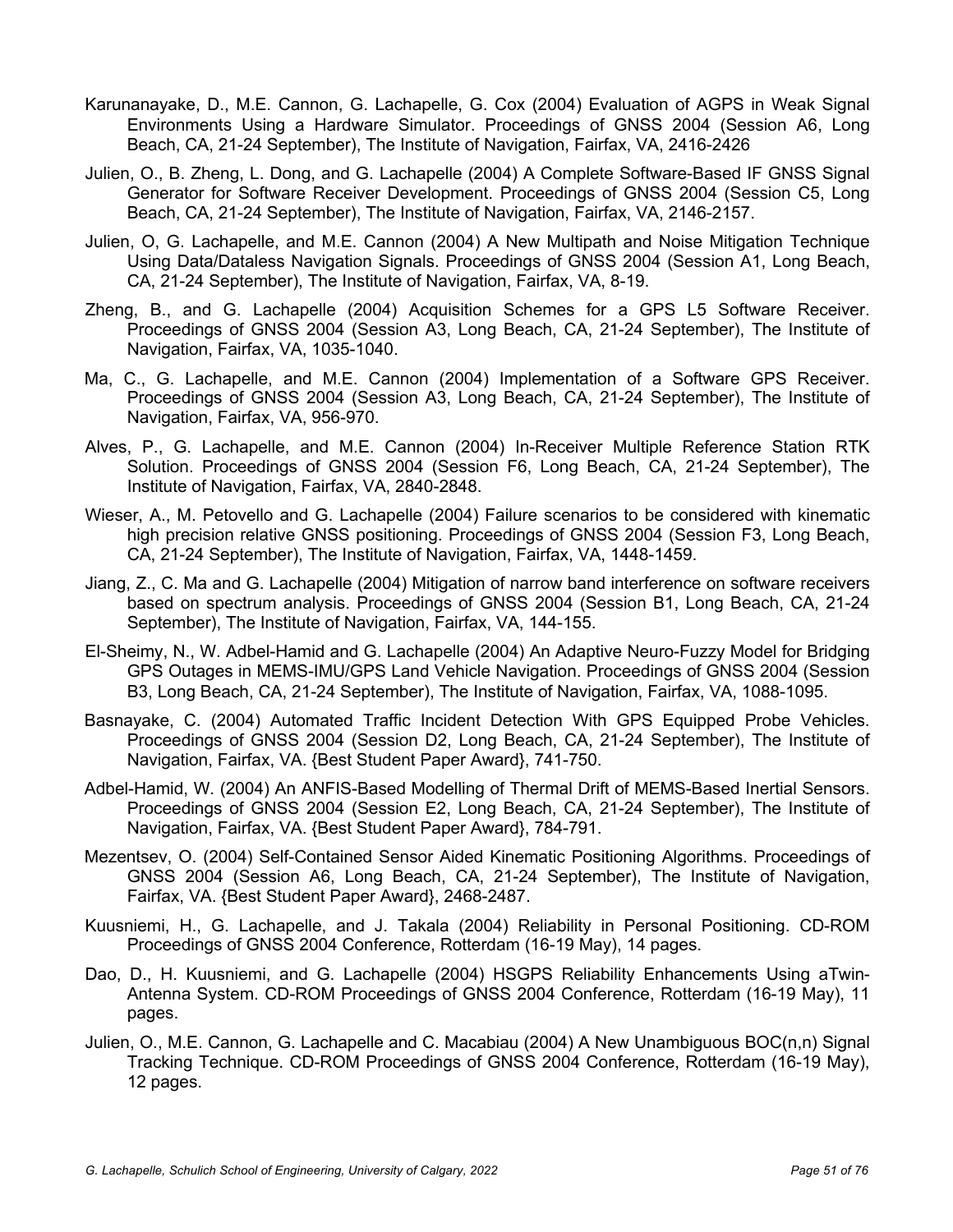- Basnayke, C., G. Lachapelle and A. MacIver (2004) Transit Vehicle Tracking Data for Real-Time Traffic Incident and Congestion Monitoring: A Proof of Concept Study. Presented at ITS Canada Conference, Calgary, May 9-11.
- Mezentsev, O., J. Collin, H. Kuusniemi, and G. Lachapelle (2004) Accuracy Assessment of a High Sensitivity GPS Based Pedestrian Navigation System Aided by Low-Cost Sensors. Proceedings of the 11<sup>th</sup> Saint Petersburg International Conference on Integrated Navigation Systems, 24-26 May, 156-164.
- Basnayake, C., O. Mezentsev, G. Lachapelle, M.E. Cannon (2004) A Portable Vehicular Navigation System Using High Sensitivity GPS Augmented with Inertial Sensors and Map-matching. Paper 04CONG-98, CD-ROM Proceedings of 2004 Society of Automotive Engineers, Detroit, MI, 8-11 March, 9 pages.
- Julien, O., P. Alves, M.E. Cannon and G. Lachapelle (2004) Improved Triple-Frequency GPS/Galileo Carrier Phase Ambiguity Resolution Using a Stochastic Ionosphere Modeling. Proceedings of NTM 2004 (San Diego, January 24-28), 441-452.
- O'Keefe, K., G. Lachapelle, and S. Skone (2004) Simulated Positioning Performance of the JPL Mars Network Operating in Conjunction with the European Netlanders Mission. Proceedings of NTM 2004 (San Diego, January 24-28), 614-623,
- Petovello, M., M.E. Cannon, G. Lachapelle, A. Huang and V. Kubacki (2004) Integration of GPS and INS Using Float Ambiguities with Application to Precise Positioning for JPALS. Proceedings of NTM 2004 (San Diego, January 24-28), 1126-1136.
- Alves, P., Y. Ahn, J. Liu, G. Lachapelle, D. Wolfe, and A. Cleveland (2004) Improvements of USCG RTK Positioning Performance Using External NOAA Tropospheric Corrections Integrated with a Multiple Reference Station Approach. Proceedings of NTM 2004 (San Diego, January 24-28), 689-698.
- Kuusniemi, H., and G. Lachapelle (2004) GNSS Signal Reliability Testing in Urban and Indoor Environments. Proceedings of NTM 2004 (San Diego, January 24-28), 210-224.
- Dong, L., C. Ma, and G. Lachapelle (2004) Implementation and Verification of a Software-Based IF GPS Signal Simulator. Proceedings of NTM 2004 (San Diego, January 24-28), 378-389.
- Wang, C., and G. Lachapelle (2004) Development of a Low-Cost Solution for GPS/Gyro Attitude Determination. Proceedings of NTM 2004 (San Diego, January 24-28), 267-276.
- Collin, J., H. Kuusniemi, O. Mezentsev, G. MacGougan and G. Lachapelle (2003) HSGPS under Heavy Signal Masking – Accuracy and Availability Analysis. Website [www.nornav.org] Proceedings of NORNA 03 Conference – Navigation in the  $21<sup>st</sup>$  Century (Stockholm, Dec 2-4), 11 pages
- Fortes, L.P., M.E. Cannon, G. Lachapelle, and S. Skone (2003) Uso de Multi-estações GPS de referência para posicionamentos RTK. CD-ROM Proceedings of Brazilian Cartographic Congress, September 29-Oct 3, 14 pages.
- Pugliano, G., M.E. Cannon, and G. Lachapelle (2003) Tecnica GPS RTK Multi-Reference Station: Sperimentazione sulla rete test Campania GPS Network. CD-ROM Proceedings of Conferenza Nazionale ASITA, Verona, 28-31 October 2003, 6 pages.
- Lachapelle, G., O. Mezentsev, J. Collin and G. MacGougan (2003) Pedestrian and Vehicular Navigation Under Signal Masking Using Integrated HSGPS and Self Contained Sensor Technologies. CD-ROM Proceedings of 11<sup>th</sup> World Congress, International Association of Institutes of Navigation (Berlin, 21-24 October), 29 pages.
- Pugliano, G., P. Alves, M.E. Cannon, and G. Lachapelle (2003) Performance Analysis of a Post-Mission Multi-Reference RTK DGPS Positioning Approach. CD-ROM Proceedings of 11<sup>th</sup> World Congress, International Association of Institutes of Navigation (Berlin, 21-24 October), 20 pages.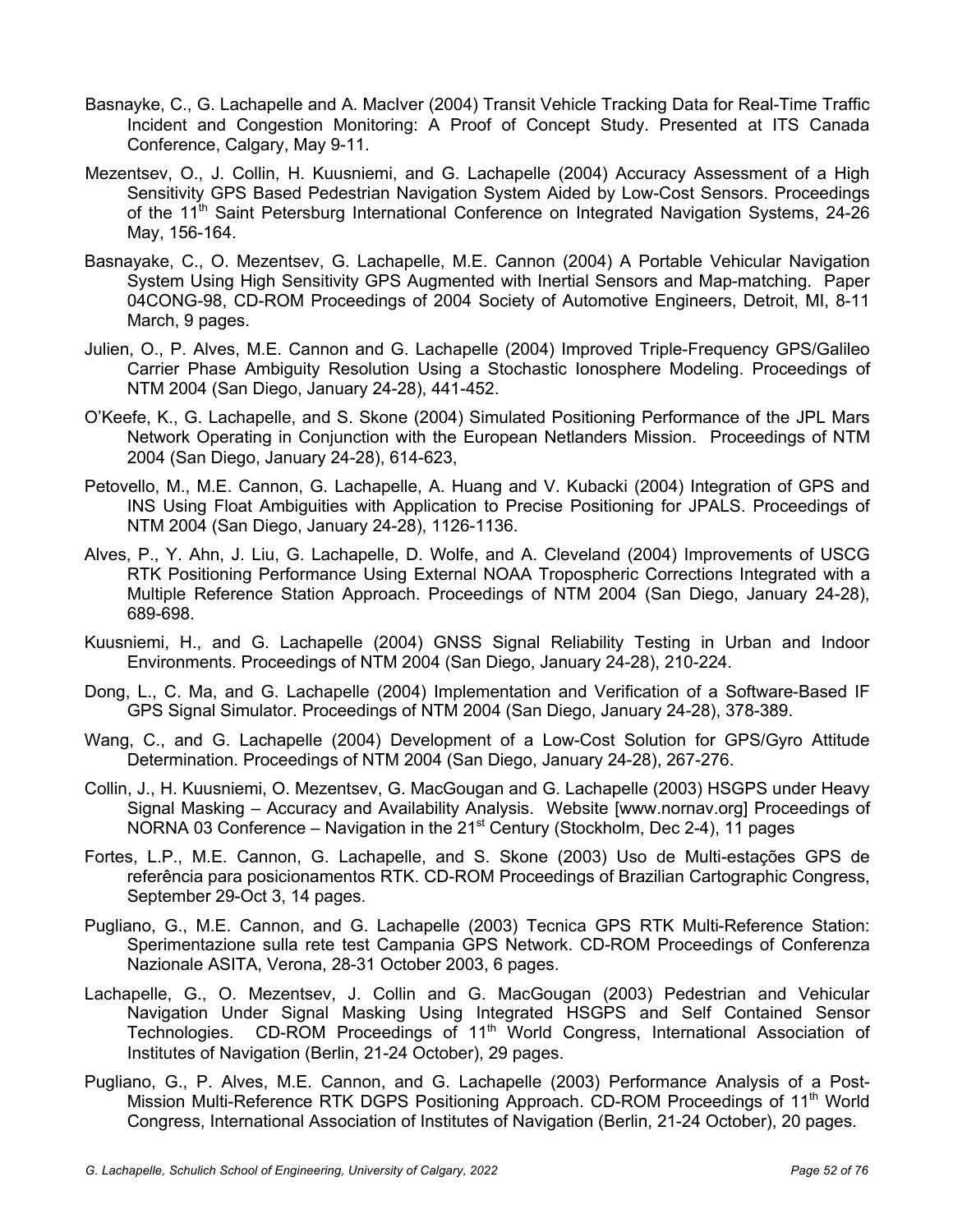- Cannon, M.E., C. Basnayake, S. Crawford, S. Syed and G. Lachapelle (2003) Precise GPS Sensor Subsystem for Platoon Control. Proceedings of GPS 2003 (Session C1, Portland, OR, 9-12 September), The Institute of Navigation, 213-224.
- Petovello, M,, O. Mezentsev, G. Lachapelle and M.E. Cannon (2003) High Sensitivity GPS Velocity Updates For Personal Indoor Navigation Using Inertial Navigation Systems**,** Proceedings of GPS2003 (Session F6, Portland, OR, 9-12 September), The Institute of Navigation, Alexandria, VA, 2886-2896.
- Alves, P., Y. Ahn, and G. Lachapelle (2003) The Effects of Network Geometry on Network RTK Using Simulated GPS Data, Proceedings of GPS 2003 (Session F3, Portland, OR, 9-12 September), The Institute of Navigation, 1417-1427.
- Pugliano, G. (2003) Testing of a Multi-Reference Station Network for RTK DGPS Positioning in Italy, Proceedings of GPS 2003 (Session F3, Portland, OR, 9-12 September), The Institute of Navigation., 1406-1416. {Best Student Paper Award}
- Lachapelle, G., H. Kuusniemi, D. Dao, G. MacGougan, and M.E. Cannon (2003) HSGPS Signal Analysis and Performance Under Various Indoor Conditions. Proceedings of GPS 2003 (Session C3, Portland, OR, 9-12 September), The Institute of Navigation. 1171-1184.
- Collin, J., O. Mezentsev and G. Lachapelle (2003) Indoor Positioning System Using Accelerometry and High Accuracy Heading Sensors. Proceedings of GPS 2003 (Session C3, Portland, OR, 9-12 September), The Institute of Navigation. 1164-1170.
- Nicholson, N., V. Hoyle, S. Skone, M.E. Cannon and G. Lachapelle (2003) 4-D Troposphere Modeling Using a Regional GPS Network in Southern Alberta. (Session D4, Portland, OR, 9-12 September), The Institute of Navigation, Alexandria, VA, 1718-1727.
- Ma, C. (2003) Integration of GPS and Cellular Networks to Improve Wireless Location Performance. Proceedings of GPS 2003 (Session C4, Portland, OR, 9-12 September), The Institute of Navigation, 1585-1596. {Best Student Paper Award}
- Lachapelle, G., O. Julien, G. MacGougan, M.E. Cannon, and S. Ryan (2003) Ship GPS Multipath Detection Experiments. Proceedings of Annual Meeting, U.S. Institute of Navigation (Albuquerque, N.M., June 23-25), 217-229.
- Basnayake, C., and G. Lachapelle (2003) Accuracy and Reliability Improvement of Standalone High Sensitivity GPS Using Map Matching Techniques. Proceedings of Annual Meeting, U.S. Institute of Navigation (Albuquerque, N.M., June 23-25), 209-216.
- Lachapelle, G., A. Morton, M. Petovello and M.E. Cannon (2003) Improving the USCG DGPS Service: Analysis of Potential System Upgrades and Their Effects on Accuracy, Reliability and Integrity. CD-ROM Proceedings of U.S. Coast Guard eDGPS Symposium, Norfolk, VA, June 17-19, 28 pages.
- Ma, C., R. Klukas, and G. Lachapelle (2003) An Enhanced Two-Step Least Squared Approach for TDOA/AOA Wireless Location. Proceedings of International Conference on Communications 2003, Anchorage, Alaska, USA, May 11-15, Vol.2, pp. 987-991
- Mezentsev, O., J. Collin and G. Lachapelle (2003) Vehicular Navigation in Urban Canyons Using a High Sensitivity GPS Receiver Augmented with a Medium-Grade IMU. Proceedings of the  $10<sup>th</sup>$ Saint Petersburg International Conference on Integrated Navigation Systems, 26-28 May, pp. 64- 70.
- Ma, C., R. Klukas, and G. Lachapelle (2003) Mitigation of NLOS Error in AOA Wireless Location. Proceedings of 17<sup>th</sup> Annual International Symposium on AeroSense, SPIE Vol. 5084, (Orlando, 21-25 April), 28-38.
- Lachapelle, G., M.E. Cannon, R. Klukas, S. Singh, R. Watson, P. Boulton, A. Read and K. Jones (2003) Hardware Simulator Models and Methodologies for Controlled Performance Assessment of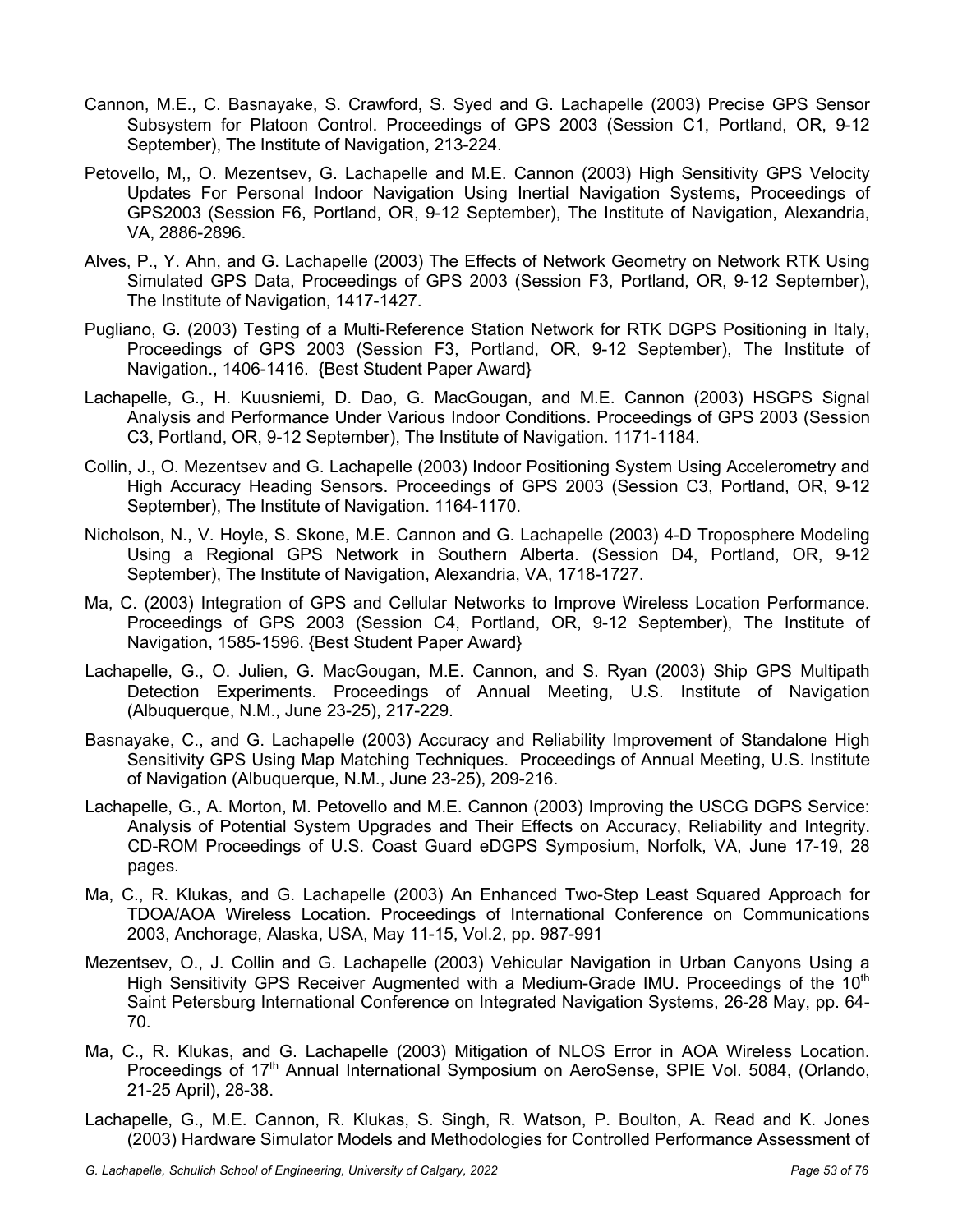High Sensitivity AGPS Receivers. CD-ROM Proceedings of GNSS 2003, The European navigation Conference (Graz, Austria, 22-25 April), Session A2 on Indoor Navigation, 21 pages.

- Leonard, A., H. Krag, G. Lachapelle, K. O'Keefe, C. Huth, and C. Seynat (2003) Impact of GPS and Galileo Orbital Plane Drifts in Interoperability Performance Parameters. CD-ROM Proceedings of GNSS 2003, The European navigation Conference (Graz, Austria, 22-25 April), Session C2 on Interoperability, 11 pages.
- Stirling, R., J. Collin, K. Fyfe and G. Lachapelle (2003) An Innovative Shoe-Mounted Pedestrian Navigation System. CD-ROM Proceedings of GNSS 2003, The European navigation Conference (Graz, Austria, 22-25 April), Session F3 on Pedestrian Navigation, 15 pages.
- Basnayake, C., G. Lachapelle, and A. MacIver (2003) A GPS-Based Calibration Tool for Microscopic Traffic Simulation Models. CD-ROM Proceedings of SMART Moving Conference, Birmingham, UK (April 7-10), 11 pages.
- Petovello, M., M.E. Cannon, and G. Lachapelle (2003) Kalman Filter Reliability Analysis Using Different Update Strategies. CD-ROM Proceedings of 14<sup>th</sup> Symposium on Navigation, Canadian Aeronautics and Space Institute, Montréal, April 28-30., 12 pages
- Abdel-Hamid, W., N. El-Sheimy, and G. Lachapelle (2003) Thermal and Noise Characteristics of MEMS Sensors. Proceedings of NTM03 (Anaheim, CA, Jan 22-24), The Institute of Navigation, 641-648.
- Petovello, M., M.E. Cannon, and G. Lachapelle (2003) Quantifying Improvements from the Integration of GPS and a Tactical Grade INS in High Accuracy Navigation Applications. Proceedings of NTM03 (Anaheim, CA, Jan 22-24), The Institute of Navigation, 454-465.
- Lachapelle, G., and J. Clark, and R. Breslau (2002), Real Time Measurement of GPS Antenna Motion For JPALS, CD-ROM Proceedings of RTO-SET Fall 2002 Symposium on Emerging Military Capabilities Enabled by Advances in Navigation Sensors, Istanbul, October 14-16, 12 pages.
- Lachapelle, G. (2002), Global Navigation Satellite Systems: Emerging Capabilities and Research Opportunities, Paper 10.2, CD\_ROM Proceedings of Veikko A. Heiskanen Symposium- A look to the future, Ohio State University, Columbus, OH, October 2-4, 28 pages.
- Mezentsev , O., Y. Lu, G. Lachapelle, and R. Klukas (2002) Vehicular Navigation in Urban Canyons Using a High Sensitivity Receiver Augmented with a Low Cost Sensor. Proceedings of GPS2002 (Session E1, Portland, OR, 24-27 September), The Institute of Navigation, Alexandria, VA, 363- 369.
- Boulton, P., A. Read, G. MacGougan, R. Klukas, M.E. Cannon, and G. Lachapelle (2002) Proposed Models and Methodologies for Verification Testing of AGPS-equipped Cellular Mobile Phones in the Laboratory. Proceedings of GPS2002 (Session C1, Portland, OR, 24-27 September), The Institute of Navigation, Alexandria, VA, 200-212. (*Best Paper Presentation Award*)
- Wang, C. and G. Lachapelle (2002) GPS Attitude Determination Reliability Performance Improvement Using Low Cost Receivers. Proceedings of GPS2002 (Session B3, Portland, OR, 24-27 September), The Institute of Navigation, Alexandria, VA, 1064-1074.
- Alves, P., G. Lachapelle, M..E. Cannon, J. Park, and P. Park (2002) Use of Self-Contained Ionospheric Modelling to Enhance Long Baseline Multiple Reference Station RTK Positioning. Proceedings of GPS2002 (Session F3, Portland, OR, 24-27 September), The Institute of Navigation, Alexandria, VA, 1388-1399.
- LIU, J., P. ALVES, M. PETOVELLO, G. MacGOUGAN, L. de GROOT, M.E. CANNON, and G. LACHAPELLE (2002) Development and Testing of an Optimal Cascading Scheme to Resolve Multi-Frequency Carrier Phase Ambiguities. Proceedings of GPS2002 (Session F2, Portland, OR, 24-27 September), The Institute of Navigation, Alexandria, VA, 933-944.
- CANNON, M.E., S. SKONE, Y. GAO, Y. MOON, K. CHEN, S. CRAWFORD, and G. LACHAPELLE (2002) Performance Evaluation of Several Wide-Area GPS Services. Proceedings of GPS2002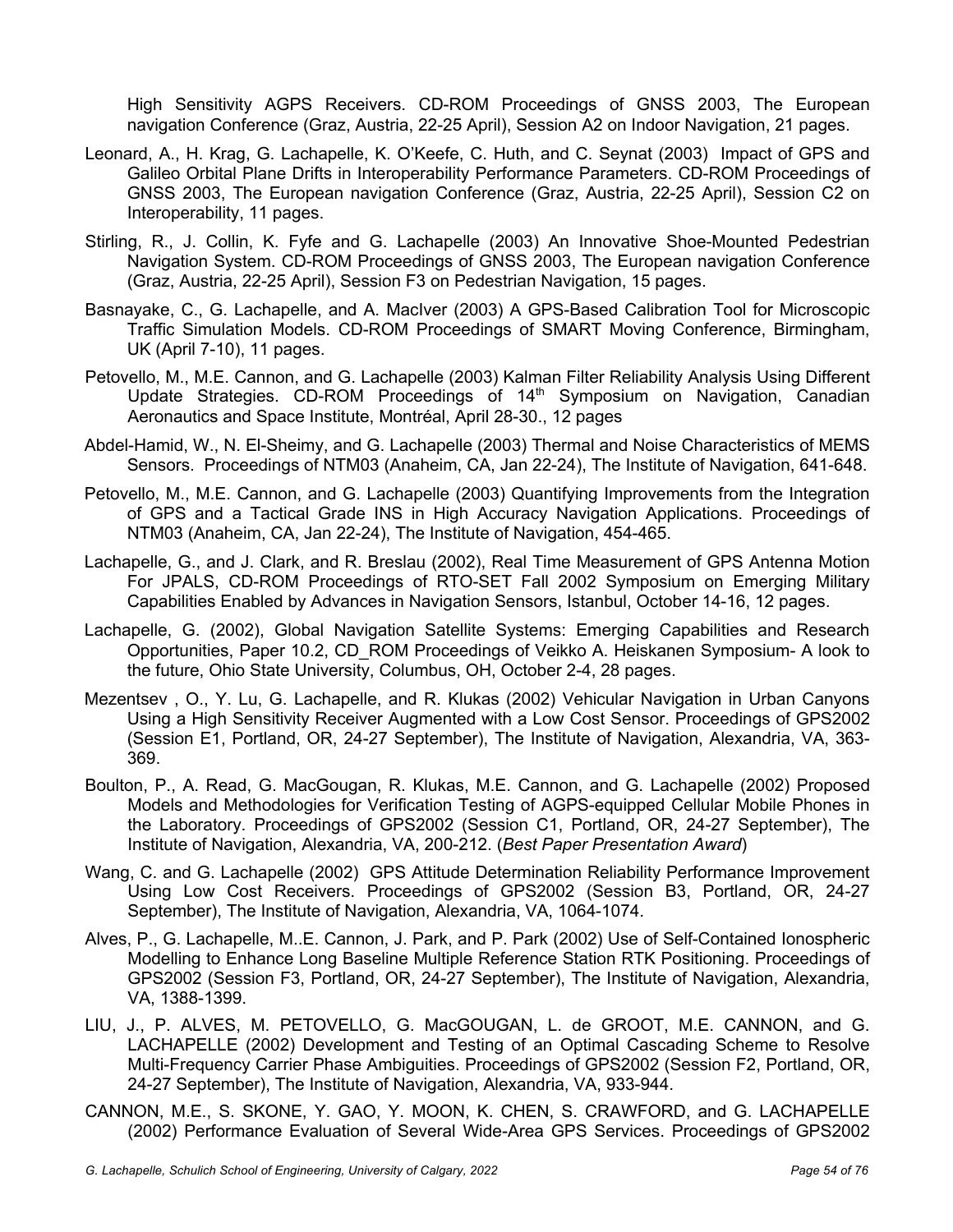(Session D6, Portland, OR, 24-27 September), The Institute of Navigation, Alexandria, VA , 1716- 1726.(*Best Paper Presentation Award*)

- PARK, J.U., J.H. JOH, H.C. LIM, P.H. PARK, B.H. CHOI, S.W. LEE, B. TOWNSEND, M.E. CANNON, and G. LACHAPELLLE (2002) Multi-Reference GPS Network for the Nationwide RTK Service in Korea. Proceedings of GPS2002 (Session F5, Portland, OR, 24-27 September), The Institute of Navigation, Alexandria, VA, 2334-2341.
- COLLIN, J, G. LACHAPELLE, and J. KÄPPI (2002) MEMS-IMU for Personal Positioning in a Vehicle A Gyro-Free Approach. Proceedings of GPS2002 (Portland, OR, 24-27 September), The Institute of Navigation, Alexandria, VA, 1153-1161.
- Ma, C. R. Kukas, and G. Lachapelle (2002) An Efficient NLOS Error Mitigation Method for Wireless Location. Proceedings of TRLab Wireless 2002 Conference, Calgary, July 8-10, pp. 160-167.
- Abdel-Hamid, W., A Noureldin, N. El-Sheimy and G. Lachapelle (2002) Performance Analysis of MEMS-based Inertial Sensors for Positioning Applications. Proceedings of International Workshop on System-on-Chip for Real-Time Applications (Banff, July 6-7), Kluwer Academic Publishers, pp. 440-450.
- Liu, G., and G. Lachapelle (2002) Ionosphere Weighted GPS Cycle Ambiguity Resolution.Proceedings of National Technical Meeting, The Institute of Navigation (San Diego, CA, Jan 28-30), 889-899.
- HOYLE, V., G. LACHAPELLE, M.E. CANNON, and C. WANG (2002) Low-Cost GPS Receivers and their Feasibility for Attitude Determination. Proceedings of National Technical Meeting, The Institute of Navigation (San Diego, CA, Jan 28-30), 226-234.
- OLYNIK, M., M.G. PETOVELLO, M.E. CANNON and G. LACHAPELLE (2002) Temporal Variability of GPS Error Sources and Their Effect on Relative Positioning Accuracy. Proceedings of National Technical Meeting, The Institute of Navigation (San Diego, CA, Jan 28-30), 87-888.
- MACGOUGAN, G., G. LACHAPELLE, R. KLUKAS, K.SIU, L. GARIN, H. SHWEFELT and G. COX (2002) Degraded GPS Signal Measurements with a Stand-Alone High Sensitivity Receiver. Proceedings of National Technical Meeting, The Institute of Navigation (San Diego, CA, Jan 28- 30), 191-204
- CANNON, M.E., G. LACHAPELLE, L.P. FORTES, P. ALVES, and B. TOWNSEND (2001), The Use of Multiple Reference Station VRS for Precise Kinematic Positioning, Proceedings of the Japan Institute of Navigation, GPS Symposium 2001, Tokyo, November 14-16, pp. 29-37.
- LACHAPELLE, G. (2001) Use of a Multiple Reference Station Approach for Enhanced GNSS RTK Marine Positioning and Navigation. CD-ROM Proceedings of Satellite Navigation and Positioning World Conference (NavSat 2001), Nice, November 13-15.
- CANNON, M.E., G. LACHAPELLE, M. OLYNIK, M. PETOVELLO, W. GELATKA, and J. DAVIS (2001) P3 Aircraft Buffeting Measurement Using Precise Carrier Phase Techniques. Proceedings of GPS2001 (Session D2, Salt Lake City, 11-14 September), The Institute of Navigation, Alexandria, VA, pp. 1009-1016.
- PETROSKI, I., S. KAWAGUCHI, H. TORIMOTO, K. FUJII, M.E. CANNON and G. LACHAPELLE (2001) The Issues of Practical Implementation of a Commercial RTK Network Service. Proceedings of GPS2001 (Session E5, Salt Lake City, 11-14 September), The Institute of Navigation, Alexandria, VA, pp. 2654-2664.
- FORTES, L.P., M.E. CANNON, S. SKONE, and G. LACHAPELLE (2001) Improving a Multi-Reference Station GPS Network Method for OTF Positioning in the St.Lawrence Seaway. Proceedings of GPS2001 (Session D1, Salt Lake City, 11-14 September), The Institute of Navigation, Alexandria, VA., pp. 404-414.
- PETOVELLO, M.G., M.E. CANNON, G. LACHAPELLE, J. WANG, C.K.H. WILSON, O.S. SALYCHEV, and V.V. VORONOV (2001) Development and Testing of a Real-Time GPS/INS Reference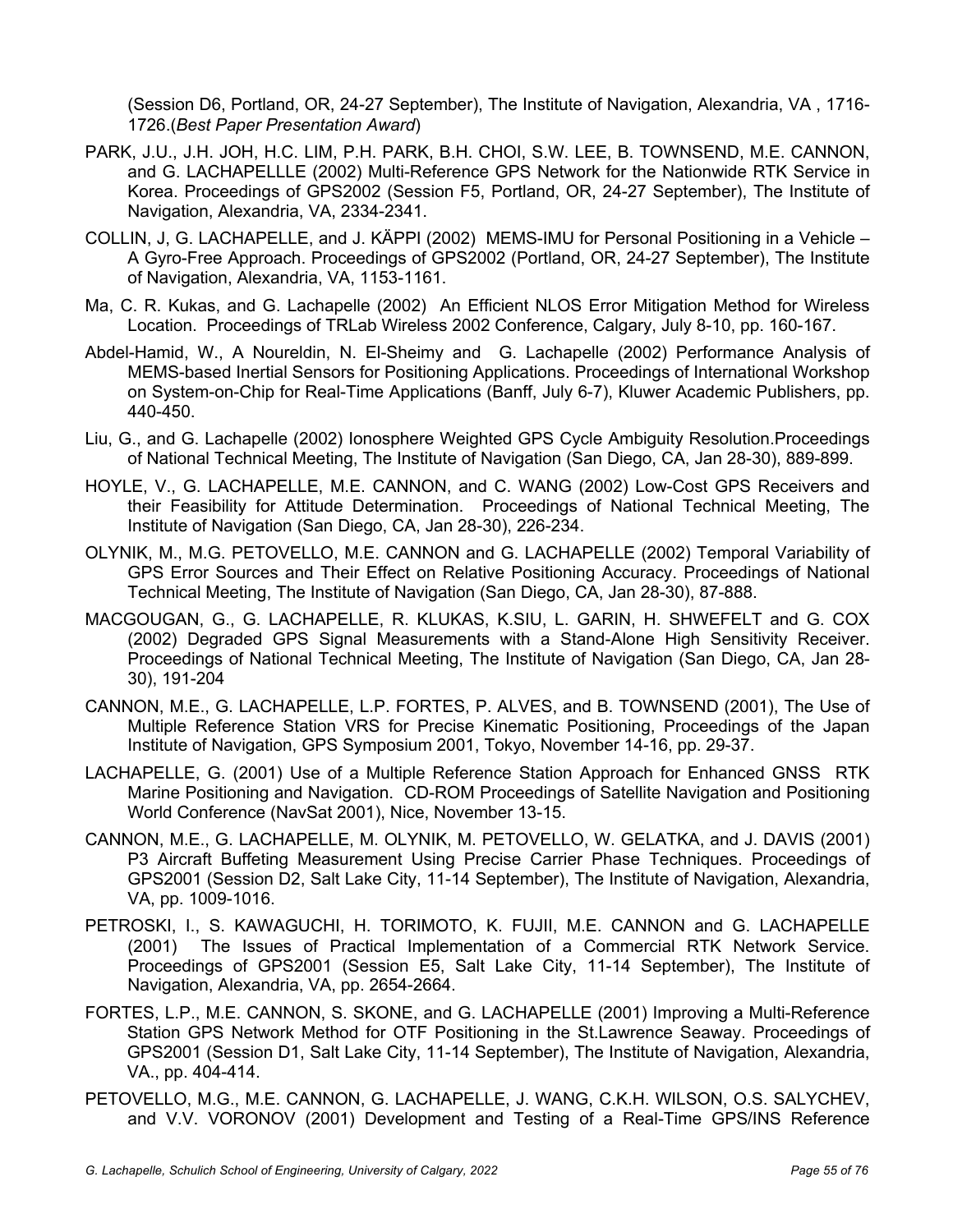System for Autonomous Automobile Navigation. Proceedings of GPS2001 (Session E5, Salt Lake City, 11-14 September), The Institute of Navigation, Alexandria, VA, pp. 2634-2641.

- MA, C., G. JEE, G. MacGOUGAN, G. LACHAPELLE, S. BLOEBAUM, G. COX, L. GARIN and J. SHEWFELT (2001) GPS Signal Degradation Modeling. Proceedings of GPS2001, (Session C2, Salt Lake City, September 11-14), The Institute of Navigation, Alexandria, VA, pp. 882-893.
- MacGOUGAN, G. G. LACHAPELLE, M.E. CANNON, G. JEE, and M. VINNINS (2001) GPS Signal Degradation Analysis Using a Simulator. Proceedings of 57<sup>th</sup> Annual Meeting, The Institute of Navigation, Albuquerque, NM, June 10-13, 586-591
- OLYNIK, M., M.E. CANNON, G. LACHAPELLE, W. GELATKA, and J. DAVIS (2001) Precise Relative Positioning Using Absolute GPS. Proceedings of Kinematic International Symposium (KIS01), Banff, June 5-8, Dept of Geomatics Engineering, Univ. of Calgary, pp. 385-391.
- MacGOUGAN, G., G. LACHAPELLE, R. NAYAK, and A. WANG (2001) Overview of GNSS Signal Degradation Phenomena. Proceedings of Kinematic International Symposium (KIS01), Banff, June 5-8, Dept of Geomatics Engineering, Univ. of Calgary, pp. 87-100.
- CANNON, M.E., G. LACHAPELLE, P. ALVES, L.P. FORTES, and B. TOWNSEND (2001) GPS RTK Positioning Using a Regional Reference Network: Theory and Results. Proceedings of 5<sup>th</sup> GNSS International Symposium, Seville, May 8-11.
- PETROVSKI, I, S. KAWAGUCHI, H. TORIMOTO, K. FUJII, K. EBINE, K. SASANO, M.E. CANNON, and G. LACHAPELLE (2001) Practical Issues of Virtual Reference Station Implementation for Nationwide RTK Network, Proceedings of the 5TH GNSS International Symposium, Seville, May 8-11.
- ALVES,P., G. LACHAPELLE, M.E. CANNON, J. LIU, and B. TOWNSEND (2001) Evaluation of Multiple-Reference DGPS RTK Using a Large Scale Network. Proceedings of National Technical Meeting, The Institute of Navigation (Long Beach, CA, Jan 22-24), 665-671.
- CANNON, ME., G. MacGOUGAN, G. LACHAPELLE, and M. VINNINS (2001) GPS Receiver Performance Analysis for RF Interference. Proceedings (CD) of SMi Military GPS and Satellite Navigation Conference, London (UK) January 10-11.
- LACHAPELLE, G., L.P. FORTES, M.E. CANNON, P. ALVES and B. TOWNSEND (2001) RTK Accuracy Enhancements with a Reference Network-Based Approach. Proc. of Third Intern. Symp. On Mobile Mapping Technology, Cairo, January 3-5.
- PETROSKI, I., S. KAWAGUCHI, M. ISHII, H. TORIMOTO, K. FUJII, K. SASANO, M. KONDO, K. SHOJI, H. HADA, K. UEHARA, Y. KAWAKITA, J. MURAI, B. TOWNSEND, M.E. CANNON, and G. LACHAPELLE (2000) New Flexible Network-Based RTK Service in Japan. Proceedings of GPS2000 (Session B3, Salt Lake City, 19-22 September), The Institute of Navigation, Alexandria, VA., 1124-1132.
- FORTES, L.P., M.E. CANNON, and G. LACHAPELLE (2000) Testing of a Multi-Reference GPS Station Network for OTF Positioning in Brazil. Proceedings of GPS2000 (Session B3, Salt Lake City, 19-22 September), The Institute of Navigation, Alexandria, VA., 1133-1142.
- LACHAPELLE, G., B. TOWNSEND, P. ALVES, L.P. FORTES, and M.E. CANNON (2000) RTK Positioning Using a Reference Network. Proceedings of GPS2000 (Session C3, Salt Lake City, 19- 22 September), The Institute of Navigation, Alexandria, VA., 1165-1171.
- SALYCHEV, O., V. VORONOV, M.E. CANNON, R. NAYAK, and G. LACHAPELLE (2000) Attitude Determination with GPS-Aided Inertial Navigation Systems. Proceedings of World Congress of International Association of Institutes of Navigation, Institute of Navigation, Alexandria, VA, 705- 711.
- LACHAPELLE, G., M.E. CANNON, L.P.S. FORTES, and P. ALVES (2000) Use of Multiple Reference GNSS Stations for RTK Positioning. Proceedings of World Congress of International Association of Institutes of Navigation, Institute of Navigation, Alexandria, VA, 803-809.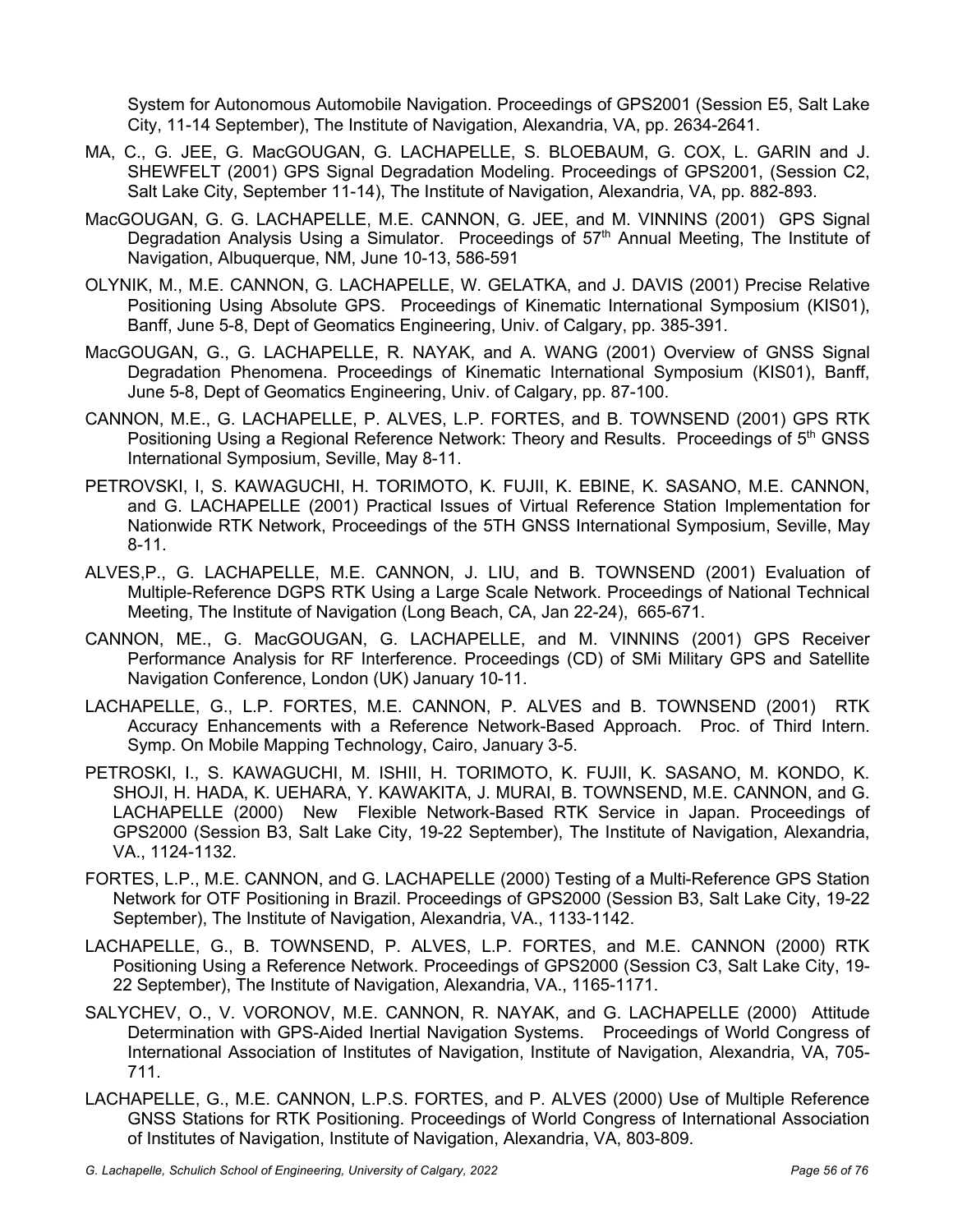- LACHAPELLE, G. (2000) The Last Major High Accuracy Classical Geodetic Survey Operation Undertaken in Canada: The 1983 Rogers Pass Survey for a 14.5 km Railway Tunnel. Proceedings of World Congress of International Association of Institutes of Navigation, Institute of Navigation, Alexandria, VA, 520-562.
- RYAN, S., and G. LACHAPELLE (2000) Impact of GPS/GALILEO Integration 0n Marine Navigation Reliability. Proceedings of World Congress of International Association of Institutes of Navigation, Institute of Navigation, Alexandria, VA, 721-31.
- CARLSON, B., L. BAUWENS, L. BELOSTOTSKI, M.E. CANNON, Y. CHANG, X. DENG, P. DEWDNEY, J. FITZSIMMONS, D. HALLIDAY, K. KURSCHNER, G. LACHAPELLE, D. LO, P. MOUSAVI, M. NAHON and L. SHAFAI (2000) The Large Adaptive Reflector: A 200-m Diameter Wideband cm-m Wave Radio Telescope. Proceedings of Joint SPIE/European Optical Society Conference on Astronomical Telescopes and Instrumentation, Munich, March 25-31.
- SALYCHEV, O., V. VORONOV, M.E. CANNON, G. LACHAPELLE, and R. NAYAK (2000) Low Cost INS/GPS Integration: Concepts and Testing. Proceedings of National Technical Meeting, The Institute of Navigation (Anaheim, CA, Jan 20-22), 98-105.
- STEPHEN, J., and G. LACHAPELLE (2000) Development of a GNSS-based Multi-Sensor Vehicular Navigation System. Proceedings of National Technical Meeting, The Institute of Navigation (Anaheim, CA, Jan 20-22), 268-278.
- O'KEEFE, K., J. SHARMA, M.E. CANNON, and G. LACHAPELLE, (1999) Pseudolite-Based Inverted GPS Concept for Local Area Positioning. Proceedings of GPS99 (Session D4, Nashville, 14-17 September), The Institute of Navigation, Alexandria, VA., 1523-1529.
- 14) FORTES, L.P., G. LACHAPELLE, M.E. CANNON, G. MARCEAU, S. RYAN, S. WEE and J. RAQUET (1999) Testing of a Multi-Reference GPS Station Network for Precise 3D Positioninng in the St.Lawrence Seaway. Proceedings of GPS99 (Session A4, Nashville, 14-17 September), The Institute of Navigation, Alexandria, VA., 1259-1269.
- RYAN, S., and G. LACHAPELLE (1999) Augmentation of DGNSS With Dynamic Constraints For Marine Navigation. Proceedings of GPS99 (Session A4, Nashville, 14-17 September), The Institute of Navigation, Alexandria, VA., 1303-1313.
- PETOVELLO, M., and G. LACHAPELLE (1999) Using Standalone GPS to Evaluate Oscillator Stability in the Time Domain. Proceedings of GPS99 (Session C3, Nashville, 14-17 September), The Institute of Navigation, Alexandria, VA., 1081-1089.
- CANNON, M.E., G. LACHAPELLE, H. SUN, T. FLETCHER, R. CABELLERO, and I. HAWES (1999) Development and Testing of an Integrated INS/GPS Cross-Linked Twin Antenna Receiver System for Sub-Meter Positioning of a CF-18 Fighter. Proceedings of Annual Meeting of the Institute of Navigation (Cambridge, MA, June 28-July 1), 463-474.
- LUO, N., and G. LACHAPELLE (1999) Centimeter-Level Relative Positioning of Distributed Moving Platforms Using GPS Carrier Phase Observables. Proceedings of Annual Meeting of the Institute of Navigation (Cambridge, MA, June 28-July 1), 307-313.
- RYAN, S., J. STEPHEN, and G. LACHAPELLE (1999) Testing and Analysis of Reliability Measures for GNSS Receivers in the Marine Environment. Proceedings of National Technical Meeting, The Institute of Navigation (January 25-27, San Diego, CA), 505-514.
- PETOVELLO, M., G. FOTOPOULOS, S. RYAN, G. LACHAPELLE and M.E. CANNON (1999). GPS Critical Dates Test Plan. Proceedings of National Technical Meeting, The Institute of Navigation (January 25-27, San Diego, CA), 291-99.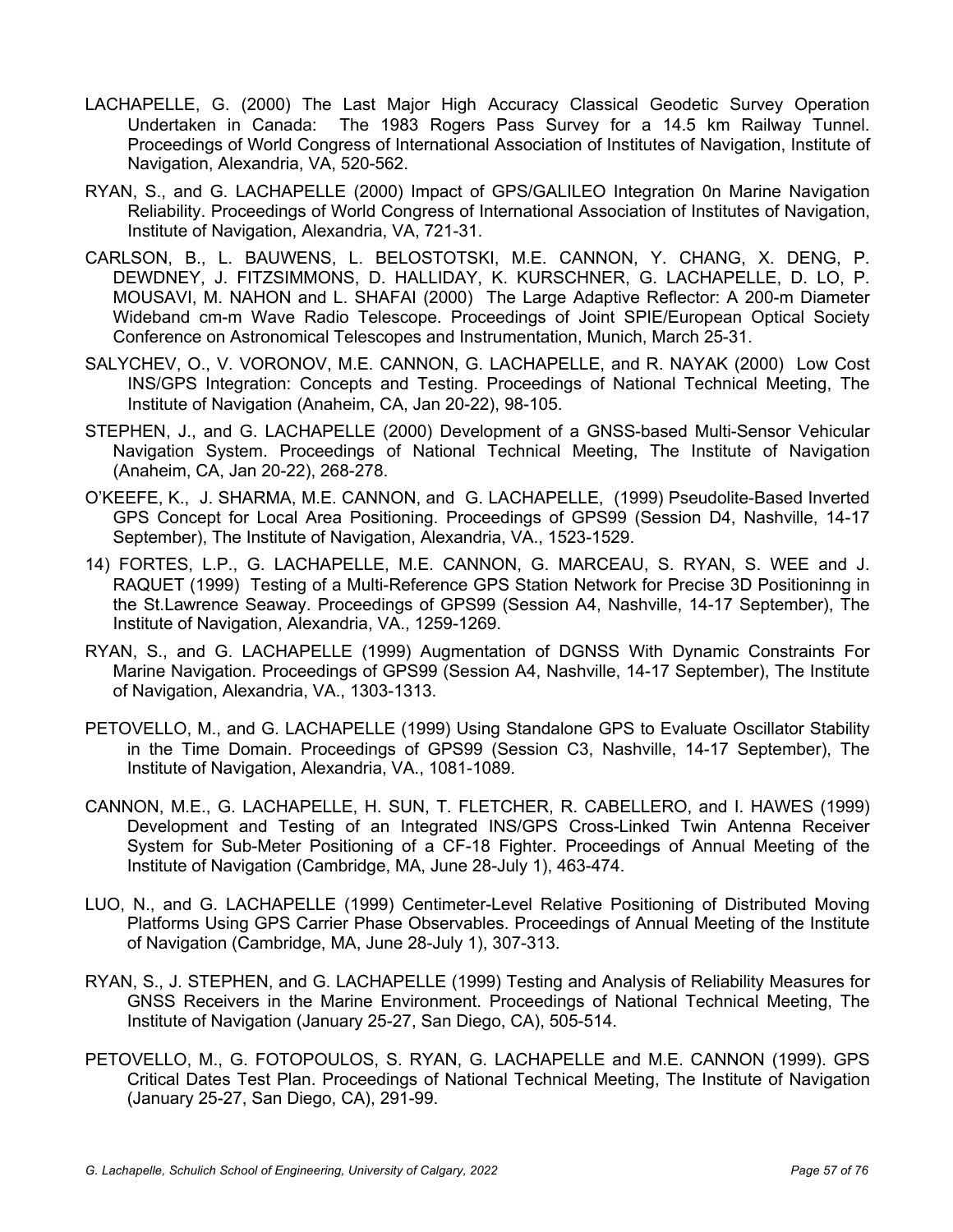- O'KEEFE, J. STEPHEN, G. LACHAPELLE, and R. GONZALES (1999) Effect of Ice Loading on a GPS Antenna. Proceedings of National Technical Meeting, The Institute of Navigation (January 25-27, San Diego, CA), 861-869.
- TOWNSEND, B., G. LACHAPELLE, L. FORTES, T.E. MELGARD, T. NØRBECH, and J. RAQUET (1999). New Concepts for a Carrier Phase-Based GPS Positioning System Using a National Reference Station Network. Proceedings of National Technical Meeting, The Institute of Navigation (January 25-27, San Diego, CA), 319-326.
- KEONG, J.H., and G. LACHAPELLE (1998) Heading and Pitch Determination Using GPS/GLONASS with a Common Clock. Proceedings of GPS98 (Session D6), Nashville, 15-18 September, The Institute of Navigation, 2053-61.
- RAQUET, J. G. LACHAPELLE, and L. FORTES (1998) Use of a Covariance Analysis Technique for Predicting Performance of Regional Area Differential Code and Carrier-Phase Networks. Proceedings of GPS98 (Session A5 (Nashville, 15-18 September), The Institute of Navigation, 1345-54.
- RAQUET, J., G. LACHAPELLE and T. MELGARD (1998) Test of a 400 km x 600 km Network of Reference Receivers for Precise Kinematic Carrier-Phase Positioning. Proceedings of GPS98 (Session A5 (Nashville, 15-18 September), The Institute of Navigation, 407-416.
- RYAN, S., M. PETOVELLO, and G. LACHAPELLE (1998) Augmentation of GPS for Ship Navigation in Constricted Waterways. Proceedings of National Technical Meeting, The Institute of Navigation (January 21-23, Long Beach, CA), 459-467.
- RAQUET, J., and G. LACHAPELLE (1997) Long-Distance Kinematic Carrier-Phase Ambiguity Resolution Using A Reference Receiver Network. Proceedings of GPS97 (Session B6), The Institute of Navigation (Kansas City, 16-19 September), The Institute of Navigation, 1747-1756.
- RYAN, S., G. LACHAPELLE, and M.E. CANNON (1997) DGPS Kinematic Carrier Phase Simulation Analysis in the Measurement and Position Domain. Proceedings of GPS97 (Session D3), The Institute of Navigation (Kansas City, 16-19 September), The Institute of Navigation, 1035-1045.
- LACHAPELLE, G., S. RYAN, M. PETOVELLO, and J. STEPHEN (1997) Augmentation of GPS-GLONASS for Vehicular Navigation Under Signal Masking. Proceedings of GPS97 (Session C5), The Institute of Navigation (Kansas City, 16-19 September), The Institute of Navigation, 1511- 1519.
- HEBERT, J., J. KEITH, S. RYAN, M. SZARMES, G. LACHAPELLE, and M.E. CANNON (1997) GPS Carrier Phase Signal Simulation Analysis for Aircraft Velocity Determination. Proc. of 53rd Annual Meeting of The Institute of Navigation (Albuquereque, N.M., June 30 - July 2), 607-617.
- SZARMES, M., S. RYAN, G. LACHAPELLE, and P. FENTON (1997) DGPS High Accuracy Aircraft Velocity Determination Using Doppler Measurements. Proceedings of International Symposium on Kinematic Systems in Geodesy, Geomatics and Navigation - KIS97 (Banff, June 3-6), Dept of Geomatics Engineering, The University of Calgary, 167-174.
- MORLEY, T., and G. LACHAPELLE (1997) Pseudolite Augmentation for OTF Ambiguity Resolution in Shipborne Mode. Proceedings of International Symposium on Kinematic Systems in Geodesy, Geomatics and Navigation - KIS97 (Banff, June 3-6), Dept of Geomatics Engineering, The University of Calgary, 223-230.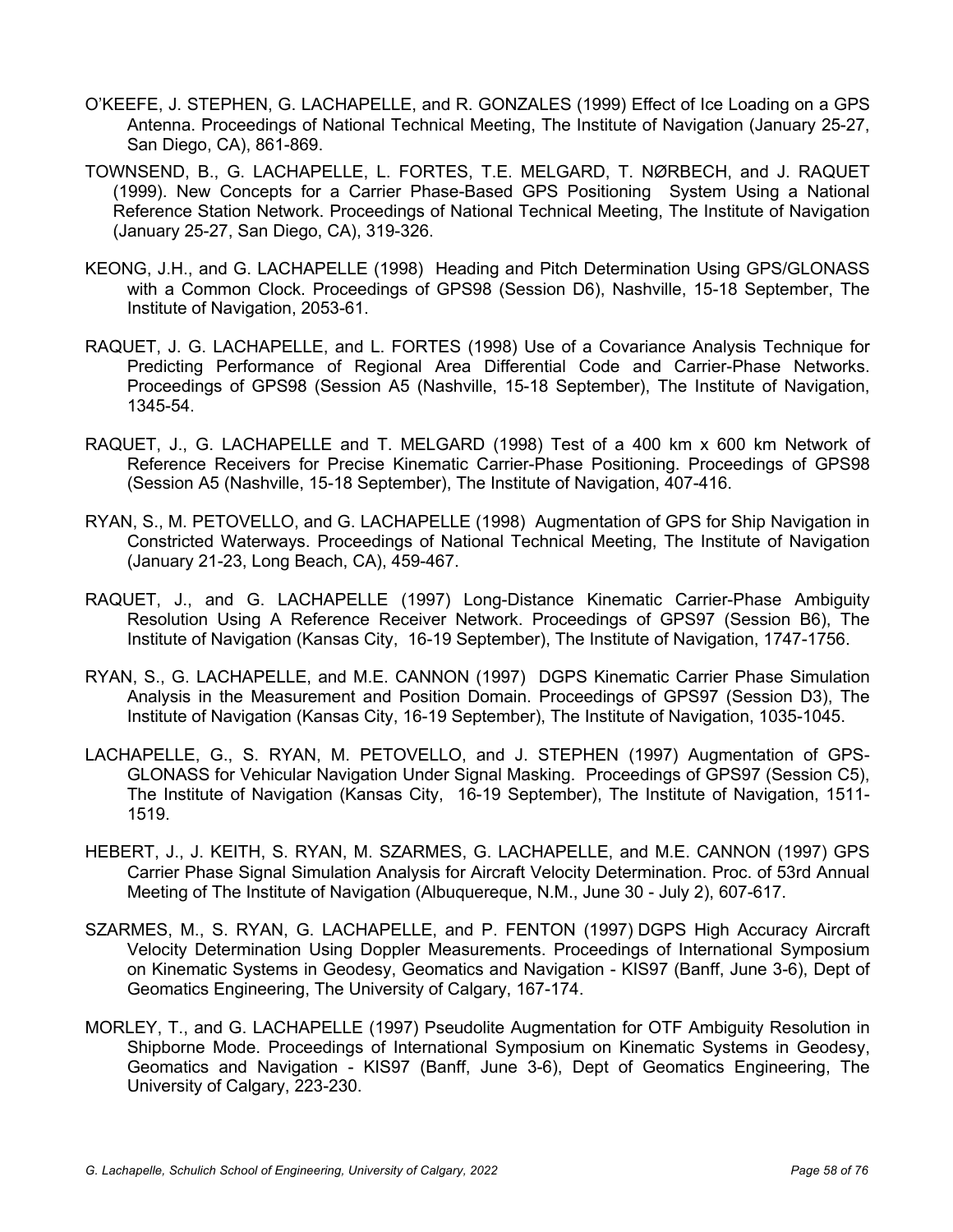- KLUKAS, R., G. LACHAPELLE, and M. FATTOUCHE (1997) Field Tests of a Cellular Telephone Positioning System. Presented at IEEE VTC '97 - 47th Annual International Vehicular Technology Conference, Phoenix, AZ, May 5-7.
- MORLEY, T., and G. LACHAPELLE (1997) GPS Augmentation with Pseudolites for Navigation in Constricted Waterways. Proceedings of National Technical Meeting (Santa Monica, January 14- 16, Session C3), The Institute of Navigation, Alexandria, VA., 695-606.
- CANNON, M.E., G. LACHAPELLE, M. SZARMES, J. HEBERT, J. KEITH, and S. JOKERST (1997) DGPS Kinematic Carrier Phase Signal Simulation Analysis for Precise Velocity and Position Determination. Proceedings of National Technical Meeting (Santa Monica, January 14-16, Session B2), The Institute of Navigation, Alexandria, VA., 335-350.
- CANNON, M.E., and G. LACHAPELLE (1996) Sub-Meter Real-Time Differential GPS and Attitude Determination for Unmanned Navigation. Proceedings of AeroSense'96, SPIE, Orlando, FL, April 8-9, 1996.
- SUN, H., M.E. CANNON, G. LACHAPELLE,, D. CONNELL, and P. SHOULDICE (1996) Application of Low-Cost GPS Technology for Sonobuoy Positioning. Proceedings of 52nd Annual Meeting, The Institute of Navigation, Cambridge, MA, June 18-20, pp. 167-174.
- LACHAPELLE, G. (1996) Navigation Accuracy for Absolute Positioning. AGARD Lecture Series MSP LS 207 on System Implications and Innovative Application of Satellite Navigation, NATO, Paris.
- LACHAPELLE, G. (1996) Attitude Determination. AGARD Lecture Series MSP LS 207 on System Implications and Innovative Application of Satellite Navigation, NATO, Paris.
- KLUKAS, R., A. BORSODI, M. ASTERIDGE, M. FATTOUCHE, and G. LACHAPELLE (1996) A System to Position Analog Cellular Telephones. Proceedings of 8th International Conference on Wireless Communications (Wireless 96), Calgary, 8-10 July, 17-28.
- HENRIKSEN, J., G. LACHAPELLE, J. RAQUET and J. STEPHEN (1996) Analysis of Stand-Alone GPS Positioning Using Post-Mission Information. Proceedings of GPS-96 (Session A3), (Kansas City, September 17-20), The Institute of Navigation, Alexandria, VA, pp. 251-259.
- RAQUET, J., and G. LACHAPELLE (1996) Determination and Reduction of GPS Reference Station Multipath Using Multiple Receivers. Proceedings of GPS-96 (Session B4), (Kansas City, September 17-20), The Institute of Navigation, Alexandria, VA , pp. 673-681.
- KLUKAS, R., G. LACHAPELLE, M. FATTOUCHE, A. BORSODI, and M. ASTERIDGE (1996) A System to Position Cellular Telephones Using GPS Time Synchronization. Proceedings of Third World Congress on Intelligent Transport Systems, ITS America, Orlando, Fl, October 14-18.
- LACHAPELLE, G., A. BRUTON, J. HENRIKSEN, M.E. CANNON, and C. McMILLAN (1996) Evaluation of High Performance Multipath Reduction Technologies for Precise DGPS Shipborne Positioning. Proceedings of National Technical Meeting (Santa Monica, CA, January 22-24), The Institute of Navigation, Alexandria, VA , 399-406.
- NOLAN, S.C., G.W. HAVERLAND, T.W. GODDARD, M. GREEN, D.C. PENNEY, J.A. HENRIKSEN, and G. LACHAPELLE (1996) Building a yield map from geo-referenced harvest measurements. Proc. 3rd Intl Conference on Precision Agriculture, Minneapolis, MN. June 23-26, 1996. ASA, CSSA, SSSA, Madison, WI., 885-892.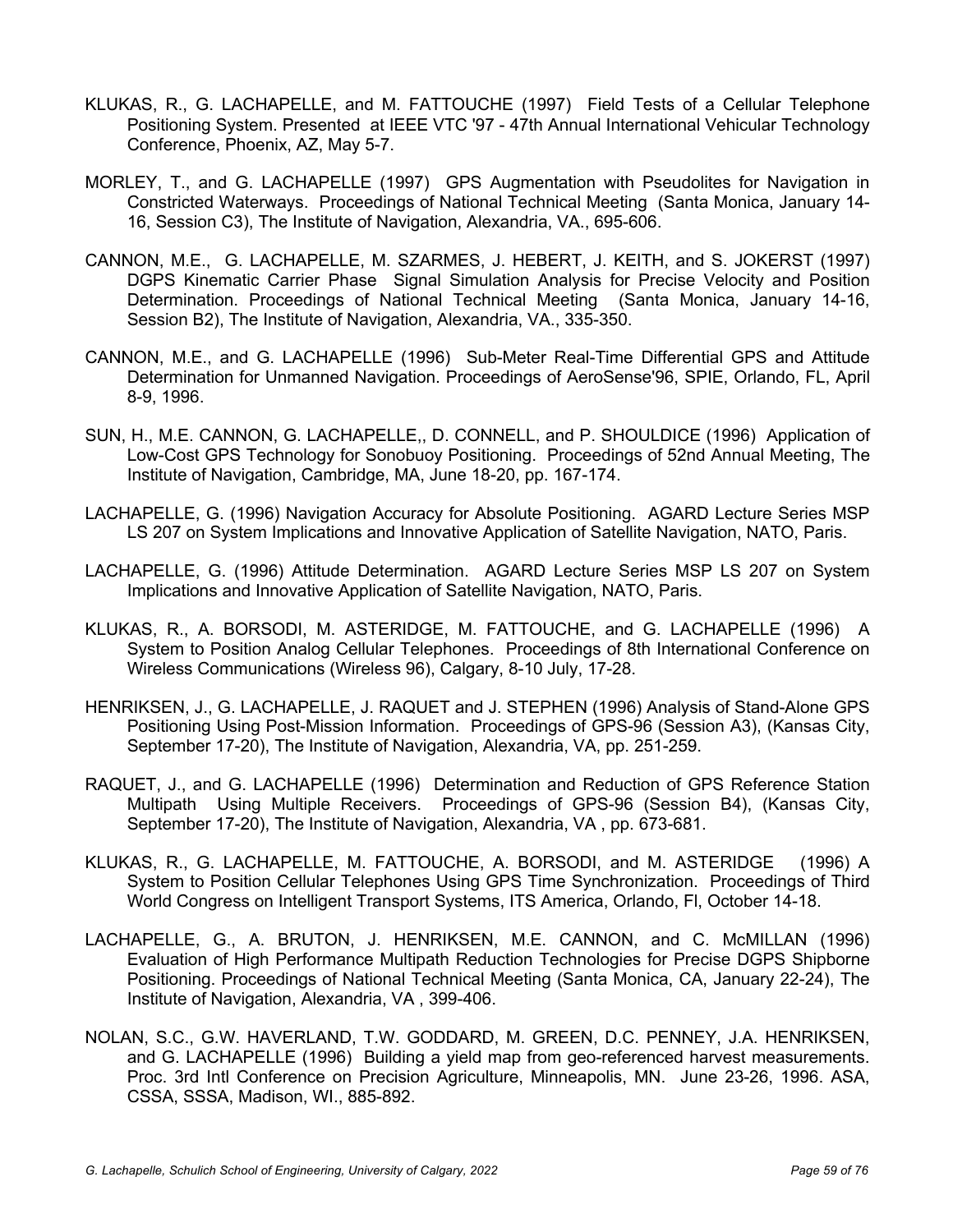- LACHAPELLE, G., H. SUN, M.E. CANNON, and C. McMILLAN (1995) Precise GPS Shipborne Positioning Experimetns with Semicodeless Receivers. Proceedings of 51st Annual Meeting, Institute of Navigation (Colorado Springs, June 5-7), pp. 613-620.
- CANNON, M.E., and G. LACHAPELLE (1995) Kinematic GPS Trends Equipment, Methodologies and Algorithms. (Invited Paper), Proceedings of IAG Symposium G1 on Kinematic Applications of the GPS, XXI General Assembly of Intern. Union of Geodesy and Geophysics (Boulder, CO, 2-14 July)
- XU, P., M.E. CANNON, and G. LACHAPELLE (1995) Mixed Integer Programming for the Resolution of GPS Carrier Phase Ambiguities. Presented at Symposium G11 - Section IV: Genereal Theory and Methodology, IAG General Assembly, Boulder, CO, 2-14 July.
- GODDARD, T.W. , G. LACHAPELLE, and T.C. MARTIN (1995) The Future of GIS and GPS in Agriculture. Invited Paper, National Conference on Pesticide Application Technology, August 10- 11, Guelph, Ontario.
- LU, G., M.E. CANNON, and G. LACHAPELLE (1995) Improving the Reliability of OTF Ambiguity Resolution with Dual Frequency GPS Observations. Proceedings of GPS-95 (Palm Springs, 12- 15 September), The Institute of Navigation, Alexandria, pp. 1111-1116.
- 10) RAQUET, J., G. LACHAPELLE, W. QIU, G.,C. PELLETIER, T. NASH, P. FENTON, and T. HOLDEN (1995) Development and Testing of a Mobile Pseudolite Concept for Precise Positioning. Proceedings of GPS-95 (Palm Springs, 12-15 September), The Institute of Navigation, Alexandria, VA , pp. 817-826.
- LACHAPELLE, G., M.E. CANNON, C. TANG, H. LAN, S. WEE and S. RYAN (1995) DGPS Positioning Accuracy Performance Analysis with RTCM Message Types 1/9 and 18-21 Using Various Receiver Technologies. Proceedings of GPS-95 (Palm Springs, 12-15 September), The Institute of Navigation, Alexandria, pp. 899-906.
- LACHAPELLE, G. (1995) Navigation terrestre et Géomatique Mobile. (Invited Paper), Proceedings of Géomatique V Symposium (Montréal, November 9-10), Can. Inst. of Geomatics, pp. 105-14.
- GODDARD, T.W., D.C. PENNEY, R.C. McKENZIE, M. E. CANNON, and G. LACHAPELLE (1995) The Potential of GPS and GIS in Precision Agriculture. Proceedings of Géomatique V Symposium (Montréal, November 9-10), Can. Inst. of Geomatics, pp. 75-89.
- LACHAPELLE, G., M.E. CANNON, W. QIU, and C. VARNER (1995) An Analysis of Differential and Absolute GPS Aircraft Positioning. Proceedings of ION National Technical Meeting (Anaheim, January 18-20), pp. 701-710.
- HAVERLAND, M., G. LACHAPELLE, M.E. CANNON, and G. LU (1995) Analysis of Various Receiver Technologies for cm-Level Accuracy Aircraft Trajectory Determination. Proceedings of International Symposium on Precision Approach and Automatic Landing, (Braunschweig, 21-24 February), The German Institute of Navigation, pp. 425-435.
- McKENZIE, R.C., G. LACHAPELLE, N.F. CLARK, and F. SNELGROVE (1995) Possibilities and Problems Mapping Soil Salinity with Electromagnetic Induction and Global Positioning Methods. Dryland Salinity Intern. Congress, Intern. Ass. of Hydrogeologists, Edmonton, June 4-10.
- GEHUE, H., M.E. CANNON, G. LACHAPELLE, T. GODDARD, and D. PENNEY (1994) The Role of GPS for System Integration in Precision Farming. 1994 Conservation Workshop, ACTS, Edmonton, 16-19 January.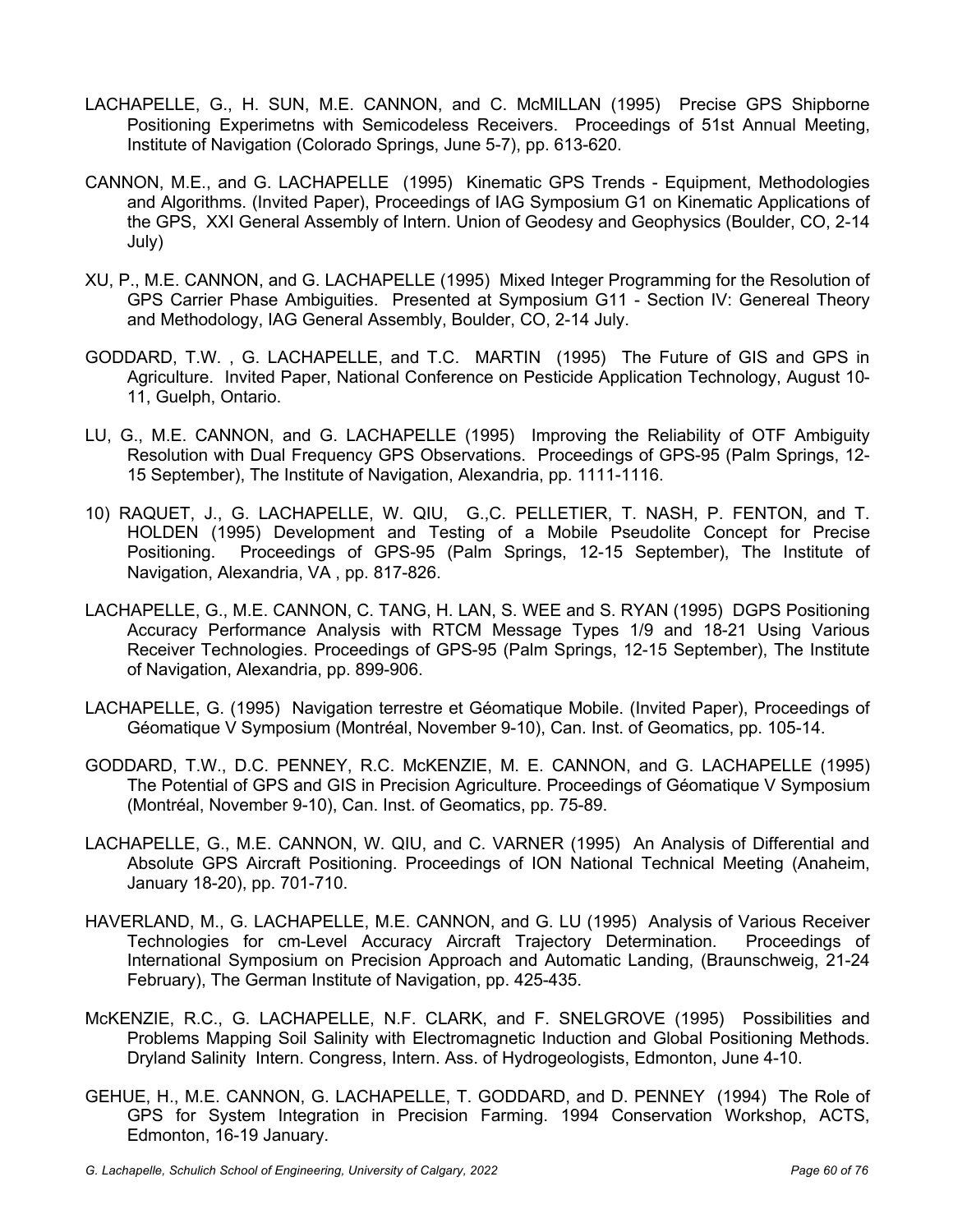- QIU, W., G. LACHAPELLE, and M.E. CANNON (1994) Recovery of the Absolute and Relative Ionospheric Effects Using the Single Frequency Code-Carrier Phase Divergence Technique. Proceedings of National Technical Meeting, The Institute of Navigation, Alexandria, VA., pp. 911- 919.
- LACHAPELLE, G. (1994) Marine Navigation and Surveying Developments. (Invited Paper) Proceedings of National Technical Meeting, The Institute of Navigation, Alexandria, VA., pp. 5-11.
- LACHAPELLE, G., H. SUN, M.E. CANNON, and G. LU (1994) Precise Aircraft-to-Aircraft Positioning Using a Multiple Receiver Configuration. Proceedings of National Technical Meeting, The Institute of Navigation, Alexandria, VA., pp. 793-799.
- GEHUE, H., M.E. CANNON, G. LACHAPELLE, M. ELIASON, M. GREEN, T. GODDARD, and D. HEANY (1994) GPS System Integration and Field Approaches In Precision Farming. Proceedings of National Technical Meeting, The Institute of Navigation, Alexandria, VA., pp. 549- 556.
- McKENZIE, R.C., G. LACHAPELLE, M.E. CANNON, and D.C. PENNEY (1994) Agricultural Uses of Global Positioning Systems to Map Soil Salinity and Control Crop Inputs. Proceedings of Dryland Salinity Causes to Cures Workshop, Lethbridge, Alberta, February 8-9.
- ELIASON, M., D. HEANY, T. GODDARD, M. GREEN, C. McKENZIE, D. PENNEY, H. GEHUE, G. LACHAPELLE, and M.E. CANNON (1994) Yield Measurement and Field Mapping with an Integrated GPS System. Presented at 2nd Intern. Conference on Site-Specific Management for Agricultural Systems, Bloomington/Minneapolis, MN, 27-30 March.
- CANNON, M.E., G. LACHAPELLE, W. QIU, S.L. FRODGE, and B. REMONDI (1994) Performance Analysis of a Narrow Correlator Spacing Receiver for Precise Static DGPS Positioning. Proceedings of PLANS'94, IEEE, New York, pp. 355-360.
- LU, G., G. LACHAPELLE, M.E. CANNON, and B. VOGEL (1994) Performance Analysis of a Shipborne Gyrocompass with a Multi-Antenna GPS System. Proceedings of PLANS'94, IEEE, New York, pp. 337-343.
- TIEMEYER, B., M.E. CANNON, G. LACHAPELLE, and G. SCHÄNZER (1994) Satellite Navigation for High Precision Aircraft Navigation with Emphasis on Atmospheric Effects. Proceedings of IEEE PLANS'94, IEEE, New York, pp. 394-401.
- LACHAPELLE, G., R. KLUKAS, W. QIU, and T. MELGARD (1994) Single Point Satellite Navigation Accuracy - What the Future May Bring. Proceedings of PLANS'94, IEEE, New York, pp. 16-22.
- MELGARD, T., G. LACHAPELLE, and H. GEHUE (1994) GPS Signal Availability in a Urban Area Receiver Performance Analysis. Proceedings of PLANS'94, IEEE, New York, pp. 487-493..
- TIEMEYER, B., G. SCHÄNZER, M.E. CANNON, and G. LACHAPELLE (1994) High Precision Aircraft Navigation Using GPS L1 Carrier-Wave Measurements. Proceedings of 3rd International Conference on Differential Satellite Navigation Systems (DSNS), Paper No. 23, 18-22 April, The Royal Institute of Navigation, London.
- LACHAPELLE, G., G. LU, and B. LONCAREVIC (1994) Precise Shipborne Attitude Determination Using Wide Antenna Spacing. Proceedings of International Symposium on Kinematic Systems in Geodesy, Geomatics and Navigation - KIS94, Dept of Geomatics Engineering, The University of Calgary, pp. 323-330.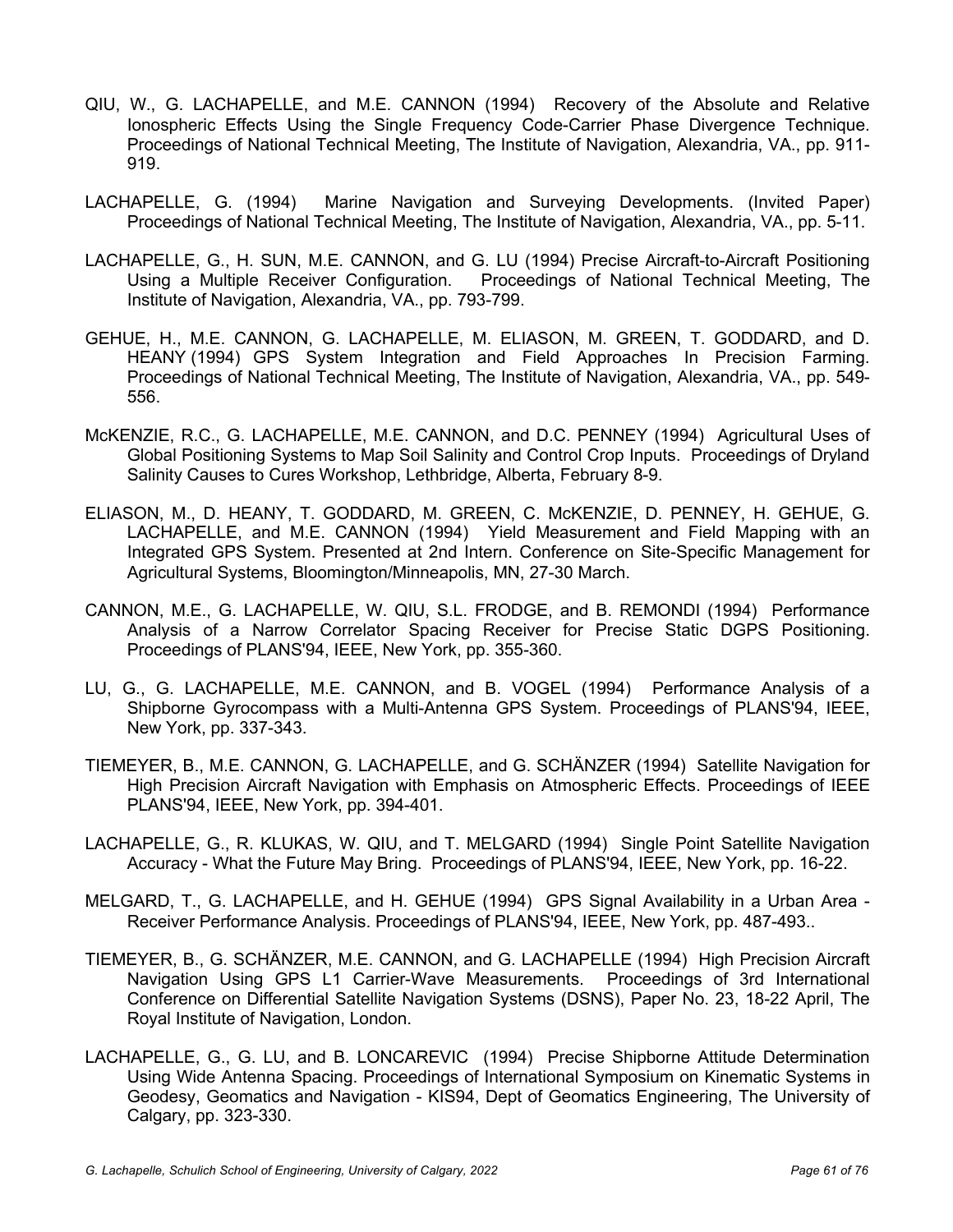- CHEN, D., and G. LACHAPELLE (1994) A Comparison of the FASF and Least-Squares Search Algorithms for Ambiguity Resolution On The Fly. Proceedings of International Symposium on Kinematic Systems in Geodesy, Geomatics and Navigation - KIS94, Dept of Geomatics Engineering, The University of Calgary, p. 241-253.
- McMILLAN, J.C., D.A.G. ARDEN, G. LACHAPELLE, and G. LU (1994) Dynamic GPS Attitude Performance Using INS/GPS Reference. Proceedings of GPS-94 (Salt Lake City, September 21- 23), The Institute of Navigation, Alexandria, VA, pp.675-682.
- LACHAPELLE, G., R. KLUKAS, D. ROBERTS, W. QIU, and C. McMILLAN (1994) One-Meter Level Kinematic Point Positioning Using Precise Orbit and Tming Information. Proceedings of GPS-94 (Salt Lake City, September 21-23), The Institute of Navigation, Alexandria, VA, pp. 1435-1443.
- LACHAPELLE, G., J. HENRIKSEN, and T. MELGÅRD (1994) Seasonal Effect of Tree Foliage on GPS Signal Availability and Multipath for Vehicular Navigation. Proceedings of GPS-94 (Salt Lake City, September 21-23), The Institute of Navigation, Alexandria, VA, pp. 527-532.
- MELGÅRD, T., B. FORSSELL, and G. LACHAPELLE (1994) Loran-C TD Distortion Measurements at the Norwegian Coast. Proceedings of Annual Technical Meeting of WGA, Newport, R.I., November 1-4 (in press).
- LACHAPELLE, G., B. TOWNSEND, D. CHEN, and D. HAINS (1993) Loran-C TD Calibration in The Lower St.Lawrence Area Using a Mobile DGPS System. Proceedings of National Technical Meeting, The Institute of Navigation, Alexandria, VA, pp. 553 - 560.
- LU, G., M.E. CANNON, G. LACHAPELLE, and P. KIELLAND (1993) Attitude Determination in a Survey Launch Using Multi-Antenna GPS Technologies. Proceedings of National Technical Meeting, The Institute of Navigation, Alexandria, VA, pp. 251-260.
- LACHAPELLE, G., C. LIU, G. LU, B. TOWNSEND, M.E. CANNON, and R. HARE (1993) Precise Marine DGPS Positioning Using P Code and High Performance C/A Code Technologies. Proceedings of National Technical Meeting, The Institute of Navigation, Alexandria, VA, pp. 241- 250.
- LACHAPELLE, G., R.C. McKENZIE, M.E CANNON, B. TOWNSEND, and N.F. CLARK (1993) Mapping Soil Salinity With Global Positioning and Electromagnetic Induction Methods. Proceedings of 30th Annual Alberta Soil Science Workshop, Edmonton, Alberta, 23 February, pp. 167-170.
- LACHAPELLE, G. (1993) Carrier Phase Receiver Noise and Multipath Estimation. Proceedings of Workshop on Airborne Geophysics and Precise Positioning: Scientific Issues and Future Directions, U.S. National Research Council, Washington, D.C., 12-14 July, pp. 18-20.
- LACHAPELLE, G., D. GRAY, B. TOWNSEND, R. HARE, and K. LYNGBERG (1993) GPS and Loran-C in Dixon Entrance: Availability, Reliability, Accuracy and Calibration. Proceedings of WGA International Loran-C/GNSS Symposium, Santa Barbara, CA, 19-21 October.
- LACHAPELLE, G., and P. KIELLAND (1993) Advances in GPS Positioning and Attitude Determination for Hydrographic Surveying. Proceedings of Annual Meeting of the Canadian Institute of Geomatics (Toronto, 8-11 June), pp. 282-287.
- LACHAPELLE, G., G. LU, Q. WEIGEN, C. LIU, D. CHEN and R. HARE (1993) Water Level Profiling With GPS. Proceedings of ION GPS93, The Institute of Navigation, Alexandria, VA, pp. 1581-87.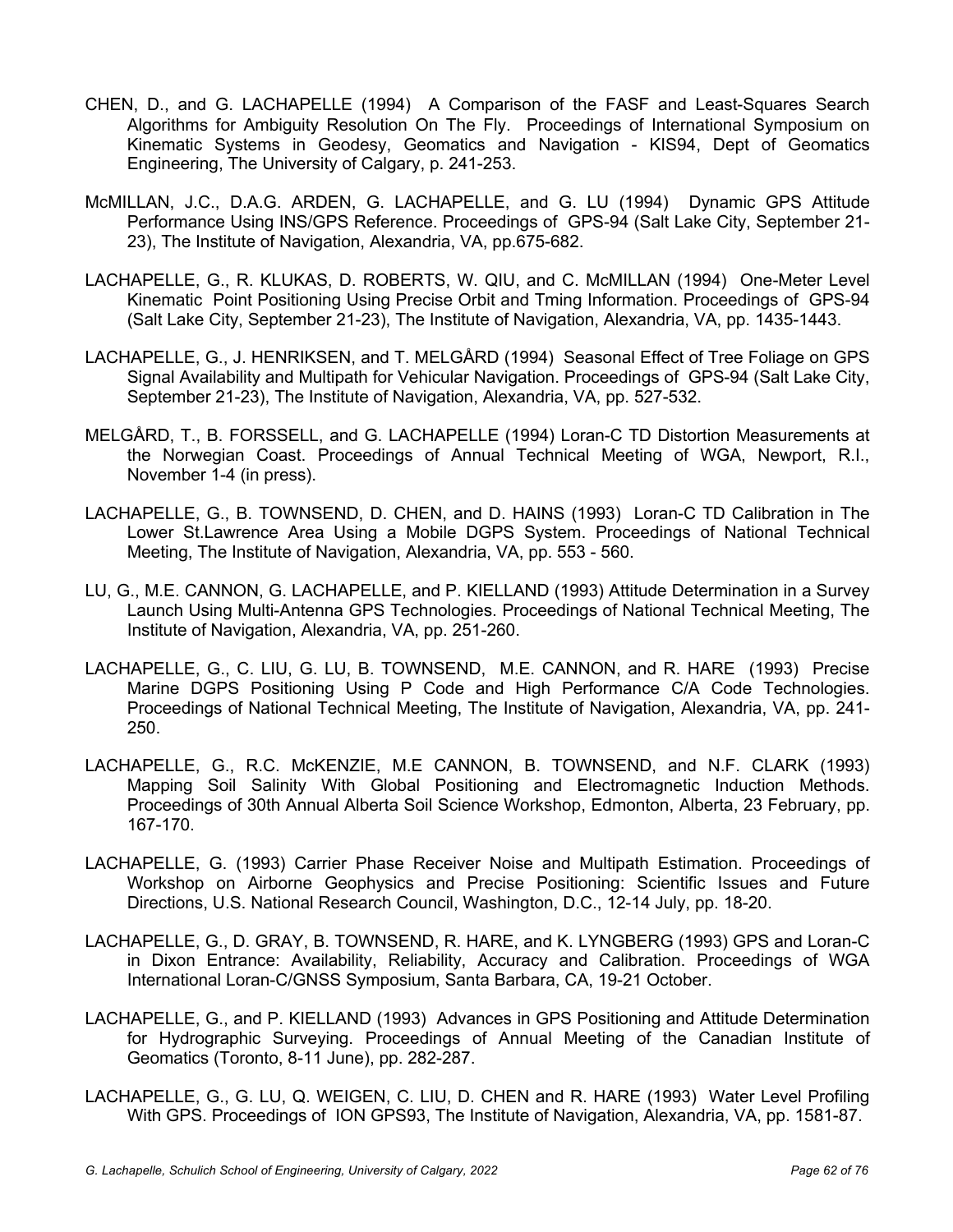- Lachapelle G., C. Liu, and G. Lu (1993) Quadruple Single Frequency Receiver System for Ambiguity Resolution on the Fly. Proceedings of ION GPS93, The Institute of Navigation, Alexandria, VA, pp. 1167-72.
- LACHAPELLE, G., B. TOWNSEND, H. GEHUE, and M.E. CANNON (1993) GPS Versus Loran-C for Vehicular Navigation in Urban And Mountainous Areas. Proceedings of IEEE-IEE Vehicle Navigation and Information Systems Conference, IEEE Catalogue #93CH3285-4, pp. 456-459.
- CANNON, M.E., and G. LACHAPELLE (1992) Analysis of a High Performance C/A Code GPS Receiver in Kinematic Mode. Proceedings of National Technical Meeting, U.S. Institute of Navigation, San Diego, 27-29 January 1992, pp. 379-389.
- LACHAPELLE, G., M.E. CANNON, C. ERICKSON, and W. FALKENBERG (1992) High Precison C/A Code Technology for Rapid Static DGPS Surveys. Proceedings of 6th International Geodetic Symposium on Satellite Positioning, Defense Mapping Agency/Ohio State University, pp. 165- 173.
- FALKENBERG, W., T. FORD, J. NEUMANN, P. FENTON, M.E. CANNON, and G. LACHAPELLE (1992) Precise Real-Time Kinematic Differential GPS Using a Cellular Radio Modem. Proceedings of PLANS'92, Position Location And Navigation Symposium, I.E.E.E., New York, p. 391.
- CANNON, M.E., G. LACHAPELLE, B. TIMINSKI, and W. FALKENBERG (1992) High Accuracy C/A Code GPS Technology for GIS Applications. Proceedings of The Canadian Conference on GIS, The Canadian Institute of Surveying and Mapping, Ottawa, pp. 750-753.
- LACHAPELLE, G., B. TOWNSEND, and D. HALAYKO (1992) Extent of the Loran-C North Central U.S. (NOCUS) Chain in Western Canada. Proceedings of National Technical Meeting, U.S. Institute of Navigation, San Diego, 27-29 January 1992, pp. 319-325.
- LACHAPELLE, G., B. TOWNSEND, and D.W. HALAYKO (1992) Analysis of GPS and Loran-C Performance for Land Vehicle Navigation in the Canadian Rockies. Proceedings of PLANS'92, Monterey, March 25-27, I.E.E.E., New York, pp. 504-508.
- LACHAPELLE, G., and B. TOWNSEND (1992) Hybrid GPS/Loran-C: An Effective Radionavigation Mix for Vehicular Navigation in Mountainous Areas. Proceedings of 48th Annual Meeting, The Institute of Navigation, Washington, D.C., pp. 3-12.
- CANNON, M.E., G. LACHAPELLE, and G. LU (1992) Ambiguity Resolution Without Static Initialization Using a High Performance C/A Code Receiver. Proceedings of 48th Annual Meeting of The Institute of Navigation, Washington, D.C., pp. 161-166.
- LACHAPELLE. G., M.E CANNON, and G. LU (1992) Ambiguity Resolution On The Fly A Comparison of P Code and High Performance C/A Code Receiver Technologies. Proceedings of GPS-92, Institute of Navigation, Alexandria, VA , pp. 1025-1032.
- LACHAPELLE, G. (1991) GPS Observables and Error Sources for Kinematic Positioning. Proceedings of IAG International Symposium No. 107 on Kinematic Systems in Geodesy, Surveying and Remote Sensing, Springer Verlag, New York, pp. 17-26.
- LU, GANG, and G. LACHAPELLE (1991) Reliability Analysis for Kinematic GPS Position and Velocity Estimation. Proceedings of IAG International Symposium No. 107 on Kinematic Systems in Geodesy, Surveying and Remote Sensing, Springer Verlag, New York, pp. 273-284.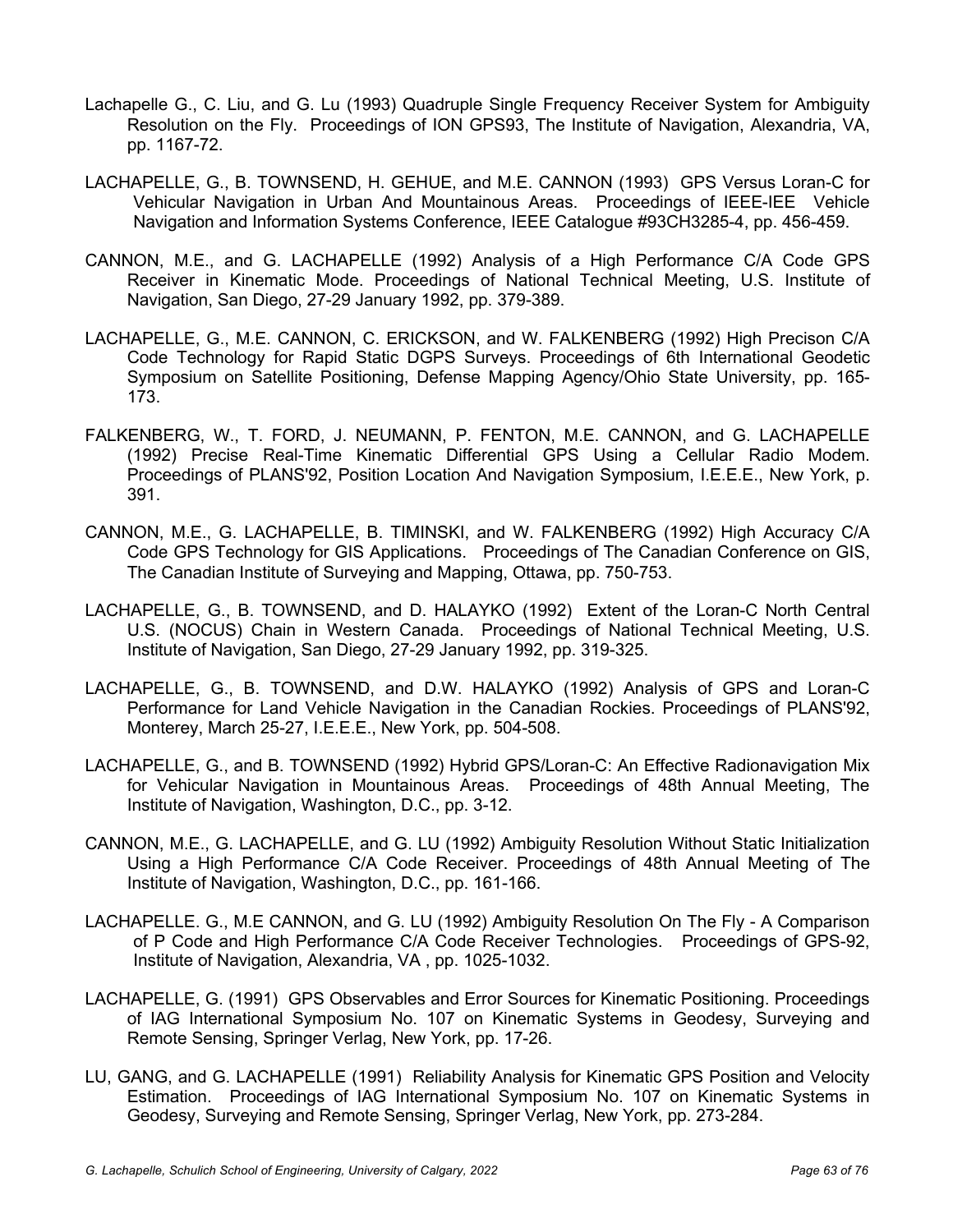- LACHAPELLE, G.,P. KIELLAND, and M. CASEY (1991) GPS for Marine Navigation and Hydrography. Proceedings of Fourth Biennal 1991 Canadian Hydrographic Conference, Canadian Hydrographic Association, Ottawa, pp. 31.1-31.23.
- LACHAPELLE, G., B. TOWNSEND, M.E. CANNON, and D. HALAYKO (1991) GPS and Loran-C Signal Availability for Urban Navigation: A Case Study. Presented at International Conference on Vehicle Navigation and Information Systems, Dearborn, 20-23 October.
- ERICKSON, C., G. LACHAPELLE, and SHE BIN BIN (1991) Precise Rapid Static Surveys Over Long Baselines Using a Combination of Code and Carrier Measurements. Proceedings of ION GPS'91, The Institute of Navigation, Wash., D.C., pp. 691-698.
- TOWNSEND,B., G. LACHAPELLE, and D. HAINS (1991) Loran-C Signal Analysis in the Lower St.Lawrence Using a Mobile GPS System. Proceedings of 20th Annual Technical Symposium, Wild Goose Association, pp.143-147.
- LACHAPELLE, G. (1990) GPS in the Marine Environment: Status, Trends and Prospects. Invited Paper, Proceedings of Commission IV, pp. 108-118, XIX Congress of the International Federation of Surveyors, Helsinki, June 10-19.
- LU, GANG, B. TOWNSEND, and G. LACHAPELLE (1990) ANARDOP: A Program for the Preanalysis of Accuracy and Reliability of GPS Surveys. Proceedings of 2nd Intern. Symp. on Precise Positioning with the Global Positioning System. Canadian Institute of Surveying and Mapping, Ottawa, pp. 920-934.
- LACHAPELLE, G., and B. TOWNSEND (1990) En Route Coverage Validation and Calibration of Loran-C with GPS. Proceedings of GPS-90, Institute of Navigation, Washington, D.C., pp. 199- 205.
- CANNON, M.E., G. LACHAPELLE, H. AYERS, and K.P. SCHWARZ (1990) A Comparison of *SEMIKIN* and *KINSRVY* for Kinematic Applications. Proc. of GPS'90, Institute of Navigation, Washington, D.C., pp. 80-84.
- LACHAPELLE, G. (1989) Prospects for Hydrographic Positioning in the 90's. Proceedings of Canadian Hydrographic Conference 1989, Canadian Hydrographic Association, Ottawa, pp. 45- 49.
- LACHAPELLE, G., and K.P. SCHWARZ (1989) Kinematic Applications of GPS and GPS/INS: Algorithms, Procedures, and Equipment Trends. Presented at the General Meeting of the International Association of Geodesy, Edinburgh, August 3-12, 1989. Proceedings of IUGG/IAG Symposium 102 on Global Positioning System: An Overview, Springer-Verlag, pp.298-315.
- CHANDAN,A., E.J. KRAKIWSKY, G. LACHAPELLE, and K.P. SCHWARZ (1989) Multimodal Navigation Technology Assessment. Proceedings of Vehicle Navigation and Information System'89 IEEE International Conference, Toronto, 11-13 September, pp. 29-32.
- LACHAPELLE, G., T. SPEAKMAN, and B. TOWNSEND (1989) Performance of Loran-C on the Canadian West Coast. Proceedings of the 18th Annual Technical Symposium of The Wild Goose Association, Hyannis, Mass., Oct. 29-Nov 1, pp. 135-143.
- KEEL, G., H. JONES, and G. LACHAPELLE (1988) A Test of Airborne Kinematic GPS for Aerial Photography: Methodology. Proceedings of the Satellite Division's International Technical Meeting, The Institute of Navigation, Washington, D.C., pp. 147 - 151.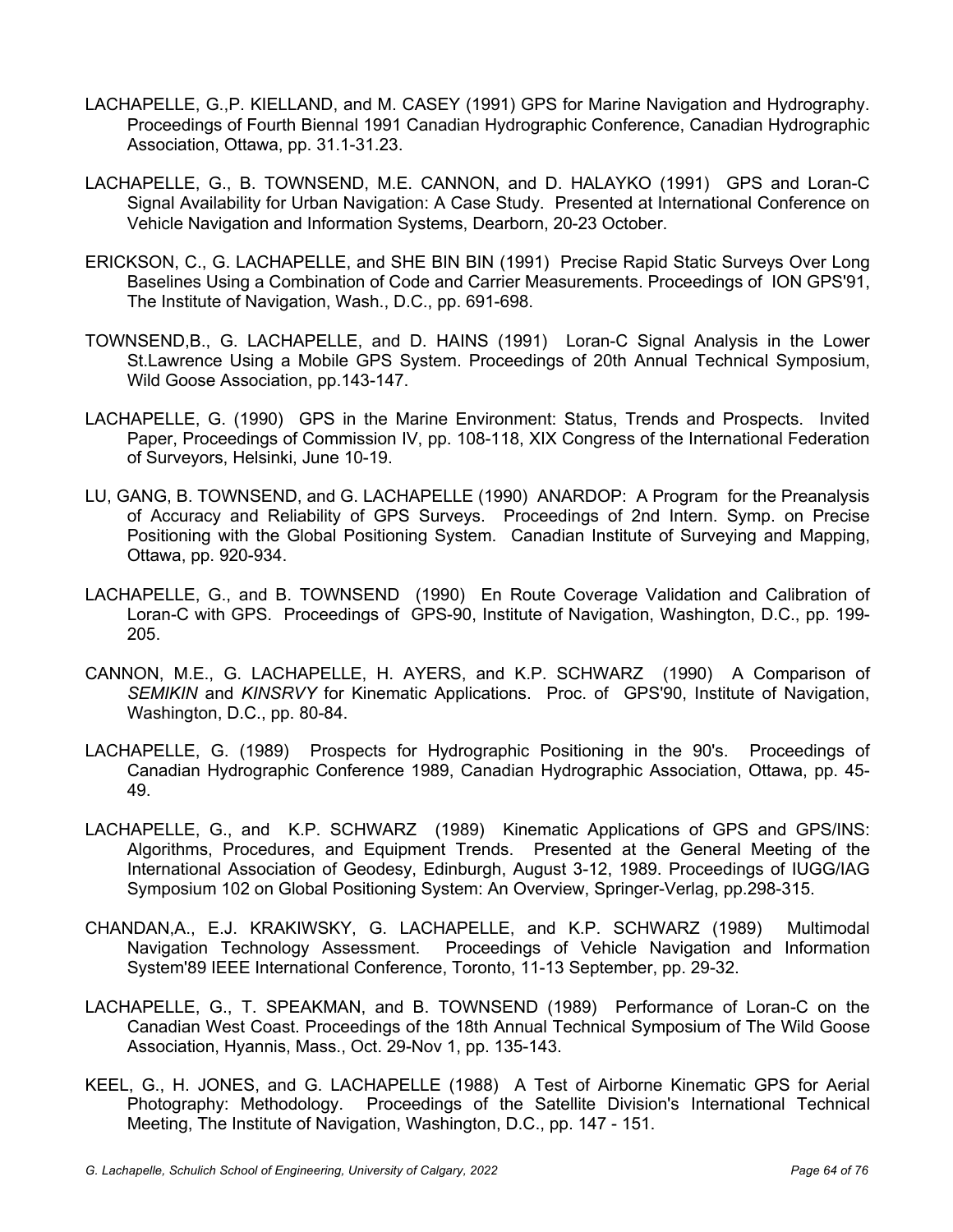- FALKENBERG, W., P. KIELLAND, and G. LACHAPELLE (1988) GPS Differential Positioning Technologies for Hydrographic Surveying. Proceedings of PLANS 1988, IEEE, New York, pp. 310-317.
- COLMAN, C., J. LETHABY, and G. LACHAPELLE (1987) GPS Experiences and Prospects. Proceedings of First National Seminar on GPS, March 19-20, Brisbane, Australia.
- LACHAPELLE, G., E.J. KRAKIWSKY, and E. KENNEDY (1987) Impact of the NAVSTAR/GPS on Geographic Information Systems. Proceedings of International Symposium on Geomatics Applied to Municipal Management, Canadian Institute of Surveying and Mapping (Montréal Branch), pp. 181 - 193.
- LACHAPELLE, G. (1986) Research and Development Strategies: Priorities and Vehicles An Industry's Point of View. Proceedings of National Conference on the Economic Development of the Surveying and Mapping Industry, The Canadian Institute of Surveying and Mapping, Ottawa.
- LACHAPELLE, G. (1986) New Domestic Market Opportunities and Barriers to Entry. Proceedings of National Conference on the Economic Development of the Surveying and Mapping Industry, The Canadian Institute of Surveying and Mapping, Ottawa.
- KLEUSBERG, A., S.H. QUEK, D.E. WELLS, G. LACHAPELLE, and J. HAGGLUND (1986) GPS Relative Positioning Techniques for Moving Platforms. Proceedings of Fourth International Geodetic Symposium on Satellite Positioning, Austin, April 28 - May 2.
- CANNON, E., G. LACHAPELLE, and C. GOAD (1985) Recovery of a 1700 km Baseline Using Dual Frequency GPS Carrier Phase Measurements. Proceed- ings of First International Symposium on Precise Positioning with The Global Positioning System (Rockville, April 15-19), N.O.A.A., U.S. Department of Commerce, pp. 593 - 602.
- LACHAPELLE, G. (1984) Gravity Anomaly Field Component Estimation with Integral Formulae. Beijing International Summer School on Local Gravity Field Approximation, Aug 21 - Sept 4. Publ. 60003, Division of Surveying Engineering, The University of Calgary, pp. 413- 445.
- BECK, N., D. DELIKARAOGLOU, K. LOCKHEAD, D.J. McARTHUR, and G. LACHA- PELLE (1984) Preliminary Results on the Use of Differential GPS Positioning for Geodetic Applications. Proceedings of Position Location and Navigation Symposium 1984 (San Diego, Nov 26 - 29), The Institute of Electrical and Electronics Engineers, Inc., pp. 163 - 168.
- SCHWARZ, K.P., R.V.C. WONG, J. HAGGLUND, and G. LACHAPELLE (1984) Marine Positioning with a GPS-Aided Inertial Navigation System. Proceedings of National Technical Meeting (San Diego) of The Institute of Navigation, pp. 38-46.
- LACHAPELLE, G., J. HAGGLUND, H. JONES, and M. EATON (1984) Differential GPS Marine Navigation. Proceedings of Position Location and Navigation Symposium 1984 (San Diego, Nov 26 -29), The Institute of Electrical and Electronics Engineers, Inc., pp. 245 - 255.
- LACHAPELLE, G. (1983) Use of Kalman Filtering for GPS Aided Marine Navigation. Published in Geodesy in Transition, Publ. 60002, Division of Surveying Engineering, The University of Calgary, pp. 301 - 312.
- LACHAPELLE, G., N. BECK, and P. HEROUX (1983) Terrestrial and Marine Surveying Experiences with the Navstar/GPS Positioning System. Invited Paper 407.2, Proceedings of FIG XVIII International Congress, Sofia, June 19-28.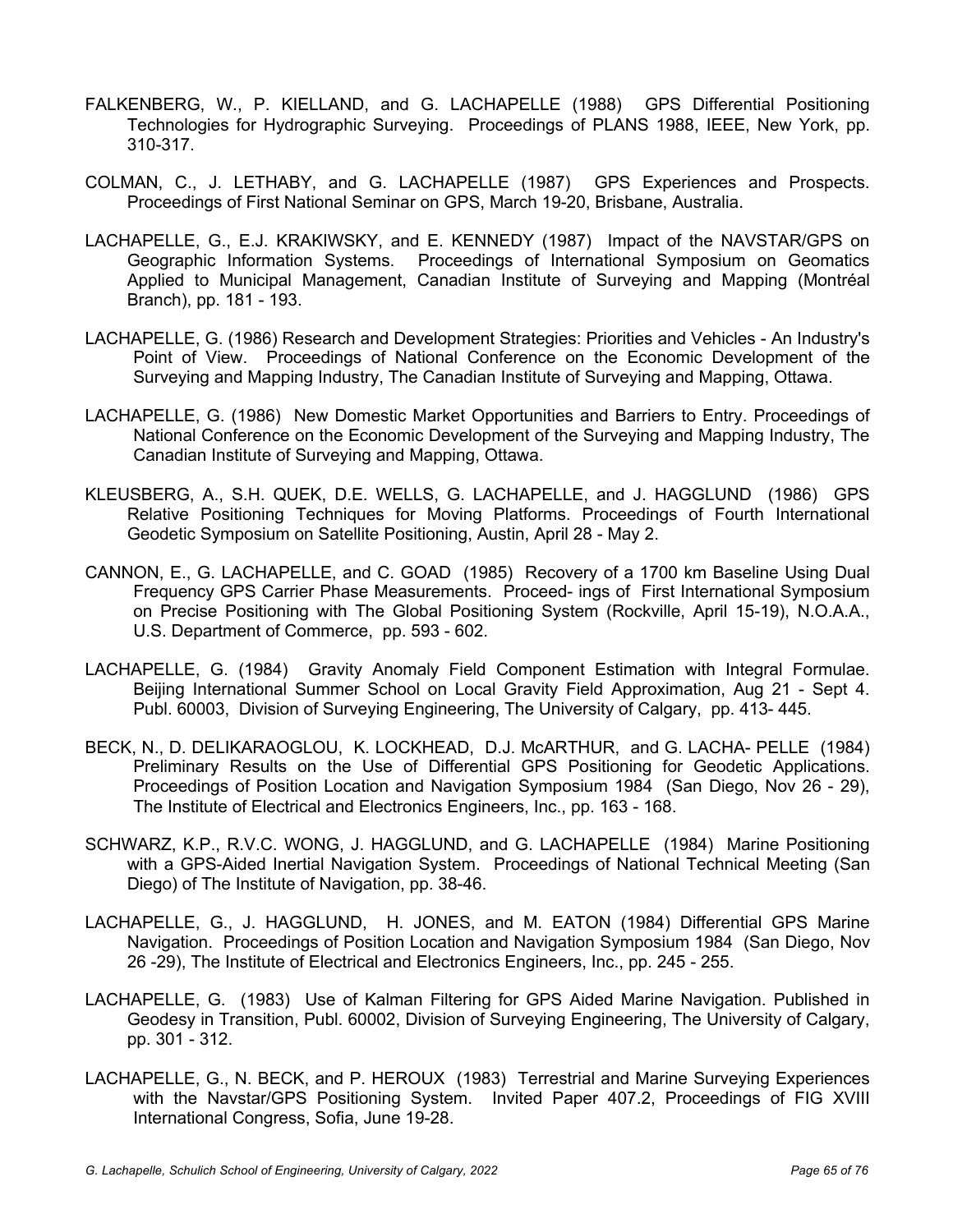- LACHAPELLE, G. (1983) Least-Squares Prediction and Collocation. Published in "Papers for CIS Adjustment and Analysis Seminars", pp. 265 - 307, The Canadian Institute of Surveying. Second Edition, The Canadian Institute of Surveying and Mapping, 1987.
- LACHAPELLE, G., and R. WADE (1982) Navstar/GPS Single Point Positioning. Proceedings (ACSM) of 42nd Annual Meeting of ACSM-ASP, Denver, American Congress on Surveying and Mapping, pp. 603-609.
- LACHAPELLE, G., N. BECK, and P. HEROUX (1982) Navstar/GPS Single Point Positioning Using Pseudo-Range and Doppler Observations. Proceedings of 3rd International Symposium on Satellite Doppler Positioning, Las Cruces, February 8-12. Proceedings published by the Defense Mapping Agency/ National Ocean Survey, Washington, D.C., pp. 1079 - 1091
- LACHAPELLE, G., and R.H. RAPP (1982) Estimation of Disturbing Potential Components with Emphasis on North America. Presented at the Centennial Convention of The Canadian Institute of Surveying, Ottawa, April 19-23. Proceedings ,The Canadian Institute of Surveying, pp. 467 - 480.
- LACHAPELLE, G. (1982) Geodetic Applications of the Navstar/Global Positioning System on Land and Offshore. Invited paper, Proceedings of Congreso VII Panamericano Nacional Fotogrametria, Fotointerpretacion y Geodesia, Mexico, September 29-October 1.
- LACHAPELLE, G. (1982) The Solution of Some Canadian Geodetic Problems by Least-Squares Collocation. Mitteilungen der geodetischen Institut der Technischen Unisersitat Graz, Folge 40, pp. 206 - 214.
- WELLS, D.E., and G. LACHAPELLE (1981) Impact of Navstar/GPS on Land and Offshore Positioning in the 80's. Proceedings of Colloquium III on Petroleum Mapping & Surveys in the 80's, The Canadian Petroleum Association, Calgary, pp. 305-322.
- LACHAPELLE, G., and R. GAREAU (1980) Status of Vertical Geodetic Networks in Canada. Proceedings of Second International Symposium on Problems Related to the Redefinition of North American Vertical Geodetic Networks, The Canadian Institute of Surveying, pp. 49-71.
- LACHAPELLE, G. (1980) Earth's Gravity Field in Surveying. Proceedings of Geodetic Seminar on the Impact of Redefinition and New Technology on the Surveying Profession, The Canadian Institute of Surveying, pp. 81-102.
- LACHAPELLE, G. (1980) Redefinition of Canadian Geodetic Networks. Proceedings of Geodetic Seminar on the Impact of Redefinition and New Technology on the Surveying Profession, The Canadian Institute of Surveying, pp. 29-47.
- LACHAPELLE, G., and J. KOUBA (1980) Relationship between Terrestrial and Satellite Doppler Systems. Proceedings of 56th Colloquium of the International Astronomical Union on Reference Coordinate Systems for Earth Dynamics held in Warsaw, Sept 7-12. Published by D. Reidel Publishing Co., Dordrecht, pp. 195-203.
- KOUBA, J., and G. LACHAPELLE (1979) Orientation of Doppler and Astronomical Observations in Canada and the United States Using Gravimetric Deflections of the Vertical. Collected Papers 1979, Geodetic Survey Division, Surveys & Mapping Branch, Ottawa, pp. 55 - 74.
- LACHAPELLE, G., and C.T. WHALEN (1979) Redefinition of North American Vertical Geodetic Networks. Presented at Joint Meeting of the International Association of Geodesy Committee on Recent Crustal Movements and United European Levelling Net Subcommissions, The Hague,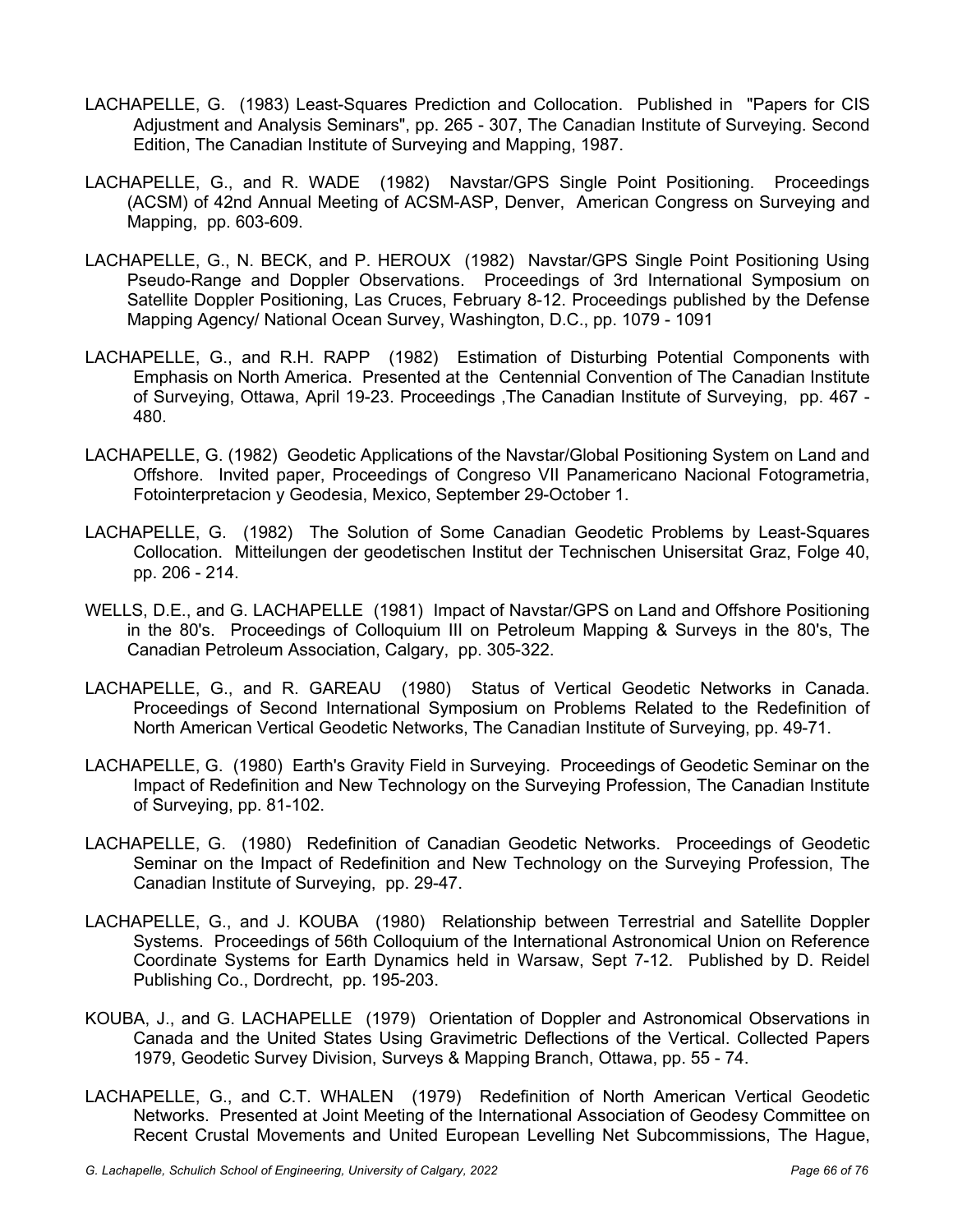May 14 -18. Published in Collected Papers 1979, Geodetic Survey Division, Surveys & Mapping Branch, Ottawa, pp. 129 - 163.

- LACHAPELLE, G., and A. MAINVILLE (1979) Evaluation of Deflections of the Vertical in Mountainous Areas Using a Combination of Topographic- Isostatic and Astrogeodetic Data. Collected Papers 1979, Geodetic Survey Division, Surveys & Mapping Branch, Ottawa, pp. 99 - 122.
- LACHAPELLE, G., and R.K. McCONNELL (1979) On the Vertical Reference System of the Canadian National Gravity Data Base. Presented at the 17th General Assembly of the International Association of Geodesy, Canberra, December 3 - 14. Collected Papers 1981, Geodetic Survey Division, Surveys & Mapping Branch, Ottawa, pp. 133 - 148.
- LACHAPELLE, G. (1979) Comparison of Doppler-derived and Satellite-Gravimetric Geoid Undulations in North America. Presented at Second International Geodetic Symposium on Satellite Doppler Positioning, Austin, Texas, Jan 22 - 26. Published in Symposium Proceedings by the Defense Mapping Agency/National Ocean Survey, Washington, D.C., pp. 653 - 669.
- LACHAPELLE, G. (1979) Status of Vertical Geodetic Networks in Canada. Presented at First International Conference on the Redefinition of North American Geodetic Vertical Control Network, Panama Canal Zone, Jan 15 -18. Published in Symposium Proceedings by the National Oceanic and Atmospheric Administration, U.S. Department of Commerce, Rockville, pp. 13 -23.
- LACHAPELLE, G. (1979) Research and Development Capabilities and Potential of the Geodetic Survey of Canada in the 1980's. Presented at Conference on Research and Development Requirements in Surveys and Mapping, Ottawa, April 24 - 25. Published in Conference Proceedings by the Surveys & Mapping Branch, Ottawa.
- LACHAPELLE, G. (1978) Estimation of Geoid and Deflection Components in Canada. Presented at the Second International Symposium on Problems Related to the Redefinition of North American Geodetic Networks, Washington, D..C., April 24-28. Collected Papers 1978, Geodetic Survey Division, Surveys & Mapping Branch, Ottawa, pp. 157 -181.
- LACHAPELLE, G. (1978) Status of the Vertical Reference System Redefinition in Canada. Presented at the Second International Symposium on Problems Related to the Redefinition of North American Geodetic Networks, Washington, D.C., April 24-28. Collected Papers 1978, Geodetic Survey Division, Surveys & Mapping Branch, Ottawa, pp. 215 - 228.
- LACHAPELLE, G. (1978) Evaluation of 1 x 1 Degree Mean Free Air Gravity Anomalies in North America. Presented at the 8th Meeting of the International Gravity Commission, Paris, Sept 12- 16. Published in Collected Papers 1978, Geodetic Survey Division, Surveys & Mapping Branch, Ottawa, pp. 183 - 213.
- LACHAPELLE, G., and C.C. TSCHERNING (1978) Use of Collocation for Predicting Geoid Undulations and Related Quantitites Over Large Areas. Presented at International Symposium on the Geoid in Europe and Mediterranean Area, Ancona, Italy, Sept 25 -29. Published in Symposium Proceedings, pp. 133-152, Societa Italiana di Fotogrammetria e Topografia.
- LACHAPELLE, G., J.D. BOAL, N.H. FROST, and F.W. YOUNG (1977) Recommendations for the Redefinition of the Vertical Reference System in Canada. Collected Papers 1977, Geodetic Survey Division, Surveys & Mapping Branch, Ottawa, pp. 195 -224.
- LACHAPELLE, G. (1976) Physical Geodesy at the Geodetic Survey. Presented at the Pan-American Institute of Geography and History Symposium on Solid Earth Geophysics in the Americas,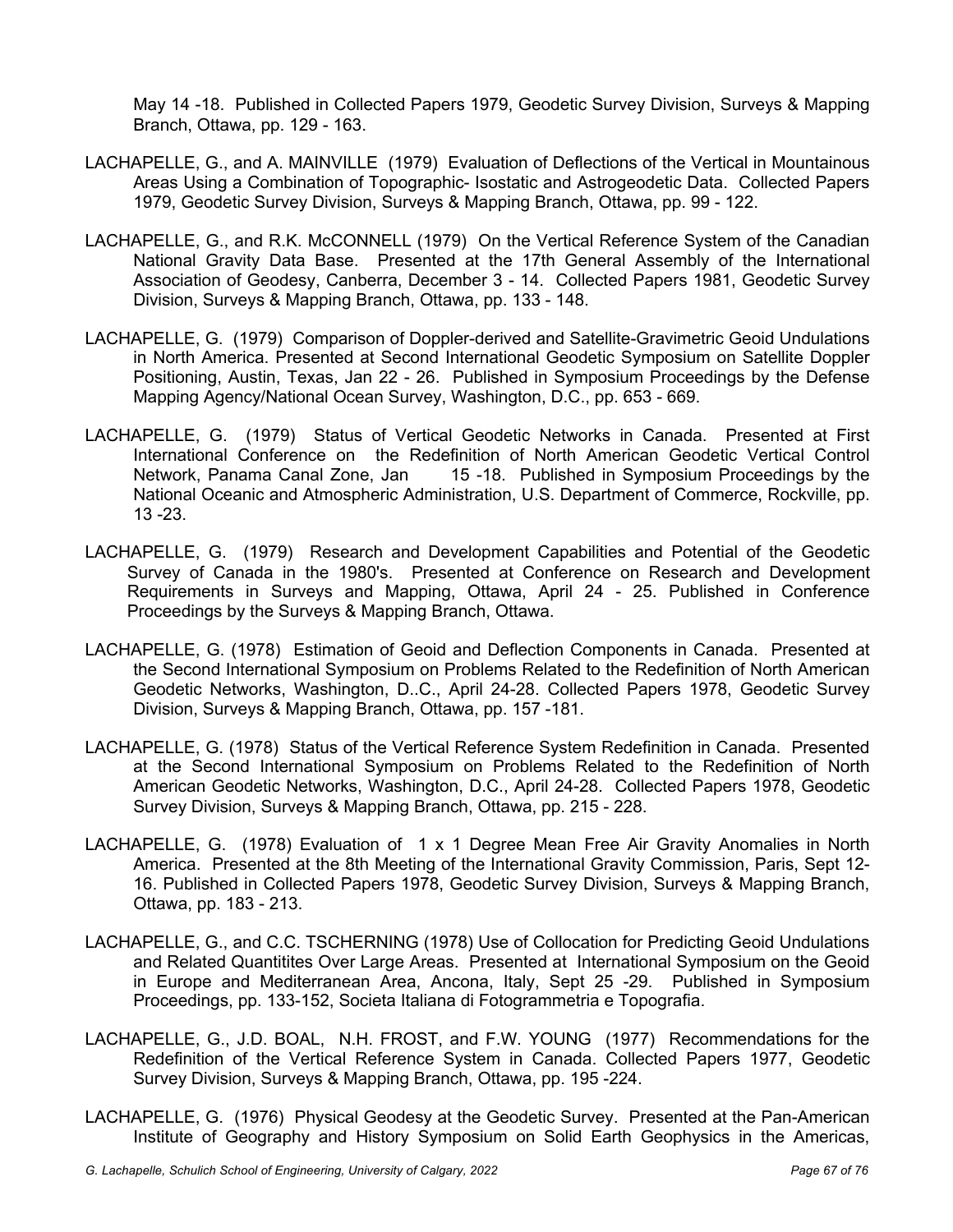Ottawa, September 27 - October 1. Published in Publ. of the Earth Physics Branch, Vol. 46, No. 3, pp. 121-135.

LACHAPELLE, G. (1976) Research in Physical Geodesy at Geodetic Survey of Canada. Presented at the 69th Annual Meeting of the Canadian Institute of Surveying, Winnipeg, May 18-21. Collected Papers 1976, Geodetic Survey Division, Surveys & Mapping Branch, Ottawa, pp. 107-124.

## **STUDENTS THESES SUPERVISED/CO-SUPERVISED**

*(Some are available on the following site)*

https://prism.ucalgary.ca/handle/1880/100029/discover?rpp=10&etal=0&query=dc.contributor.advi sor%3A%28Lachapelle%29&group\_by=none&page=1&sort\_by=dc.date.issued\_dt&order=desc

- Gratton, P. (2021) Evaluation of Kinematic GNSS PPP for Tropospheric Zenith Wet Delay Estimation in Mountainous Regions, MSc Thesis, Report No. 20560, Department of Geomatics Engineering, University of Calgary.
- Pirsiavash, A. (2018) Receiver-Level Signal and Measurement Quality Monitoring for Reliable GNSS-Based Navigation. PhD Thesis, Report No. 20520, Department of Geomatics Engineering, University of Calgary.
- Shafaati, A. (2017) Design and Implementation of an RTK-Based Vector Phase Locked Loop in a GNSS Software Receiver. PhD Thesis, Report No. 20495, Department of Geomatics Engineering, University of Calgary, Calgary.
- Li, Y. (2017) Enhancing Wireless Received Signal Strength-based Indoor Location Systems. PhD Thesis, Department of Electrical and Computer Engineering, University of Calgary, Calgary
- Clare A. (2016) Effect of GNSS Receiver Signal Tracking Parameters on Earthquake Monitoring Performance, MSc Thesis, Report No. 20473, Department of Geomatics Engineering, University of Calgary.
- Li, L. (2016) Multi Sensor-Multi-Mode Integration for Indoor Navigation with Smartphones, MSc Thesis, Report No. 20481, Department of Geomatics Engineering, University of Calgary.
- Marathe, T. (2016) Space-Time Processing Methods to Enhance GNSS Signal Robustness under Electronic Interference. PhD Thesis, Report No. 20463, Department of Geomatics Engineering, The University of Calgary.
- Norman, L. (2016) Consumer GNSS Receiver Performance for Position and Trajectory Length Estimation, MSc Thesis, Report No. 20480, Department of Geomatics Engineering, University of Calgary.
- Siddakatte, R. K. (2016) Enhanced GNSS Signal Tracking in Fading Environments Using Diversity Reception. PhD Thesis, Report No. 20465, Department of Geomatics Engineering, The University of Calgary.
- Vagle, N. (2016) Interference Mitigation and Measurement Quality Assessment for Multi-Antenna GNSS Receivers. PhD Thesis, Report No. 20482, Department of Geomatics Engineering, University of Calgary
- Shettigar, A. (2016) Development of a Multi-Frequency Adaptive Kalman Filter Based Tracking Loop for an Ionospheric Scintillation Monitoring Receiver. MSc Thesis, Report No. 20458, Department of Geomatics Engineering, University of Calgary.
- Aumayer, B. (2016) Ultra-Tightly Coupled Vision/GNSS for Automotive Applications. PhD Thesis, Report No. 20459, Department of Geomatics Engineering, University of Calgary.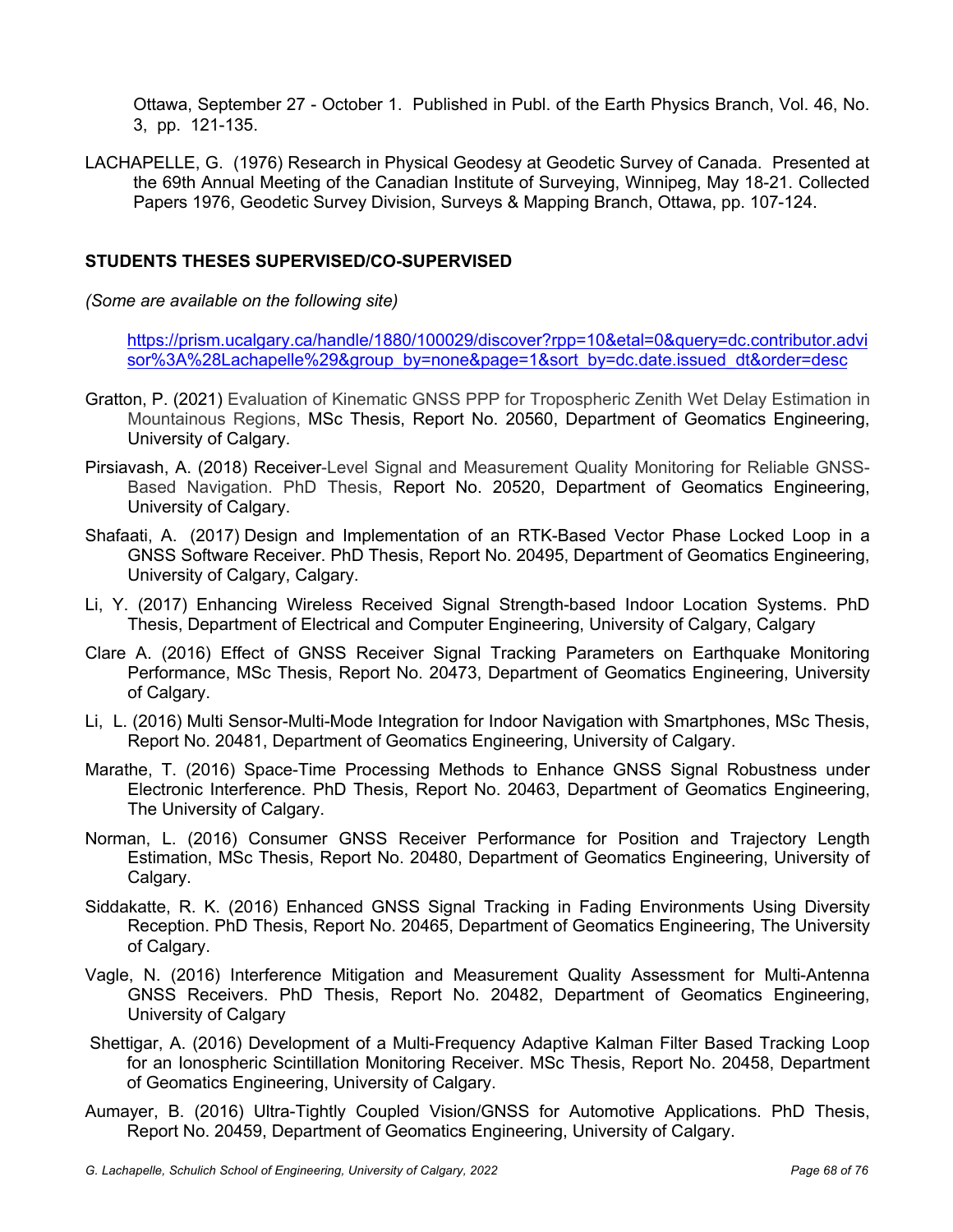- Fadei, N. (2016) Detection, Characterization and Mitigation of GNSS Jamming Interference Using Pre-Correlation Methods, MSc Thesis, Report No. 20462, Department of Geomatics Engineering, University of Calgary.
- Bellad, Vijaykumar (2015) Intermittent GNSS Signal Tracking for Improved Receiver Power Performance. PhD Thesis, Report No. 20456, Department of Geomatics Engineering, University of Calgary.
- Melgård, T. (2015) Precise Real-Time Multi-GNSS PPP. PhD Thesis, Report No. 20441, Department of Geomatics Engineering, University of Calgary.
- Naveen, G.S., (2015) Ultra-High Sensitivity GNSS Signal Acquisition Using Precise Oscillators. PhD Thesis, R Report No. 20452, Department of Geomatics Engineering, University of Calgary.
- Krasovski, S. (2015) Vector-based and Ultra-Tight GPS/INS Receiver Performance in the Presence of Continuous Wave Jamming. MSc thesis, Report No. 20429, Department of Geomatics Engineering, University of Calgary.
- Li, Yuqi (2014) Spatial Coherency Estimation with a Synthetic Array. MSc Thesis, Dept of Electrical and Computer Engineering, University of Calgary.
- Mozaffari, M. (2014) Weak GPS Signal Acquisition Using Antenna Diversity. MSc Thesis, Report No. 20419, Department of Geomatics Engineering, The University of Calgary.
- Bhaskar, S. (2015) Improved GNSS Carrier Phase Tracking for Hand Held Receivers. PhD Thesis, Report No. 20422, Department of Geomatics Engineering, University of Calgary.
- Dawar, N. (2014) Computer Vision Based Indoor Navigation Utilizing Information from Planar Surfaces. MSc Thesis, Department of Electrical and Computer Engineering, University of Calgary.
- Dhital, A. (2015) Reliability Improvement of Sensors Used in Personal Navigation Devices. PhD Thesis, Report No. 20423, Department of Geomatics Engineering, University of Calgary.
- Abdizadeh, M. (2013) GNSS Signal Acquisition in The Presence of Narrowband Interference. PhD Thesis, Report No. 20388, Department of Geomatics Engineering, University of Calgary.
- Lakhani, M. (2013) Indoor Navigation based on Fiducial Markers of Opportunity. MSc Thesis, Department of Electrical and Computer Engineering, University of Calgary.
- Ruotsalainen, L, (2013) Vision-Aided Pedestrian Navigation for Challenging GNSS Environments. Doctoral Thesis, Tampere University of Technology.
- Shafiee, M. (2013) Wifi-based fine timing assistance for GPS acquisition. PhD Thesis, Report No. 20386, Department of Geomatics Engineering, University of Calgary.
- Sokhandan, N., GNSS Multipath Mitigation Using Channel Parameter Estimation techniques, Ph.D. dissertation, Department of Geomatics Engineering, University of Calgary, Canada, 2013.
- Jafarnia, A. (2013) GNSS Signal Authenticity Verification in the Presence of Structural Interference. PhD Thesis, Report No. 20385, Department of Geomatics Engineering, University of Calgary.
- Lin, T. (2013) Contributions to a Context-Aware High Sensitivity GNSS Software Receiver. PhD Thesis, Report No. 20382, Department of Geomatics Engineering, University of Calgary.
- Daneshmand, S. (2013) GNSS Interference Mitigation Using Antenna Array Processing. PhD Thesis, Report No. 20376, Department of Geomatics Engineering, University of Calgary.
- Rao, Vyas G. (2013) Proposed LOS Fast TTFF Signal Design for IRNSS. PhD Thesis, Report No. 20370. Department of Geomatics Engineering, University of Calgary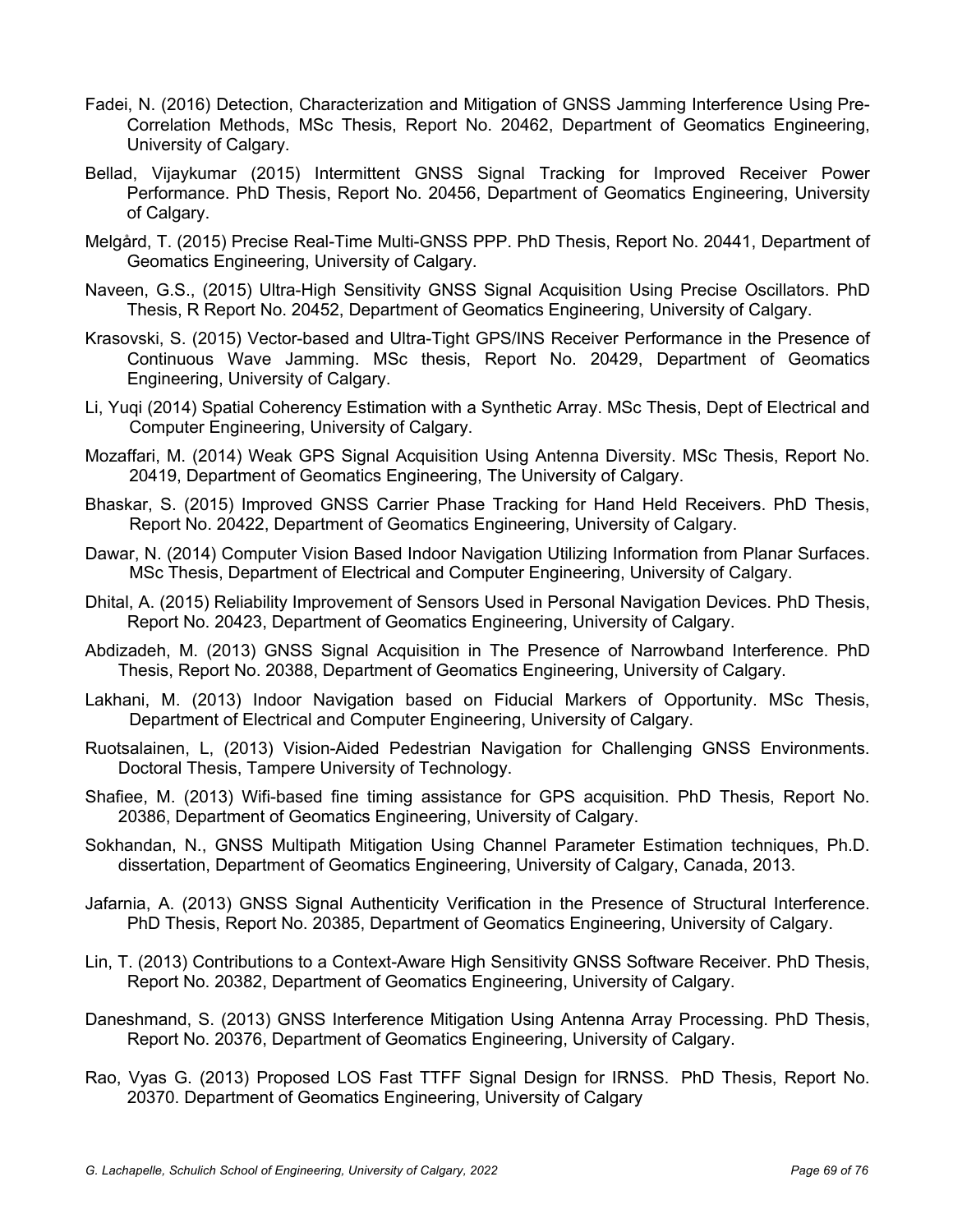- He, Zhe (2013) High-Sensitivity GNSS Doppler and Velocity Estimation for Indoor Navigation. PhD Thesis, Report No. 20362, Department of Geomatics Engineering, The University of Calgary.
- Susi, M, (2012) Gait Analysis for Pedestrian Navigation Using MEMS Handheld Devices. MSc Thesis, Report No. 20359, Department of Geomatics Engineering, The University of Calgary.
- Sadrieh, N. (2012) Improved Navigation Solution Utilizing Antenna Diversity Systems in Multipath Fading Environments. PhD Thesis, Report No. 20357, Department of Geomatics Engineering, The University of Calgary.
- Li, T. (2012) Ultra-tightly Coupled High Sensitivity GPS Receiver for On-Board Vehicle Applications. PhD Thesis, Report No. 20358, Department of Geomatics Engineering, The University of Calgary.
- Aminian, B. (2011) Investigations of GPS Observations for Indoor GPS/INS Integration. MSc Thesis, Report No. 20339, Department of Geomatics Engineering, The University of Calgary.
- Keshvadi, H. (2011) Spatial Characterization of Multipath GNSS Channel. MSc Thesis, Report No. 20338, Department of Geomatics Engineering, The University of Calgary.
- Satyanarayana, S. (2011) GNSS Channel Characterization and Enhanced Weak Signal Processing. PhD Thesis, Report No. 20336, Department of Geomatics Engineering, The University of Calgary.
- Ananatharamu, P. (2011) Space-Time Equalization Techniques for New GNSS Signals, PhD Thesis, Report No. 20335, Department of Geomatics Engineering, The University of Calgary.
- Tamazin, M. (2011) Benefits of Combined GPS/GLONASS Processing for High Sensitivity Receivers. MSc Thesis, Report No. 20333, Department of Geomatics Engineering, The University of Calgary
- Kamel, A. (2011) Context Aware High Dynamics GNSS-INS for Interference Mitigation. PhD Thesis, Report No. 20332, Department of Geomatics Engineering, The University of Calgary
- Afzal, H. (2011) Use of Earth's Magnetic Field for Pedestrian Navigation. PhD Thesis, Report No. 20330, Department of Geomatics Engineering, The University of Calgary.
- Dehghanian, V. (2011) Generalized Diversity Gain of a Mobile Antenna. PhD Thesis, Dept of Electrical and Computer Engineering, University of Calgary.
- Zaheri, M. (2011) Enhanced GNSS Signal Detection Performance Utilizing Polarization Diversity. MSc Thesis, published as Report No. 20322, Department of Geomatics Engineering, The University of Calgary.
- Bancroft, J. (2010) Multiple Inertial Measurement Unit Integration for Pedestrian Navigation. PhD Thesis, published as Report No. 20320, Department of Geomatics Engineering, The University of Calgary.
- Pahadia, A. (2010) GPS/INS Integration Aided with Gyroscope-Free IMU for Pedestrian Applications. MSc Thesis, published as Report No. 20321, Department of Geomatics Engineering, The University of Calgary.
- O'Mahony, N. (2010) Search-Control Strategies for GPS Acquisition. PhD Thesis, Department of Electrical and Electronic Engineering, National University of Ireland, Cork, November 2010.
- Curran, J. (2010) Weak Signal Digital GNSS Tracking Algorithms. PhD Thesis, Department of Electrical and Electronic Engineering, National University of Ireland, Cork, October 2010.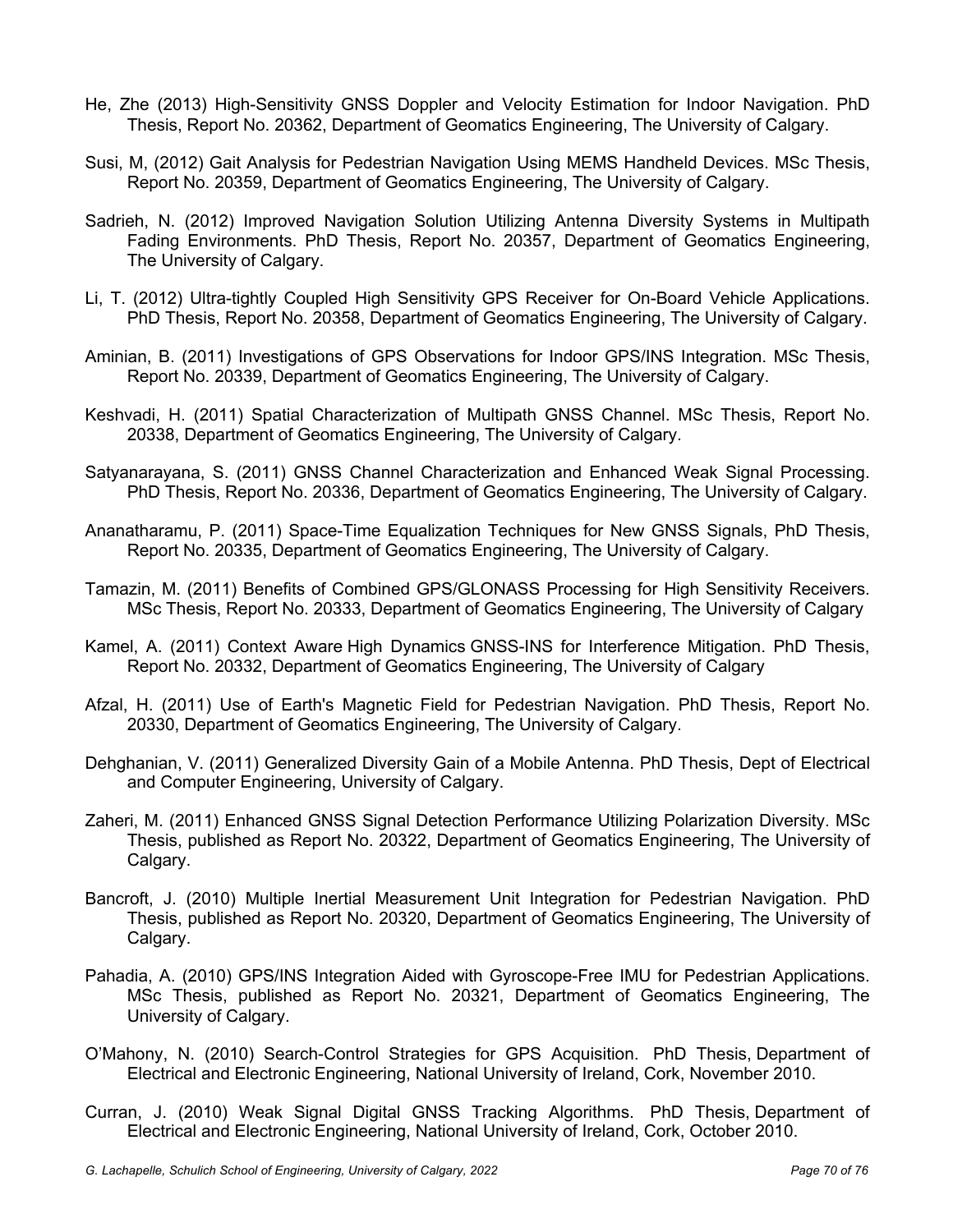Jakobsen, J. (2010) Kinematic GNSS. PhD Thesis, University of Copenhagen, October 2010.

- Linty, N. (2010) Codeless Tracking Algorithms for GNSS Software Receivers. Master Thesis, Facoltà di Ingegneria dell'informazione, Politecnico di Torino.
- Montloin, L. (2010) Impact of Interference Mitigation Techniques on a GNSS Receiver. Master thesis, Ecole Nationale de l'Aviation Civile, Toulouse, August 2010.
- Kleiner, L. (2010) Ambiguities resolution with GPS and GLONASS measurements in obstructed environment. Master thesis, École Polytechnique Fédérale de Lausanne, June 2010.
- Ong, R. (2010) Reliability of Combined GPS/GLONASS Ambiguity Resolution. MSc Thesis, published as Report No. 20311, Department of Geomatics Engineering, The University of Calgary.
- Morrison, Aiden (2010) GNSS Signal Tracking Methods Under Ionospheric Scintillation. PhD Thesis, published as Report No. 20312, Department of Geomatics Engineering, The University of Calgary.
- Kazemi, P. (2010) Development of New Filter and Tracking Schemes for Weak GPS Signal Tracking. PhD Thesis, published as Report No. 20309, Department of Geomatics Engineering, The University of Calgary.
- Salem, D. (2010) Approaches for the Combined Tracking of GPS L1/L5 Signals. PhD Thesis, published as Report No. 20307, Department of Geomatics Engineering, The University of Calgary.
- Knezevic, A. (2010) Co-Processor Aiding for Real-Time Software GNSS Receiver. MSc Thesis, published as Report No. 20306, Department of Geomatics Engineering, The University of Calgary.
- Muthuraman, K. (2010) Tracking Techniques for GNSS Data/Pilot Signals. PhD Thesis, published as Report No. 20303, Department of Geomatics Engineering, The University of Calgary.
- Garin, L. (2010) Wireless Sensor Network-Based Distributed GNSS Receiver Architecture for Infrastructure Monitoring. PhD Thesis, published as Report No. 20302, Department of Geomatics Engineering, The University of Calgary.
- Tao, Li (2009) Use of Wheel Sensors to Enhance a Reduced IMU Ultra-Tight GNSS Receiver. MSc Thesis, published as Report No. 20300, Department of Geomatics Engineering, The University of Calgary.
- Sokolova, N. (2009) Doppler Measurements and Velocity Estimation Indoor: Comparison of Standard and High Sensitivity Receivers. MSc Thesis, published as Report No. 20299, Department of Geomatics Engineering, The University of Calgary.
- Macchi, F. (2010) Development and Testing of an L1 combined GPS/Galileo Software Receiver. PhD Thesis, published as Report No. 20297, Department of Geomatics Engineering, The University of Calgary.
- Gernot, C. (2009) Development of Combined GPS L1/L2C Acquisition and Tracking Methods for Weak Signal Environments. PhD Thesis, published as Report No. 20296 Department of Geomatics Engineering, The University of Calgary.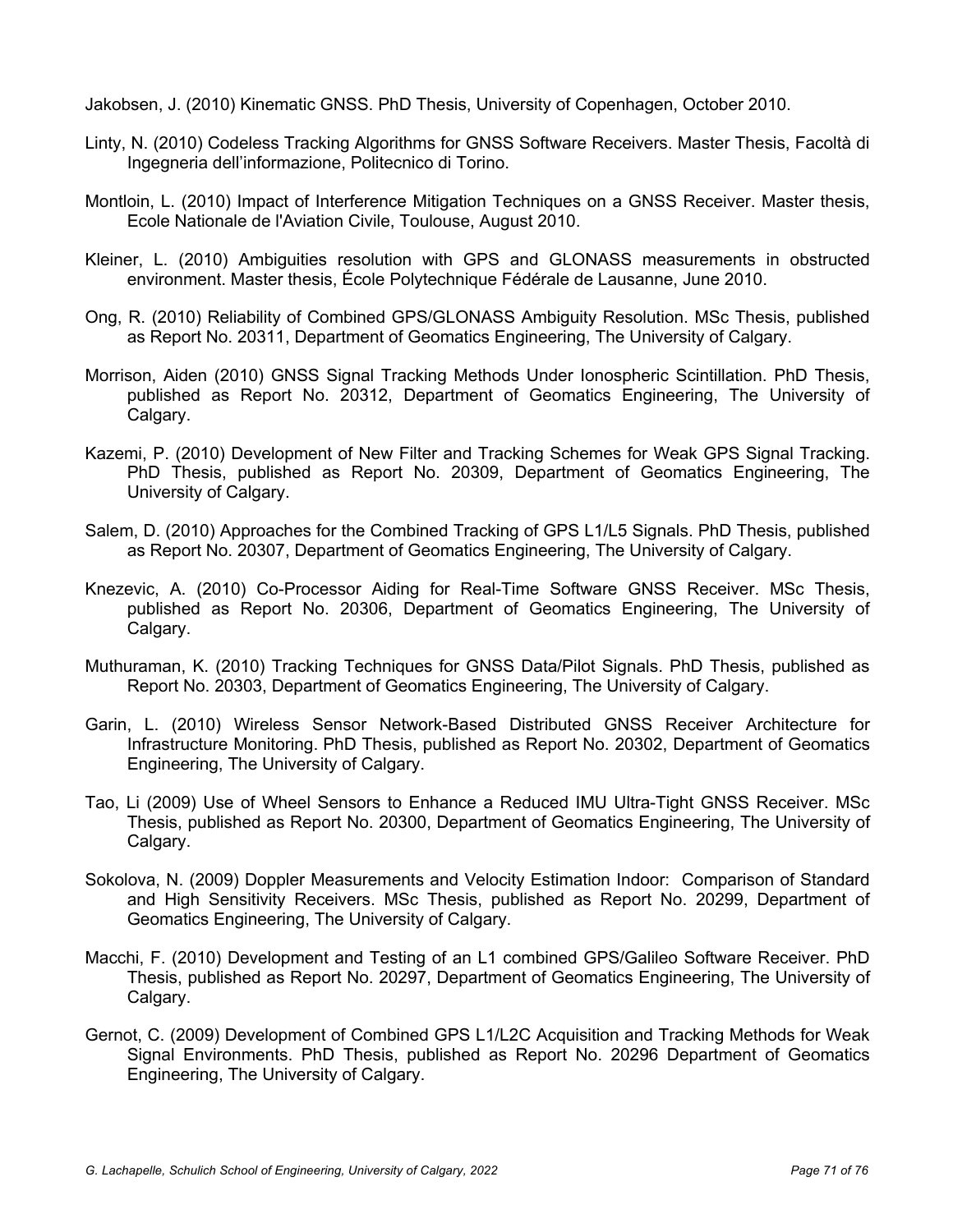- Broumandan, A. (2009) Enhanced Narrowband Signal Detection and Estimation with a Synthetic Antenna Array for Location Applications. PhD Thesis, published as Report No 20292, Department of Geomatics Engineering, The University of Calgary
- Fazio, S. (2009) Multi-rate Signal Processing for Wide-band GNSS Signals. Master Thesis, Facoltà di Ingegneria dell'informazione, Politecnico di Torino.
- Martinetti, A. (2009) Comparison of Standard and Generalized Post-Correlation Differential Coherent Detection Strategies for Weak GNSS Signal Acquisition. Master Thesis, Facoltà di Ingegneria dell'informazione, Politecnico di Torino.
- Izadpanah, A. (2009) Parameterization of GPS L1 multipath using a dual polarized RHCP/LHCP antenna. MSc Thesis, published as Report No. 20280, Department of Geomatics Engineering, The University of Calgary
- Kwakkel, S. (2008) Human lower limb kinematics using GPS/INS. MSc Thesis, published as Report No. 20279, Department of Geomatics Engineering, The University of Calgary.
- Salimi, N. (2008) Development of a General Real-Time Multi-Channel IS-95 CDMA receiver for Mobile Position Location. MSc Thesis, published as Report No. 20278, Department of Geomatics Engineering, The University of Calgary.
- Mahfuz, U. (2008) Enhanced Detection of GNSS Signals based on Spatial Combining. MSc Thesis, published as Report No. 20273, Department of Geomatics Engineering, The University of Calgary.
- Borio, D. (2008) A Statistical Theory for GNSS Signal Acquisition. Doctoral Thesis, Dipartimento di Elettronica, Politecnico di Torino.
- Ebner, A. (2008) On the attainable accuracy of multi-system GNSS positioning in high-multipath urban environments. Master thesis, Technical University Graz.
- Mongrédien, C. (2008) GPS L5 Software Development for High-Accuracy Applications , PhD Thesis, published as Report No. 20268 Department of Geomatics Engineering, The University of Calgary.
- Gaggero, P. (2008) Effect of oscillator instability on GNSS signal integration time. Master thesis, University of Neuchâtel, February 2008
- Shanmugam, S. (2008) New Enhanced Sensitivity Detection Techniques for GPS L1 C/A and Modernized Signal Acquisition. PhD Thesis, published as Report No. 20264, Department of Geomatics Engineering, The University of Calgary.
- Moghaddam, A. (2007) Enhanced Cellular Network Positioning Using Space-Time Diversity. MSc Thesis, published as Report No. 20262 Department of Geomatics Engineering, The University of Calgary.
- Lu, D. (2007) Space Time Signal Processing for Ground-based CDMA Location System. PhD Thesis, Department of Electrical and Computer Engineering, The University of Calgary.
- Yao, Donghua (2007) Interference Effects on GPS L2C Signal Acquisition and Tracking. MSc Thesis, published as Report No. 20257, Department of Geomatics Engineering, The University of Calgary.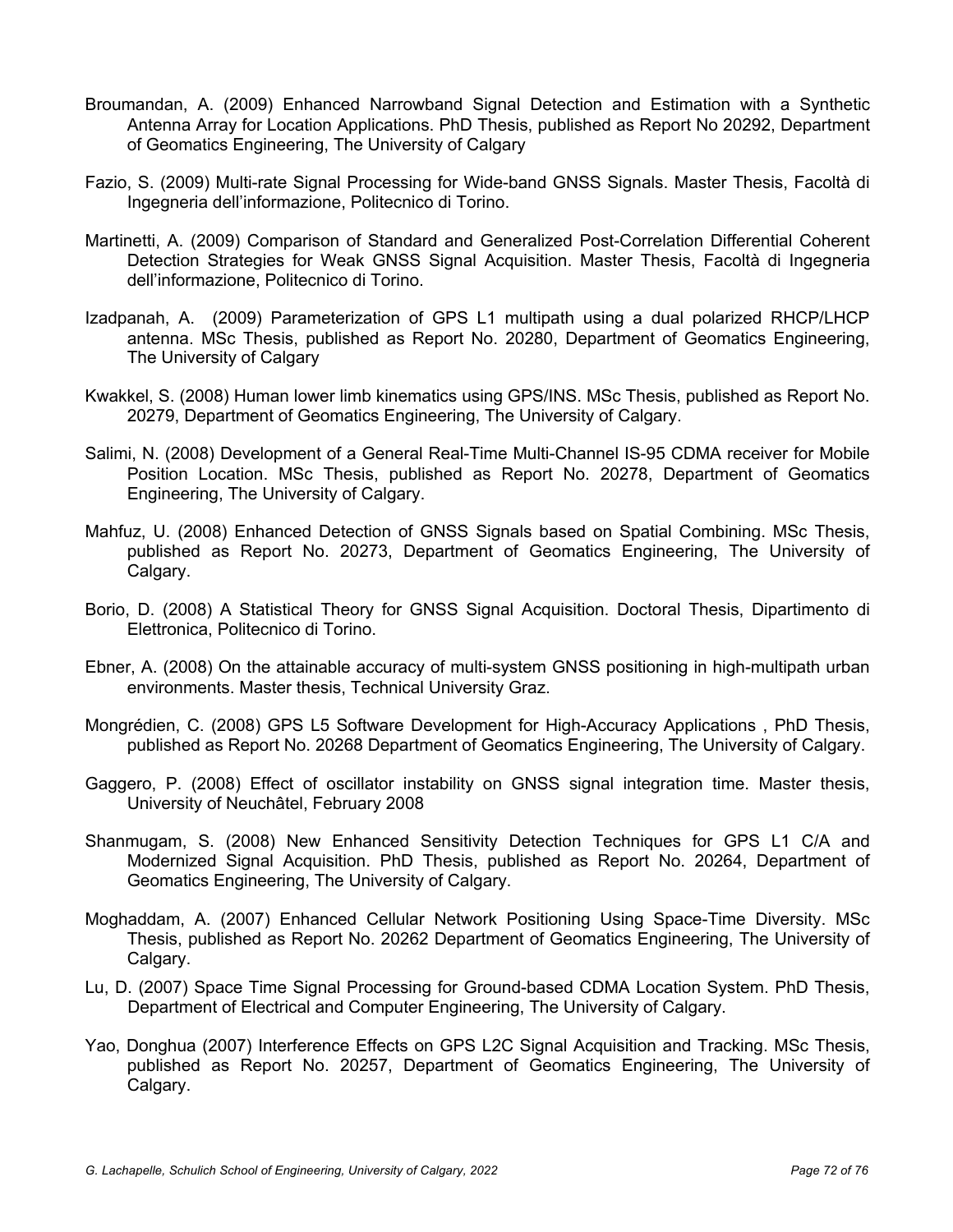- Charkhandeh, S. (2007) X86-Based Real Time L1 GPS Software Receiver, MSc Thesis, published as Report No. 20253 Department of Geomatics Engineering, The University of Calgary.
- Gao, Guojiang (2007) INS-Assisted High Sensitivity GPS Receivers for Degraded Signal Navigation. PhD Thesis, published as Report No. 20252, Department of Geomatics Engineering, The University of Calgary.
- Wei, Y. (2007) Selected GPS Receiver Enhancements for Weak Signal Acquisition and Tracking. MSc Thesis, published as Report No. 20249, Department of Geomatics Engineering, The University of Calgary.
- Qiu, J. (2007) RF Interference Impact on GPS L5 Reception Performance. MSc Thesis, published as Report No. 20251, Department of Geomatics Engineering, The University of Calgary.
- Singh, S. (2006) Comparison of Assisted GPS and High Sensitivity GPS in Weak Signal Conditions. MSc Thesis, published as Report No. 20247, Department of Geomatics Engineering, The University of Calgary.
- Phalke, S. (2006) GPS and Galileo Performance Evaluations for Multiple Reference Station Network Positioning. MSc Thesis, published as Report No. 20245, Department of Geomatics Engineering, The University of Calgary.
- Schultz, C. (2006) GPS and INS integration. European Master Thesis, Technical University of Denmark, August. (co-supervisor).
- Collin, J. (2006) Investigations of Self-Contained Sensors for Personal Navigation. PhD Thesis, Publ. 619, Tampere University of Technology, Finland.
- Lin, M (2006) RTCM 3.0 Implementation in Network RTK and Performance Analysis. MSc Thesis, published as Report No. 20236 Department of Geomatics Engineering, The University of Calgary.
- Hu, T. (2006) Controlled Indoor GPS Signal Simulation. MSc Thesis, published as Report No. 20235, Department of Geomatics Engineering, The University of Calgary.
- Kim, N (2006) Interference Effects on GPS Receivers in Weak Signal Environments. MSc Thesis, published as Report No. 20234 Department of Geomatics Engineering, The University of Calgary.
- Wang, Min (2005) Course-Based MEng, Department of Geomatics Engineering, the University of Calgary.
- Karunanayake, D. (2005) Hardware Simulator Characterization of Assisted GPS. MSc Thesis, published as Report No. 20231, Department of Geomatics Engineering, The University of Calgary.
- Kuusniemi, H. (2005), User-Level Reliability and Quality Monitoring in Satellite-Based Personal Navigation. PhD Thesis, Publ. 544, Tampere University of Technology, Finland.
- Julien, O. (2005) Design of Galileo L1F Receiver Tracking Loops. PhD Thesis, published as Report No. 20227, Department of Geomatics Engineering, The University of Calgary.
- Watson, R., (2005) High-Sensitivity GPS L1 Signal Analysis for Indoor Channel Modelling. MSc Thesis, published as Report No. 20215, Department of Geomatics Engineering, The University of Calgary.
- Dao, D. (2005) Performance Evaluation of Multiple Reference Station GPS RTK for a Medium Scale Network. MSc Thesis, published as Report No. 20214, Department of Geomatics Engineering, The University of Calgary.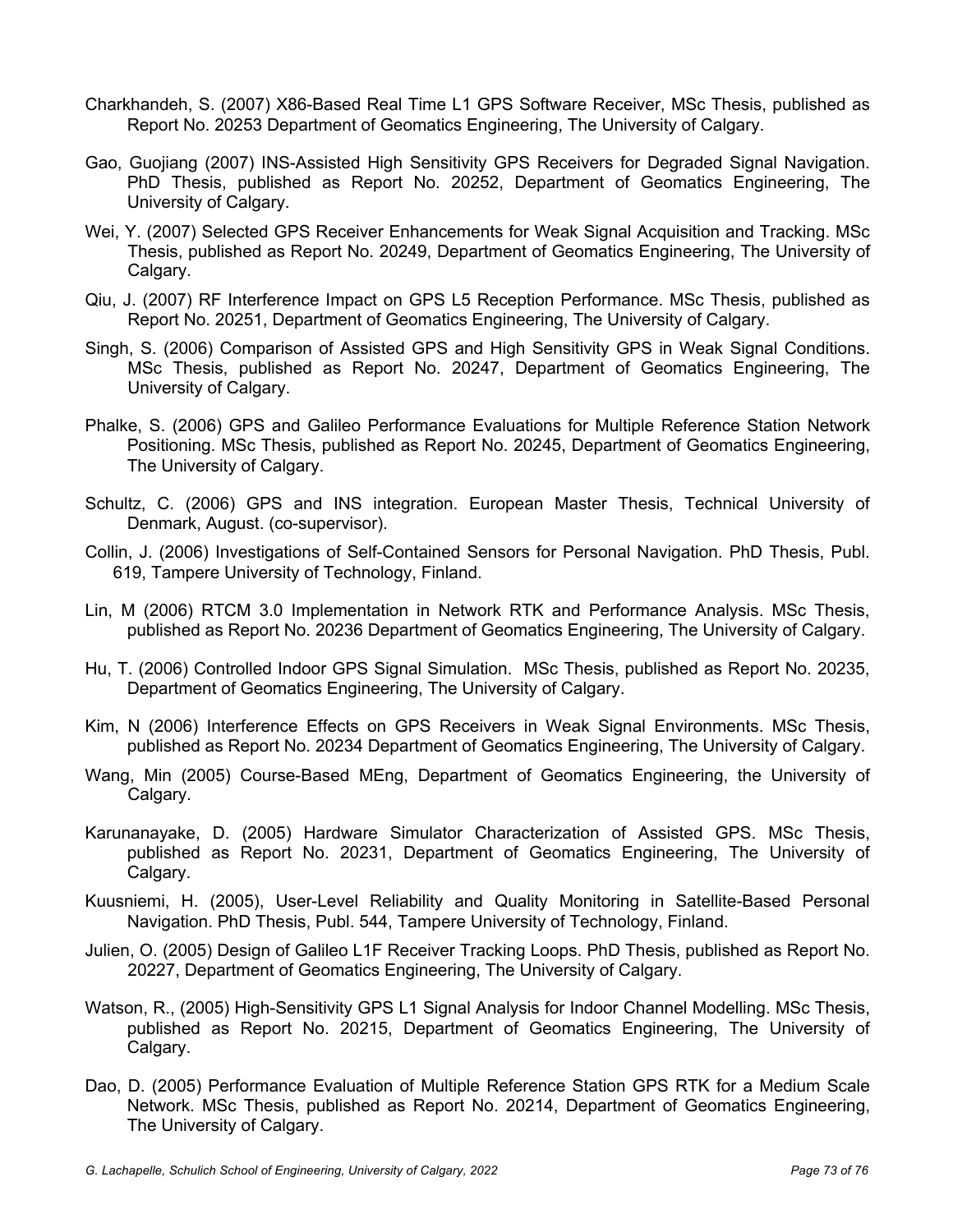- Mezentsev, O. (2005) Sensor Aiding of HSGPS Pedestrian Navigation. PhD Thesis, published as Report No.20212, Department of Geomatics Engineering, The University of Calgary.
- Ahn, Y. W. (2005) Analysis of NGS CORS Network for GPS RTK Performance Using External NOAA Tropospheric Corrections Integrated With a Multiple Reference Station Approach. MSc Thesis, published as Report No. 20211, Department of Geomatics Engineering, The University of Calgary.
- Lian, P. (2004) Improving Tracking Performance of PLL in High Dynamic Applications. MSc Thesis, published as Report No. 20208, Department of Geomatics Engineering, The University of Calgary.
- Abdel-Hamid, W. (2004) Accuracy Enhancement of Integrated MEMS-IMU/GPS Systems for Land Vehicular Navigation Applications PhD Thesis, published as Report No. 20207 Department of Geomatics Engineering, The University of Calgary.
- Alves, P. (2004) Development of two novel carrier phase-based methods for multiple Reference station positioning. PhD Thesis, published as Report No. 20203, Department of Geomatics Engineering, The University of Calgary.
- Zhi, J. (2004) Mitigation of Narrow Band Interference on Software Receivers based on Spectrum Analysis MSc Thesis, published as Report No. 20202 Department of Geomatics Engineering, The University of Calgary.
- Basnayake, C. (2004) Automated Traffic Incident Detection Using GPS Based Transit Probe Vehicles. PhD Thesis, published as Report No. 20196, Department of Geomatics Engineering, The University of Calgary.
- O'Keefe, K. (2004) Simulation and Evaluation of the Performance of the Proposed Mars Network Constellation for Positioning, Orbit Improvement, and Establishment of a Spatial Reference Frame for Mars PhD Thesis, published as Report No. 20191, Department of Geomatics Engineering, The University of Calgary.
- Dong, L. (2003) IF GPS Signal Simulator Development and Verification. MSc Thesis, published as Report No. 20184, Department of Geomatics Engineering, The University of Calgary.
- Stirling, R. G. (2003) Development of a Pedestrian Navigation System Using Shoe-Mounted Sensors. MSc. Thesis, (October) Department of Mechanical Engineering, University of Alberta.
- Rajabi, M. (2003) Spatial Enhancement of Digital Terrain Models Using Shape from Shading with Single Satellite Imagery. PhD Thesis, published as Report No. 20182, Department of Geomatics Engineering, The University of Calgary.
- Ma, C. (2003) Techniques to Improve Ground-based Wireless Location Performance Using a Cellular Telephone Network, PhD Thesis, published as Report No. 20177, Department of Geomatics Engineering, The University of Calgary.
- MacGougan, G. (2003) High Sensitivity GPS Performance Analysis in Degraded Signal Environments. MSc Thesis, published as Report No. 20176, Department of Geomatics Engineering, The University of Calgary.
- Wang, C. (2003) Development of a Low-Cost GPS-Based Attitude Determination System, MSc Thesis, published as Report No. 21075, Department of Geomatics Engineering, The University of Calgary.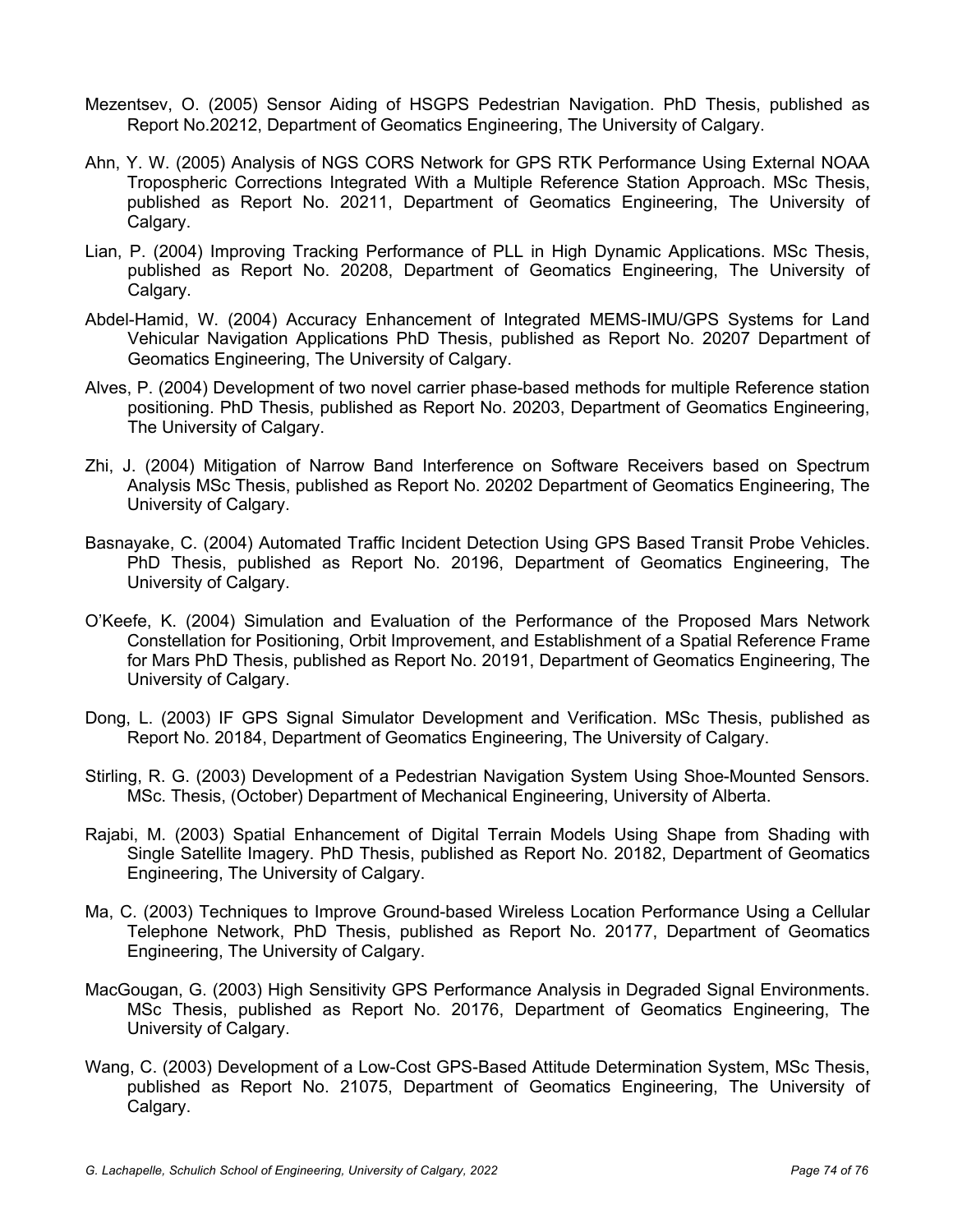- Petovello, M. (2003) Real-Time Integration of Tactical-Grade IMU and GPS for High-Accuracy Positioning and Navigation, PhD Thesis, published as Report No. 20173, Department of Geomatics Engineering, The University of Calgary.
- Ryan, S. (2002) Augmentation of DGPS for Marine Navigation. PhD Thesis, published as Report No. 20164, Department of Geomatics Engineering, The University of Calgary.
- Pugliano, G. (2002) Tecnica GPS Multi-Reference Station Principi E Applicazione Del Systema MultiRef. PhD Thesis, Universita' Degli Studi di Napoli Parthenope.
- Fonseca, E. (2002) Using the GPS System to Estimate the Ionospheric Refraction in Brazil. University of Sao Paulo, Polytechnic School, Brazil, September.
- Liu, G. (2001) Ionosphere Weighted GPS Carrier Phase Ambiguity Resolution. MSc Thesis, published as Report No. 20155, Department of Geomatics Engineering, The University of Calgary
- Jakab, A. (2001) Quality Monitoring of GPS Signals. MSc Thesis, published as Report No. 20149, Department of Geomatics Engineering, The University of Calgary.
- Wang, A. (2001) Impact of RF Interference on GPS Aeronautical Applications. MSc Thesis, Faculty of Electronics and Telecommunications, Norwegian University of Technology and Science, Trondheim, Norway (Co-supervision).
- Luo, N. (2000) Precise Relative Positioning of Multiple Moving Platforms Using GPS Carrier Phase Observables, PhD Thesis, published as Report No. 20147, Department of Geomatics Engineering, The University of Calgary.
- Stephen, J. (2000) Development of a Multi-Sensor GNSS Based Vehicle Navigation System, MSc Thesis, published as Report No. 20140, Department of Geomatics Engineering, The University of Calgary.
- Zhang, J. (1999) Investigations into the Estimation of Residual Tropospheric Delays in a GPS Network. MSc Thesis, published as Report No. 20132, Department of Geomatics Engineering, The University of Calgary.
- Raquet, J.F. (1998) Development of a Method for Kinematic GPS Carrier-Phase Ambiguity Resolution Using Multiple Reference Receivers. PhD Thesis, published as Report No. 20116, Department of Geomatics Engineering, The University of Calgary.
- Klukas, R. (1997) A Superresolution Based Cellular Positioning System Using GPS Time Synchronization. PhD Thesis, published as Report No. 20114, Department of Geomatics Engineering, The University of Calgary.
- Zhang, Z. (1997) Impact of Rubidium Clock Aiding on GPS Augmented Vehicular Navigation. MSc Thesis, published as Report No. 20112, Department of Geomatics Engineering, The University of Calgary.
- Morley, T. (1997) Augmentation of GPS with Pseudolites in a Marine Environment. MSc Thesis, published as Report No. 20108, Department of Geomatics Engineering, The University of Calgary.
- Hayashi, N. (1996) Augmentation of GPS with a Barometer and A Heading Rate Gyroscope for Urban Vehicular Navigation. MSc Thesis, published as Report No. 20098, Department of Geomatics Engineering, The University of Calgary.